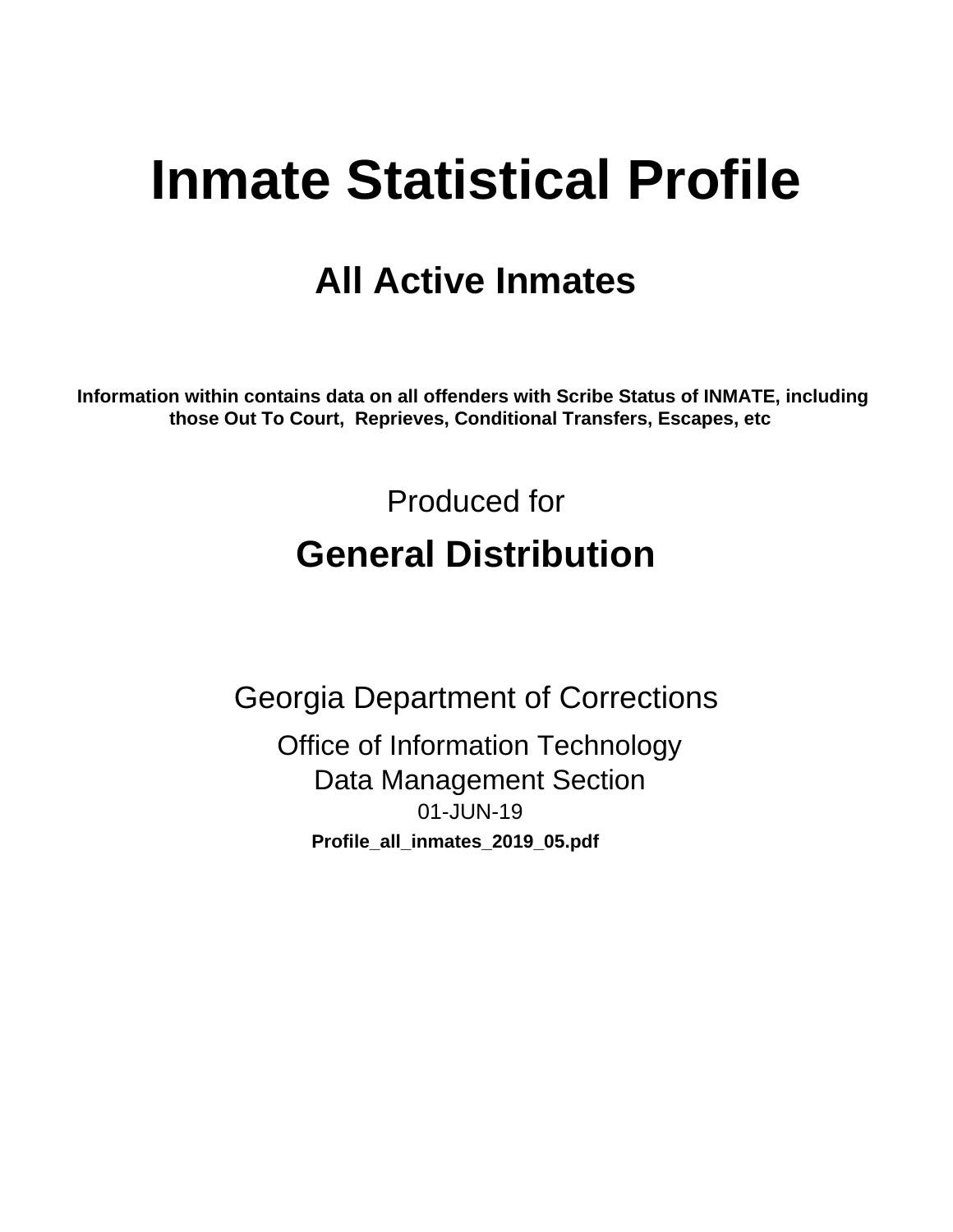## Inmate Statistical Profile 01-JUN-19

Contents

**All Active Inmates** 

Produced for General Distribution

## **Table of Contents**

| <b>Demographic information</b>                                        |
|-----------------------------------------------------------------------|
| 4 Current age, broken out in ten year age groups                      |
| 5 Race group                                                          |
| 6 Marital status, self-reported at entry to prison                    |
| 7 Number of Inmates with Dependents, self-reported at entry to prison |
| 8 Religious affiliation, self-reported at entry to prison             |
| 9 Home county - self-reported at entry to prison                      |
| 14 Employment status before prison, self-reported at entry to prison  |
| 15 Age at admission                                                   |
| 17 Age at admission                                                   |
| 20 Height, measured at entry to prison                                |
| 22 Weight, measured at entry to prison                                |
| 23 Military service                                                   |
| <b>Correctional information</b>                                       |
| 24 Type of admission to prison                                        |
| 25 Current / last supervision level                                   |
| 26 Current / last institution type                                    |
| 27 Institution type - transitional centers                            |
| 28 Institution type - county prisons                                  |
| 30 Institution type - state prisons                                   |
| 32 Institution type - private prisons                                 |
| 33 Institution type - inmate boot camp                                |
| 34 Number of disciplinary reports                                     |
| 35 Number of transfers                                                |
| 36 Number of escapes                                                  |
| 37 Split sentence - Probation to follow                               |
| 38 Probable future release type of still active inmates               |
| 39 Time served in current (or last) institution                       |
| Educational, psychological and physical information                   |
| 40 Highest grade level attained                                       |
| 41 Culture fair IQ scores                                             |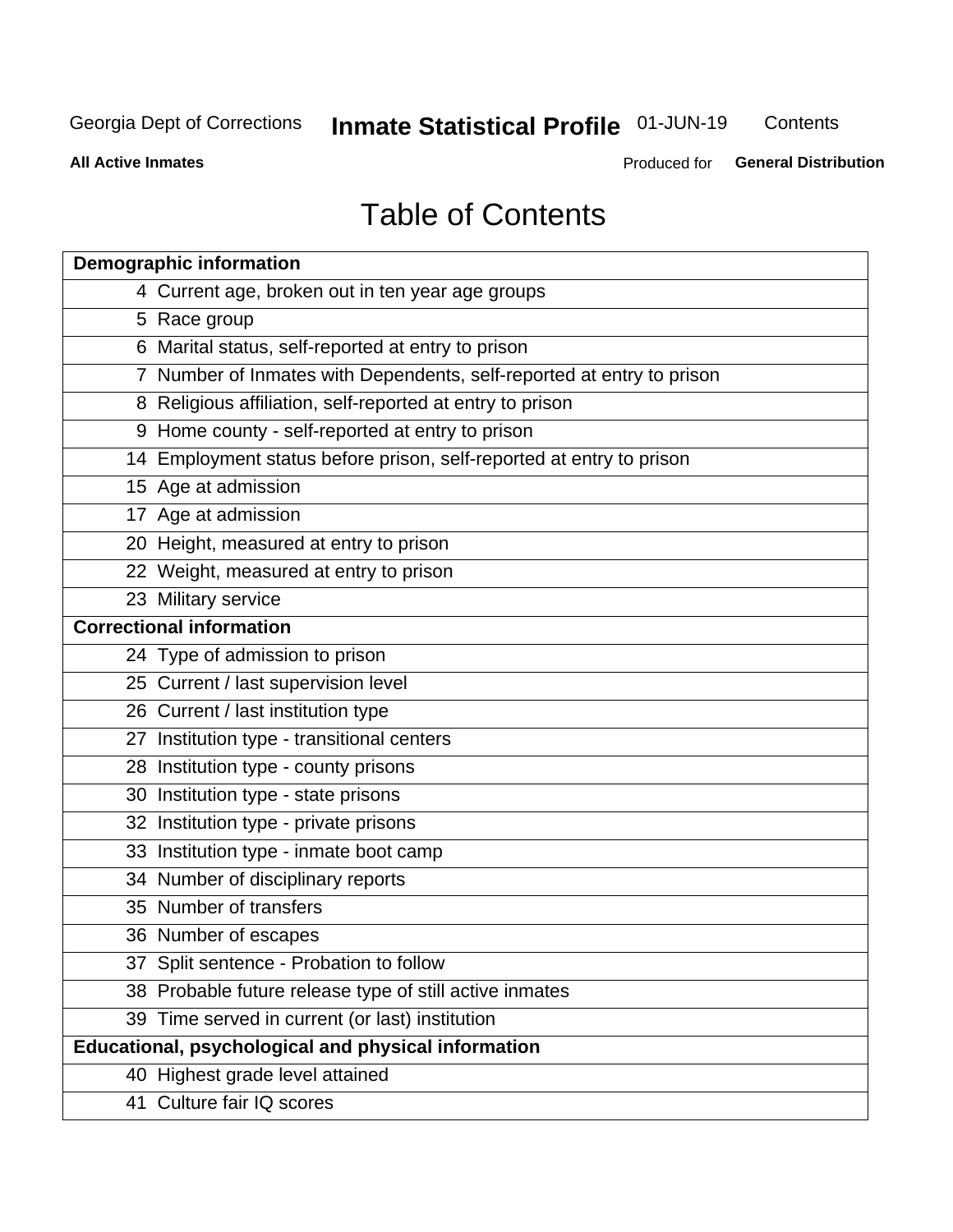## **Inmate Statistical Profile 01-JUN-19**

Contents

**All Active Inmates** 

Produced for General Distribution

## **Table of Contents**

| <b>Educational, psychological and physical information</b>       |
|------------------------------------------------------------------|
| 42 Wide Range Achievement Test (WRAT) reading score              |
| 43 Wide Range Achievement Test (WRAT) math score                 |
| 44 Wide Range Achievement Test (WRAT) spelling score             |
| 45 Current / last mental health treatment level                  |
| 46 PULHESDWIT medical scale - 'P' overall condition ('P'hysical) |
| 47 PULHESDWIT medical scale - 'U' upper body                     |
| 48 PULHESDWIT medical scale - 'L' lower body                     |
| 49 PULHESDWIT medical scale - 'H' hearing                        |
| 50 PULHESDWIT medical scale - 'E' vision                         |
| 51 PULHESDWIT medical scale -'S' psychiatric                     |
| 52 PULHESDWIT medical scale - 'D' dental                         |
| 53 PULHESDWIT medical scale - 'W' work ability                   |
| 54 PULHESDWIT medical scale - 'I' impairment                     |
| 55 PULHESDWIT medical scale - 'T' transportability               |
|                                                                  |
| <b>Crimes and criminal history information</b>                   |
| 56 Number of prior Georgia incarcerations                        |
| 57 Prison sentence in years                                      |
| 58 Primary offense, broken out into felonies vs misdemeanors     |
| 59 Primary offense, broken out into six broad crime categories   |
| 60 Primary offense, detailed offense code                        |
| 68 Primary offense, detailed offense code                        |
| 77 County of conviction of primary offense                       |
| 82 Circuit of conviction of primary offense                      |
| 84 Years served (jail + prison) in this incarceration            |
| <b>Medical information</b>                                       |
| 85 Results of most recent HIV test                               |
| 86 Results of most recent tuberculosis test                      |
| 87 Results of most recent syphilis test                          |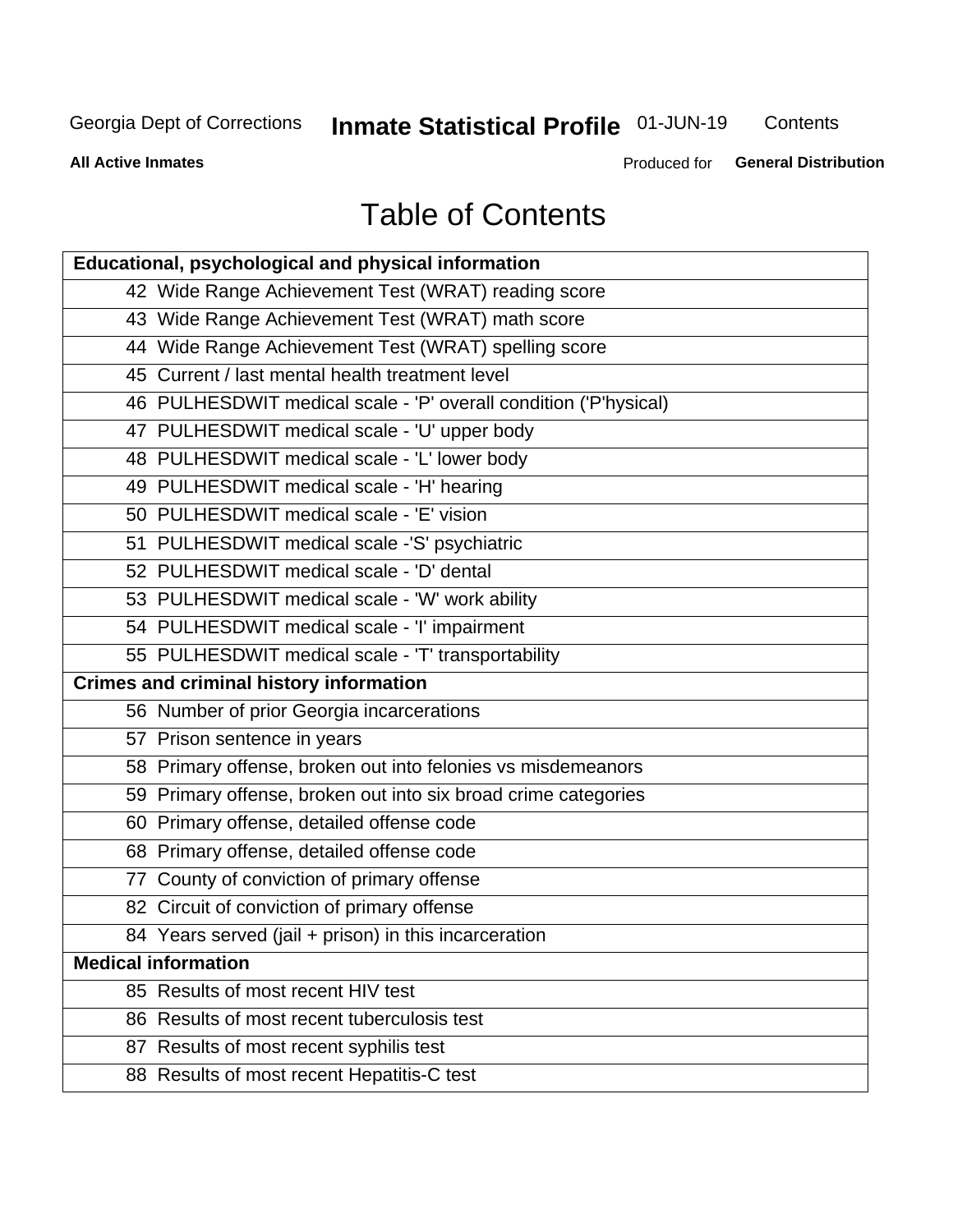#### Inmate Statistical Profile 01-JUN-19 Page 4

### **All Active Inmates**

### Produced for General Distribution

## Current age, broken out in ten-year age groups

COL % - percent each COUNT is of its particular column

|                          | <b>Male</b>  |          |        | <b>Female</b> |          |          | <b>Total</b> |        |
|--------------------------|--------------|----------|--------|---------------|----------|----------|--------------|--------|
| <b>Current Age</b>       | <b>Count</b> | Col %    | Row %  | <b>Count</b>  | Col %    | Row %    | <b>Total</b> | Col %  |
| <b>Teens (1-19)</b>      | 663          | $1.30\%$ | 94.31% | 40            | $1.00\%$ | 5.69%    | 703          | 1.28%  |
| <b>Twenties (20-29)</b>  | 13,598       | 26.74%   | 93.00% | 1,023         | 25.69%   | 7.00%    | 14,621       | 26.66% |
| <b>Thirties (30-39)</b>  | 15,538       | 30.56%   | 91.52% | 1,440         | 36.16%   | $8.48\%$ | 16,978       | 30.96% |
| <b>Forties (40-49)</b>   | 10,807       | 21.25%   | 92.52% | 874           | 21.95%   | 7.48%    | 11,681       | 21.30% |
| <b>Fifties (50-59)</b>   | 7,040        | 13.84%   | 93.83% | 463           | 11.63%   | 6.17%    | 7,503        | 13.68% |
| <b>Sixties (60-69)</b>   | 2,559        | 5.03%    | 95.49% | 121           | $3.04\%$ | 4.51%    | 2,680        | 4.89%  |
| Seventy + (70 and above) | 647          | 1.27%    | 96.86% | 21            | 0.53%    | 3.14%    | 668          | 1.22%  |
| <b>Total Reported</b>    | 50,852       | 100%     | 92.74% | 3,982         | 100%     | 7.26%    | 54,834       | 100%   |

| <b>Not Reported</b> | $\sim$<br><u>_</u> |       | $\sim$<br>21 J |
|---------------------|--------------------|-------|----------------|
| <b>Total</b>        | ,124               | 3,983 | 55,107         |

| <b>Mean</b><br>(average) | 38.53    | 37.44 | 38.45 |
|--------------------------|----------|-------|-------|
| Median (middle)          | ^<br>ا پ | 36    | 36    |
| Mode<br>(most frequent)  | 29       | 29    | 29    |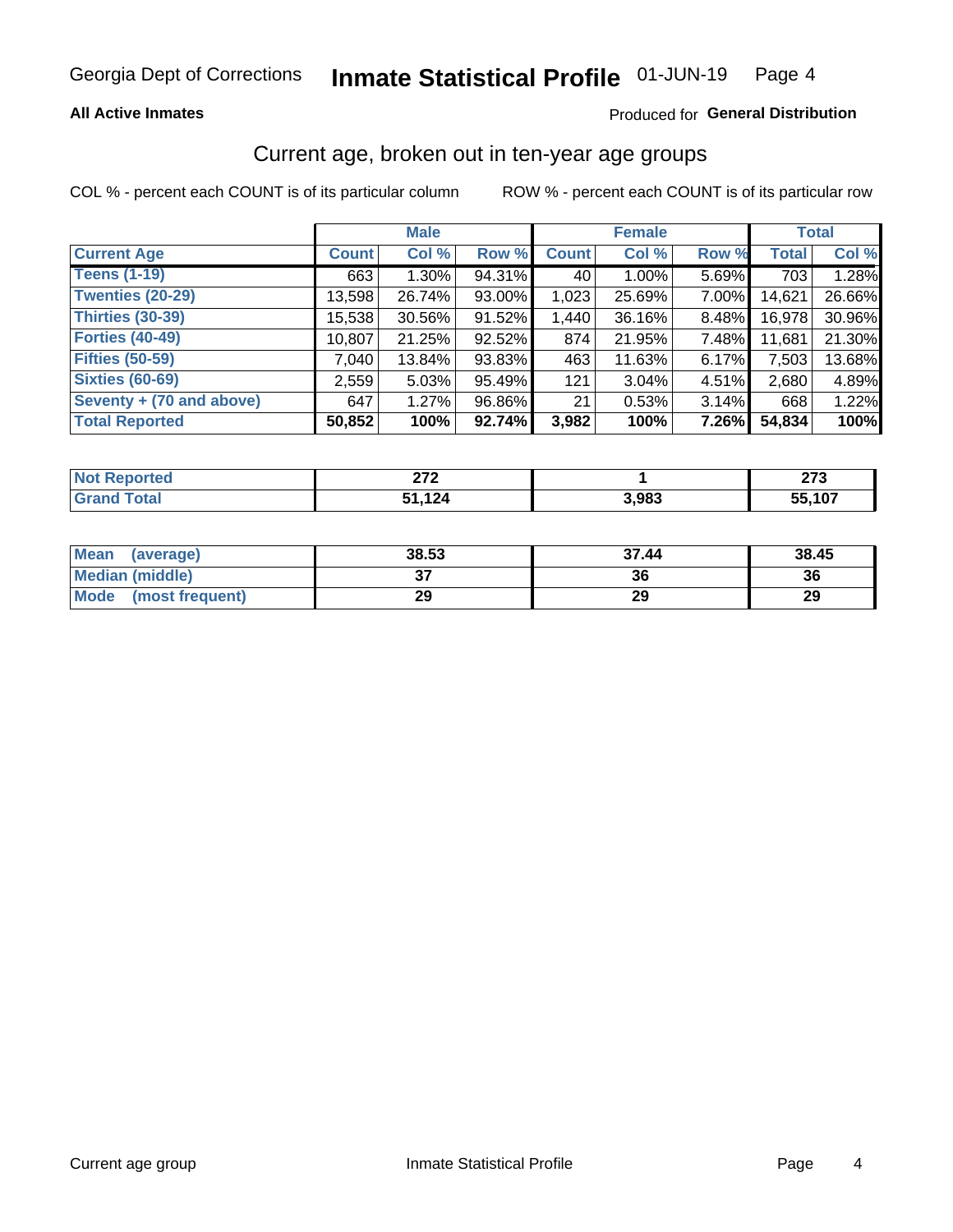### Inmate Statistical Profile 01-JUN-19 Page 5

### **All Active Inmates**

### Produced for General Distribution

## Race group

COL % - percent each COUNT is of its particular column

|                                   |              | <b>Male</b> |         |             | <b>Female</b> |          |              | <b>Total</b> |  |
|-----------------------------------|--------------|-------------|---------|-------------|---------------|----------|--------------|--------------|--|
| <b>Race Group</b>                 | <b>Count</b> | Col %       |         | Row % Count | Col %         | Row %    | <b>Total</b> | Col %        |  |
| <b>White</b>                      | 17,507       | 34.24%      | 88.10%  | 2,364       | 59.35%        | 11.90%   | 19,871       | 36.06%       |  |
| <b>Black</b><br>2                 | 31,290       | 61.20%      | 95.31%  | .538        | 38.61%        | 4.69%    | 32,828       | 59.57%       |  |
| <b>Other</b><br>5                 | 56           | .11%        | 88.89%  |             | .18%          | 11.11%   | 63           | .11%         |  |
| <b>Asian</b><br>6                 | 177          | .35%        | 94.65%  | 10          | .25%          | 5.35%    | 187          | .34%         |  |
| <b>Unknown</b><br>9               | 15           | $.03\%$     | 100.00% |             |               |          | 15           | .03%         |  |
| <b>Hispanic</b><br>10             | 2,058        | 4.03%       | 97.03%  | 63          | 1.58%         | $2.97\%$ | 2,121        | 3.85%        |  |
| <b>Native American</b><br>$12 \,$ | 21           | .04%        | 95.45%  |             | .03%          | 4.55%    | 22           | .04%         |  |
| <b>Total Reported</b>             | 51,124       | 100%        | 92.77%  | 3,983       | 100%          | 7.23%    | 55,107       | 100%         |  |

| eported<br>' NOT       |              |       |        |
|------------------------|--------------|-------|--------|
| <b>Total</b><br>'Grand | 1,124<br>C 4 | 3,983 | 55,107 |

| m | <br>w |  |
|---|-------|--|
|   |       |  |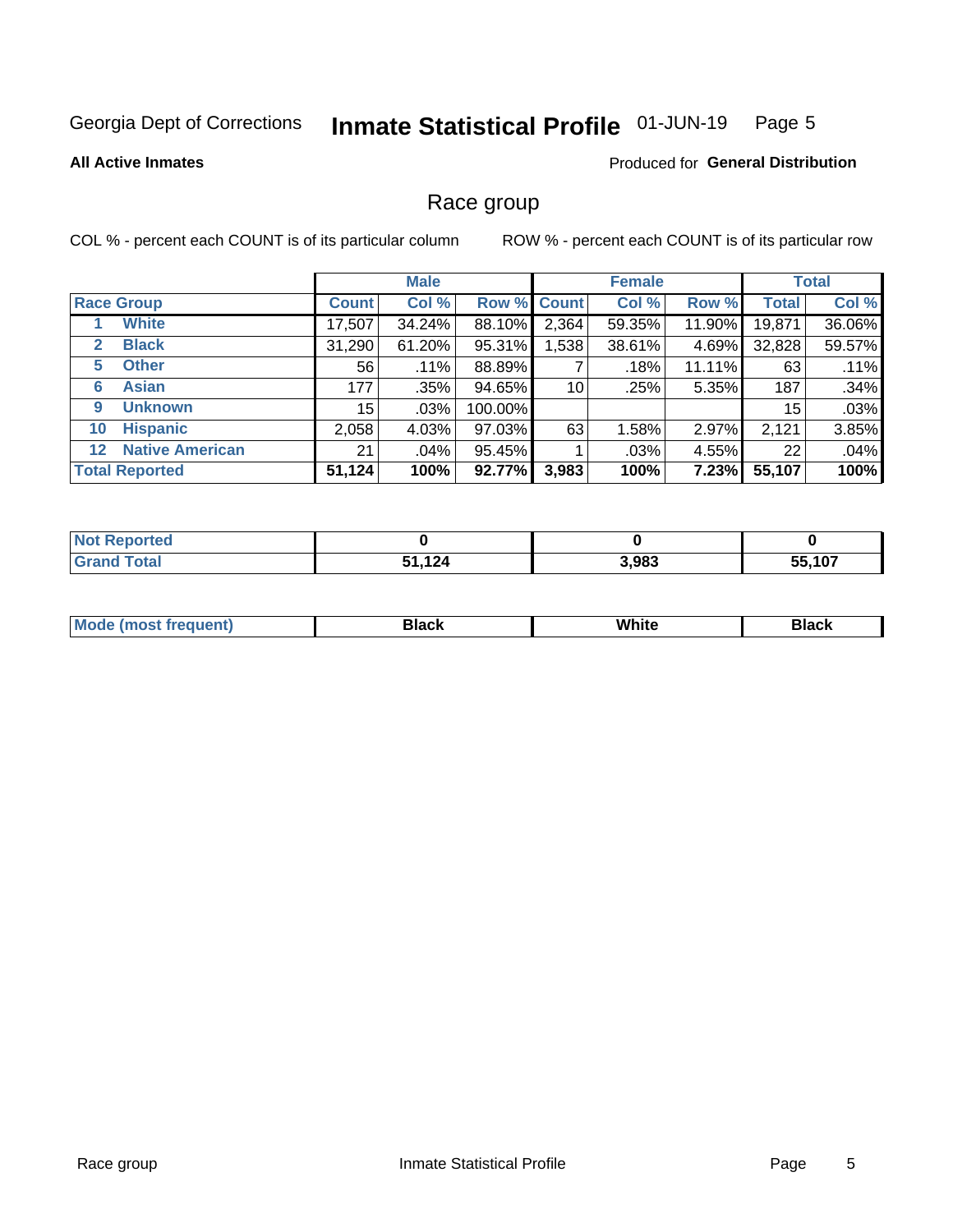#### Inmate Statistical Profile 01-JUN-19 Page 6

**All Active Inmates** 

### Produced for General Distribution

## Marital status, self-reported at entry to prison

COL % - percent each COUNT is of its particular column

|                            | <b>Male</b>  |          |        | <b>Female</b> |        |          | <b>Total</b> |        |
|----------------------------|--------------|----------|--------|---------------|--------|----------|--------------|--------|
| <b>Marital Status</b>      | <b>Count</b> | Col %    | Row %  | <b>Count</b>  | Col %  | Row %    | <b>Total</b> | Col %  |
| <b>Unknown</b><br>$\bf{0}$ | 1,699        | $3.32\%$ | 88.95% | 211           | 5.30%  | 11.05%   | 1,910        | 3.47%  |
| <b>Divorced</b><br>D       | 4,777        | 9.34%    | 89.52% | 559           | 14.03% | 10.48%   | 5,336        | 9.68%  |
| <b>Married</b><br>м        | 6,759        | 13.22%   | 91.49% | 629           | 15.79% | 8.51%    | 7,388        | 13.41% |
| <b>S</b> Separated         | 1,741        | 3.41%    | 84.80% | 312           | 7.83%  | 15.20%   | 2,053        | 3.73%  |
| <b>Unmarried</b><br>U      | 35,579       | 69.59%   | 94.32% | 2,142         | 53.78% | $5.68\%$ | 37,721       | 68.45% |
| <b>Widow</b><br>W          | 569          | 1.11%    | 81.40% | 130           | 3.26%  | 18.60%   | 699          | 1.27%  |
| <b>Total Reported</b>      | 51,124       | 100%     | 92.77% | 3,983         | 100%   | 7.23%    | 55,107       | 100%   |

| N <sub>of</sub><br><b>Antico</b> |            |       |        |
|----------------------------------|------------|-------|--------|
| Total                            | 1 2 A<br>. | 3,983 | 55.107 |

| <b>Mode (most frequent)</b><br>Unmarried<br>Unmarried<br>Jnmarried |
|--------------------------------------------------------------------|
|--------------------------------------------------------------------|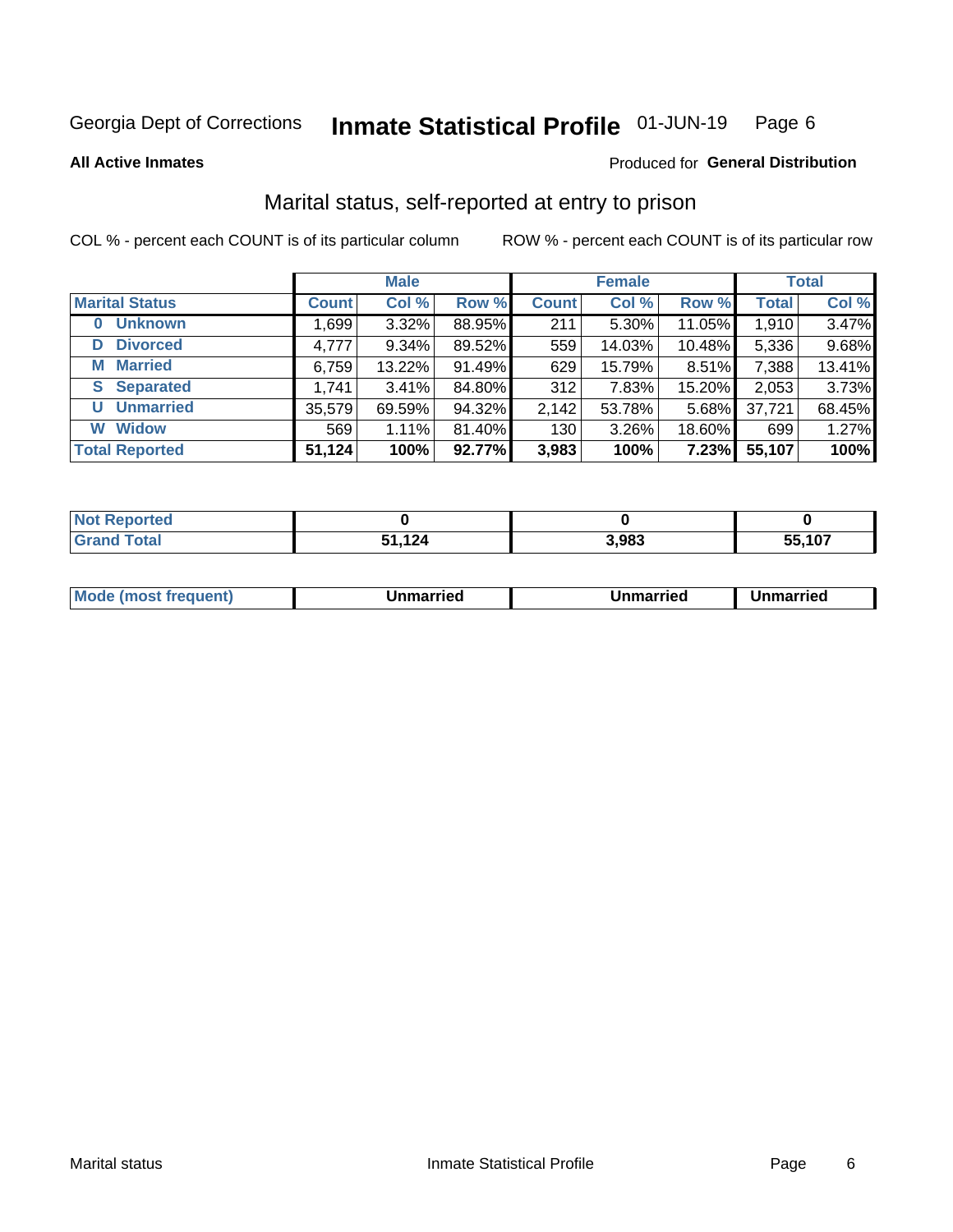### Inmate Statistical Profile 01-JUN-19 Page 7

### **All Active Inmates**

### Produced for General Distribution

## Number of Inmates with Dependents, Self-Reported at Entry to Prison

COL % - percent each COUNT is of its particular column

|                             |                 | <b>Male</b> |        |              | <b>Female</b> |          |              | <b>Total</b> |
|-----------------------------|-----------------|-------------|--------|--------------|---------------|----------|--------------|--------------|
| <b>Number of dependents</b> | <b>Count</b>    | Col %       | Row %  | <b>Count</b> | Col %         | Row %    | <b>Total</b> | Col %        |
| l 0                         | 15,487          | 36.72%      | 92.95% | 1,175        | 34.59%        | 7.05%    | 16,662       | 36.56%       |
|                             | 9,790           | 23.21%      | 93.48% | 683          | 20.11%        | 6.52%    | 10,473       | 22.98%       |
| $\overline{2}$              | 7,385           | 17.51%      | 91.68% | 670          | 19.72%        | 8.32%    | 8,055        | 17.68%       |
| $\mathbf{3}$                | 4,523           | 10.72%      | 90.51% | 474          | 13.95%        | 9.49%    | 4,997        | 10.97%       |
| $\overline{\mathbf{4}}$     | 2,348           | 5.57%       | 91.47% | 219          | 6.45%         | 8.53%    | 2,567        | 5.63%        |
| 5                           | 1,209           | 2.87%       | 92.64% | 96           | 2.83%         | 7.36%    | 1,305        | 2.86%        |
| 6                           | 640             | 1.52%       | 93.57% | 44           | 1.30%         | 6.43%    | 684          | 1.50%        |
| 7                           | 321             | 0.76%       | 94.69% | 18           | 0.53%         | 5.31%    | 339          | 0.74%        |
| 8                           | 186             | 0.44%       | 94.90% | 10           | 0.29%         | 5.10%    | 196          | 0.43%        |
| 9                           | 88              | 0.21%       | 96.70% | 3            | 0.09%         | $3.30\%$ | 91           | 0.20%        |
| 10                          | 80 <sub>1</sub> | 0.19%       | 96.39% | 3            | 0.09%         | 3.61%    | 83           | 0.18%        |
| Over 10                     | 116             | 0.28%       | 98.31% | 2            | 0.06%         | 1.69%    | 118          | 0.26%        |
| <b>Total Reported</b>       | 42,173          | 100%        | 92.55% | 3,397        | 100%          | 7.45%    | 45,570       | 100%         |

| 8.951      | 586  | 1.537     |
|------------|------|-----------|
| 121<br>- 7 | .983 | 107<br>J. |

| Mean (average)          | .52 | 1.58 | l.53 |
|-------------------------|-----|------|------|
| <b>Median (middle)</b>  |     |      |      |
| Mode<br>(most frequent) |     |      |      |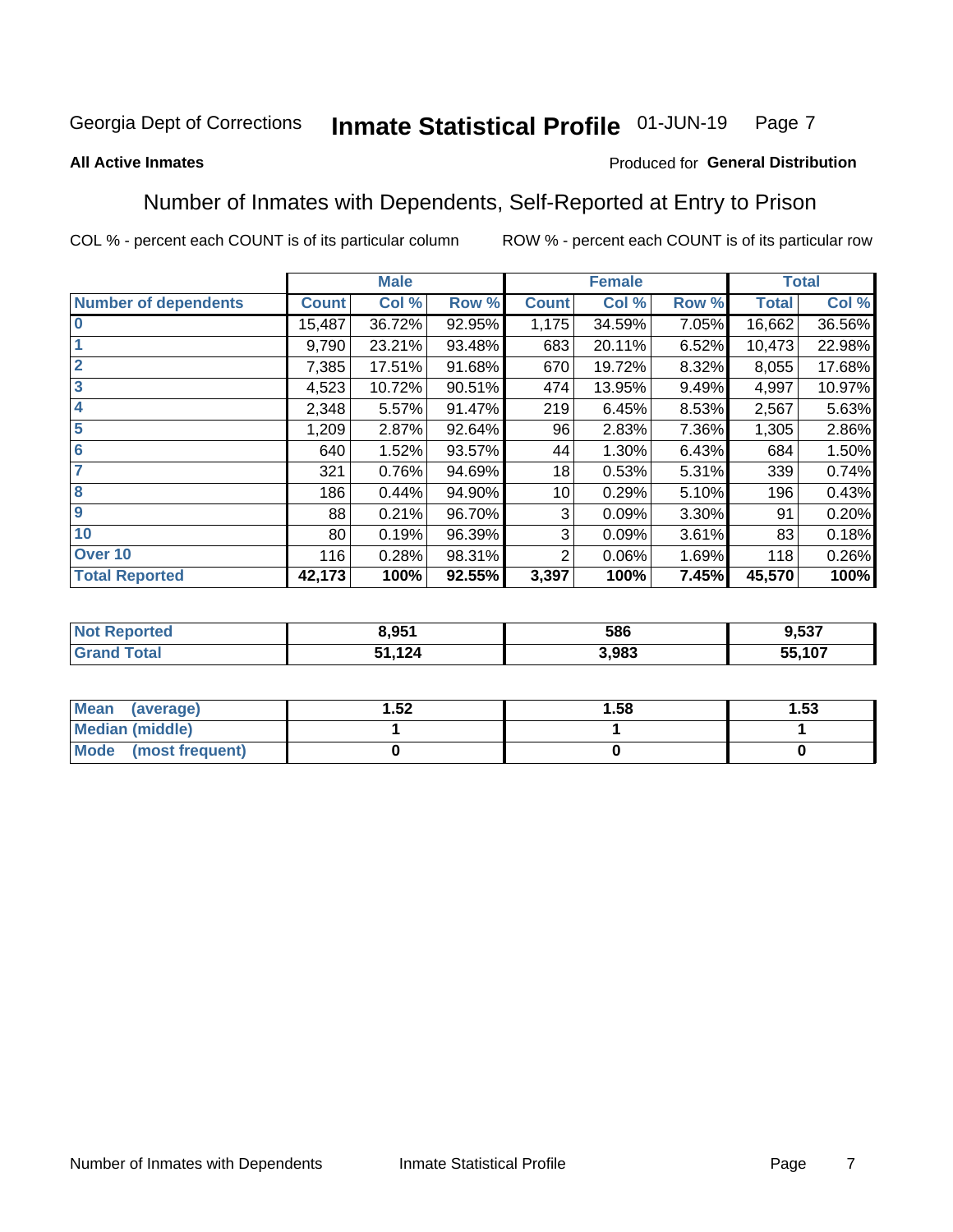#### Inmate Statistical Profile 01-JUN-19 Page 8

### **All Active Inmates**

### Produced for General Distribution

## Religious affiliation, self-reported at entry to prison

COL % - percent each COUNT is of its particular column

|                     |                              |                 | <b>Male</b> |         |                  | <b>Female</b> |        |                 | <b>Total</b> |
|---------------------|------------------------------|-----------------|-------------|---------|------------------|---------------|--------|-----------------|--------------|
|                     | <b>Religious Affiliation</b> | <b>Count</b>    | Col %       | Row %   | <b>Count</b>     | Col %         | Row %  | <b>Total</b>    | Col %        |
| $\overline{1}$      | <b>Islam</b>                 | 1,714           | 7.55%       | 97.28%  | $\overline{48}$  | 1.73%         | 2.72%  | 1,762           | 6.91%        |
| $\overline{2}$      | <b>Catholic</b>              | 1,111           | 4.89%       | 86.46%  | 174              | 6.26%         | 13.54% | 1,285           | 5.04%        |
| $\overline{3}$      | <b>Baptist</b>               | 13,348          | 58.77%      | 87.42%  | 1,920            | 69.04%        | 12.58% | 15,268          | 59.89%       |
| 4                   | <b>Methodist</b>             | 389             | 1.71%       | 84.20%  | 73               | 2.62%         | 15.80% | 462             | 1.81%        |
| 5                   | <b>Episcopal</b>             | 41              | .18%        | 87.23%  | 6                | .22%          | 12.77% | 47              | .18%         |
| $\overline{\bf{6}}$ | <b>Presbyterian</b>          | 72              | .32%        | 93.51%  | $\overline{5}$   | .18%          | 6.49%  | 77              | .30%         |
| 7                   | <b>Church Of God</b>         | 409             | 1.80%       | 90.49%  | 43               | 1.55%         | 9.51%  | 452             | 1.77%        |
| 8                   | <b>Holiness</b>              | 523             | 2.30%       | 83.02%  | 107              | 3.85%         | 16.98% | 630             | 2.47%        |
| $\overline{9}$      | <b>Jewish</b>                | 74              | .33%        | 83.15%  | 15               | .54%          | 16.85% | 89              | .35%         |
| 10                  | <b>Anglican</b>              | 38              | .17%        | 97.44%  | $\mathbf{1}$     | .04%          | 2.56%  | 39              | .15%         |
| $\overline{11}$     | <b>Greek Orthodox</b>        | 4               | .02%        | 66.67%  | $\overline{2}$   | .07%          | 33.33% | $6\phantom{1}$  | .02%         |
| 12                  | <b>Hindu</b>                 | $\overline{12}$ | .05%        | 92.31%  | $\overline{1}$   | .04%          | 7.69%  | 13              | .05%         |
| 13                  | <b>Buddhist</b>              | 61              | .27%        | 91.04%  | 6                | .22%          | 8.96%  | 67              | .26%         |
| 14                  | <b>Taoist</b>                | $\overline{4}$  | .02%        | 100.00% |                  |               |        | 4               | .02%         |
| 15                  | <b>Shintoist</b>             | 3               | .01%        | 100.00% |                  |               |        | $\overline{3}$  | .01%         |
| 16                  | <b>Seventh Day Adventist</b> | 59              | .26%        | 86.76%  | 9                | .32%          | 13.24% | 68              | .27%         |
| 17                  | <b>Jehovah Witness</b>       | 251             | 1.11%       | 87.46%  | 36               | 1.29%         | 12.54% | 287             | 1.13%        |
| 18                  | <b>Latter Day Saints</b>     | 25              | .11%        | 89.29%  | 3                | .11%          | 10.71% | 28              | .11%         |
| 19                  | Quaker                       | $\overline{2}$  | .01%        | 100.00% |                  |               |        | $\overline{2}$  | .01%         |
| 20                  | <b>Other Prot</b>            | 1,747           | 7.69%       | 94.89%  | 94               | 3.38%         | 5.11%  | 1,841           | 7.22%        |
| 21                  | <b>Messianic Judaism</b>     | 22              | .10%        | 75.86%  | $\overline{7}$   | .25%          | 24.14% | 29              | .11%         |
| 23                  | <b>Hebrew Israelite</b>      | 13              | .06%        | 100.00% |                  |               |        | 13              | .05%         |
| 24                  | <b>Nation Of Islam</b>       | 13              | .06%        | 76.47%  | $\overline{4}$   | .14%          | 23.53% | $\overline{17}$ | .07%         |
| 25                  | <b>Native American</b>       | $\overline{3}$  | .01%        | 100.00% |                  |               |        | 3               | .01%         |
| 26                  | Pagan                        | $\overline{3}$  | .01%        | 100.00% |                  |               |        | $\overline{3}$  | .01%         |
| $\overline{27}$     | <b>Pentecostal</b>           | 33              | .15%        | 78.57%  | $\boldsymbol{9}$ | .32%          | 21.43% | $\overline{42}$ | .16%         |
| 28                  | <b>Rastafari</b>             | 3               | .01%        | 75.00%  | $\mathbf{1}$     | .04%          | 25.00% | 4               | .02%         |
| 29                  | <b>Wiccan</b>                | 14              | .06%        | 100.00% |                  |               |        | 14              | .05%         |
| 30                  | <b>No Religion</b>           | 338             | 1.49%       | 87.34%  | 49               | 1.76%         | 12.66% | 387             | 1.52%        |
| 31                  | Christian -                  | 833             | 3.67%       | 84.14%  | 157              | 5.65%         | 15.86% | 990             | 3.88%        |
|                     | <b>Unspecified</b>           |                 |             |         |                  |               |        |                 |              |
| 96                  | <b>None</b>                  | 1,549           | 6.82%       | 99.29%  | 11               | .40%          | .71%   | 1,560           | 6.12%        |
|                     | <b>Total Reported</b>        | 22,711          | 100%        | 89.09%  | 2,781            | 100%          | 10.91% | 25,492          | 100%         |

| τeι | 28,413            | 1,202 | 29,615 |
|-----|-------------------|-------|--------|
|     | 124<br>. .<br>c a | 3,983 | 55,107 |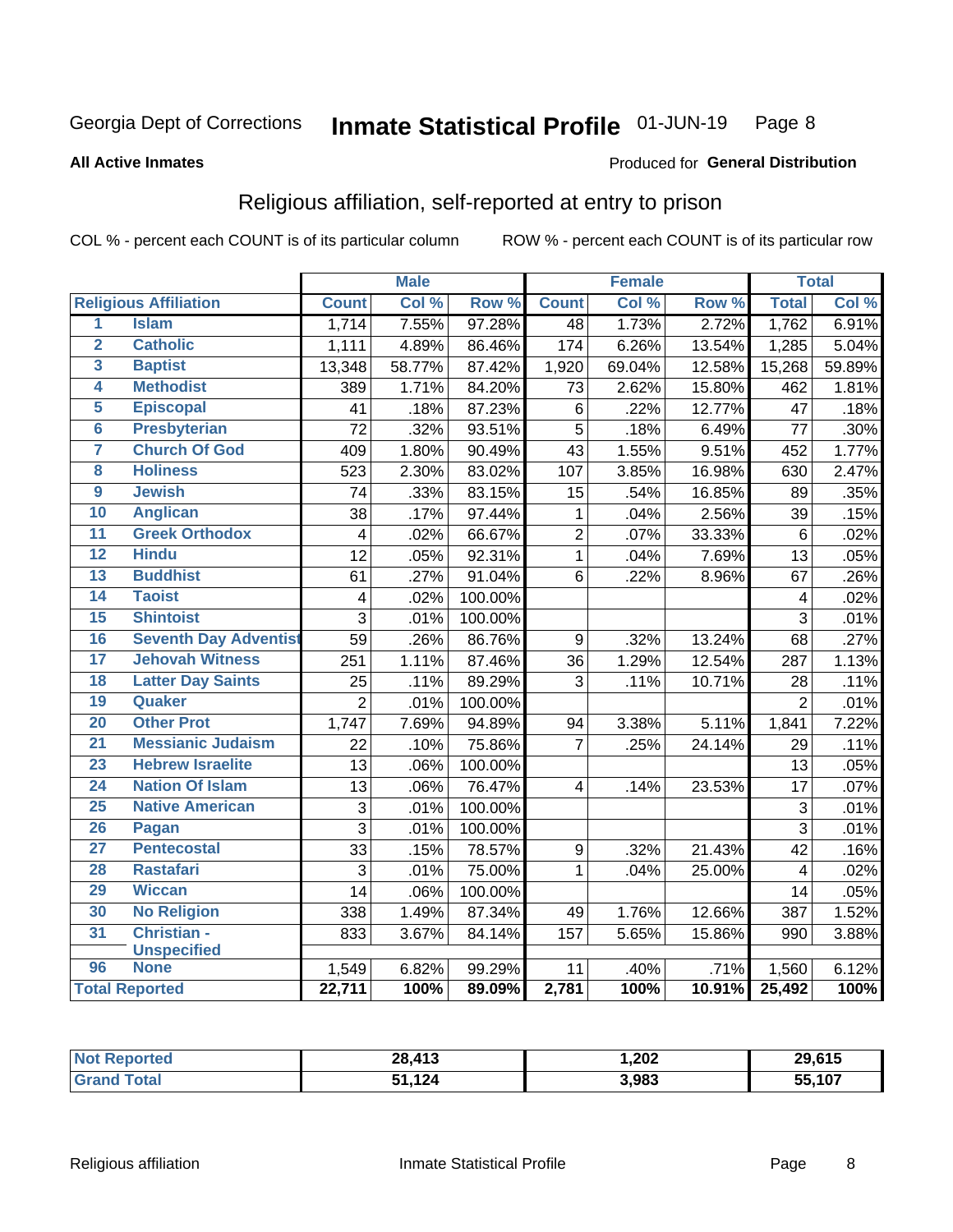#### Inmate Statistical Profile 01-JUN-19 Georgia Dept of Corrections Page 9

### **All Active Inmates**

### Produced for General Distribution

## Religious affiliation, self-reported at entry to prison

COL % - percent each COUNT is of its particular column ROW % - percent each COUNT is of its particular row

| <b>Mode (most frequent)</b> | Baptist | 3aptist | Baptist |
|-----------------------------|---------|---------|---------|
|-----------------------------|---------|---------|---------|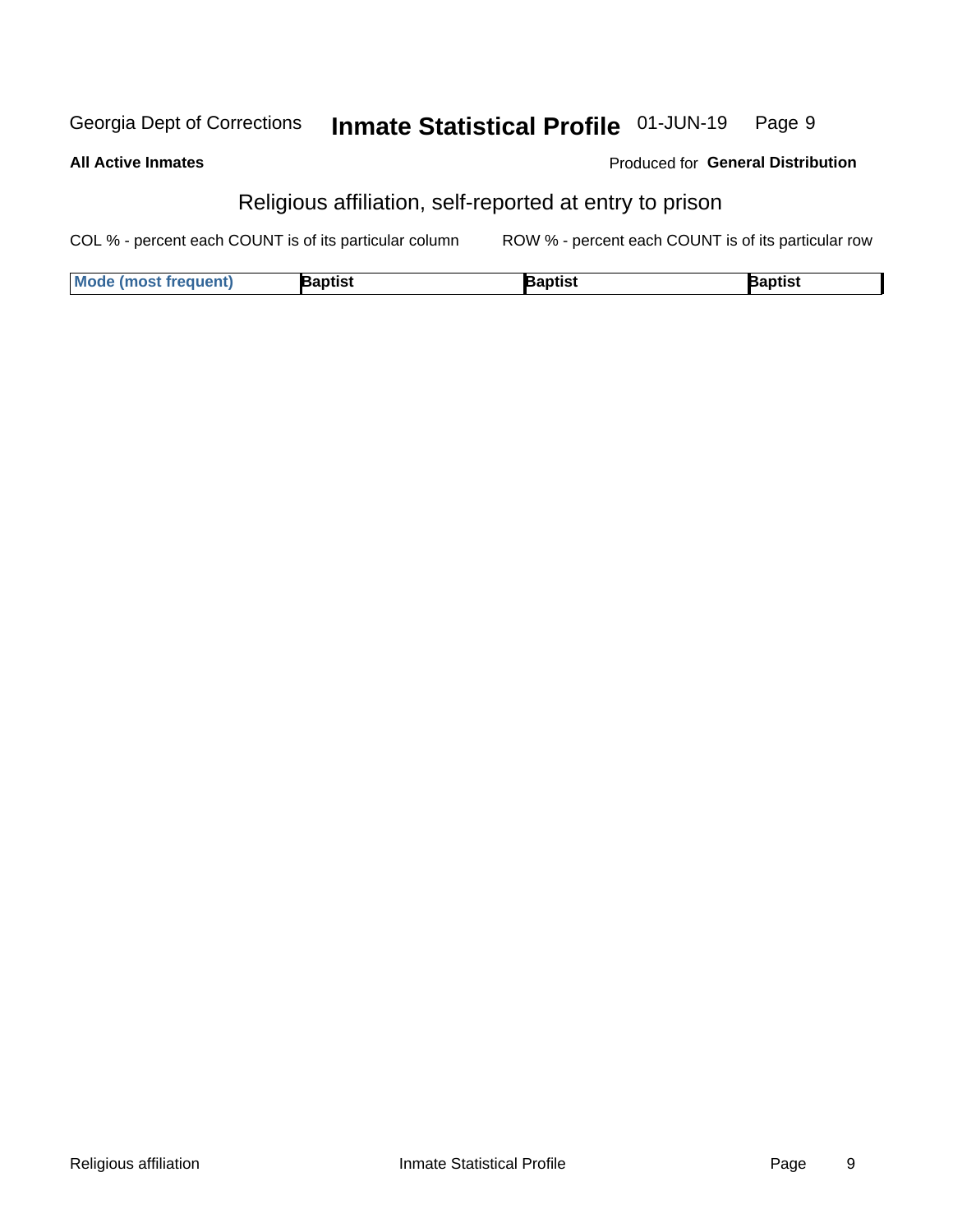### Inmate Statistical Profile 01-JUN-19 Page 9

### **All Active Inmates**

### Produced for General Distribution

## Home county, self-reported at entry to prison

COL % - percent each COUNT is of its particular column

|     |                             |              | <b>Male</b> |                  |                  | <b>Female</b> |        | <b>Total</b> |        |
|-----|-----------------------------|--------------|-------------|------------------|------------------|---------------|--------|--------------|--------|
|     | <b>Home County</b>          | <b>Count</b> | Col %       | Row <sup>%</sup> | <b>Count</b>     | Col %         | Row %  | <b>Total</b> | Col %  |
| 000 | <b>Unknown</b>              | 7,810        | 15.28%      | 92.27%           | 654              | 16.42%        | 7.73%  | 8,464        | 15.36% |
| 001 | <b>Appling County</b>       | 128          | .25%        | 95.52%           | 6                | .15%          | 4.48%  | 134          | .24%   |
| 002 | <b>Atkinson County</b>      | 45           | .09%        | 91.84%           | 4                | .10%          | 8.16%  | 49           | .09%   |
| 003 | <b>Bacon County</b>         | 87           | .17%        | 92.55%           | $\overline{7}$   | .18%          | 7.45%  | 94           | .17%   |
| 004 | <b>Baker County</b>         | 14           | .03%        | 87.50%           | $\overline{2}$   | .05%          | 12.50% | 16           | .03%   |
| 005 | <b>Baldwin County</b>       | 268          | .52%        | 93.06%           | 20               | .50%          | 6.94%  | 288          | .52%   |
| 006 | <b>Banks County</b>         | 80           | .16%        | 89.89%           | $\boldsymbol{9}$ | .23%          | 10.11% | 89           | .16%   |
| 007 | <b>Barrow County</b>        | 321          | .63%        | 90.17%           | 35               | .88%          | 9.83%  | 356          | .65%   |
| 008 | <b>Bartow County</b>        | 517          | 1.01%       | 86.60%           | 80               | 2.01%         | 13.40% | 597          | 1.08%  |
| 009 | <b>Ben Hill County</b>      | 194          | .38%        | 95.10%           | 10               | .25%          | 4.90%  | 204          | .37%   |
| 010 | <b>Berrien County</b>       | 82           | .16%        | 95.35%           | 4                | .10%          | 4.65%  | 86           | .16%   |
| 011 | <b>Bibb County</b>          | 1,132        | 2.21%       | 94.81%           | 62               | 1.56%         | 5.19%  | 1,194        | 2.17%  |
| 012 | <b>Bleckley County</b>      | 71           | .14%        | 87.65%           | 10               | .25%          | 12.35% | 81           | .15%   |
| 013 | <b>Brantley County</b>      | 72           | .14%        | 83.72%           | 14               | .35%          | 16.28% | 86           | .16%   |
| 014 | <b>Brooks County</b>        | 190          | .37%        | 99.48%           | 1                | .03%          | .52%   | 191          | .35%   |
| 015 | <b>Bryan County</b>         | 85           | .17%        | 95.51%           | 4                | .10%          | 4.49%  | 89           | .16%   |
| 016 | <b>Bulloch County</b>       | 336          | .66%        | 92.05%           | 29               | .73%          | 7.95%  | 365          | .66%   |
| 017 | <b>Burke County</b>         | 226          | .44%        | 97.00%           | 7                | .18%          | 3.00%  | 233          | .42%   |
| 018 | <b>Butts County</b>         | 140          | .27%        | 95.89%           | $\,6$            | .15%          | 4.11%  | 146          | .26%   |
| 019 | <b>Calhoun County</b>       | 66           | .13%        | 91.67%           | 6                | .15%          | 8.33%  | 72           | .13%   |
| 020 | <b>Camden County</b>        | 136          | .27%        | 91.28%           | 13               | .33%          | 8.72%  | 149          | .27%   |
| 021 | <b>Candler County</b>       | 104          | .20%        | 94.55%           | $\,6$            | .15%          | 5.45%  | 110          | .20%   |
| 022 | <b>Carroll County</b>       | 550          | 1.08%       | 89.58%           | 64               | 1.61%         | 10.42% | 614          | 1.11%  |
| 023 | <b>Catoosa County</b>       | 224          | .44%        | 88.19%           | 30               | .75%          | 11.81% | 254          | .46%   |
| 024 | <b>Charlton County</b>      | 40           | .08%        | 93.02%           | 3                | .08%          | 6.98%  | 43           | .08%   |
| 025 | <b>Chatham County</b>       | 1,608        | 3.15%       | 95.66%           | 73               | 1.83%         | 4.34%  | 1,681        | 3.05%  |
| 026 | <b>Chattahoochee County</b> | 27           | .05%        | 100.00%          |                  |               |        | 27           | .05%   |
| 027 | <b>Chattooga County</b>     | 202          | .40%        | 85.96%           | 33               | .83%          | 14.04% | 235          | .43%   |
| 028 | <b>Cherokee County</b>      | 388          | .76%        | 90.65%           | 40               | 1.00%         | 9.35%  | 428          | .78%   |
| 029 | <b>Clarke County</b>        | 485          | .95%        | 92.21%           | 41               | 1.03%         | 7.79%  | 526          | .95%   |
| 030 | <b>Clay County</b>          | 39           | .08%        | 92.86%           | $\mathbf{3}$     | .08%          | 7.14%  | 42           | .08%   |
| 031 | <b>Clayton County</b>       | 1,464        | 2.86%       | 93.25%           | 106              | 2.66%         | 6.75%  | 1,570        | 2.85%  |
| 032 | <b>Clinch County</b>        | 53           | .10%        | 91.38%           | 5                | .13%          | 8.62%  | 58           | .11%   |
| 033 | <b>Cobb County</b>          | 1,675        | 3.28%       | 92.34%           | 139              | 3.49%         | 7.66%  | 1,814        | 3.29%  |
| 034 | <b>Coffee County</b>        | 264          | .52%        | 92.31%           | 22               | .55%          | 7.69%  | 286          | .52%   |
| 035 | <b>Colquitt County</b>      | 202          | .40%        | 96.65%           | $\overline{7}$   | .18%          | 3.35%  | 209          | .38%   |
| 036 | <b>Columbia County</b>      | 302          | .59%        | 89.09%           | 37               | .93%          | 10.91% | 339          | .62%   |
| 037 | <b>Cook County</b>          | 125          | .24%        | 94.70%           | $\overline{7}$   | .18%          | 5.30%  | 132          | .24%   |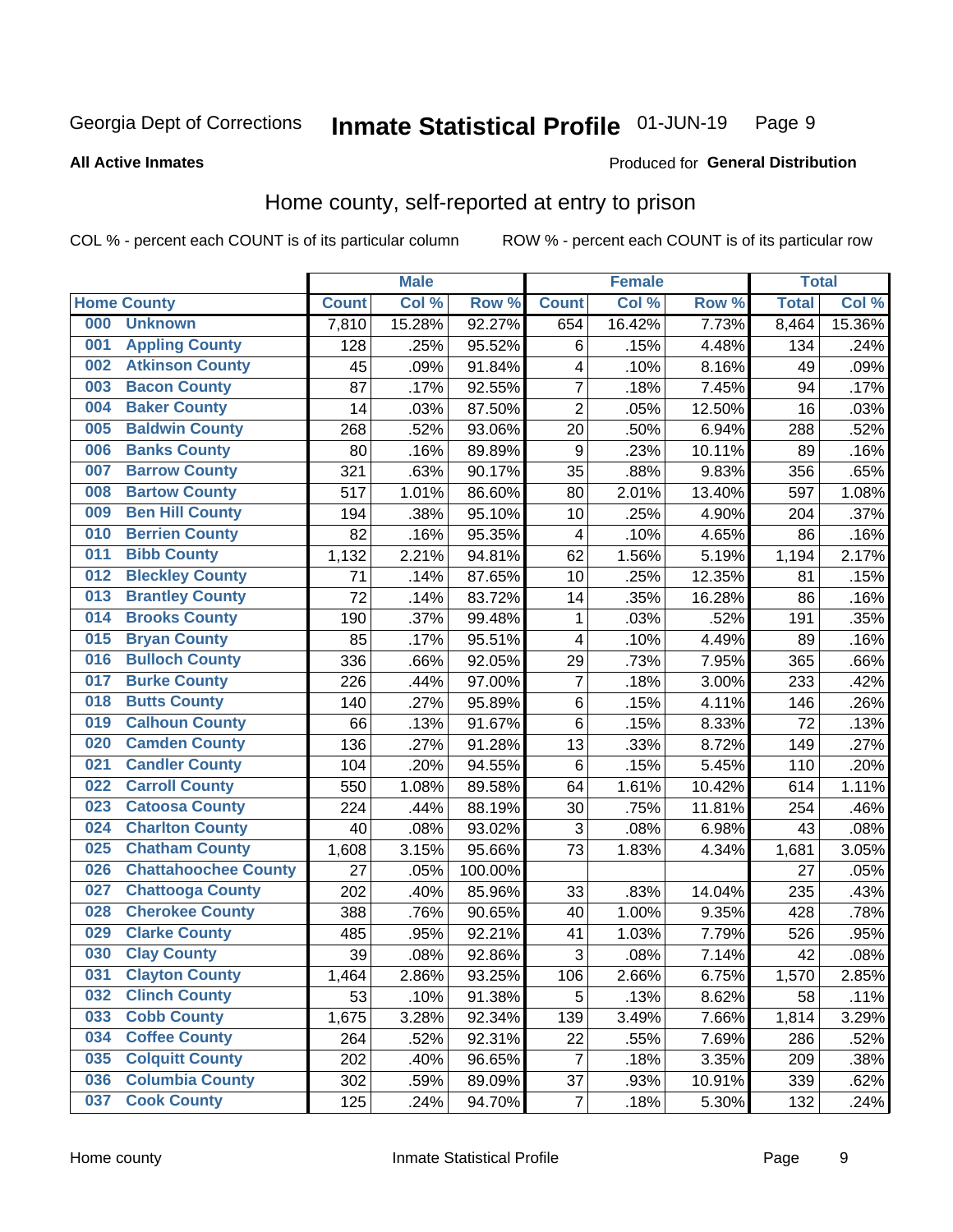### Inmate Statistical Profile 01-JUN-19 Page 10

**All Active Inmates** 

### Produced for General Distribution

## Home county, self-reported at entry to prison

COL % - percent each COUNT is of its particular column

|     |                         |                | <b>Male</b> |                  |                         | <b>Female</b> |        | <b>Total</b>     |       |
|-----|-------------------------|----------------|-------------|------------------|-------------------------|---------------|--------|------------------|-------|
|     | <b>Home County</b>      | <b>Count</b>   | Col %       | Row <sup>%</sup> | <b>Count</b>            | Col %         | Row %  | <b>Total</b>     | Col % |
| 038 | <b>Coweta County</b>    | 509            | 1.00%       | 93.39%           | 36                      | .90%          | 6.61%  | $\overline{545}$ | .99%  |
| 039 | <b>Crawford County</b>  | 43             | .08%        | 95.56%           | $\overline{2}$          | .05%          | 4.44%  | 45               | .08%  |
| 040 | <b>Crisp County</b>     | 238            | .47%        | 95.58%           | 11                      | .28%          | 4.42%  | 249              | .45%  |
| 041 | <b>Dade County</b>      | 60             | .12%        | 92.31%           | 5                       | .13%          | 7.69%  | 65               | .12%  |
| 042 | <b>Dawson County</b>    | 95             | .19%        | 89.62%           | 11                      | .28%          | 10.38% | 106              | .19%  |
| 043 | <b>Decatur County</b>   | 234            | .46%        | 95.51%           | 11                      | .28%          | 4.49%  | 245              | .44%  |
| 044 | <b>Dekalb County</b>    | 2,770          | 5.42%       | 94.83%           | 151                     | 3.79%         | 5.17%  | 2,921            | 5.30% |
| 045 | <b>Dodge County</b>     | 133            | .26%        | 93.66%           | 9                       | .23%          | 6.34%  | 142              | .26%  |
| 046 | <b>Dooly County</b>     | 112            | .22%        | 96.55%           | 4                       | .10%          | 3.45%  | 116              | .21%  |
| 047 | <b>Dougherty County</b> | 719            | 1.41%       | 94.98%           | 38                      | .95%          | 5.02%  | 757              | 1.37% |
| 048 | <b>Douglas County</b>   | 539            | 1.05%       | 92.29%           | 45                      | 1.13%         | 7.71%  | 584              | 1.06% |
| 049 | <b>Early County</b>     | 65             | .13%        | 89.04%           | 8                       | .20%          | 10.96% | 73               | .13%  |
| 050 | <b>Echols County</b>    | $\overline{7}$ | .01%        | 100.00%          |                         |               |        | $\overline{7}$   | .01%  |
| 051 | <b>Effingham County</b> | 209            | .41%        | 91.27%           | 20                      | .50%          | 8.73%  | 229              | .42%  |
| 052 | <b>Elbert County</b>    | 122            | .24%        | 89.71%           | 14                      | .35%          | 10.29% | 136              | .25%  |
| 053 | <b>Emanuel County</b>   | 176            | .34%        | 92.63%           | 14                      | .35%          | 7.37%  | 190              | .34%  |
| 054 | <b>Evans County</b>     | 63             | .12%        | 84.00%           | 12                      | .30%          | 16.00% | 75               | .14%  |
| 055 | <b>Fannin County</b>    | 89             | .17%        | 89.00%           | 11                      | .28%          | 11.00% | 100              | .18%  |
| 056 | <b>Fayette County</b>   | 153            | .30%        | 90.53%           | 16                      | .40%          | 9.47%  | 169              | .31%  |
| 057 | <b>Floyd County</b>     | 660            | 1.29%       | 88.71%           | 84                      | 2.11%         | 11.29% | 744              | 1.35% |
| 058 | <b>Forsyth County</b>   | 212            | .41%        | 91.77%           | 19                      | .48%          | 8.23%  | 231              | .42%  |
| 059 | <b>Franklin County</b>  | 117            | .23%        | 86.67%           | 18                      | .45%          | 13.33% | 135              | .24%  |
| 060 | <b>Fulton County</b>    | 4,619          | 9.03%       | 95.28%           | 229                     | 5.75%         | 4.72%  | 4,848            | 8.80% |
| 061 | <b>Gilmer County</b>    | 93             | .18%        | 85.32%           | 16                      | .40%          | 14.68% | 109              | .20%  |
| 062 | <b>Glascock County</b>  | 9              | .02%        | 81.82%           | $\overline{2}$          | .05%          | 18.18% | 11               | .02%  |
| 063 | <b>Glynn County</b>     | 395            | .77%        | 94.27%           | 24                      | .60%          | 5.73%  | 419              | .76%  |
| 064 | <b>Gordon County</b>    | 319            | .62%        | 89.36%           | 38                      | .95%          | 10.64% | 357              | .65%  |
| 065 | <b>Grady County</b>     | 95             | .19%        | 94.06%           | 6                       | .15%          | 5.94%  | 101              | .18%  |
| 066 | <b>Greene County</b>    | 97             | .19%        | 88.99%           | 12                      | .30%          | 11.01% | 109              | .20%  |
| 067 | <b>Gwinnett County</b>  | 1,786          | 3.49%       | 93.46%           | 125                     | 3.14%         | 6.54%  | 1,911            | 3.47% |
| 068 | <b>Habersham County</b> | 106            | .21%        | 81.54%           | 24                      | .60%          | 18.46% | 130              | .24%  |
| 069 | <b>Hall County</b>      | 593            | 1.16%       | 92.08%           | 51                      | 1.28%         | 7.92%  | 644              | 1.17% |
| 070 | <b>Hancock County</b>   | 60             | .12%        | 89.55%           | $\overline{7}$          | .18%          | 10.45% | 67               | .12%  |
| 071 | <b>Haralson County</b>  | 113            | .22%        | 89.68%           | 13                      | .33%          | 10.32% | 126              | .23%  |
| 072 | <b>Harris County</b>    | 104            | .20%        | 96.30%           | $\overline{\mathbf{4}}$ | .10%          | 3.70%  | 108              | .20%  |
| 073 | <b>Hart County</b>      | 146            | .29%        | 94.19%           | 9                       | .23%          | 5.81%  | 155              | .28%  |
| 074 | <b>Heard County</b>     | 63             | .12%        | 91.30%           | $\,6$                   | .15%          | 8.70%  | 69               | .13%  |
| 075 | <b>Henry County</b>     | 662            | 1.29%       | 93.11%           | 49                      | 1.23%         | 6.89%  | 711              | 1.29% |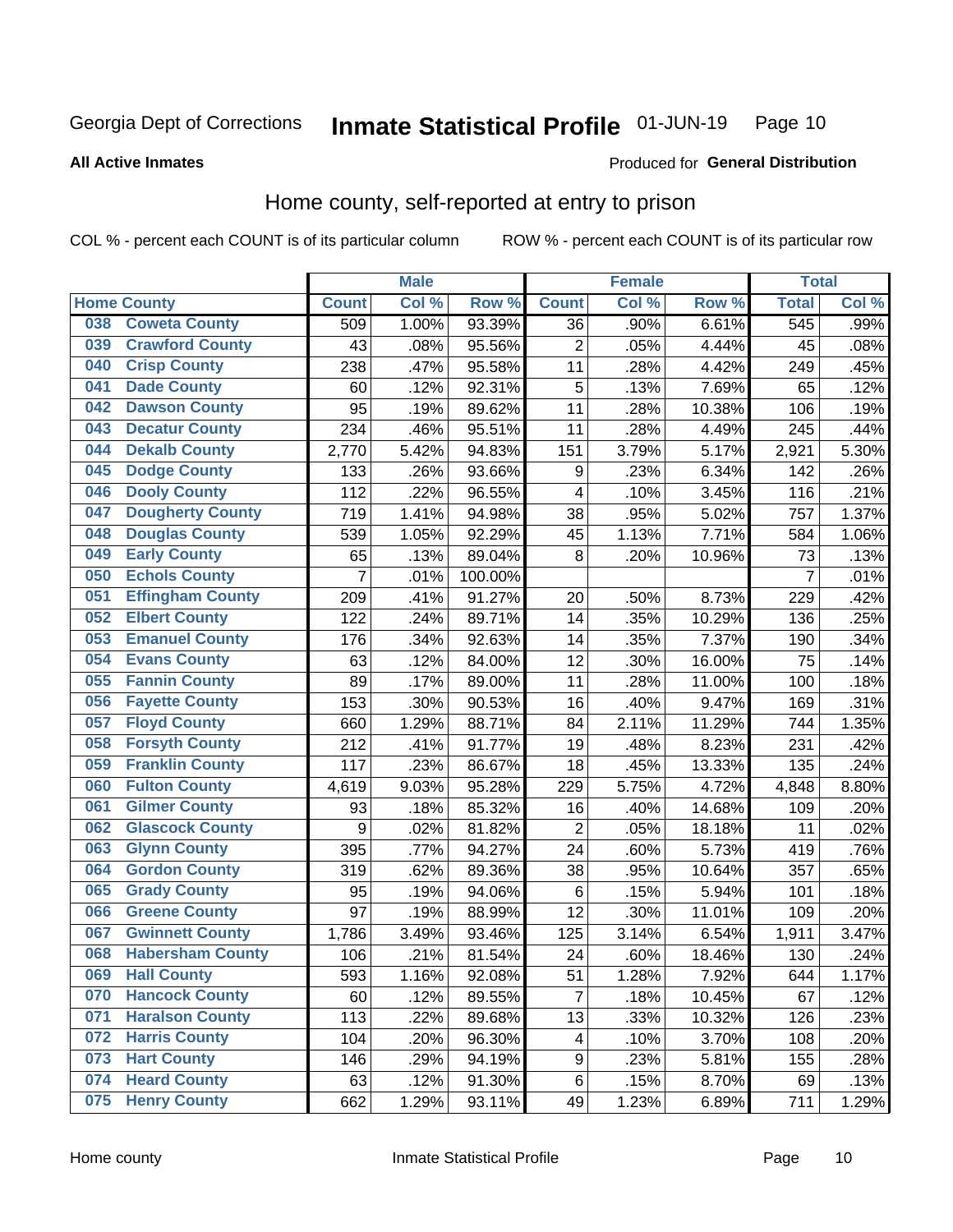### Inmate Statistical Profile 01-JUN-19 Page 11

### **All Active Inmates**

## Produced for General Distribution

## Home county, self-reported at entry to prison

COL % - percent each COUNT is of its particular column

|                  |                          |              | <b>Male</b> |        |                | <b>Female</b> |                  | <b>Total</b> |       |
|------------------|--------------------------|--------------|-------------|--------|----------------|---------------|------------------|--------------|-------|
|                  | <b>Home County</b>       | <b>Count</b> | Col %       | Row %  | <b>Count</b>   | Col %         | Row <sup>%</sup> | <b>Total</b> | Col % |
| 076              | <b>Houston County</b>    | 535          | 1.05%       | 92.40% | 44             | 1.10%         | 7.60%            | 579          | 1.05% |
| 077              | <b>Irwin County</b>      | 61           | .12%        | 93.85% | 4              | .10%          | 6.15%            | 65           | .12%  |
| 078              | <b>Jackson County</b>    | 254          | .50%        | 92.36% | 21             | .53%          | 7.64%            | 275          | .50%  |
| 079              | <b>Jasper County</b>     | 82           | .16%        | 90.11% | 9              | .23%          | 9.89%            | 91           | .17%  |
| 080              | <b>Jeff Davis County</b> | 72           | .14%        | 93.51% | 5              | .13%          | 6.49%            | 77           | .14%  |
| 081              | <b>Jefferson County</b>  | 181          | .35%        | 93.78% | 12             | .30%          | 6.22%            | 193          | .35%  |
| 082              | <b>Jenkins County</b>    | 67           | .13%        | 94.37% | 4              | .10%          | 5.63%            | 71           | .13%  |
| 083              | <b>Johnson County</b>    | 34           | .07%        | 89.47% | 4              | .10%          | 10.53%           | 38           | .07%  |
| 084              | <b>Jones County</b>      | 114          | .22%        | 89.76% | 13             | .33%          | 10.24%           | 127          | .23%  |
| 085              | <b>Lamar County</b>      | 51           | .10%        | 86.44% | 8              | .20%          | 13.56%           | 59           | .11%  |
| 086              | <b>Lanier County</b>     | 58           | .11%        | 90.63% | $\,6$          | .15%          | 9.38%            | 64           | .12%  |
| 087              | <b>Laurens County</b>    | 250          | .49%        | 90.25% | 27             | .68%          | 9.75%            | 277          | .50%  |
| 088              | <b>Lee County</b>        | 95           | .19%        | 95.00% | 5              | .13%          | 5.00%            | 100          | .18%  |
| 089              | <b>Liberty County</b>    | 216          | .42%        | 94.74% | 12             | .30%          | 5.26%            | 228          | .41%  |
| 090              | <b>Lincoln County</b>    | 33           | .06%        | 91.67% | 3              | .08%          | 8.33%            | 36           | .07%  |
| 091              | <b>Long County</b>       | 44           | .09%        | 86.27% | $\overline{7}$ | .18%          | 13.73%           | 51           | .09%  |
| 092              | <b>Lowndes County</b>    | 408          | .80%        | 96.91% | 13             | .33%          | 3.09%            | 421          | .76%  |
| 093              | <b>Lumpkin County</b>    | 72           | .14%        | 88.89% | 9              | .23%          | 11.11%           | 81           | .15%  |
| 094              | <b>Macon County</b>      | 68           | .13%        | 86.08% | 11             | .28%          | 13.92%           | 79           | .14%  |
| 095              | <b>Madison County</b>    | 177          | .35%        | 94.65% | 10             | .25%          | 5.35%            | 187          | .34%  |
| 096              | <b>Marion County</b>     | 51           | .10%        | 91.07% | 5              | .13%          | 8.93%            | 56           | .10%  |
| 097              | <b>Mcduffie County</b>   | 154          | .30%        | 96.25% | $\,6$          | .15%          | 3.75%            | 160          | .29%  |
| 098              | <b>Mcintosh County</b>   | 50           | .10%        | 92.59% | 4              | .10%          | 7.41%            | 54           | .10%  |
| 099              | <b>Meriwether County</b> | 189          | .37%        | 93.10% | 14             | .35%          | 6.90%            | 203          | .37%  |
| 100              | <b>Miller County</b>     | 29           | .06%        | 96.67% | $\mathbf{1}$   | .03%          | 3.33%            | 30           | .05%  |
| 101              | <b>Mitchell County</b>   | 157          | .31%        | 95.15% | 8              | .20%          | 4.85%            | 165          | .30%  |
| 102              | <b>Monroe County</b>     | 102          | .20%        | 92.73% | 8              | .20%          | 7.27%            | 110          | .20%  |
| 103              | <b>Montgomery County</b> | 72           | .14%        | 83.72% | 14             | .35%          | 16.28%           | 86           | .16%  |
| 104              | <b>Morgan County</b>     | 115          | .22%        | 94.26% | $\overline{7}$ | .18%          | 5.74%            | 122          | .22%  |
| 105              | <b>Murray County</b>     | 202          | .40%        | 87.45% | 29             | .73%          | 12.55%           | 231          | .42%  |
| 106              | <b>Muscogee County</b>   | 1,013        | 1.98%       | 94.32% | 61             | 1.53%         | 5.68%            | 1,074        | 1.95% |
| 107              | <b>Newton County</b>     | 562          | 1.10%       | 90.06% | 62             | 1.56%         | 9.94%            | 624          | 1.13% |
| 108              | <b>Oconee County</b>     | 51           | .10%        | 83.61% | 10             | .25%          | 16.39%           | 61           | .11%  |
| 109              | <b>Oglethorpe County</b> | 61           | .12%        | 88.41% | 8              | .20%          | 11.59%           | 69           | .13%  |
| 110              | <b>Paulding County</b>   | 312          | .61%        | 89.66% | 36             | .90%          | 10.34%           | 348          | .63%  |
| 111              | <b>Peach County</b>      | 116          | .23%        | 95.08% | 6              | .15%          | 4.92%            | 122          | .22%  |
| $\overline{112}$ | <b>Pickens County</b>    | 113          | .22%        | 86.92% | 17             | .43%          | 13.08%           | 130          | .24%  |
| 113              | <b>Pierce County</b>     | 89           | .17%        | 93.68% | $\,6$          | .15%          | 6.32%            | 95           | .17%  |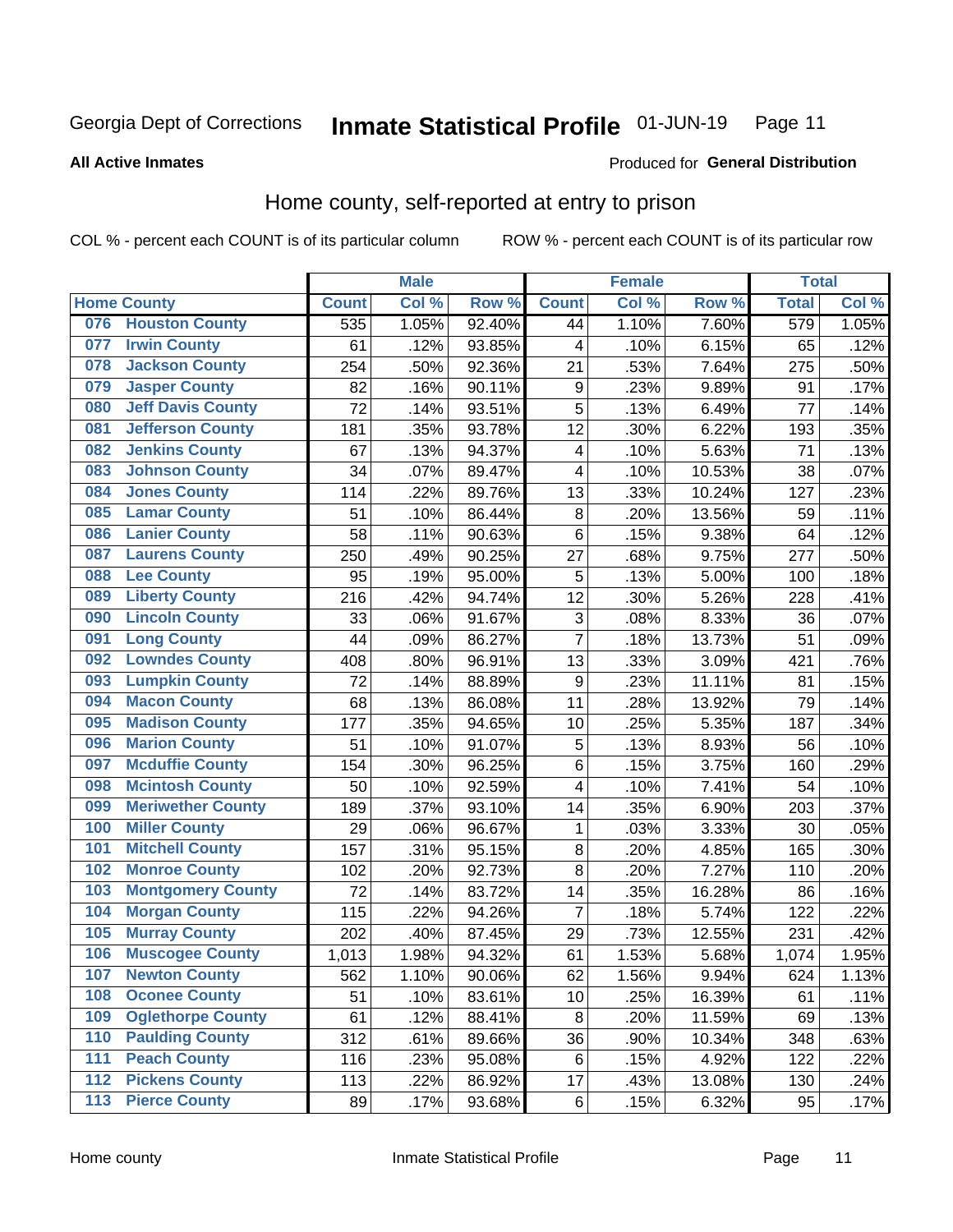### Inmate Statistical Profile 01-JUN-19 Page 12

**All Active Inmates** 

### Produced for General Distribution

## Home county, self-reported at entry to prison

COL % - percent each COUNT is of its particular column

|                  |                          |              | <b>Male</b> |         |                         | <b>Female</b> |        | <b>Total</b> |       |
|------------------|--------------------------|--------------|-------------|---------|-------------------------|---------------|--------|--------------|-------|
|                  | <b>Home County</b>       | <b>Count</b> | Col %       | Row %   | <b>Count</b>            | Col %         | Row %  | <b>Total</b> | Col % |
| 114              | <b>Pike County</b>       | 36           | .07%        | 87.80%  | 5                       | .13%          | 12.20% | 41           | .07%  |
| $\overline{115}$ | <b>Polk County</b>       | 223          | .44%        | 87.80%  | 31                      | .78%          | 12.20% | 254          | .46%  |
| 116              | <b>Pulaski County</b>    | 48           | .09%        | 87.27%  | $\overline{7}$          | .18%          | 12.73% | 55           | .10%  |
| 117              | <b>Putnam County</b>     | 131          | .26%        | 89.73%  | 15                      | .38%          | 10.27% | 146          | .26%  |
| 118              | <b>Quitman County</b>    | 14           | .03%        | 100.00% |                         |               |        | 14           | .03%  |
| 119              | <b>Rabun County</b>      | 50           | .10%        | 80.65%  | 12                      | .30%          | 19.35% | 62           | .11%  |
| 120              | <b>Randolph County</b>   | 64           | .13%        | 94.12%  | 4                       | .10%          | 5.88%  | 68           | .12%  |
| 121              | <b>Richmond County</b>   | 1,695        | 3.32%       | 93.65%  | 115                     | 2.89%         | 6.35%  | 1,810        | 3.28% |
| 122              | <b>Rockdale County</b>   | 374          | .73%        | 93.97%  | 24                      | .60%          | 6.03%  | 398          | .72%  |
| 123              | <b>Schley County</b>     | 17           | .03%        | 89.47%  | $\overline{\mathbf{c}}$ | .05%          | 10.53% | 19           | .03%  |
| 124              | <b>Screven County</b>    | 110          | .22%        | 98.21%  | $\overline{2}$          | .05%          | 1.79%  | 112          | .20%  |
| 125              | <b>Seminole County</b>   | 72           | .14%        | 91.14%  | $\overline{7}$          | .18%          | 8.86%  | 79           | .14%  |
| 126              | <b>Spalding County</b>   | 437          | .85%        | 93.18%  | 32                      | .80%          | 6.82%  | 469          | .85%  |
| 127              | <b>Stephens County</b>   | 131          | .26%        | 88.51%  | 17                      | .43%          | 11.49% | 148          | .27%  |
| 128              | <b>Stewart County</b>    | 31           | .06%        | 100.00% |                         |               |        | 31           | .06%  |
| 129              | <b>Sumter County</b>     | 182          | .36%        | 95.79%  | 8                       | .20%          | 4.21%  | 190          | .34%  |
| 130              | <b>Talbot County</b>     | 40           | .08%        | 90.91%  | $\overline{\mathbf{4}}$ | .10%          | 9.09%  | 44           | .08%  |
| 131              | <b>Taliaferro County</b> | 9            | .02%        | 90.00%  | 1                       | .03%          | 10.00% | 10           | .02%  |
| 132              | <b>Tattnall County</b>   | 168          | .33%        | 89.36%  | 20                      | .50%          | 10.64% | 188          | .34%  |
| 133              | <b>Taylor County</b>     | 63           | .12%        | 94.03%  | $\overline{\mathbf{4}}$ | .10%          | 5.97%  | 67           | .12%  |
| 134              | <b>Telfair County</b>    | 102          | .20%        | 97.14%  | 3                       | .08%          | 2.86%  | 105          | .19%  |
| 135              | <b>Terrell County</b>    | 74           | .14%        | 97.37%  | $\mathbf 2$             | .05%          | 2.63%  | 76           | .14%  |
| 136              | <b>Thomas County</b>     | 189          | .37%        | 96.43%  | $\overline{7}$          | .18%          | 3.57%  | 196          | .36%  |
| 137              | <b>Tift County</b>       | 281          | .55%        | 95.58%  | 13                      | .33%          | 4.42%  | 294          | .53%  |
| 138              | <b>Toombs County</b>     | 270          | .53%        | 91.22%  | 26                      | .65%          | 8.78%  | 296          | .54%  |
| 139              | <b>Towns County</b>      | 22           | .04%        | 84.62%  | 4                       | .10%          | 15.38% | 26           | .05%  |
| 140              | <b>Treutlen County</b>   | 52           | .10%        | 88.14%  | $\overline{7}$          | .18%          | 11.86% | 59           | .11%  |
| 141              | <b>Troup County</b>      | 542          | 1.06%       | 93.13%  | 40                      | 1.00%         | 6.87%  | 582          | 1.06% |
| 142              | <b>Turner County</b>     | 65           | .13%        | 97.01%  | $\overline{\mathbf{c}}$ | .05%          | 2.99%  | 67           | .12%  |
| 143              | <b>Twiggs County</b>     | 52           | .10%        | 96.30%  | $\mathbf 2$             | .05%          | 3.70%  | 54           | .10%  |
| 144              | <b>Union County</b>      | 101          | .20%        | 85.59%  | 17                      | .43%          | 14.41% | 118          | .21%  |
| 145              | <b>Upson County</b>      | 161          | .31%        | 95.27%  | 8                       | .20%          | 4.73%  | 169          | .31%  |
| 146              | <b>Walker County</b>     | 359          | .70%        | 87.99%  | 49                      | 1.23%         | 12.01% | 408          | .74%  |
| 147              | <b>Walton County</b>     | 453          | .89%        | 90.96%  | 45                      | 1.13%         | 9.04%  | 498          | .90%  |
| 148              | <b>Ware County</b>       | 273          | .53%        | 95.45%  | 13                      | .33%          | 4.55%  | 286          | .52%  |
| 149              | <b>Warren County</b>     | 36           | .07%        | 92.31%  | 3                       | .08%          | 7.69%  | 39           | .07%  |
| 150              | <b>Washington County</b> | 186          | .36%        | 91.63%  | 17                      | .43%          | 8.37%  | 203          | .37%  |
| 151              | <b>Wayne County</b>      | 180          | .35%        | 92.31%  | 15                      | .38%          | 7.69%  | 195          | .35%  |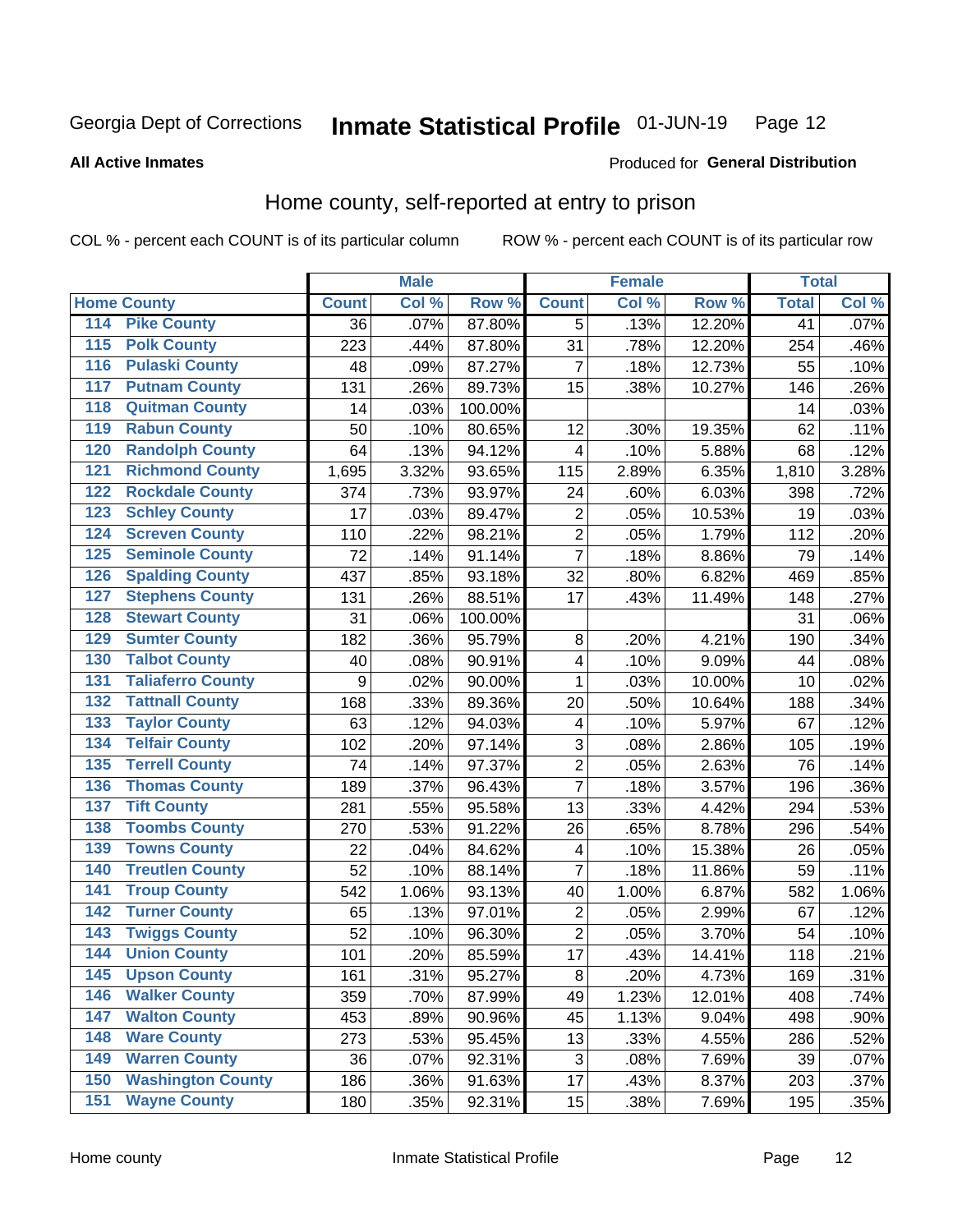### Inmate Statistical Profile 01-JUN-19 Page 13

**All Active Inmates** 

### Produced for General Distribution

## Home county, self-reported at entry to prison

COL % - percent each COUNT is of its particular column

|     |                             |              | <b>Male</b> |        |                | <b>Female</b> |        | <b>Total</b> |       |
|-----|-----------------------------|--------------|-------------|--------|----------------|---------------|--------|--------------|-------|
|     | <b>Home County</b>          | <b>Count</b> | Col %       | Row %  | <b>Count</b>   | Col %         | Row %  | <b>Total</b> | Col % |
| 152 | <b>Webster County</b>       | 8            | .02%        | 72.73% | 3              | .08%          | 27.27% | 11           | .02%  |
| 153 | <b>Wheeler County</b>       | 84           | .16%        | 94.38% | 5              | .13%          | 5.62%  | 89           | .16%  |
| 154 | <b>White County</b>         | 91           | .18%        | 85.85% | 15             | .38%          | 14.15% | 106          | .19%  |
| 155 | <b>Whitfield County</b>     | 576          | 1.13%       | 89.86% | 65             | 1.63%         | 10.14% | 641          | 1.16% |
| 156 | <b>Wilcox County</b>        | 63           | .12%        | 92.65% | 5              | .13%          | 7.35%  | 68           | .12%  |
| 157 | <b>Wilkes County</b>        | 64           | .13%        | 90.14% | 7              | .18%          | 9.86%  | 71           | .13%  |
| 158 | <b>Wilkinson County</b>     | 57           | .11%        | 96.61% | $\overline{2}$ | .05%          | 3.39%  | 59           | .11%  |
| 159 | <b>Worth County</b>         | 120          | .23%        | 90.23% | 13             | .33%          | 9.77%  | 133          | .24%  |
| 999 | <b>Other Custody/Out Of</b> | 121          | .24%        | 97.58% | 3              | .08%          | 2.42%  | 124          | .23%  |
|     | <b>State</b>                |              |             |        |                |               |        |              |       |
|     | <b>Total Rported</b>        | 51,124       | 100%        | 92.77% | 3,983          | 100%          | 7.23%  | 55,107       | 100%  |

| <b>Not</b><br>keportea |           |       |        |
|------------------------|-----------|-------|--------|
| <b>otal</b>            | 124<br>E4 | 3.983 | 55,107 |

| Mode (most frequent) | <b>Fulton County</b> | <b>Fulton County</b> | <b>Fulton County</b> |
|----------------------|----------------------|----------------------|----------------------|
|                      |                      |                      |                      |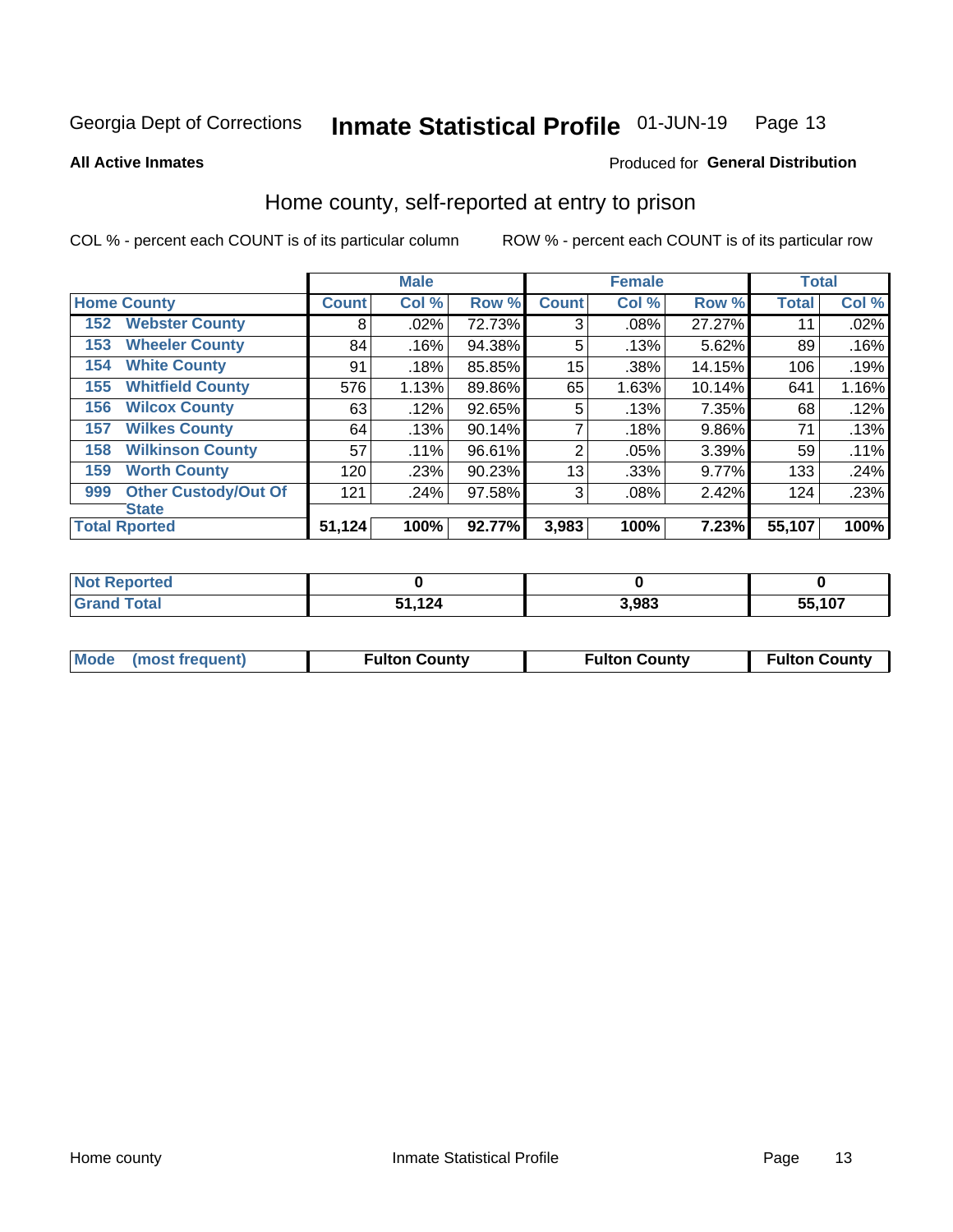#### Inmate Statistical Profile 01-JUN-19 Page 14

### **All Active Inmates**

### Produced for General Distribution

## Employment status before prison, self-reported at entry to prison

COL % - percent each COUNT is of its particular column

|                           | <b>Male</b>  |        |           |              | <b>Female</b> | <b>Total</b> |              |        |
|---------------------------|--------------|--------|-----------|--------------|---------------|--------------|--------------|--------|
| <b>Employment Status</b>  | <b>Count</b> | Col %  | Row %     | <b>Count</b> | Col %         | Row %        | <b>Total</b> | Col %  |
| <b>Full Time</b><br>01    | 14,885       | 45.74% | 93.99%    | 951          | 36.35%        | 6.01%        | 15,836       | 45.04% |
| <b>Part Time</b><br>02    | 2,207        | 6.78%  | $90.60\%$ | 229          | 8.75%         | 9.40%        | 2,436        | 6.93%  |
| Unempl $<$ 6M<br>03       | ∣ 996, ا     | 6.13%  | 97.99%    | 41           | 1.57%         | 2.01%        | 2,037        | 5.79%  |
| Unempl > 6M<br>04         | 7,751        | 23.82% | 89.88%    | 873          | 33.37%        | 10.12%       | 8,624        | 24.53% |
| <b>Never Worked</b><br>05 | 3,379        | 10.38% | 94.68%    | 190          | 7.26%         | 5.32%        | 3,569        | 10.15% |
| <b>Student</b><br>06      | 875          | 2.69%  | 95.94%    | 37           | 1.41%         | 4.06%        | 912          | 2.59%  |
| <b>Incapable</b><br>07    | 1,451        | 4.46%  | 83.10%    | 295          | 11.28%        | 16.90%       | 1,746        | 4.97%  |
| <b>Total Reported</b>     | 32,544       | 100%   | 92.56%    | 2,616        | 100%          | 7.44%        | 35,160       | 100%   |

| тес<br>NO       | 18,580 | .367  | 19,947     |
|-----------------|--------|-------|------------|
| $\sim$ 4 $\sim$ | .124   | 3,983 | ,107<br>55 |

| Mc | ∴ull | ----<br>ıme<br>w |
|----|------|------------------|
|    |      |                  |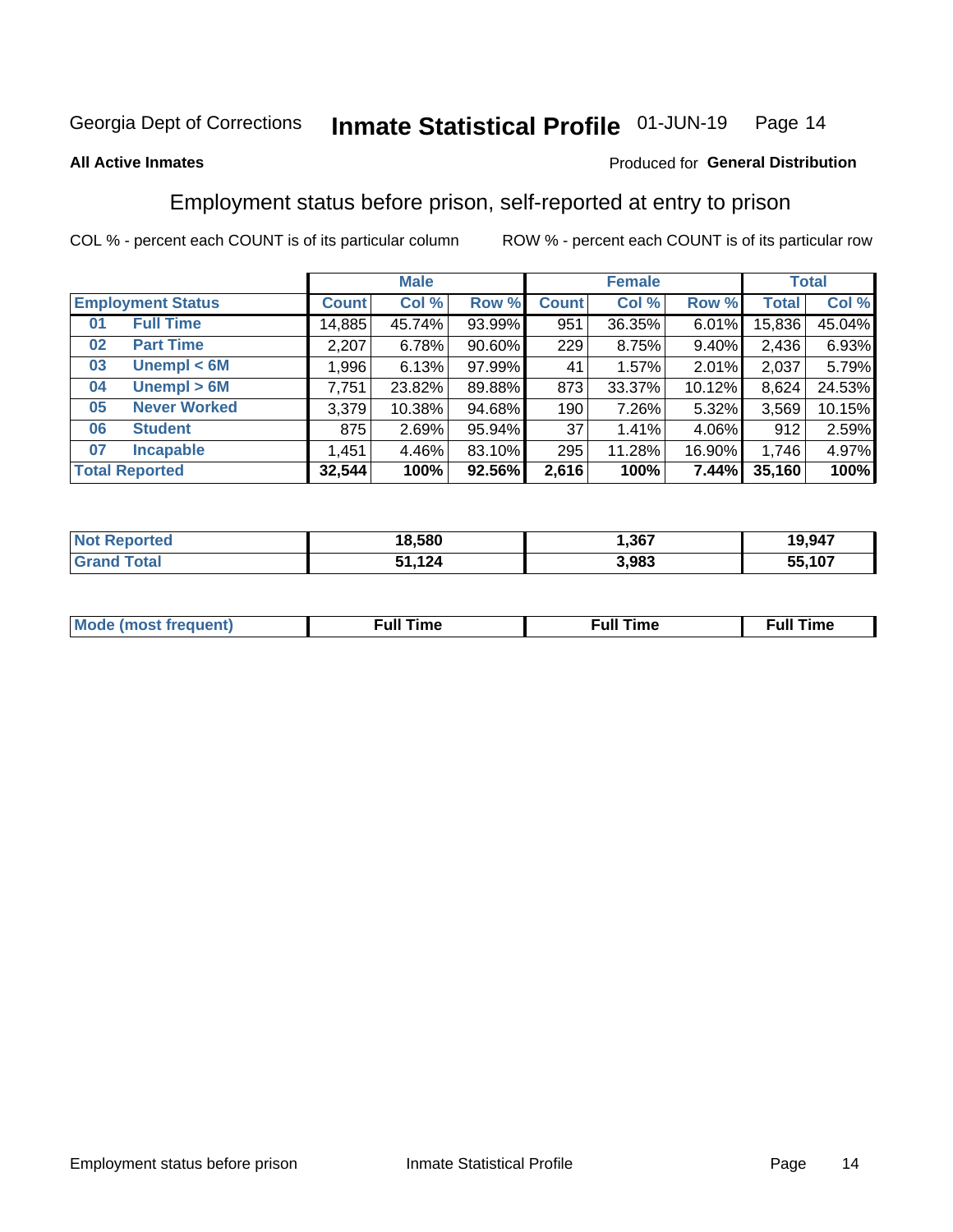## Inmate Statistical Profile 01-JUN-19 Page 15

### **All Active Inmates**

Produced for General Distribution

## Age at admission

COL % - percent each COUNT is of its particular column

|                         |              | <b>Male</b> |         |                | <b>Female</b> |        |              | <b>Total</b> |
|-------------------------|--------------|-------------|---------|----------------|---------------|--------|--------------|--------------|
| <b>Age At Admission</b> | <b>Count</b> | Col %       | Row %   | <b>Count</b>   | Col %         | Row %  | <b>Total</b> | Col %        |
| 14                      | 8            | 0.02%       | 80.00%  | $\overline{2}$ | 0.05%         | 20.00% | 10           | 0.02%        |
| $\overline{15}$         | 49           | 0.10%       | 100.00% |                |               |        | 49           | 0.09%        |
| 16                      | 124          | 0.24%       | 98.41%  | $\mathbf 2$    | 0.05%         | 1.59%  | 126          | 0.23%        |
| $\overline{17}$         | 645          | 1.26%       | 95.41%  | 31             | 0.78%         | 4.59%  | 676          | 1.23%        |
| $\overline{18}$         | 1,275        | 2.49%       | 96.37%  | 48             | 1.21%         | 3.63%  | 1,323        | 2.40%        |
| 19                      | 1,810        | 3.54%       | 96.53%  | 65             | 1.63%         | 3.47%  | 1,875        | 3.40%        |
| 20                      | 2,048        | 4.01%       | 95.52%  | 96             | 2.41%         | 4.48%  | 2,144        | 3.89%        |
| $\overline{21}$         | 2,019        | 3.95%       | 95.46%  | 96             | 2.41%         | 4.54%  | 2,115        | 3.84%        |
| $\overline{22}$         | 2,071        | 4.05%       | 94.57%  | 119            | 2.99%         | 5.43%  | 2,190        | 3.97%        |
| 23                      | 1,979        | 3.87%       | 94.19%  | 122            | 3.06%         | 5.81%  | 2,101        | 3.81%        |
| 24                      | 1,992        | 3.90%       | 92.65%  | 158            | 3.97%         | 7.35%  | 2,150        | 3.90%        |
| $\overline{25}$         | 1,939        | 3.79%       | 92.55%  | 156            | 3.92%         | 7.45%  | 2,095        | 3.80%        |
| 26                      | 1,931        | 3.78%       | 93.11%  | 143            | 3.59%         | 6.89%  | 2,074        | 3.76%        |
| $\overline{27}$         | 1,951        | 3.82%       | 92.99%  | 147            | 3.69%         | 7.01%  | 2,098        | 3.81%        |
| 28                      | 1,812        | 3.54%       | 92.64%  | 144            | 3.62%         | 7.36%  | 1,956        | 3.55%        |
| 29                      | 1,784        | 3.49%       | 91.82%  | 159            | 3.99%         | 8.18%  | 1,943        | 3.53%        |
| 30                      | 1,686        | 3.30%       | 91.88%  | 149            | 3.74%         | 8.12%  | 1,835        | 3.33%        |
| 31                      | 1,609        | 3.15%       | 91.32%  | 153            | 3.84%         | 8.68%  | 1,762        | 3.20%        |
| 32                      | 1,493        | 2.92%       | 90.32%  | 160            | 4.02%         | 9.68%  | 1,653        | 3.00%        |
| 33                      | 1,561        | 3.05%       | 92.04%  | 135            | 3.39%         | 7.96%  | 1,696        | 3.08%        |
| 34                      | 1,380        | 2.70%       | 89.96%  | 154            | 3.87%         | 10.04% | 1,534        | 2.78%        |
| 35                      | 1,393        | 2.72%       | 91.40%  | 131            | 3.29%         | 8.60%  | 1,524        | 2.77%        |
| 36                      | 1,374        | 2.69%       | 92.09%  | 118            | 2.96%         | 7.91%  | 1,492        | 2.71%        |
| $\overline{37}$         | 1,324        | 2.59%       | 91.44%  | 124            | 3.11%         | 8.56%  | 1,448        | 2.63%        |
| 38                      | 1,251        | 2.45%       | 91.58%  | 115            | 2.89%         | 8.42%  | 1,366        | 2.48%        |
| 39                      | 1,160        | 2.27%       | 92.28%  | 97             | 2.44%         | 7.72%  | 1,257        | 2.28%        |
| 40                      | 1,123        | 2.20%       | 90.86%  | 113            | 2.84%         | 9.14%  | 1,236        | 2.24%        |
| 41                      | 1,007        | 1.97%       | 91.21%  | 97             | 2.44%         | 8.79%  | 1,104        | 2.00%        |
| 42                      | 904          | 1.77%       | 92.81%  | 70             | 1.76%         | 7.19%  | 974          | 1.77%        |
| 43                      | 846          | 1.65%       | 91.36%  | 80             | 2.01%         | 8.64%  | 926          | 1.68%        |
| 44                      | 763          | 1.49%       | 92.15%  | 65             | 1.63%         | 7.85%  | 828          | 1.50%        |
| 45                      | 787          | 1.54%       | 91.51%  | 73             | 1.83%         | 8.49%  | 860          | 1.56%        |
| 46                      | 759          | 1.48%       | 90.04%  | 84             | 2.11%         | 9.96%  | 843          | 1.53%        |
| 47                      | 733          | 1.43%       | 91.40%  | 69             | 1.73%         | 8.60%  | 802          | 1.46%        |
| 48                      | 713          | 1.39%       | 91.53%  | 66             | 1.66%         | 8.47%  | 779          | 1.41%        |
| 49                      | 638          | 1.25%       | 91.40%  | 60             | 1.51%         | 8.60%  | 698          | 1.27%        |
| 50                      | 578          | 1.13%       | 92.33%  | 48             | 1.21%         | 7.67%  | 626          | 1.14%        |
| 51                      | 490          | 0.96%       | 92.45%  | 40             | 1.00%         | 7.55%  | 530          | 0.96%        |
| 52                      | 544          | 1.06%       | 92.52%  | 44             | 1.10%         | 7.48%  | 588          | 1.07%        |
| 53                      | 498          | 0.97%       | 91.38%  | 47             | 1.18%         | 8.62%  | 545          | 0.99%        |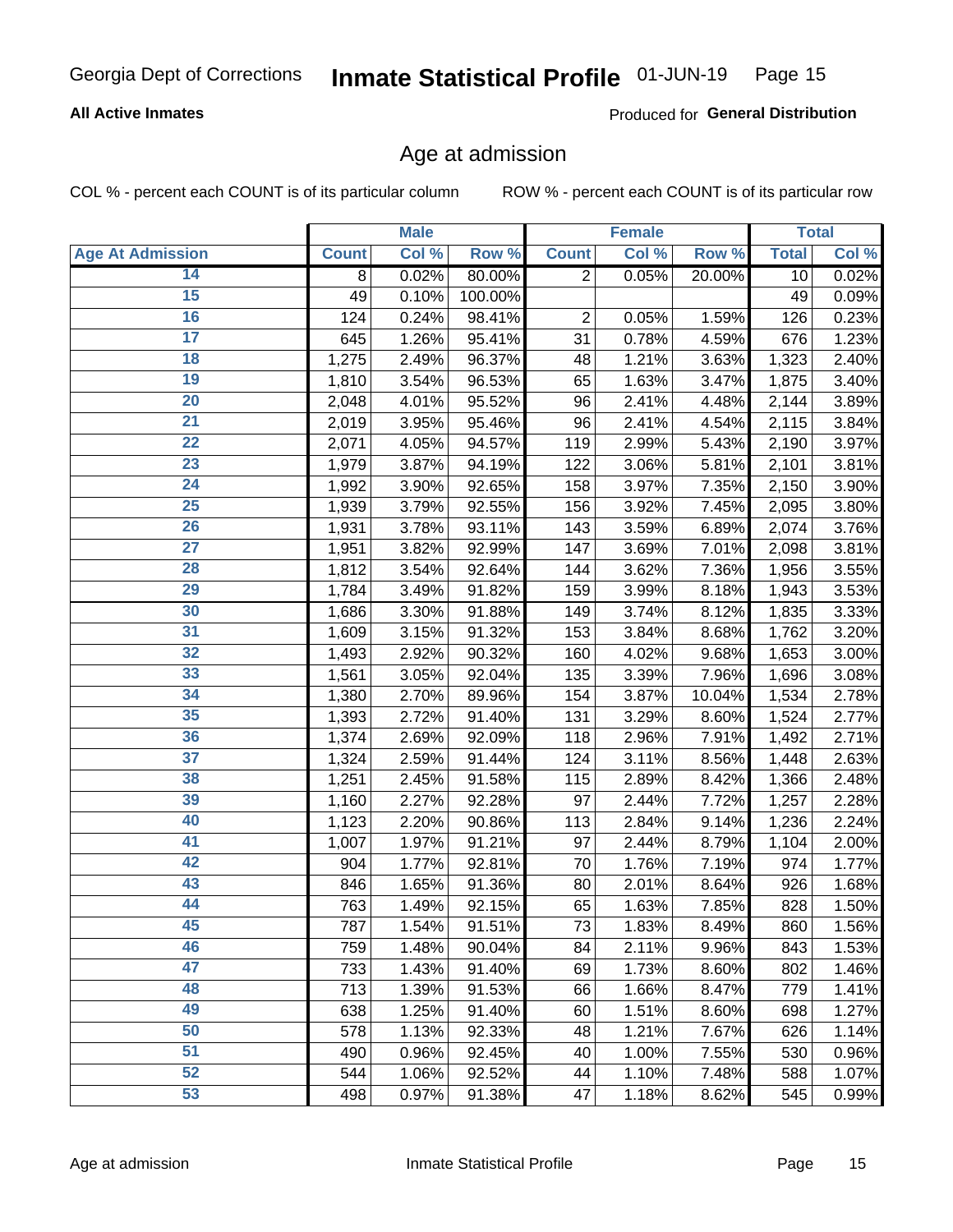## Inmate Statistical Profile 01-JUN-19 Page 16

### **All Active Inmates**

Produced for General Distribution

## Age at admission

COL % - percent each COUNT is of its particular column

|                         |                         | <b>Male</b> |         |                 | <b>Female</b> |                  |                | <b>Total</b> |
|-------------------------|-------------------------|-------------|---------|-----------------|---------------|------------------|----------------|--------------|
| <b>Age At Admission</b> | <b>Count</b>            | Col %       | Row %   | <b>Count</b>    | Col %         | Row <sup>%</sup> | <b>Total</b>   | Col %        |
| 54                      | 426                     | 0.83%       | 92.41%  | $\overline{35}$ | 0.88%         | 7.59%            | 461            | 0.84%        |
| 55                      | $\overline{417}$        | 0.82%       | 94.13%  | 26              | 0.65%         | 5.87%            | 443            | 0.80%        |
| 56                      | 335                     | 0.66%       | 90.79%  | 34              | 0.85%         | 9.21%            | 369            | 0.67%        |
| $\overline{57}$         | 313                     | 0.61%       | 94.85%  | 17              | 0.43%         | 5.15%            | 330            | 0.60%        |
| 58                      | 261                     | 0.51%       | 94.57%  | 15              | 0.38%         | 5.43%            | 276            | 0.50%        |
| 59                      | 217                     | 0.42%       | 91.95%  | 19              | 0.48%         | 8.05%            | 236            | 0.43%        |
| 60                      | 195                     | 0.38%       | 94.20%  | 12              | 0.30%         | 5.80%            | 207            | 0.38%        |
| 61                      | 181                     | 0.35%       | 95.26%  | 9               | 0.23%         | 4.74%            | 190            | 0.34%        |
| 62                      | 122                     | 0.24%       | 92.42%  | 10              | 0.25%         | 7.58%            | 132            | 0.24%        |
| 63                      | 115                     | 0.22%       | 95.83%  | 5               | 0.13%         | 4.17%            | 120            | 0.22%        |
| 64                      | 94                      | 0.18%       | 94.95%  | 5               | 0.13%         | 5.05%            | 99             | 0.18%        |
| 65                      | 59                      | 0.12%       | 95.16%  | 3               | 0.08%         | 4.84%            | 62             | 0.11%        |
| 66                      | 58                      | 0.11%       | 96.67%  | $\overline{2}$  | 0.05%         | 3.33%            | 60             | 0.11%        |
| 67                      | 50                      | 0.10%       | 98.04%  | $\mathbf 1$     | 0.03%         | 1.96%            | 51             | 0.09%        |
| 68                      | 40                      | 0.08%       | 95.24%  | $\overline{2}$  | 0.05%         | 4.76%            | 42             | 0.08%        |
| 69                      | 37                      | 0.07%       | 97.37%  | 1               | 0.03%         | 2.63%            | 38             | 0.07%        |
| 70                      | 34                      | 0.07%       | 97.14%  | 1               | 0.03%         | 2.86%            | 35             | 0.06%        |
| $\overline{71}$         | 15                      | 0.03%       | 88.24%  | $\overline{2}$  | 0.05%         | 11.76%           | 17             | 0.03%        |
| $\overline{72}$         | 19                      | 0.04%       | 90.48%  | $\overline{2}$  | 0.05%         | 9.52%            | 21             | 0.04%        |
| $\overline{73}$         | 16                      | 0.03%       | 100.00% |                 |               |                  | 16             | 0.03%        |
| 74                      | $\overline{7}$          | 0.01%       | 87.50%  | $\mathbf{1}$    | 0.03%         | 12.50%           | 8              | 0.01%        |
| 75                      | 14                      | 0.03%       | 100.00% |                 |               |                  | 14             | 0.03%        |
| 76                      | 14                      | 0.03%       | 100.00% |                 |               |                  | 14             | 0.03%        |
| $\overline{77}$         | 6                       | 0.01%       | 100.00% |                 |               |                  | $\,6$          | 0.01%        |
| 78                      | $\overline{5}$          | 0.01%       | 100.00% |                 |               |                  | 5              | 0.01%        |
| 79                      | $\overline{3}$          | 0.01%       | 100.00% |                 |               |                  | 3              | 0.01%        |
| 80                      | $\overline{2}$          | 0.01%       | 66.67%  | 1               | 0.03%         | 33.33%           | $\overline{3}$ | 0.01%        |
| $\overline{81}$         | $\overline{3}$          | 0.01%       | 100.00% |                 |               |                  | $\overline{3}$ | 0.01%        |
| 82                      | $\,6$                   | 0.01%       | 100.00% |                 |               |                  | 6              | 0.01%        |
| 83                      | $\overline{c}$          | 0.01%       | 100.00% |                 |               |                  | $\overline{2}$ | 0.01%        |
| 84                      | $\overline{\mathbf{4}}$ | 0.01%       | 100.00% |                 |               |                  | 4              | 0.01%        |
| 86                      | 1                       | 0.01%       | 100.00% |                 |               |                  | 1              | 0.01%        |
| 87                      | $\mathbf{1}$            | 0.01%       | 100.00% |                 |               |                  | $\mathbf{1}$   | 0.01%        |
| <b>Total Reported</b>   | 51,123                  | 100%        | 92.77%  | 3,983           | 100%          | 7.23%            | 55,106         | 100%         |

| пет. |             |       |                             |
|------|-------------|-------|-----------------------------|
|      | 124<br>$ -$ | 3,983 | <b>EE 407</b><br>1 U .<br>ູ |

| Mear<br>מה הה<br>34.38<br>33.U3<br>. |
|--------------------------------------|
|--------------------------------------|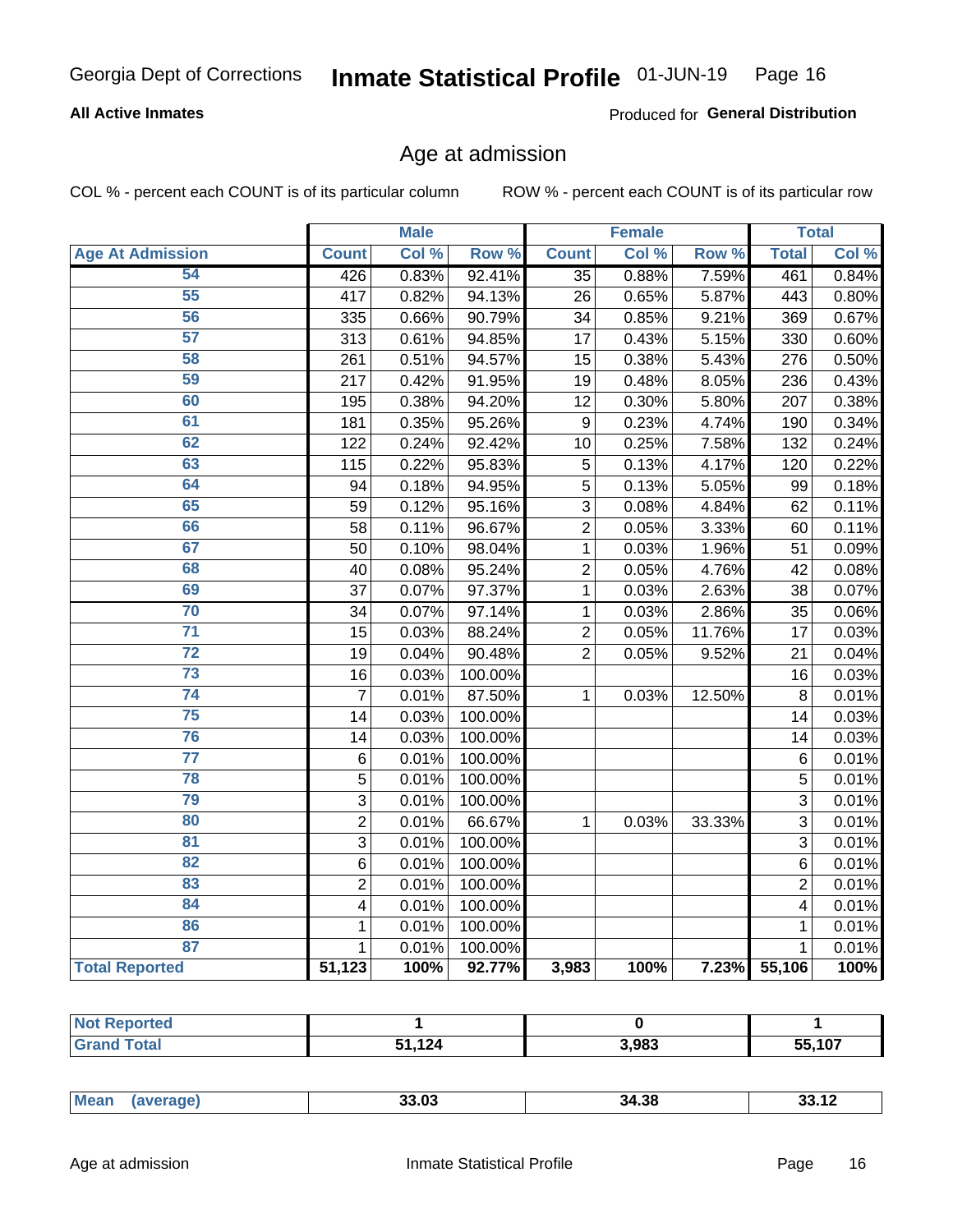## Produced for General Distribution

## Age at admission

Inmate Statistical Profile 01-JUN-19 Page 17

COL % - percent each COUNT is of its particular column

|                                 | <b>Male</b> | <b>Female</b> | <b>Total</b> |
|---------------------------------|-------------|---------------|--------------|
| MetiRep(avieldig)               |             | 33            | 31           |
| <b>Gladed Totadst frequent)</b> | ົ           | 32            | 22           |
|                                 |             |               |              |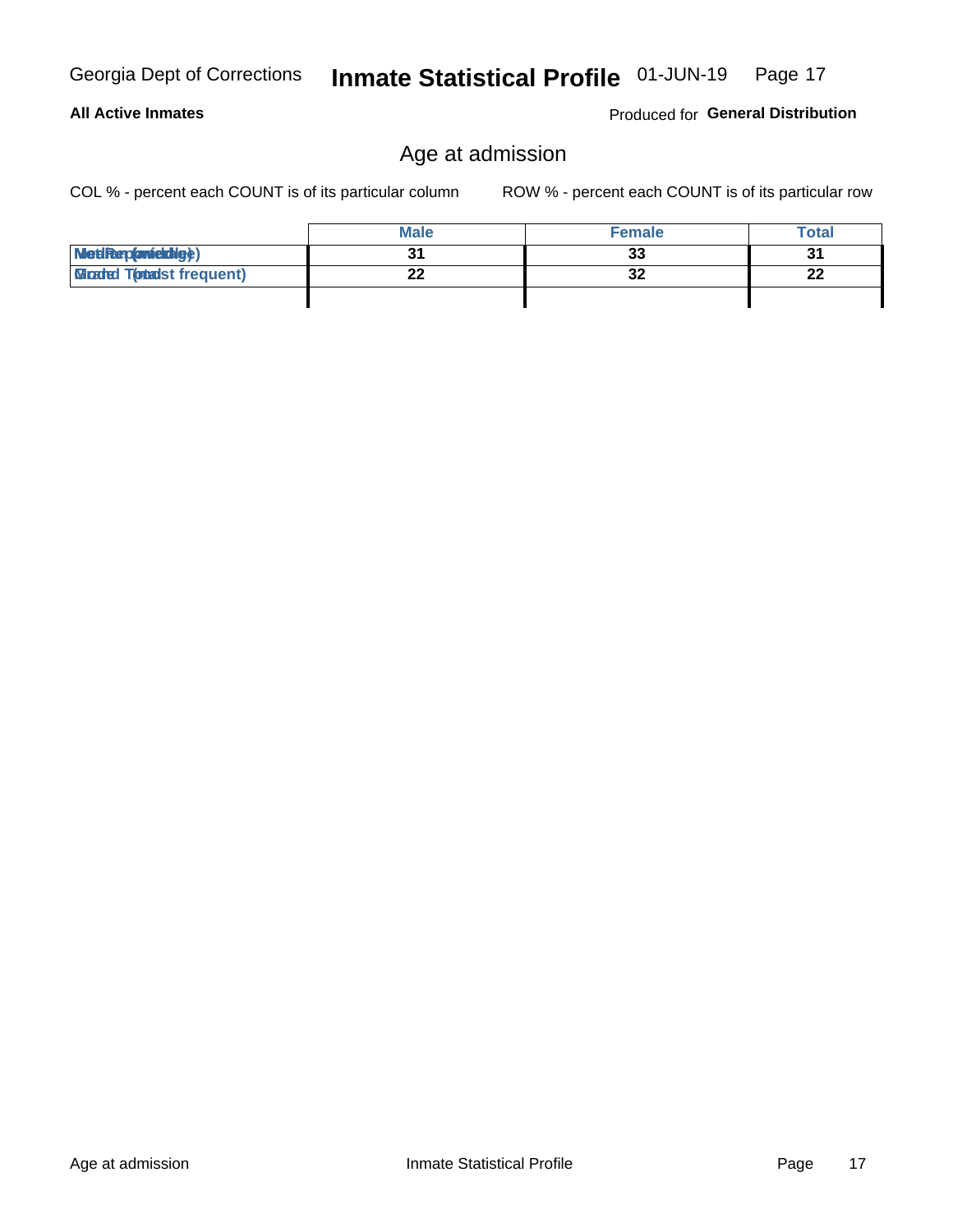## Inmate Statistical Profile 01-JUN-19 Page 20

### **All Active Inmates**

### **Produced for General Distribution**

## Height, measured at entry to prison

COL % - percent each COUNT is of its particular column

|                         |                  | <b>Male</b> |         |                 | <b>Female</b> |         |                          | <b>Total</b> |
|-------------------------|------------------|-------------|---------|-----------------|---------------|---------|--------------------------|--------------|
| <b>Height</b>           | <b>Count</b>     | Col %       | Row %   | <b>Count</b>    | Col %         | Row %   | <b>Total</b>             | Col %        |
| $\overline{\mathbf{0}}$ | $\overline{543}$ | 1.06%       | 96.96%  | $\overline{17}$ | 0.43%         | 3.04%   | 560                      | 1.02%        |
| 4'00"                   |                  |             |         | 1               | 0.03%         | 100.00% | 1                        | 0.01%        |
| 4'02''                  | 1                | 0.01%       | 100.00% |                 |               |         | 1                        | 0.01%        |
| 4'03"                   | 4                | 0.01%       | 100.00% |                 |               |         | 4                        | 0.01%        |
| 4'04"                   | 1                | 0.01%       | 100.00% |                 |               |         | 1                        | 0.01%        |
| 4'05"                   | 1                | 0.01%       | 33.33%  | 2               | 0.05%         | 66.67%  | 3                        | 0.01%        |
| 4'06"                   | 1                | 0.01%       | 50.00%  | 1               | 0.03%         | 50.00%  | 2                        | 0.01%        |
| 4'07"                   | 1                | 0.01%       | 25.00%  | 3               | 0.08%         | 75.00%  | $\overline{\mathcal{A}}$ | 0.01%        |
| 4'08"                   | 8                | 0.02%       | 66.67%  | 4               | 0.10%         | 33.33%  | 12                       | 0.02%        |
| 4'09"                   | $\mathbf 2$      | 0.01%       | 20.00%  | $\bf 8$         | 0.20%         | 80.00%  | 10                       | 0.02%        |
| 4'10''                  | 6                | 0.01%       | 27.27%  | 16              | 0.40%         | 72.73%  | 22                       | 0.04%        |
| 4'11''                  | 19               | 0.04%       | 17.59%  | 89              | 2.23%         | 82.41%  | 108                      | 0.20%        |
| 5'00''                  | 94               | 0.18%       | 36.86%  | 161             | 4.04%         | 63.14%  | 255                      | 0.46%        |
| 5'01"                   | 107              | 0.21%       | 30.40%  | 245             | 6.15%         | 69.60%  | 352                      | 0.64%        |
| 5'02"                   | 276              | 0.54%       | 38.60%  | 439             | 11.02%        | 61.40%  | 715                      | 1.30%        |
| 5'03''                  | 382              | 0.75%       | 44.47%  | 477             | 11.98%        | 55.53%  | 859                      | 1.56%        |
| 5'04"                   | 949              | 1.86%       | 61.66%  | 590             | 14.81%        | 38.34%  | 1,539                    | 2.79%        |
| 5'05"                   | 1,776            | 3.47%       | 78.86%  | 476             | 11.95%        | 21.14%  | 2,252                    | 4.09%        |
| 5'06''                  | 3,529            | 6.90%       | 88.45%  | 461             | 11.57%        | 11.55%  | 3,990                    | 7.24%        |
| 5'07''                  | 4,152            | 8.12%       | 90.83%  | 419             | 10.52%        | 9.17%   | 4,571                    | 8.29%        |
| 5'08''                  | 4,985            | 9.75%       | 96.12%  | 201             | 5.05%         | 3.88%   | 5,186                    | 9.41%        |
| 5'09''                  | 6,476            | 12.67%      | 97.28%  | 181             | 4.54%         | 2.72%   | 6,657                    | 12.08%       |
| 5'10''                  | 5,494            | 10.75%      | 98.48%  | 85              | 2.13%         | 1.52%   | 5,579                    | 10.12%       |
| 5'11"                   | 6,140            | 12.01%      | 98.92%  | 67              | 1.68%         | 1.08%   | 6,207                    | 11.26%       |
| 6'00''                  | 5,716            | 11.18%      | 99.69%  | 18              | 0.45%         | 0.31%   | 5,734                    | 10.41%       |
| 6'01''                  | 4,157            | 8.13%       | 99.69%  | 13              | 0.33%         | 0.31%   | 4,170                    | 7.57%        |
| 6'02"                   | 3,076            | 6.02%       | 99.90%  | 3               | 0.08%         | 0.10%   | 3,079                    | 5.59%        |
| 6'03''                  | 1,649            | 3.23%       | 99.76%  | 4               | 0.10%         | 0.24%   | 1,653                    | 3.00%        |
| 6'04"                   | 919              | 1.80%       | 99.78%  | $\overline{2}$  | 0.05%         | 0.22%   | 921                      | 1.67%        |
| 6'05"                   | 362              | 0.71%       | 100.00% |                 |               |         | 362                      | 0.66%        |
| 6'06"                   | 164              | 0.32%       | 100.00% |                 |               |         | 164                      | 0.30%        |
| 6'07"                   | 51               | 0.10%       | 100.00% |                 |               |         | 51                       | 0.09%        |
| 6'08''                  | 35               | 0.07%       | 100.00% |                 |               |         | 35                       | 0.06%        |
| 6'09''                  | 26               | 0.05%       | 100.00% |                 |               |         | 26                       | 0.05%        |
| 6'10''                  | 7                | 0.01%       | 100.00% |                 |               |         | $\overline{7}$           | 0.01%        |
| 6'11''                  | 8                | 0.02%       | 100.00% |                 |               |         | 8                        | 0.01%        |
| 7'00"                   | 5                | 0.01%       | 100.00% |                 |               |         | 5                        | 0.01%        |
| 7'02"                   | 1                | 0.01%       | 100.00% |                 |               |         | 1                        | 0.01%        |
| 7'03''                  | 1                | 0.01%       | 100.00% |                 |               |         | 1                        | 0.01%        |
| <b>Total Reported</b>   | 51,124           | 100%        | 92.77%  | 3,983           | 100%          | 7.23%   | 55,107                   | 100%         |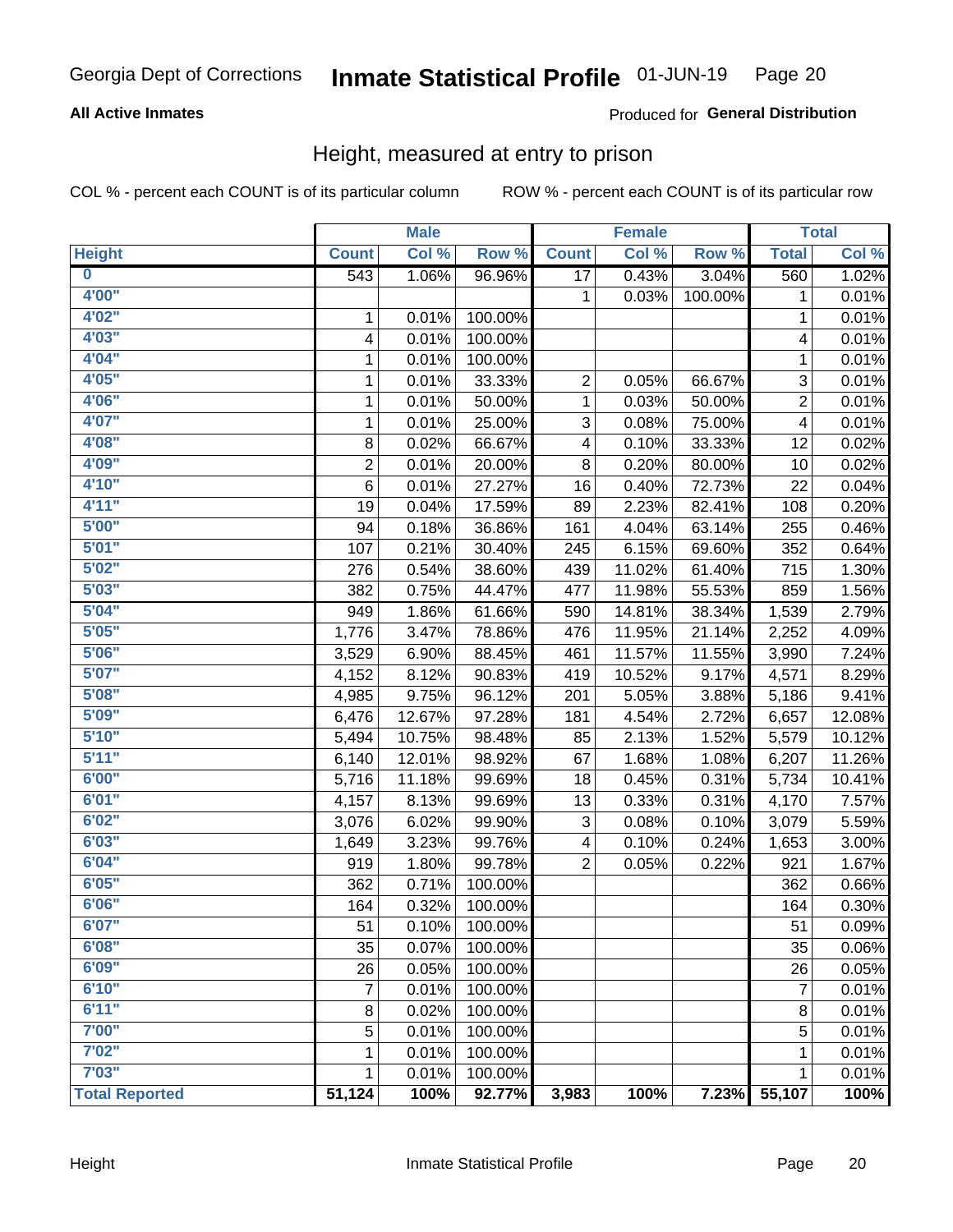## Inmate Statistical Profile 01-JUN-19 Page 21

### **All Active Inmates**

Produced for General Distribution

## Height, measured at entry to prison

COL % - percent each COUNT is of its particular column

|                     | <b>Male</b> | Female | Total  |
|---------------------|-------------|--------|--------|
| <b>Not Reported</b> |             |        |        |
| <b>Grand Total</b>  | 51,124      | 3,983  | 55,107 |

| <b>Mean</b> | erage) | 5'10" | 5'05" | <b>CIA AIL</b><br>. . |
|-------------|--------|-------|-------|-----------------------|
|             |        |       |       |                       |
| <b>Mode</b> |        | 5'09" | 5'04" | 5'09"                 |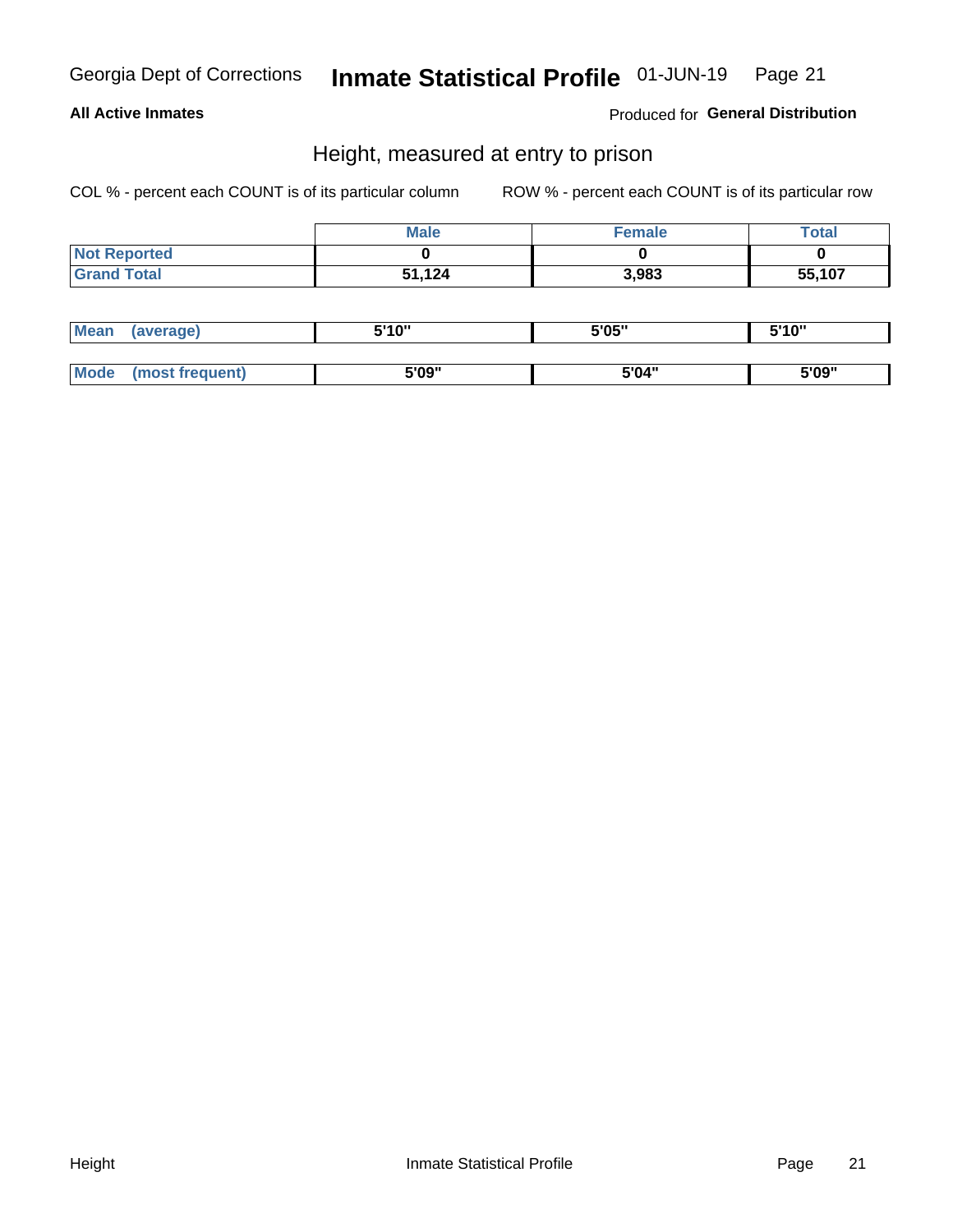#### Inmate Statistical Profile 01-JUN-19 Page 22

**All Active Inmates** 

Produced for General Distribution

## Weight, measured at entry to prison

COL % - percent each COUNT is of its particular column

|                          |                | <b>Male</b> |         |                 | <b>Female</b> |         |              | <b>Total</b> |
|--------------------------|----------------|-------------|---------|-----------------|---------------|---------|--------------|--------------|
| <b>Weight</b>            | <b>Count</b>   | Col %       | Row %   | <b>Count</b>    | Col %         | Row %   | <b>Total</b> | Col %        |
| <b>Under 80 pounds</b>   | $\overline{7}$ | 0.01%       | 87.50%  | 1               | 0.03%         | 12.50%  | 8            | 0.01%        |
| 80 - 89 pounds           |                |             |         | 1               | 0.03%         | 100.00% | $\mathbf 1$  | 0.01%        |
| 90 - 99 pounds           | 4              | 0.01%       | 36.36%  | 7               | 0.18%         | 63.64%  | 11           | 0.02%        |
| 100 - 109 pounds         | 32             | 0.06%       | 49.23%  | 33              | 0.83%         | 50.77%  | 65           | 0.12%        |
| 110 - 119 pounds         | 135            | 0.27%       | 60.00%  | 90              | 2.27%         | 40.00%  | 225          | 0.41%        |
| 120 - 129 pounds         | 596            | 1.18%       | 72.33%  | 228             | 5.76%         | 27.67%  | 824          | 1.51%        |
| 130 - 139 pounds         | 1,752          | 3.46%       | 83.67%  | 342             | 8.63%         | 16.33%  | 2,094        | 3.84%        |
| 140 - 149 pounds         | 3,495          | 6.91%       | 89.96%  | 390             | 9.85%         | 10.04%  | 3,885        | 7.12%        |
| 150 - 159 pounds         | 5,247          | 10.37%      | 92.28%  | 439             | 11.08%        | 7.72%   | 5,686        | 10.42%       |
| 160 - 169 pounds         | 6,747          | 13.33%      | 93.70%  | 454             | 11.46%        | 6.30%   | 7,201        | 13.20%       |
| 170 - 179 pounds         | 6,260          | 12.37%      | 94.16%  | 388             | 9.80%         | 5.84%   | 6,648        | 12.18%       |
| 180 - 189 pounds         | 6,475          | 12.80%      | 94.26%  | 394             | 9.95%         | 5.74%   | 6,869        | 12.59%       |
| 190 - 199 pounds         | 4,388          | 8.67%       | 94.61%  | 250             | 6.31%         | 5.39%   | 4,638        | 8.50%        |
| 200 - 209 pounds         | 4,155          | 8.21%       | 93.71%  | 279             | 7.04%         | 6.29%   | 4,434        | 8.13%        |
| 210 - 219 pounds         | 2,976          | 5.88%       | 95.91%  | 127             | 3.21%         | 4.09%   | 3,103        | 5.69%        |
| 220 - 229 pounds         | 2,467          | 4.88%       | 94.99%  | 130             | 3.28%         | 5.01%   | 2,597        | 4.76%        |
| 230 - 239 pounds         | 1,633          | 3.23%       | 93.96%  | 105             | 2.65%         | 6.04%   | 1,738        | 3.19%        |
| 240 - 249 pounds         | 1,282          | 2.53%       | 94.54%  | 74              | 1.87%         | 5.46%   | 1,356        | 2.49%        |
| 250 - 259 pounds         | 935            | 1.85%       | 94.64%  | 53              | 1.34%         | 5.36%   | 988          | 1.81%        |
| 260 - 269 pounds         | 596            | 1.18%       | 91.41%  | 56              | 1.41%         | 8.59%   | 652          | 1.20%        |
| 270 - 279 pounds         | 392            | 0.77%       | 92.02%  | 34              | 0.86%         | 7.98%   | 426          | 0.78%        |
| 280 - 289 pounds         | 326            | 0.64%       | 92.61%  | 26              | 0.66%         | 7.39%   | 352          | 0.65%        |
| 290 - 299 pounds         | 172            | 0.34%       | 93.48%  | 12              | 0.30%         | 6.52%   | 184          | 0.34%        |
| 300 - 309 pounds         | 170            | 0.34%       | 89.95%  | 19              | 0.48%         | 10.05%  | 189          | 0.35%        |
| 310 - 319 pounds         | 81             | 0.16%       | 91.01%  | 8               | 0.20%         | 8.99%   | 89           | 0.16%        |
| 320 - 329 pounds         | 84             | 0.17%       | 94.38%  | 5               | 0.13%         | 5.62%   | 89           | 0.16%        |
| 330 - 339 pounds         | 46             | 0.09%       | 95.83%  | $\overline{2}$  | 0.05%         | 4.17%   | 48           | 0.09%        |
| 340 - 349 pounds         | 38             | 0.08%       | 92.68%  | 3               | 0.08%         | 7.32%   | 41           | 0.08%        |
| 350 - 359 pounds         | 33             | 0.07%       | 84.62%  | 6               | 0.15%         | 15.38%  | 39           | 0.07%        |
| 360 - 369 pounds         | 16             | 0.03%       | 100.00% |                 |               |         | 16           | 0.03%        |
| 370 - 379 pounds         | 15             | 0.03%       | 100.00% |                 |               |         | 15           | 0.03%        |
| 380 - 389 pounds         | 10             | 0.02%       | 83.33%  | $\mathbf 2$     | 0.05%         | 16.67%  | 12           | 0.02%        |
| 390 - 399 pounds         | 4              | 0.01%       | 66.67%  | $\overline{2}$  | 0.05%         | 33.33%  | 6            | 0.01%        |
| 400 pounds and over      | 30             | 0.06%       | 96.77%  | 1               | 0.03%         | 3.23%   | 31           | 0.06%        |
| <b>Total Reported</b>    | 50,599         | 100%        | 92.74%  | 3,961           | 100%          | 7.26%   | 54,560       | 100.0%       |
|                          |                |             |         |                 |               |         |              |              |
| <b>Not Reported</b>      |                | 525         |         | $\overline{22}$ |               |         |              | 547          |
| <b>Grand Total</b>       |                | 51,124      |         | 3,983           |               |         |              | 55,107       |
|                          |                |             |         |                 |               |         |              |              |
| <b>Mean</b><br>(average) |                | 185         |         |                 | 174           |         | 184          |              |
| <b>Median (middle)</b>   |                | 180         |         |                 | 169           |         |              | 180          |
| Mode (most frequent)     |                | 160         |         |                 | 180           |         |              | 160          |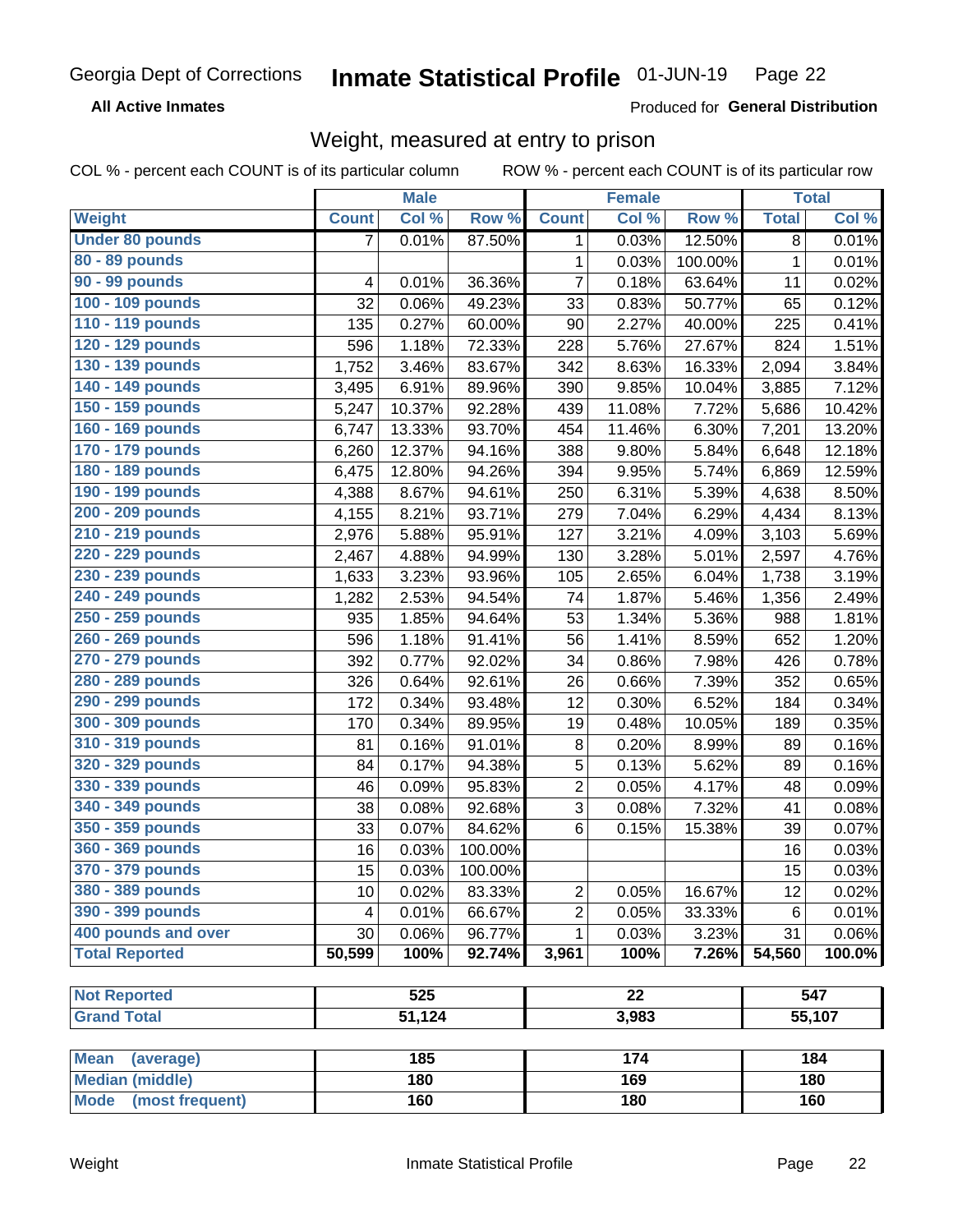### Inmate Statistical Profile 01-JUN-19 Page 23

**All Active Inmates** 

### Produced for General Distribution

## Veterans validated by Veteran's Administration

COL % - percent each COUNT is of its particular column

|                             |                  | <b>Male</b> |                    |    | <b>Female</b> |          |              | <b>Total</b> |
|-----------------------------|------------------|-------------|--------------------|----|---------------|----------|--------------|--------------|
| <b>Military service</b>     | <b>Count</b>     | Col %       | <b>Row % Count</b> |    | Col %         | Row %    | <b>Total</b> | Col %        |
| <b>Others</b><br>0          | 837              | 30.74%      | 96.21%             | 33 | 53.23%        | 3.79%    | 870          | 31.24%       |
| <b>Air Force</b>            | 1,093            | 40.14%      | 98.56%             | 16 | 25.81%        | 1.44%    | 1,109        | 39.82%       |
| <b>Army</b><br>$\mathbf{2}$ | 152 <sub>1</sub> | 5.58%       | 98.70%             | 2  | 3.23%         | $1.30\%$ | 154          | 5.53%        |
| <b>Navy</b><br>3            | 369              | 13.55%      | 98.40%             | 6  | 9.68%         | 1.60%    | 375          | 13.46%       |
| <b>Marines</b><br>4         | 11               | $.40\%$     | 100.00%            |    |               |          | 11           | .39%         |
| <b>Coast Guard</b><br>5.    | 261              | 9.59%       | 98.12%             | 5  | 8.06%         | 1.88%    | 266          | 9.55%        |
| <b>Total Reported</b>       | 2,723            | 100%        | 97.77%             | 62 | 100%          | 2.23%    | 2,785        | 100%         |

| <b>orteo</b><br>Nt | 48,401    | 3,921 | 52,322 |
|--------------------|-----------|-------|--------|
| <b>otal</b>        | 124<br>E4 | 3,983 | 55,107 |

|  |  | <b>Mode (most frequent)</b> | <b>Force</b><br>Aır | วthers | orce |
|--|--|-----------------------------|---------------------|--------|------|
|--|--|-----------------------------|---------------------|--------|------|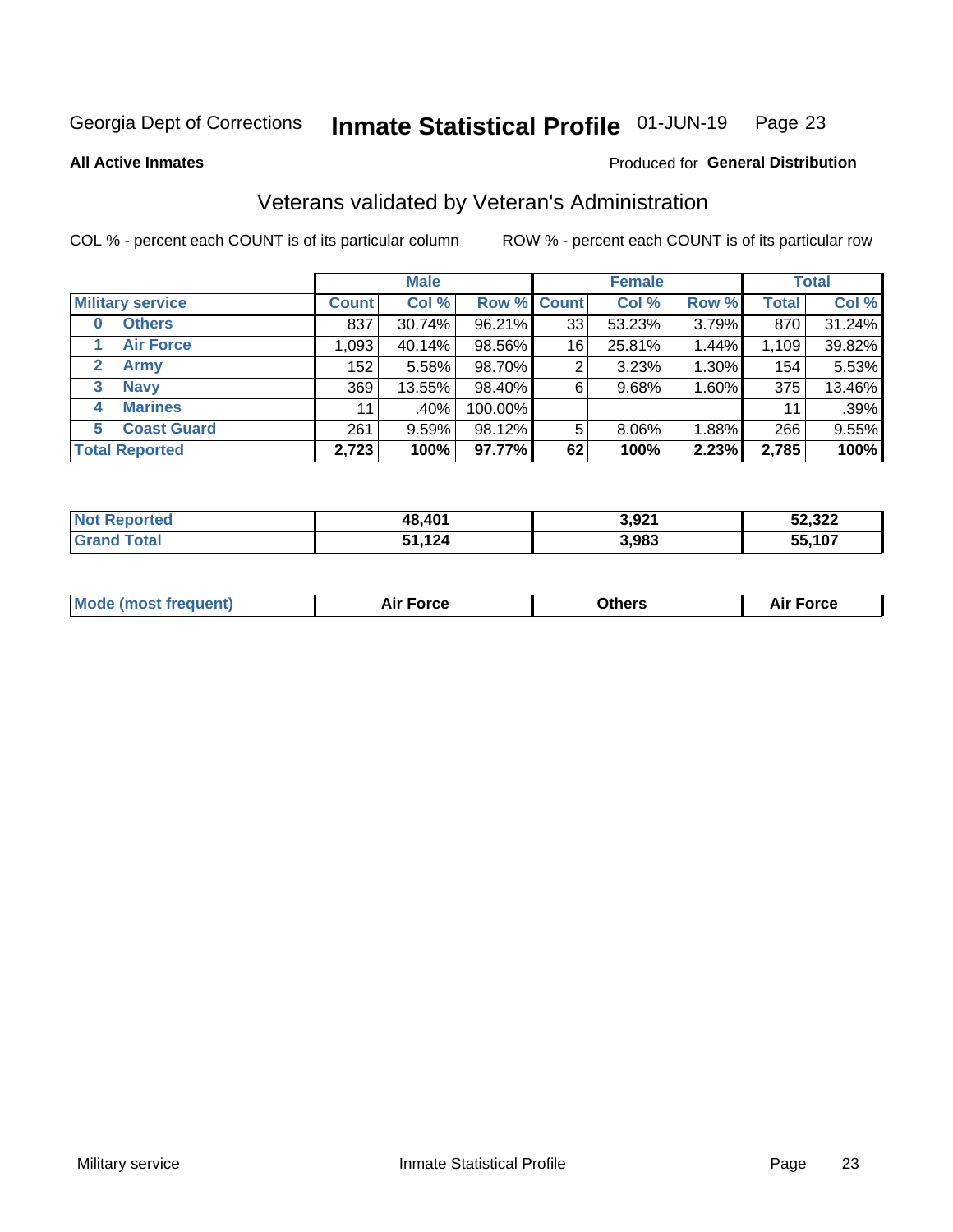### Inmate Statistical Profile 01-JUN-19 Page 24

**All Active Inmates** 

### Produced for General Distribution

## Type of admission to prison

COL % - percent each COUNT is of its particular column

|    |                                  |                 | <b>Male</b> |                    |     | <b>Female</b> |       |              | <b>Total</b> |
|----|----------------------------------|-----------------|-------------|--------------------|-----|---------------|-------|--------------|--------------|
|    | <b>Type of Admission</b>         | <b>Count</b>    | Col %       | <b>Row % Count</b> |     | Col %         | Row % | <b>Total</b> | Col %        |
| 4  | <b>Completed Diagnostics</b>     | 1               | .01%        | 100.00%            |     |               |       |              | .01%         |
| 16 | <b>Population Redistribution</b> | 5               | .01%        | 100.00%            |     |               |       | 5            | .01%         |
| 27 | <b>Boot Camp Plus</b>            |                 | .01%        | 100.00%            |     |               |       |              | .01%         |
| 28 | <b>Initial Assignment</b>        | 10 <sup>1</sup> | .02%        | 100.00%            |     |               |       | 10           | .02%         |
| 52 | <b>New Sentence</b>              | 39,919          | 78.10%      | 92.63% 3,174       |     | 79.69%        | 7.37% | 43,093       | 78.22%       |
| 53 | <b>Probation Rev Partial</b>     | 2,694           | 5.27%       | 92.39%             | 222 | 5.57%         | 7.61% | 2,916        | 5.29%        |
| 54 | <b>Probation Rev Remainder</b>   | 3,771           | 7.38%       | 91.46%             | 352 | 8.84%         | 8.54% | 4,123        | 7.48%        |
| 55 | <b>Parole Rev New Sentence</b>   | 2,866           | 5.61%       | 95.03%             | 150 | 3.77%         | 4.97% | 3,016        | 5.47%        |
| 56 | <b>Parole Rev No New</b>         | 1,780           | 3.48%       | 95.44%             | 85  | 2.13%         | 4.56% | 1,865        | 3.39%        |
|    | <b>Sentence</b>                  |                 |             |                    |     |               |       |              |              |
| 57 | <b>Released In Error</b>         | 12 <sub>2</sub> | $.02\%$     | 100.00%            |     |               |       | 12           | .02%         |
| 65 | <b>Return Appeal/Bond</b>        | 2               | .01%        | 100.00%            |     |               |       | 2            | .01%         |
| 67 | <b>Admit Fm Other Cust</b>       | 5               | .01%        | 100.00%            |     |               |       | 5            | .01%         |
| 69 | <b>New Sent/Par Rev Pnd</b>      | 3               | .01%        | 100.00%            |     |               |       | 3            | .01%         |
| 70 | <b>Life W/O Parole</b>           | 14              | .03%        | 100.00%            |     |               |       | 14           | .03%         |
| 72 | <b>Par Rev/Rsn Unknown</b>       | 22              | .04%        | 100.00%            |     |               |       | 22           | .04%         |
| 76 | <b>Par Rev/Revoc Center</b>      | 1               | .01%        | 100.00%            |     |               |       |              | .01%         |
| 82 | <b>Unknown</b>                   | 6               | .01%        | 100.00%            |     |               |       | 6            | .01%         |
|    | <b>Total Reported</b>            | 51,112          | 100%        | 92.77% 3,983       |     | 100%          | 7.23% | 55,095       | 100%         |

| <b>Not</b><br><b>Reported</b> |                 |       | . . |
|-------------------------------|-----------------|-------|-----|
| ™otal<br>Grai                 | 12 <sub>k</sub> | 3,983 | 407 |

| <b>Mode (most frequent)</b> | New Sentence | <b>New Sentence</b> | <b>New Sentence</b> |
|-----------------------------|--------------|---------------------|---------------------|
|                             |              |                     |                     |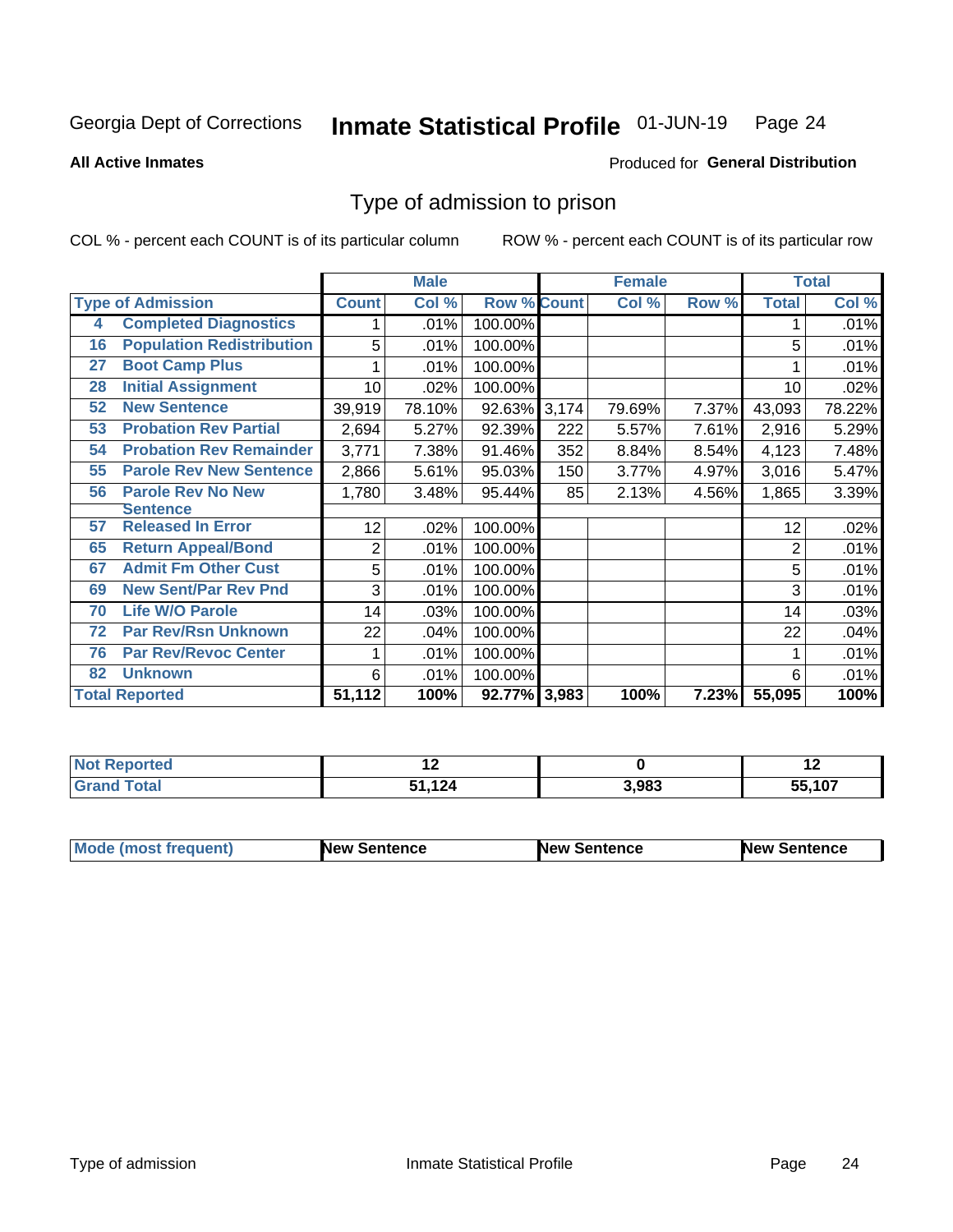## Inmate Statistical Profile 01-JUN-19 Page 25

**All Active Inmates** 

### Produced for General Distribution

## Current / last supervision level

COL % - percent each COUNT is of its particular column

|                        |              | <b>Male</b> |                    |       | <b>Female</b> |          |        | <b>Total</b> |
|------------------------|--------------|-------------|--------------------|-------|---------------|----------|--------|--------------|
| <b>Security Status</b> | <b>Count</b> | Col %       | <b>Row % Count</b> |       | Col %         | Row %    | Total  | Col %        |
| 3 Minimum              | 3.914        | 7.66%       | 70.38%             | 1,647 | 41.37%        | 29.62%   | 5,561  | 10.09%       |
| 4 Medium               | 37.065       | 72.52%      | 94.54%             | 2,141 | 53.78%        | $5.46\%$ | 39,206 | 71.16%       |
| 5 Close                | 10,132       | 19.82%      | 98.13%             | 193   | 4.85%         | $1.87\%$ | 10,325 | 18.74%       |
| <b>Total Reported</b>  | 51.111       | 100%        | 92.77%             | 3,981 | 100%          | $7.23\%$ | 55,092 | 100%         |

| <b>Still being diagnosed</b> |        |       |        |
|------------------------------|--------|-------|--------|
| <b>Not Reported</b>          |        |       | 15     |
| <b>Grand Total</b>           | 51,124 | 3.983 | 55,107 |

| M | M | . . |
|---|---|-----|
|   |   |     |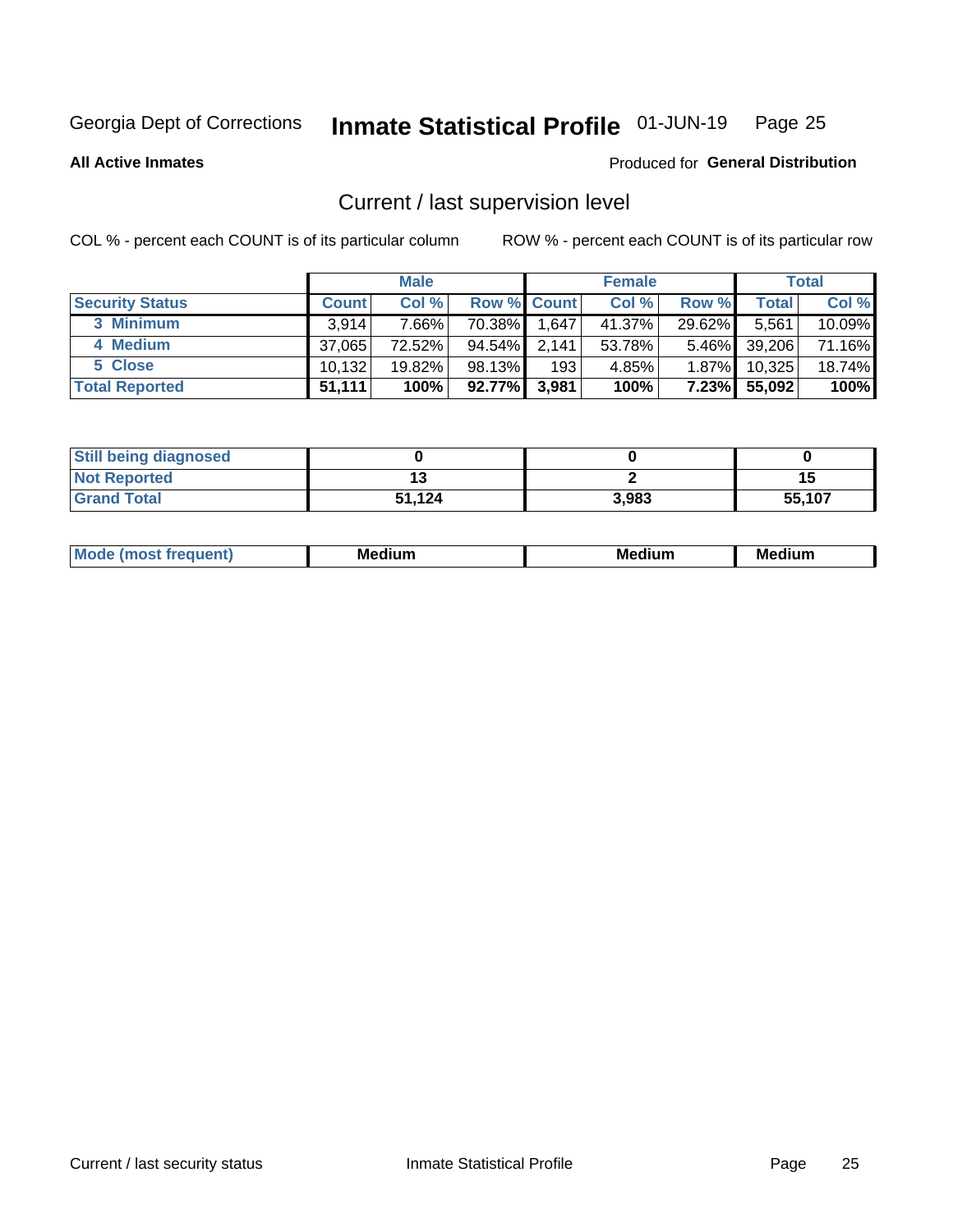### Inmate Statistical Profile 01-JUN-19 Page 26

**All Active Inmates** 

## Produced for General Distribution

## Current / last type of institution

COL % - percent each COUNT is of its particular column

|                            |                | <b>Male</b> |             |       | <b>Female</b> |         |              | <b>Total</b> |
|----------------------------|----------------|-------------|-------------|-------|---------------|---------|--------------|--------------|
| <b>Type of Institution</b> | <b>Count</b>   | Col %       | Row % Count |       | Col %         | Row %   | <b>Total</b> | Col %        |
| <b>County Ci</b>           | 4,958          | 9.75%       | 99.98%      |       | $.03\%$       | .02%    | 4,959        | 9.05%        |
| <b>State Prison</b>        | 35,660         | 70.15%      | $90.60\%$   | 3,700 | 92.92%        | 9.40%   | 39,360       | 71.81%       |
| <b>Transitional Center</b> | 2,181          | 4.29%       | 90.27%      | 235   | 5.90%         | 9.73%   | 2,416        | 4.41%        |
| <b>Private Prison</b>      | 8,022          | 15.78%      | 100.00%     |       |               |         | 8,022        | 14.64%       |
| <b>County Jail</b>         |                | $.01\%$     | 100.00%     |       |               |         |              | .01%         |
| <b>Rsat - Center</b>       |                |             |             | 45    | 1.13%         | 100.00% | 45           | .08%         |
| <b>State Hospital</b>      | 3 <sup>1</sup> | $.01\%$     | 75.00%      |       | .03%          | 25.00%  | 4            | .01%         |
| <b>Total Reported</b>      | 50,831         | 100%        | 92.74%      | 3,982 | 100%          | 7.26%   | 54,813       | 100%         |

| oorted<br><b>NOT</b> |        |       |        |
|----------------------|--------|-------|--------|
| <b>otal</b>          | 50.831 | 3,982 | 54,813 |

| <b>Mode (most frequent)</b> | State Prison | <b>State Prison</b> | <b>State Prisonl</b> |
|-----------------------------|--------------|---------------------|----------------------|
|                             |              |                     |                      |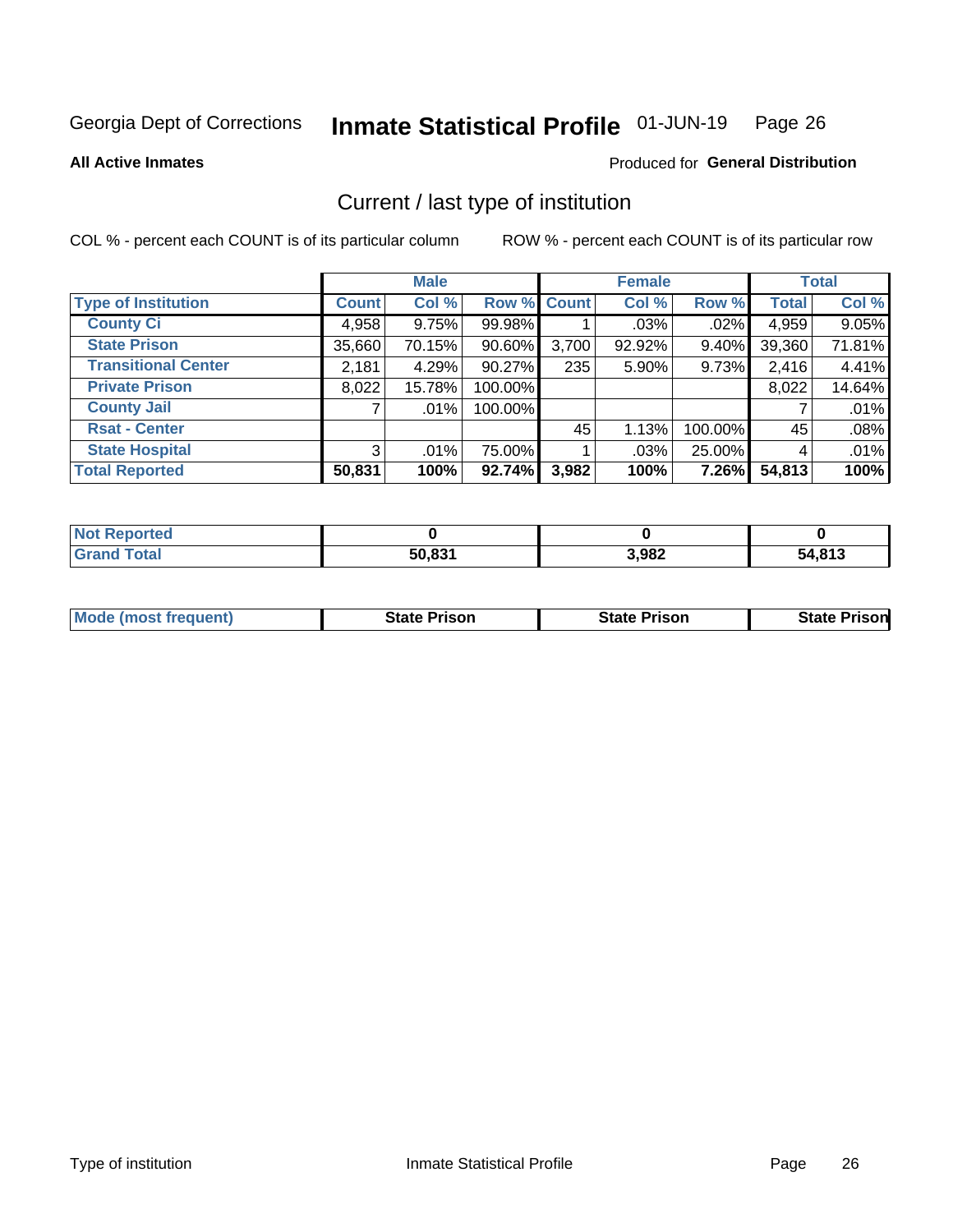### Inmate Statistical Profile 01-JUN-19 Page 27

Produced for General Distribution

### **All Active Inmates**

## Institution type - transitional centers

COL % - percent each COUNT is of its particular column

|                                          |              | <b>Male</b> |         |                | <b>Female</b> |         |              | <b>Total</b> |
|------------------------------------------|--------------|-------------|---------|----------------|---------------|---------|--------------|--------------|
| <b>Institution Type - Trans. Centers</b> | <b>Count</b> | Col %       | Row %   | <b>Count</b>   | Col %         | Row %   | <b>Total</b> | Col %        |
| <b>Albany Tc</b>                         | 156          | 6.58%       | 100.00% |                |               |         | 156          | 5.71%        |
| <b>Arrendale State Prison</b>            |              |             |         | 126            | 34.90%        | 100.00% | 126          | 4.61%        |
| <b>Atlanta Tc</b>                        | 281          | 11.86%      | 100.00% |                |               |         | 281          | 10.29%       |
| <b>Augusta Tc</b>                        | 227          | 9.58%       | 100.00% |                |               |         | 227          | 8.31%        |
| <b>Bacon Tc</b>                          | 50           | 2.11%       | 100.00% |                |               |         | 50           | 1.83%        |
| <b>Charles D. Hudson Tc</b>              | 154          | 6.50%       | 100.00% |                |               |         | 154          | 5.64%        |
| <b>Clayton Tc</b>                        | 382          | 16.12%      | 100.00% |                |               |         | 382          | 13.99%       |
| <b>Coastal Tc</b>                        | 260          | 10.97%      | 100.00% |                |               |         | 260          | 9.52%        |
| <b>Columbus Tc</b>                       | 139          | 5.86%       | 100.00% |                |               |         | 139          | 5.09%        |
| <b>Macon Tc</b>                          | 156          | 6.58%       | 100.00% |                |               |         | 156          | 5.71%        |
| <b>Macon Womens Tc</b>                   |              |             |         | $\overline{2}$ | .55%          | 100.00% | 2            | .07%         |
| <b>Metro Tc</b>                          |              |             |         | 233            | 64.54%        | 100.00% | 233          | 8.53%        |
| <b>Phillips State Prison</b>             | 189          | 7.97%       | 100.00% |                |               |         | 189          | 6.92%        |
| <b>Savannah Mens Tc</b>                  | 1            | .04%        | 100.00% |                |               |         |              | .04%         |
| <b>Smith Tc</b>                          | 212          | 8.95%       | 100.00% |                |               |         | 212          | 7.76%        |
| <b>Valdosta Tc</b>                       | 163          | 6.88%       | 100.00% |                |               |         | 163          | 5.97%        |
| <b>Total Reported</b>                    | 2,370        | 100%        | 86.78%  | 361            | 100%          | 13.22%  | 2,731        | 100%         |

| <b>Not Reported</b> |       |         |     |
|---------------------|-------|---------|-----|
| Гоtal               | 2,370 | 2C<br>u | 704 |

| Mode (most frequent) | <b>Clayton Tc</b> | Metro Tc | <b>Clayton Tc</b> |
|----------------------|-------------------|----------|-------------------|
|                      |                   |          |                   |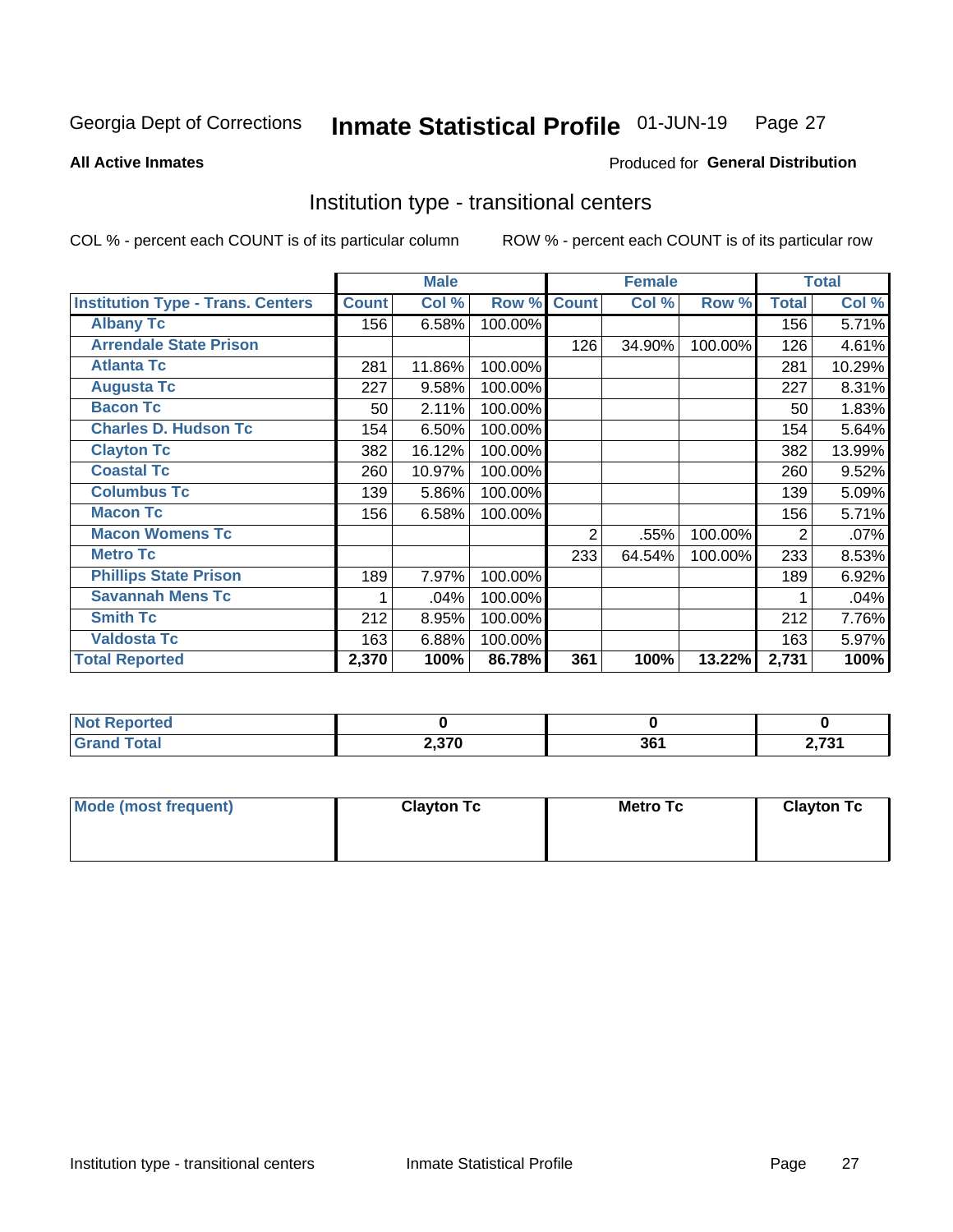## Inmate Statistical Profile 01-JUN-19 Page 28

### **All Active Inmates**

## Produced for General Distribution

### Institution type - county prisons

COL % - percent each COUNT is of its particular column

|                                          |                | <b>Male</b> |         |              | <b>Female</b> |       |                | <b>Total</b> |
|------------------------------------------|----------------|-------------|---------|--------------|---------------|-------|----------------|--------------|
| <b>Institution Type - County Prisons</b> | <b>Count</b>   | Col %       | Row %   | <b>Count</b> | Col %         | Row % | <b>Total</b>   | Col %        |
| <b>Adoc</b>                              | 9              | .18%        | 100.00% |              |               |       | 9              | .18%         |
| <b>Baldwin County Ci</b>                 | 1              | .02%        | 100.00% |              |               |       | $\mathbf 1$    | .02%         |
| <b>Bulloch County Ci</b>                 | 121            | 2.44%       | 100.00% |              |               |       | 121            | 2.44%        |
| <b>Calhoun County Ci</b>                 | 1              | .02%        | 100.00% |              |               |       | 1              | .02%         |
| <b>Carroll County Ci</b>                 | 250            | 5.04%       | 100.00% |              |               |       | 250            | 5.04%        |
| <b>Clarke County Ci</b>                  | 157            | 3.17%       | 100.00% |              |               |       | 157            | 3.17%        |
| <b>Clayton County Ci</b>                 | 260            | 5.24%       | 100.00% |              |               |       | 260            | 5.24%        |
| <b>Colquitt County Ci</b>                | 196            | 3.95%       | 100.00% |              |               |       | 196            | 3.95%        |
| <b>Coweta County Ci</b>                  | 231            | 4.66%       | 100.00% |              |               |       | 231            | 4.66%        |
| <b>Decatur County Ci</b>                 | 198            | 3.99%       | 100.00% |              |               |       | 198            | 3.99%        |
| <b>Effingham County Ci</b>               | 194            | 3.91%       | 100.00% |              |               |       | 194            | 3.91%        |
| <b>Floyd County Ci</b>                   | 446            | 9.00%       | 100.00% |              |               |       | 446            | 8.99%        |
| <b>Fulton County Ci</b>                  | 8              | .16%        | 100.00% |              |               |       | 8              | .16%         |
| <b>Gilmer County Ci</b>                  | 3              | .06%        | 100.00% |              |               |       | 3              | .06%         |
| <b>Grady County Ci</b>                   | $\overline{2}$ | .04%        | 100.00% |              |               |       | $\overline{2}$ | .04%         |
| <b>Gwinnett County Ci</b>                | 226            | 4.56%       | 100.00% |              |               |       | 226            | 4.56%        |
| <b>Hall County Ci</b>                    | 199            | 4.01%       | 100.00% |              |               |       | 199            | 4.01%        |
| <b>Hancock County Ci</b>                 | 1              | .02%        | 100.00% |              |               |       | 1              | .02%         |
| <b>Harris County Ci</b>                  | 148            | 2.99%       | 100.00% |              |               |       | 148            | 2.98%        |
| <b>Hart County Ci</b>                    | 4              | .08%        | 100.00% |              |               |       | 4              | .08%         |
| <b>Jackson County Ci</b>                 | 149            | 3.01%       | 100.00% |              |               |       | 149            | 3.00%        |
| Jefferson County Ci                      | 185            | 3.73%       | 100.00% |              |               |       | 185            | 3.73%        |
| <b>Meriwether County Ci</b>              | 3              | .06%        | 100.00% |              |               |       | 3              | .06%         |
| <b>Miller County Ci</b>                  | 1              | .02%        | 100.00% |              |               |       | 1              | .02%         |
| <b>Mitchell County Ci</b>                | 142            | 2.86%       | 100.00% |              |               |       | 142            | 2.86%        |
| <b>Morgan County Ci</b>                  | 1              | .02%        | 100.00% |              |               |       | 1              | .02%         |
| <b>Muscogee County Ci</b>                | 532            | 10.73%      | 100.00% |              |               |       | 532            | 10.73%       |
| <b>Richmond County Ci</b>                | 242            | 4.88%       | 100.00% |              |               |       | 242            | 4.88%        |
| <b>Screven County Ci</b>                 | 149            | 3.01%       | 100.00% |              |               |       | 149            | 3.00%        |
| <b>Spalding County Ci</b>                | 385            | 7.77%       | 100.00% |              |               |       | 385            | 7.76%        |
| <b>Stewart County Ci</b>                 | $\overline{c}$ | .04%        | 100.00% |              |               |       | $\overline{2}$ | .04%         |
| <b>Sumter County Ci</b>                  | 354            | 7.14%       | 100.00% |              |               |       | 354            | 7.14%        |
| <b>Terrell County Ci</b>                 | 144            | 2.90%       | 100.00% |              |               |       | 144            | 2.90%        |
| <b>Thomas County Ci</b>                  | 3              | .06%        | 100.00% |              |               |       | 3              | .06%         |
| <b>Tift County Ci</b>                    | $\overline{3}$ | .06%        | 100.00% |              |               |       | 3              | .06%         |
| <b>Upson County Ci</b>                   | 1              | .02%        | 100.00% |              |               |       | 1              | .02%         |
| <b>Walker County Ci</b>                  | 3              | .06%        | 100.00% |              |               |       | 3              | .06%         |
| <b>Walton County Ci</b>                  | $\overline{2}$ | .04%        | 100.00% |              |               |       | $\overline{2}$ | .04%         |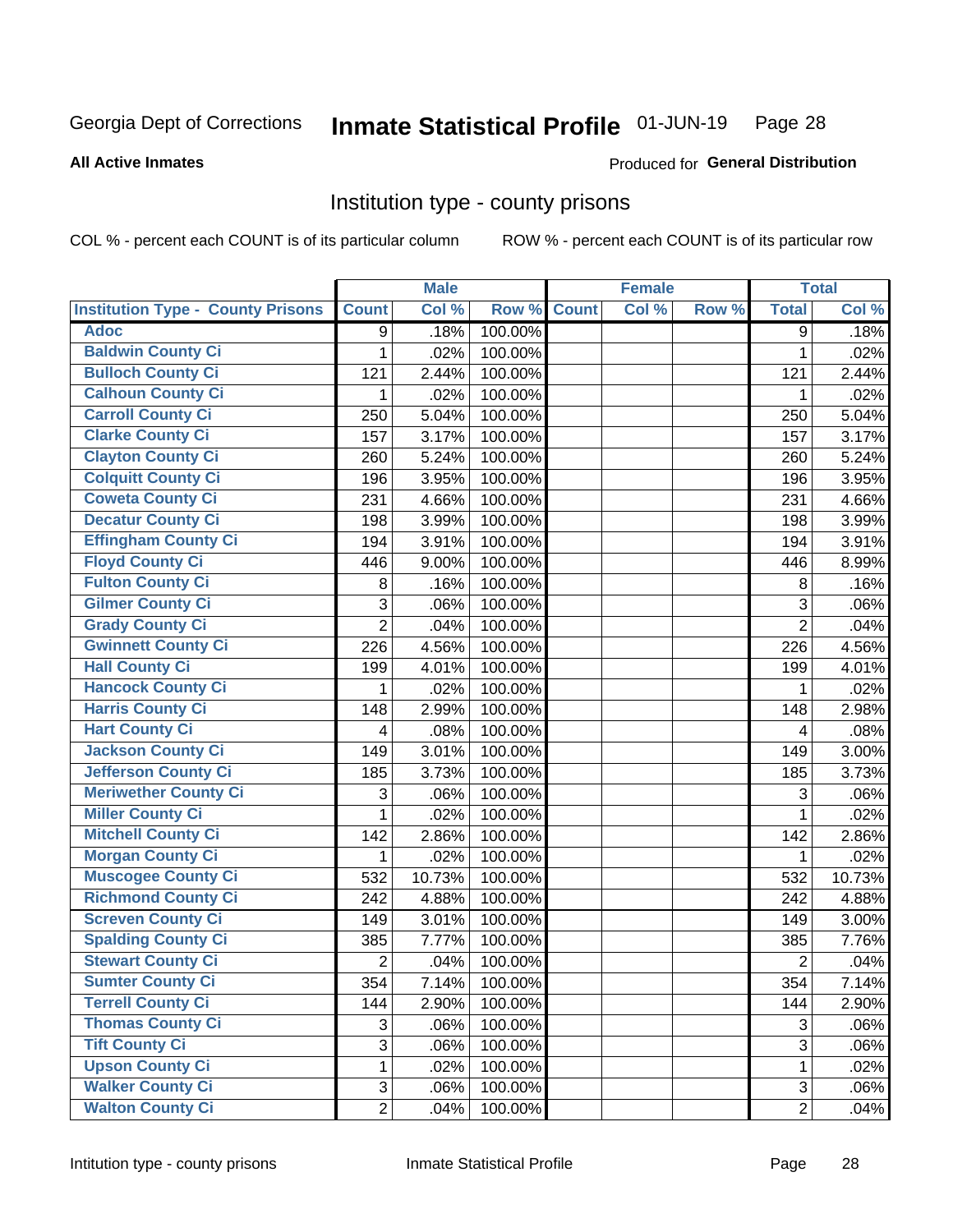## Inmate Statistical Profile 01-JUN-19 Page 29

**All Active Inmates** 

### Produced for General Distribution

## Institution type - county prisons

COL % - percent each COUNT is of its particular column

|                                          |              | <b>Male</b> |                    | <b>Female</b> |         |       | <b>Total</b> |
|------------------------------------------|--------------|-------------|--------------------|---------------|---------|-------|--------------|
| <b>Institution Type - County Prisons</b> | <b>Count</b> | Col%        | <b>Row % Count</b> | Col%          | Row %   | Total | Col %        |
| <b>Wilkes County Ci</b>                  |              | .02%        | 100.00%            |               |         |       | $.02\%$      |
| <b>Womens Ci</b>                         |              |             |                    | 100.00%       | 100.00% |       | .02%         |
| <b>Worth County Ci</b>                   |              | $.02\%$     | 100.00%            |               |         |       | $.02\%$      |
| <b>Total Reported</b>                    | 4.958        | 100%        | $99.98\%$          | 100%          | .02%    | 4,959 | 100%         |

| <b>U</b> tea<br>$\sim$ |       |      |
|------------------------|-------|------|
|                        | 4.958 | .959 |

| Mode (most frequent) | <b>Muscogee County Ci</b> | <b>Womens CilMuscogee County</b> |
|----------------------|---------------------------|----------------------------------|
|----------------------|---------------------------|----------------------------------|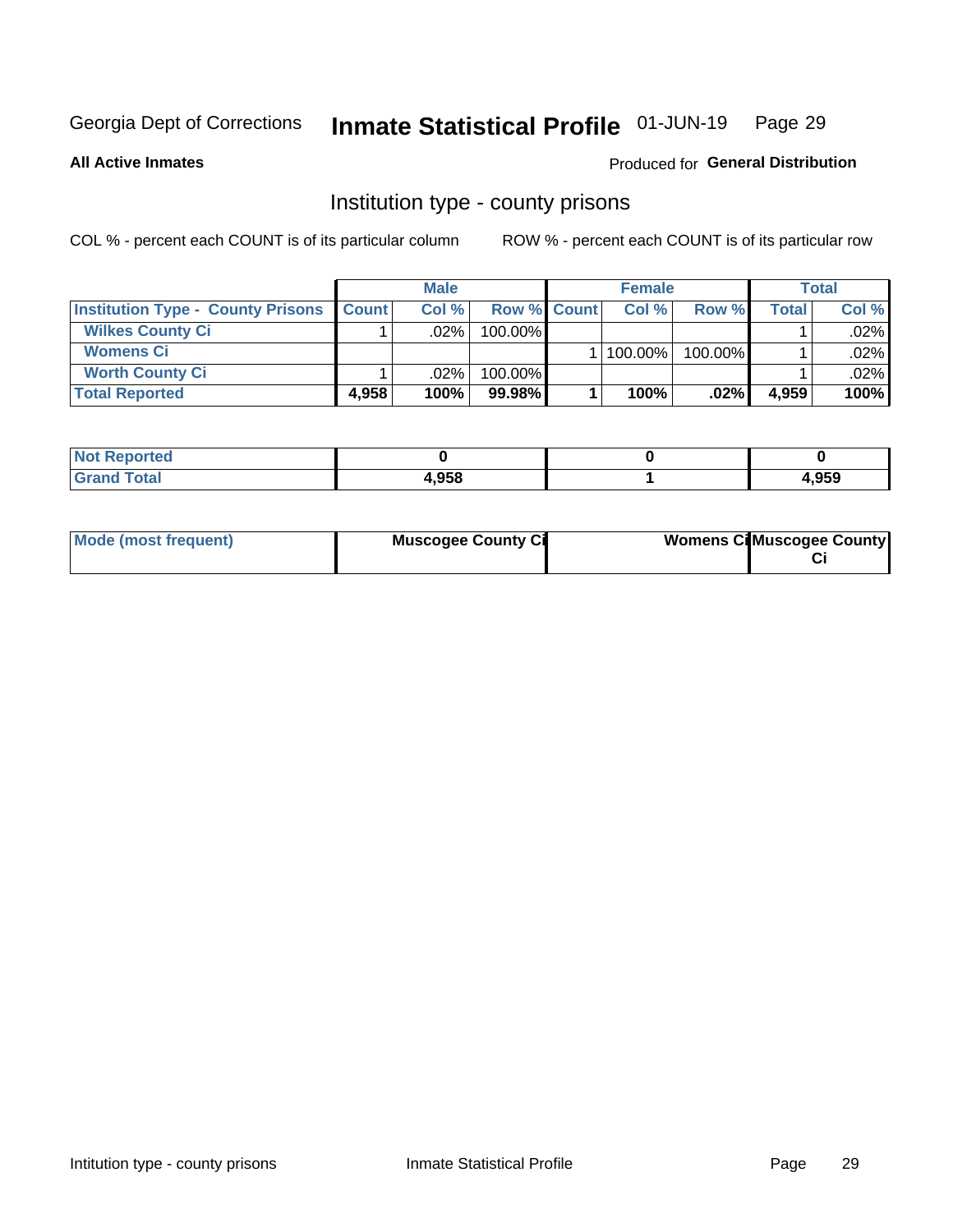### Inmate Statistical Profile 01-JUN-19 Page 30

### **All Active Inmates**

### Produced for General Distribution

## Institution type - state prisons

COL % - percent each COUNT is of its particular column

|                                         |              | <b>Male</b> |         |                | <b>Female</b> |         | <b>Total</b> |         |
|-----------------------------------------|--------------|-------------|---------|----------------|---------------|---------|--------------|---------|
| <b>Institution Type - State Prisons</b> | <b>Count</b> | Col %       | Row %   | <b>Count</b>   | Col %         | Row %   | <b>Total</b> | Col %   |
| <b>Arrendale State Prison</b>           | 1            | .01%        | .06%    | 1,669          | 45.11%        | 99.94%  | 1,670        | 4.24%   |
| <b>Augusta State Med. Prison</b>        | 1,207        | 3.38%       | 99.83%  | $\overline{2}$ | .05%          | .17%    | 1,209        | 3.07%   |
| <b>Autry State Prison</b>               | 1,648        | 4.62%       | 100.00% |                |               |         | 1,648        | 4.19%   |
| <b>Baldwin State Prison</b>             | 945          | 2.65%       | 100.00% |                |               |         | 945          | 2.40%   |
| <b>Burruss Correctional Training</b>    | 682          | 1.91%       | 100.00% |                |               |         | 682          | 1.73%   |
| <b>Ctr</b>                              |              |             |         |                |               |         |              |         |
| <b>Calhoun State Prison</b>             | 1,645        | 4.61%       | 100.00% |                |               |         | 1,645        | 4.18%   |
| <b>Central State Prison</b>             | 1,152        | 3.23%       | 100.00% |                |               |         | 1,152        | 2.93%   |
| <b>Chatham State Prison</b>             | 5            | .01%        | 100.00% |                |               |         | 5            | .01%    |
| <b>Coastal State Prison</b>             | 1,554        | 4.36%       | 100.00% |                |               |         | 1,554        | 3.95%   |
| <b>Dodge State Prison</b>               | 1,256        | 3.52%       | 100.00% |                |               |         | 1,256        | 3.19%   |
| <b>Dooly State Prison</b>               | 1,679        | 4.71%       | 100.00% |                |               |         | 1,679        | 4.27%   |
| <b>Emanuel Womens Facility</b>          |              |             |         | 412            | 11.14%        | 100.00% | 412          | 1.05%   |
| <b>Ga Diag Class Prison</b>             | 3,271        | 9.17%       | 99.94%  | $\overline{2}$ | .05%          | .06%    | 3,273        | 8.32%   |
| <b>Ga State Prison</b>                  | 1,392        | 3.90%       | 100.00% |                |               |         | 1,392        | 3.54%   |
| <b>Hancock State Prison</b>             | 1,158        | 3.25%       | 100.00% |                |               |         | 1,158        | 2.94%   |
| <b>Hays State Prison</b>                | 1,043        | 2.92%       | 100.00% |                |               |         | 1,043        | 2.65%   |
| <b>Helms Facility</b>                   | 16           | .04%        | 48.48%  | 17             | .46%          | 51.52%  | 33           | .08%    |
| <b>Johnson State Prison</b>             | 1,531        | 4.29%       | 100.00% |                |               |         | 1,531        | 3.89%   |
| <b>Lee State Prison</b>                 | 746          | 2.09%       | 100.00% |                |               |         | 746          | 1.90%   |
| <b>Long Unit</b>                        | 213          | .60%        | 100.00% |                |               |         | 213          | .54%    |
| <b>Lowndes Unit</b>                     | 5            | .01%        | 100.00% |                |               |         | 5            | .01%    |
| <b>Macon State Prison</b>               | 1,694        | 4.75%       | 100.00% |                |               |         | 1,694        | 4.30%   |
| <b>Metro Reentry Facility</b>           | 307          | .86%        | 100.00% |                |               |         | 307          | .78%    |
| <b>Metro State Prison (W)</b>           |              |             |         | $\mathbf{1}$   | .03%          | 100.00% | 1            | $.01\%$ |
| <b>Montgomery State Prison</b>          | 426          | 1.19%       | 100.00% |                |               |         | 426          | 1.08%   |
| <b>Phillips State Prison</b>            | 1,071        | 3.00%       | 100.00% |                |               |         | 1,071        | 2.72%   |
| <b>Pulaski State Prison</b>             |              |             |         | 1,155          | 31.22%        | 100.00% | 1,155        | 2.93%   |
| <b>Putnam State Prison</b>              | $\mathbf{1}$ | .01%        | 100.00% |                |               |         | 1            | .01%    |
| <b>Rogers State Prison</b>              | 1,423        | 3.99%       | 100.00% |                |               |         | 1,423        | 3.62%   |
| <b>Rutledge State Prison</b>            | 615          | 1.72%       | 100.00% |                |               |         | 615          | 1.56%   |
| <b>Smith State Prison</b>               | 1,469        | 4.12%       | 100.00% |                |               |         | 1,469        | 3.73%   |
| <b>Telfair State Prison</b>             | 1,369        | 3.84%       | 100.00% |                |               |         | 1,369        | 3.48%   |
| <b>Valdosta State Prison</b>            | 832          | 2.33%       | 100.00% |                |               |         | 832          | 2.11%   |
| <b>Walker State Prison</b>              | 403          | 1.13%       | 100.00% |                |               |         | 403          | 1.02%   |
| <b>Ware State Prison</b>                | 1,510        | 4.23%       | 100.00% |                |               |         | 1,510        | 3.84%   |
| <b>Washington State Prison</b>          | 1,556        | 4.36%       | 100.00% |                |               |         | 1,556        | 3.95%   |
| <b>Wayne State Prison</b>               | 1            | .01%        | 100.00% |                |               |         | 1            | .01%    |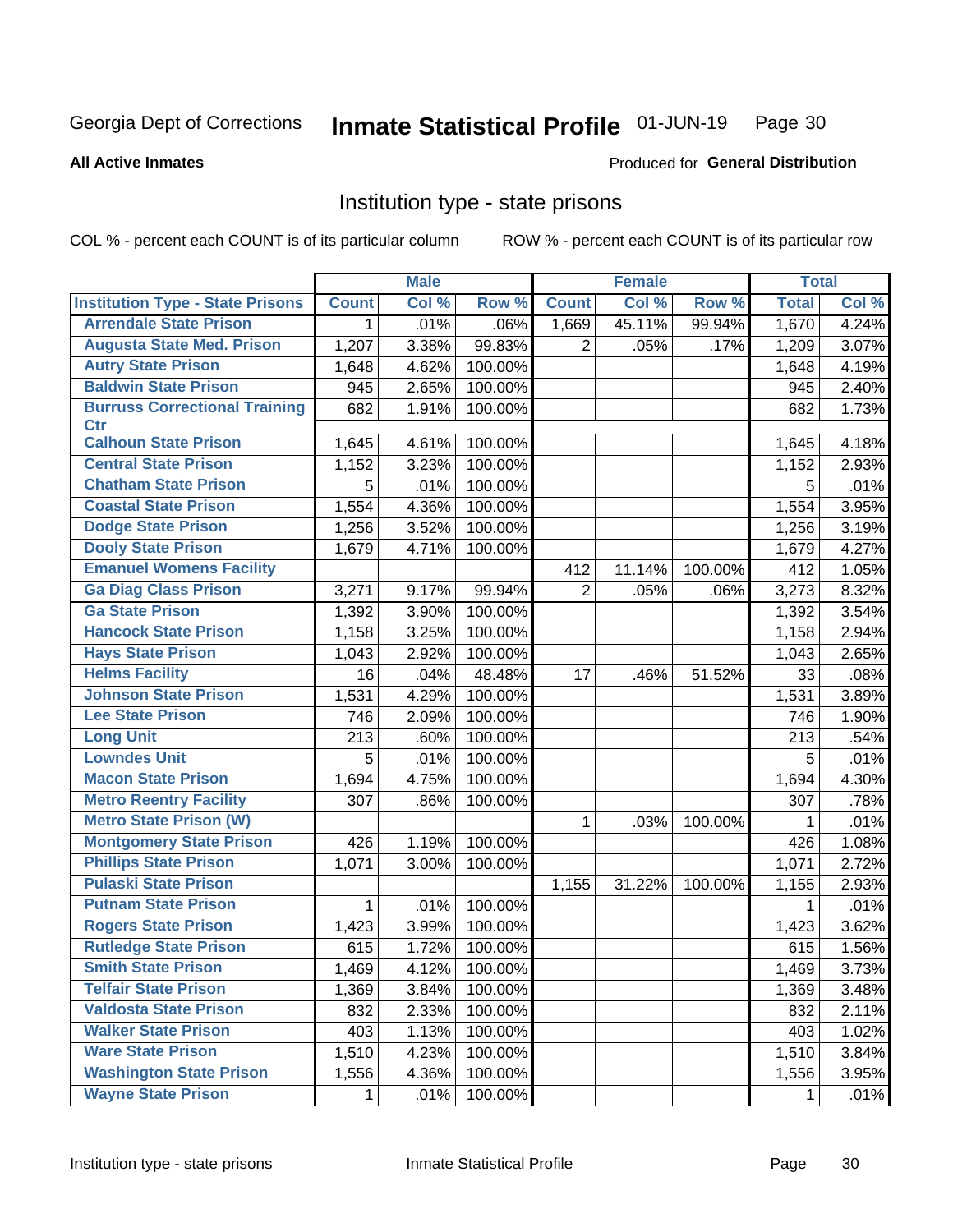## Inmate Statistical Profile 01-JUN-19 Page 31

**All Active Inmates** 

Produced for General Distribution

## Institution type - state prisons

COL % - percent each COUNT is of its particular column ROW % - percent each COUNT is of its particular row

|                                         | <b>Male</b>                 |         |                               |              | <b>Female</b> | <b>Total</b>                          |              |        |  |
|-----------------------------------------|-----------------------------|---------|-------------------------------|--------------|---------------|---------------------------------------|--------------|--------|--|
| <b>Institution Type - State Prisons</b> | <b>Count</b>                | Col %   | Row %                         | <b>Count</b> | Col %         | Row %                                 | <b>Total</b> | Col %  |  |
| <b>Whitworth Women'S Facility</b>       |                             | $.01\%$ | .23%                          | 442          | 11.95%        | 99.77%                                | 443          | 1.13%  |  |
| <b>Wilcox State Prison</b>              | 1,833                       | 5.14%   | 100.00%                       |              |               |                                       | 1,833        | 4.66%  |  |
| <b>Total Reported</b>                   | 35,660                      | 100%    | 90.6%                         | 3,700        | 100%          | 9.4%                                  | 39,360       | 100%   |  |
|                                         |                             |         |                               |              |               |                                       |              |        |  |
| <b>Not Reported</b>                     |                             | 0       |                               |              | 0             |                                       | 0            |        |  |
| <b>Grand Total</b>                      |                             | 35,660  |                               |              | 3,700         |                                       |              | 39,360 |  |
| <b>Mode (most frequent)</b>             | <b>Ga Diag Class Prison</b> |         | <b>Arrendale State Prison</b> |              |               | <b>Ga Diag Class</b><br><b>Prison</b> |              |        |  |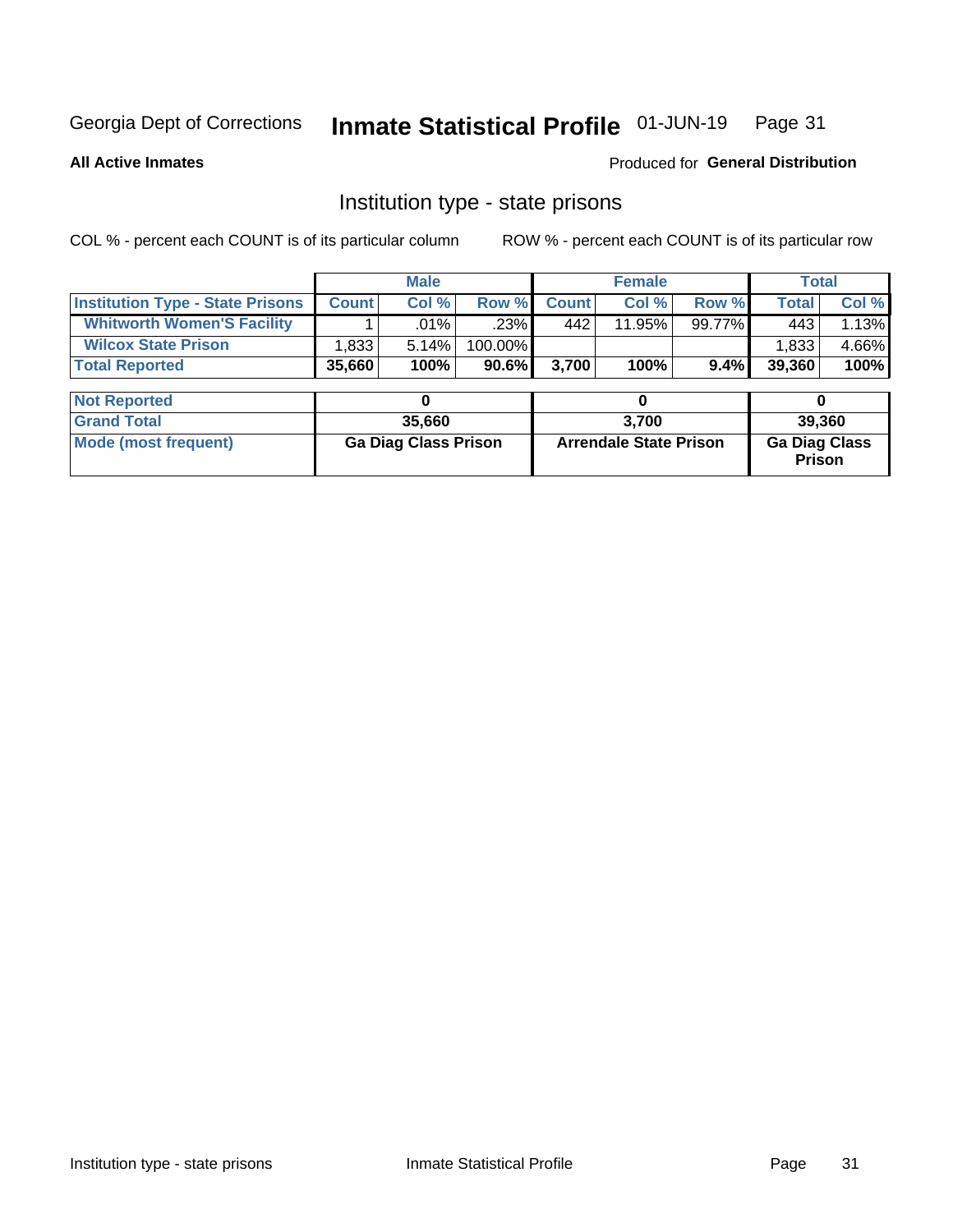### Inmate Statistical Profile 01-JUN-19 Page 32

**All Active Inmates** 

### Produced for General Distribution

## Institution type - private prisons

COL % - percent each COUNT is of its particular column

|                                           |              | <b>Male</b> |                    | <b>Female</b> |       |                    | <b>Total</b> |
|-------------------------------------------|--------------|-------------|--------------------|---------------|-------|--------------------|--------------|
| <b>Institution Type - Private Prisons</b> | <b>Count</b> | Col %       | <b>Row % Count</b> | Col %         | Row % | Total <sub>1</sub> | Col %        |
| <b>Coffee Corr Facility</b>               | 2.676        | 33.36%      | 100.00%            |               |       | 2,676              | 33.36%       |
| <b>Jenkins Corr Facility</b>              | 1.144        | 14.26%      | $100.00\%$         |               |       | 1,144              | 14.26%       |
| <b>Riverbend Corr Facility</b>            | 1.526        | 19.02%      | 100.00%            |               |       | 1,526              | 19.02%       |
| <b>Wheeler Corr Facility</b>              | 2.676        | 33.36%      | 100.00%            |               |       | 2,676              | 33.36%       |
| <b>Total Reported</b>                     | 8,022        | 100%        | 100%               |               | %I    | 8,022              | 100%         |

| <b>Not Reported</b> |       |       |
|---------------------|-------|-------|
| <b>Total</b>        | 8,022 | 3,022 |

| Mode (most frequent) | <b>Coffee Corr Facility</b> | <b>Null</b> | <b>Coffee Corr</b><br><b>Facility</b> |
|----------------------|-----------------------------|-------------|---------------------------------------|
|----------------------|-----------------------------|-------------|---------------------------------------|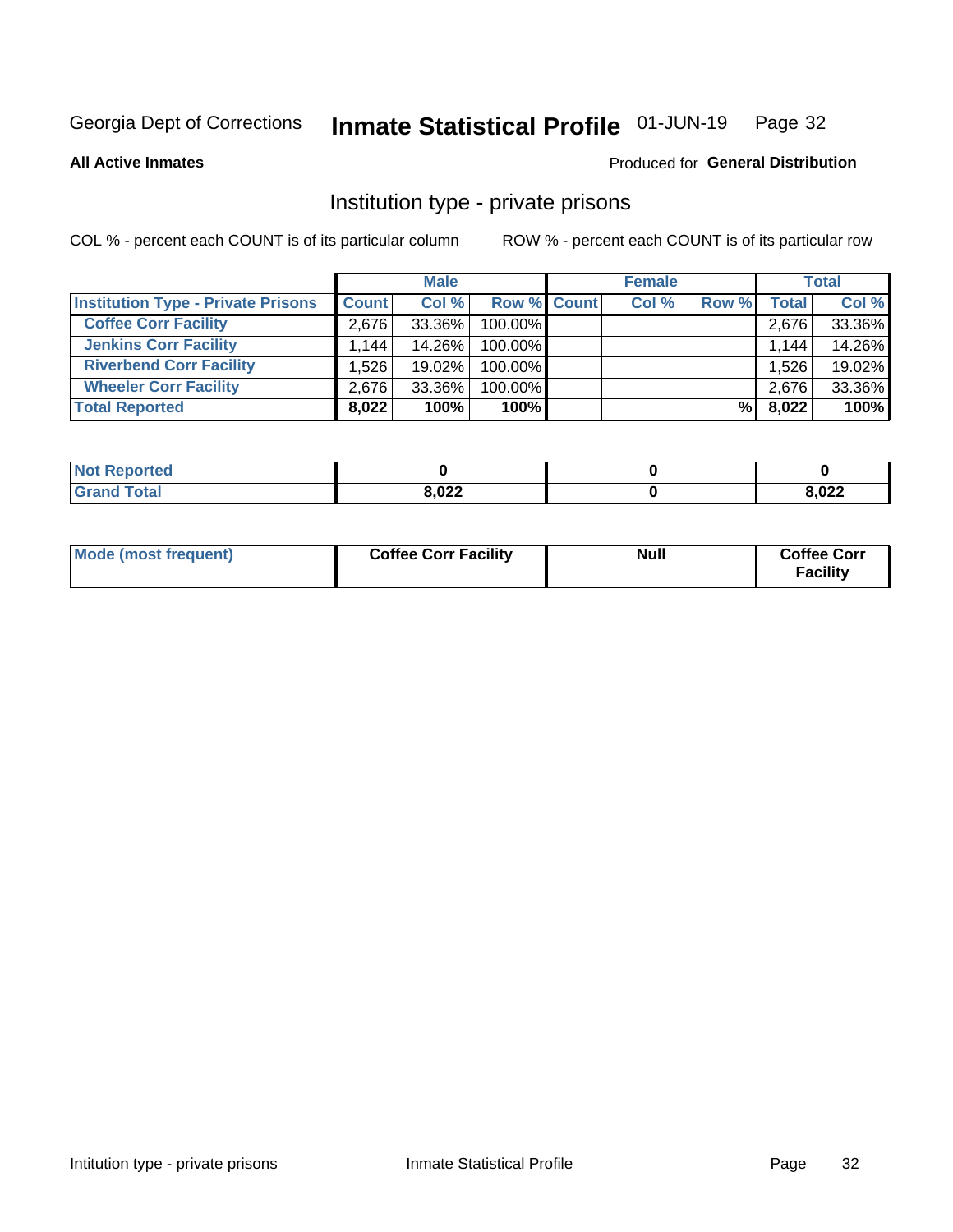#### Inmate Statistical Profile 01-JUN-19 Page 33

**All Active Inmates** 

### Produced for General Distribution

## Institution type - inmate boot camp

COL % - percent each COUNT is of its particular column

|                                      |              | <b>Male</b> |               |              | <b>Female</b> |             | <b>Total</b> |
|--------------------------------------|--------------|-------------|---------------|--------------|---------------|-------------|--------------|
| <b>Institution Type - Boot Camps</b> | <b>Count</b> | Col %       | <b>Row %I</b> | <b>Count</b> | Col %         | Row % Total | Col %        |
| <b>Total Rported</b>                 |              |             |               |              |               |             |              |

| <b>Not Reported</b>            |  |  |
|--------------------------------|--|--|
| <b>Total</b><br>C <sub>r</sub> |  |  |

| Mod<br>uamo | Nul.<br>$- - - - - -$ | <b>Null</b> | . .<br>uu.<br>------ |
|-------------|-----------------------|-------------|----------------------|
|             |                       |             |                      |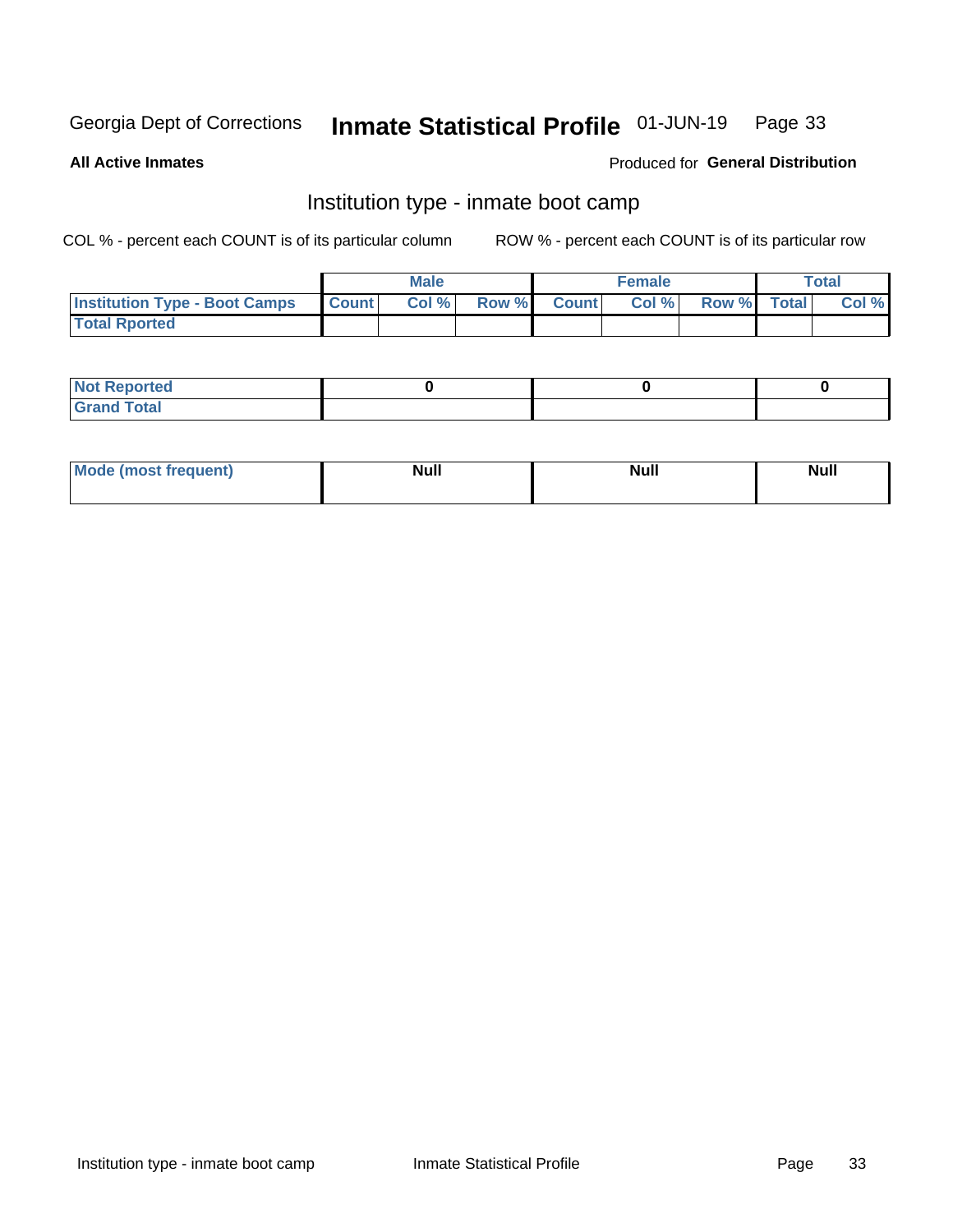### Inmate Statistical Profile 01-JUN-19 Page 34

### **All Active Inmates**

### Produced for General Distribution

## Number of disciplinary reports

COL % - percent each COUNT is of its particular column

|                                       |              | <b>Male</b> |             |       | <b>Female</b> |        |        | <b>Total</b> |
|---------------------------------------|--------------|-------------|-------------|-------|---------------|--------|--------|--------------|
| <b>Number of Disciplinary Reports</b> | <b>Count</b> | Col %       | Row % Count |       | Col %         | Row %  | Total  | Col %        |
| $\bf{0}$                              | 24,203       | 47.34%      | 89.68%      | 2,784 | 69.90%        | 10.32% | 26,987 | 48.97%       |
|                                       | 6,347        | 12.41%      | 93.68%      | 428   | 10.75%        | 6.32%  | 6,775  | 12.29%       |
| $\mathbf{2}$                          | 3,612        | 7.07%       | 95.30%      | 178   | 4.47%         | 4.70%  | 3,790  | 6.88%        |
| 3                                     | 2,536        | 4.96%       | 95.63%      | 116   | 2.91%         | 4.37%  | 2,652  | 4.81%        |
|                                       | 1,845        | 3.61%       | 96.34%      | 70    | 1.76%         | 3.66%  | 1,915  | 3.48%        |
| 5                                     | .495         | 2.92%       | 96.89%      | 48    | 1.21%         | 3.11%  | 1,543  | 2.80%        |
| <b>More Than 5</b>                    | 11,086       | 21.68%      | 96.86%      | 359   | 9.01%         | 3.14%  | 11,445 | 20.77%       |
| <b>Total Reported</b>                 | 51,124       | 100%        | 92.77%      | 3,983 | 100.0%        | 7.23%  | 55,107 | 100%         |

| orted<br>NO  |     |       |        |
|--------------|-----|-------|--------|
| <b>Total</b> | 124 | 3.983 | 55.107 |

| Mean (average)       | 2.03 | 4.57 |
|----------------------|------|------|
| Median (middle)      |      |      |
| Mode (most frequent) |      |      |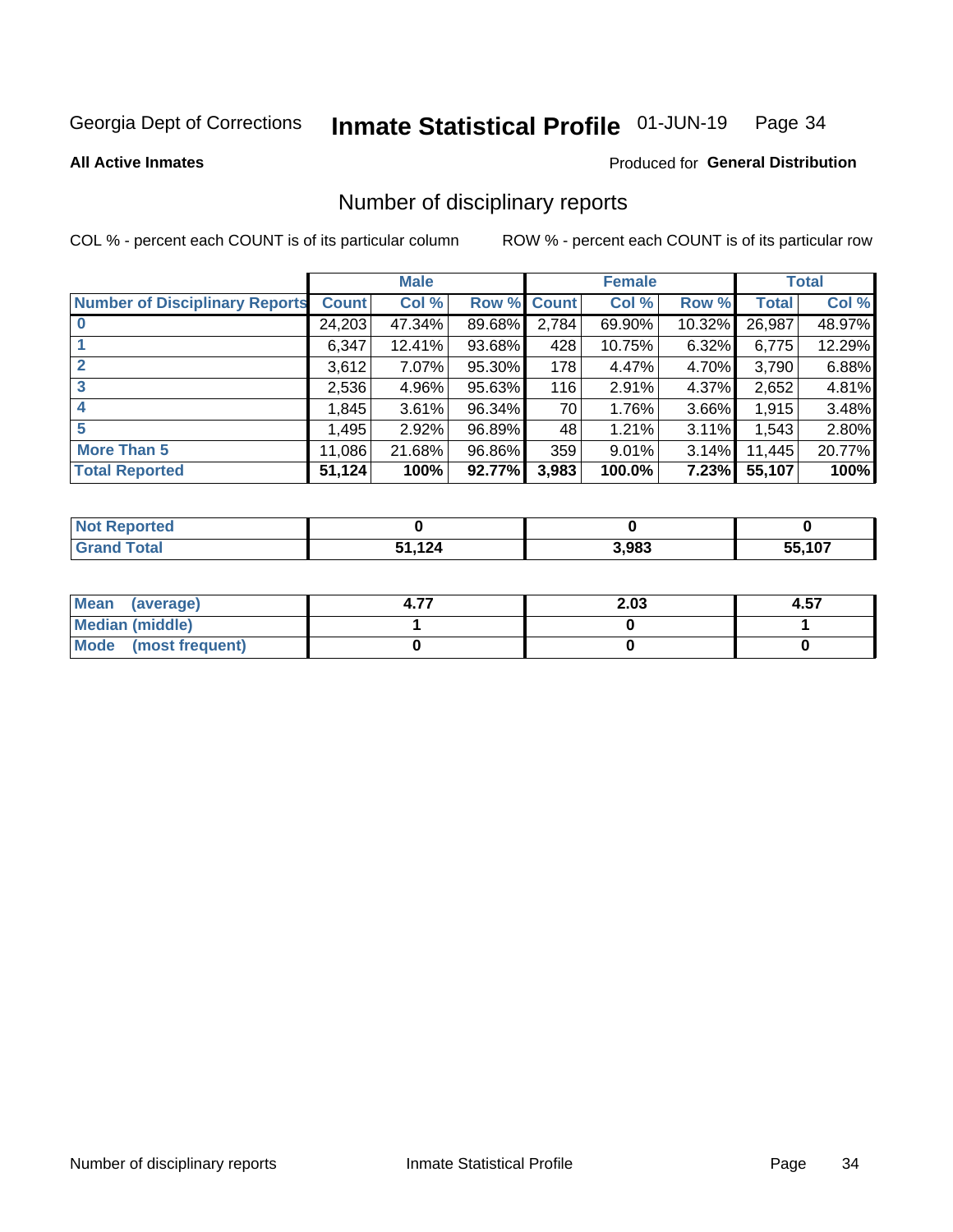### Inmate Statistical Profile 01-JUN-19 Page 35

### **All Active Inmates**

### Produced for General Distribution

## Number of transfers

COL % - percent each COUNT is of its particular column

|                            |              | <b>Male</b> |           |             | <b>Female</b> |        |        | <b>Total</b> |
|----------------------------|--------------|-------------|-----------|-------------|---------------|--------|--------|--------------|
| <b>Number of Transfers</b> | <b>Count</b> | Col %       |           | Row % Count | Col %         | Row %  | Total  | Col %        |
| $\bf{0}$                   | 4,414        | 8.63%       | 83.08%    | 899         | 22.57%        | 16.92% | 5,313  | 9.64%        |
|                            | 15,620       | 30.55%      | $90.35\%$ | .668        | 41.88%        | 9.65%  | 17,288 | 31.37%       |
| $\mathbf{2}$               | 8,138        | 15.92%      | 91.57%    | 749         | 18.80%        | 8.43%  | 8,887  | 16.13%       |
| 3                          | 5,427        | 10.62%      | 95.44%    | 259         | 6.50%         | 4.56%  | 5,686  | 10.32%       |
|                            | 3.534        | 6.91%       | 96.24%    | 138         | 3.46%         | 3.76%  | 3,672  | 6.66%        |
| 5                          | 2,555        | 5.00%       | 96.85%    | 83          | 2.08%         | 3.15%  | 2,638  | 4.79%        |
| <b>More Than 5</b>         | 11,436       | 22.37%      | 98.39%    | 187         | 4.69%         | 1.61%  | 11,623 | 21.09%       |
| <b>Total Reported</b>      | 51,124       | 100%        | 92.77%    | 3,983       | 100%          | 7.23%  | 55,107 | 100%         |

| orted<br>NO  |     |       |        |
|--------------|-----|-------|--------|
| <b>Total</b> | 124 | 3.983 | 55.107 |

| Mean (average)       | 4.18 | 1.64 | 4.00 |
|----------------------|------|------|------|
| Median (middle)      |      |      |      |
| Mode (most frequent) |      |      |      |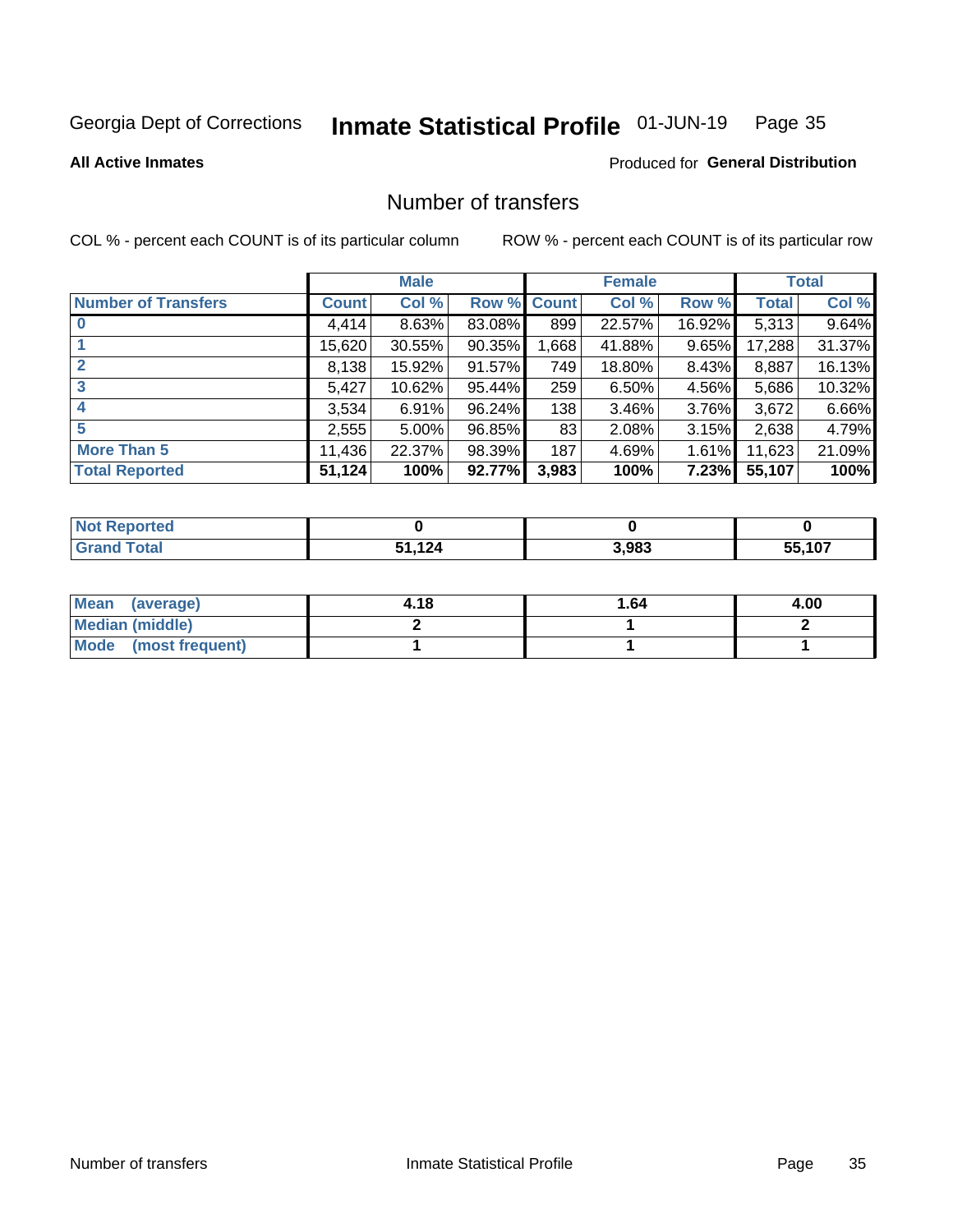### Inmate Statistical Profile 01-JUN-19 Page 36

**All Active Inmates** 

**Produced for General Distribution** 

## Number of escapes

COL % - percent each COUNT is of its particular column

|                          |              | <b>Male</b> |                    |       | <b>Female</b> |       |        | <b>Total</b> |
|--------------------------|--------------|-------------|--------------------|-------|---------------|-------|--------|--------------|
| <b>Number of Escapes</b> | <b>Count</b> | Col %       | <b>Row % Count</b> |       | Col %         | Row % | Total  | Col %        |
|                          | 50,566       | 98.91%      | 92.72%             | 3,970 | 99.67%        | 7.28% | 54,536 | 98.96%       |
|                          | 530          | 1.04%       | $97.61\%$          | 13    | 0.33%         | 2.39% | 543    | 0.99%        |
|                          | 24           | 0.05%       | 100.00%            |       |               |       | 24     | 0.04%        |
|                          | 3            | 0.01%       | $100.00\%$         |       |               |       | 3      | 0.01%        |
|                          |              | 0.01%       | 100.00%            |       |               |       |        | 0.01%        |
| <b>Total Reported</b>    | 51,124       | 100%        | 92.77%             | 3,983 | 100%          | 7.23% | 55,107 | 100.0%       |

| prted        |                         |       |        |
|--------------|-------------------------|-------|--------|
| <b>Total</b> | 12 <sub>A</sub><br>$-1$ | 3,983 | 55.107 |

| Mean<br>(average)    |  | .0 |
|----------------------|--|----|
| Median (middle)      |  |    |
| Mode (most frequent) |  |    |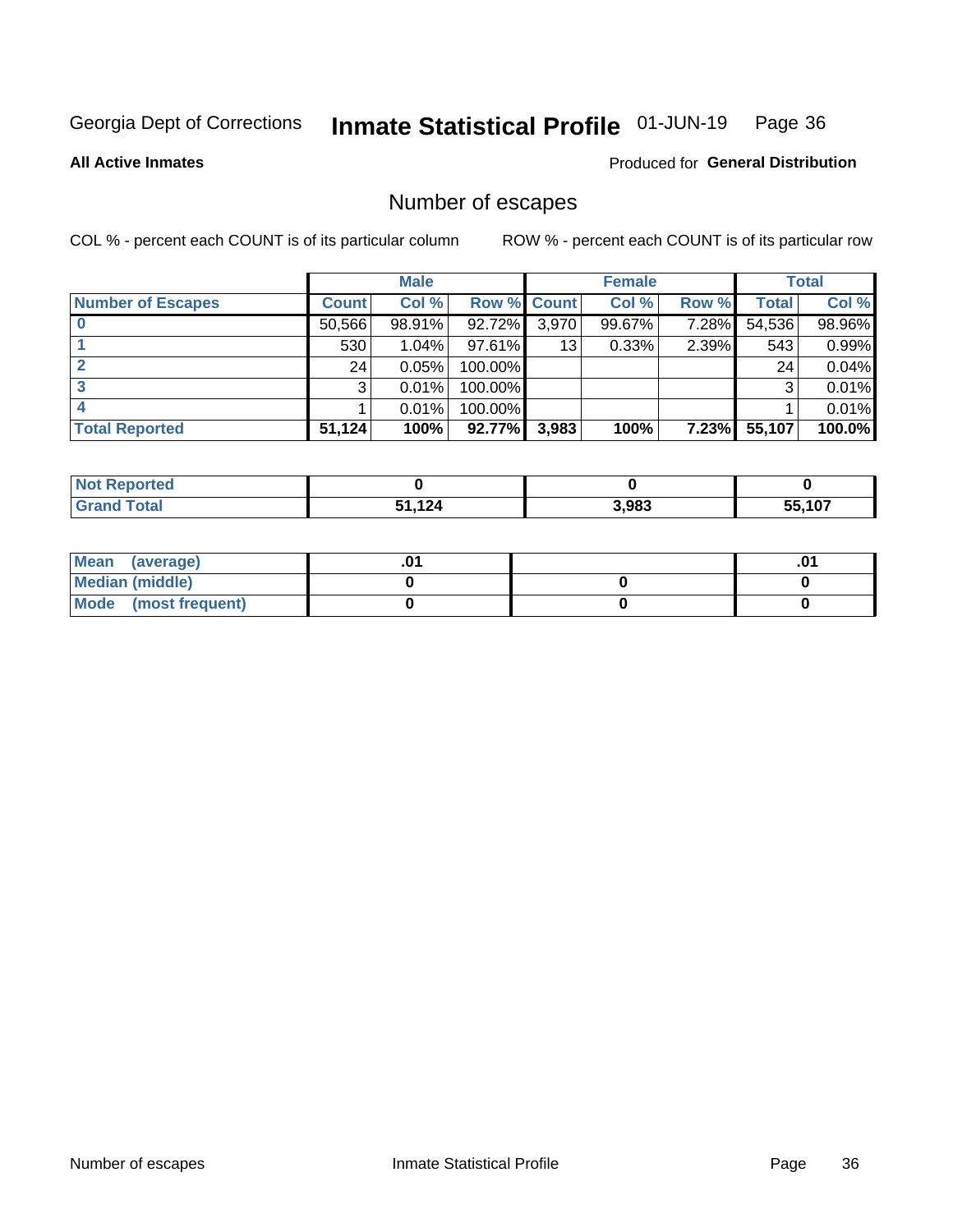### Inmate Statistical Profile 01-JUN-19 Page 37

**All Active Inmates** 

### Produced for General Distribution

## Split sentences - Probation to follow

COL % - percent each COUNT is of its particular column

|                            |              | <b>Male</b> |                    |     | <b>Female</b> |          |                   | <b>Total</b> |
|----------------------------|--------------|-------------|--------------------|-----|---------------|----------|-------------------|--------------|
| <b>Probation to follow</b> | <b>Count</b> | Col%        | <b>Row % Count</b> |     | Col %         | Row %    | Total             | Col %        |
| <b>Yes</b>                 | 38.487       | 75.28%      | $92.56\%$ 3.095    |     | 77.71%        |          | 7.44% 41,582      | 75.46%       |
| <b>No</b>                  | 12.637       | 24.72%      | 93.43%             | 888 | 22.29%        |          | $6.57\%$   13,525 | 24.54%       |
| <b>Total Reported</b>      | 51,124       | 100%        | $92.77\%$ 3,983    |     | 100%          | $7.23\%$ | 55,107            | 100%         |

|--|

| <b>Mode</b><br>reauent)<br>Yes<br>v^c<br>0٥<br>.<br>. .<br>$\sim$ |
|-------------------------------------------------------------------|
|-------------------------------------------------------------------|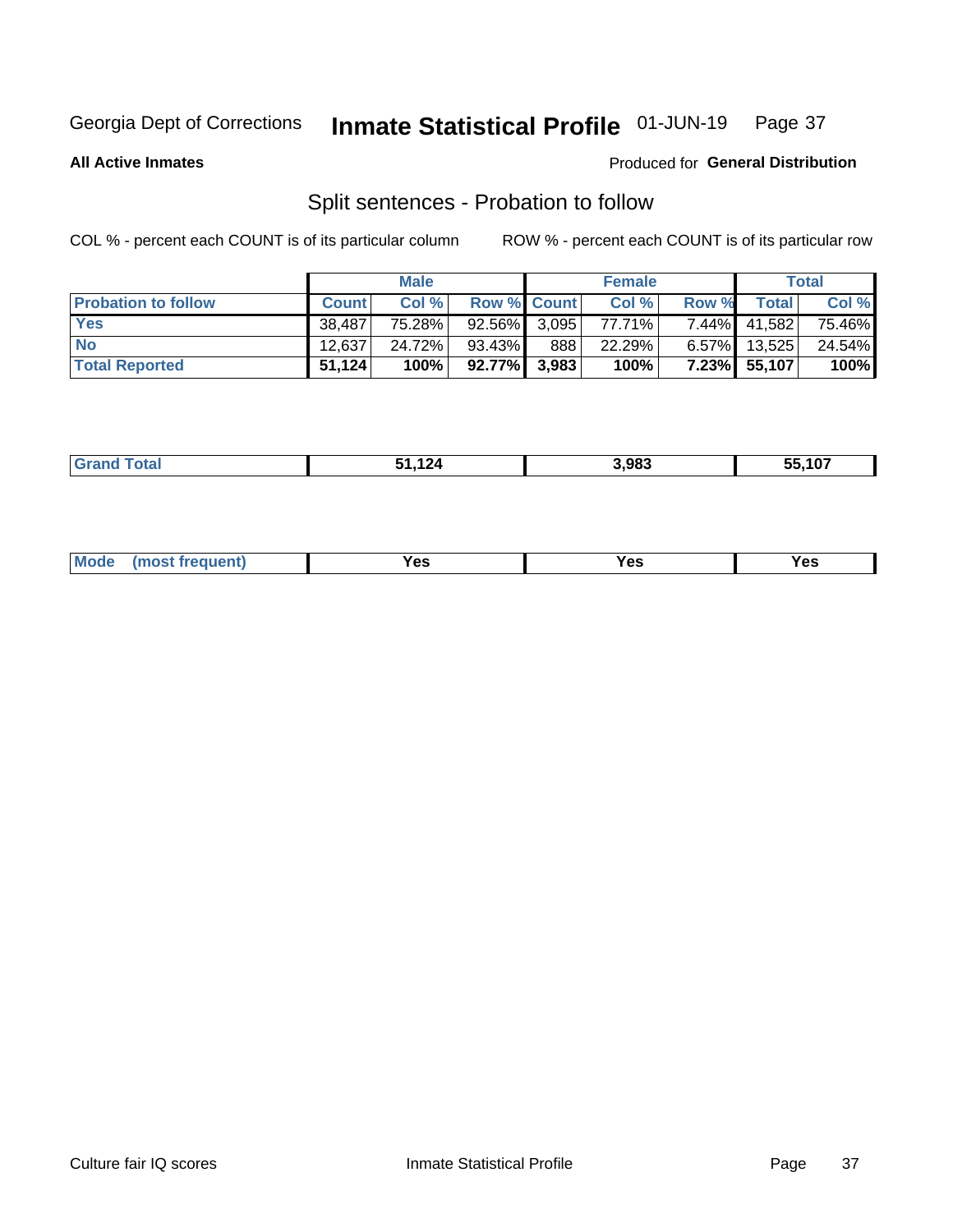#### Inmate Statistical Profile 01-JUN-19 Page 38

**All Active Inmates** 

### Produced for General Distribution

# Probable future release type of still active inmates

COL % - percent each COUNT is of its particular column

|                                         |              | <b>Male</b> |                 |       | <b>Female</b> |          | <b>Total</b> |        |
|-----------------------------------------|--------------|-------------|-----------------|-------|---------------|----------|--------------|--------|
| <b>Probable Future Release Type</b>     | <b>Count</b> | Col %       | Row % Count     |       | Col%          | Row %    | <b>Total</b> | Col %  |
| <b>Paroled with probation to follow</b> | 20,376       | 41.45%      | 91.35% 1.929    |       | 49.77%        | $8.65\%$ | 22,305       | 42.06% |
| Paroled w/o probation to follow         | 5.718        | $11.63\%$   | $91.71\%$       | 517   | 13.34%        | 8.29%    | 6,235        | 11.76% |
| <b>Maxout with probation to follow</b>  | 15,228       | 30.98%      | 93.52%          | 1,055 | 27.22%        | 6.48%    | 16,283       | 30.70% |
| <b>Maxout w/o probation to follow</b>   | 2,185        | 4.44%       | $93.74\%$       | 146   | $3.77\%$      | $6.26\%$ | 2,331        | 4.40%  |
| Life, LWOP or death sentence            | 5.651        | 11.50%      | $96.11\%$       | 229   | 5.91%         | $3.89\%$ | 5,880        | 11.09% |
| <b>Total Reported</b>                   | 49,158       | 100%        | $92.69\%$ 3,876 |       | 100%          | $7.31\%$ | 53,034       | 100%   |

| ased                  |        |      |        |
|-----------------------|--------|------|--------|
| $f \wedge f \wedge f$ | 49,158 | .876 | 53,034 |

| Mode (most frequent) | <b>PAR with PROB follow</b> | <b>PAR with PROB follow</b> | <b>PAR with PROB</b><br>follow |
|----------------------|-----------------------------|-----------------------------|--------------------------------|
|                      |                             |                             |                                |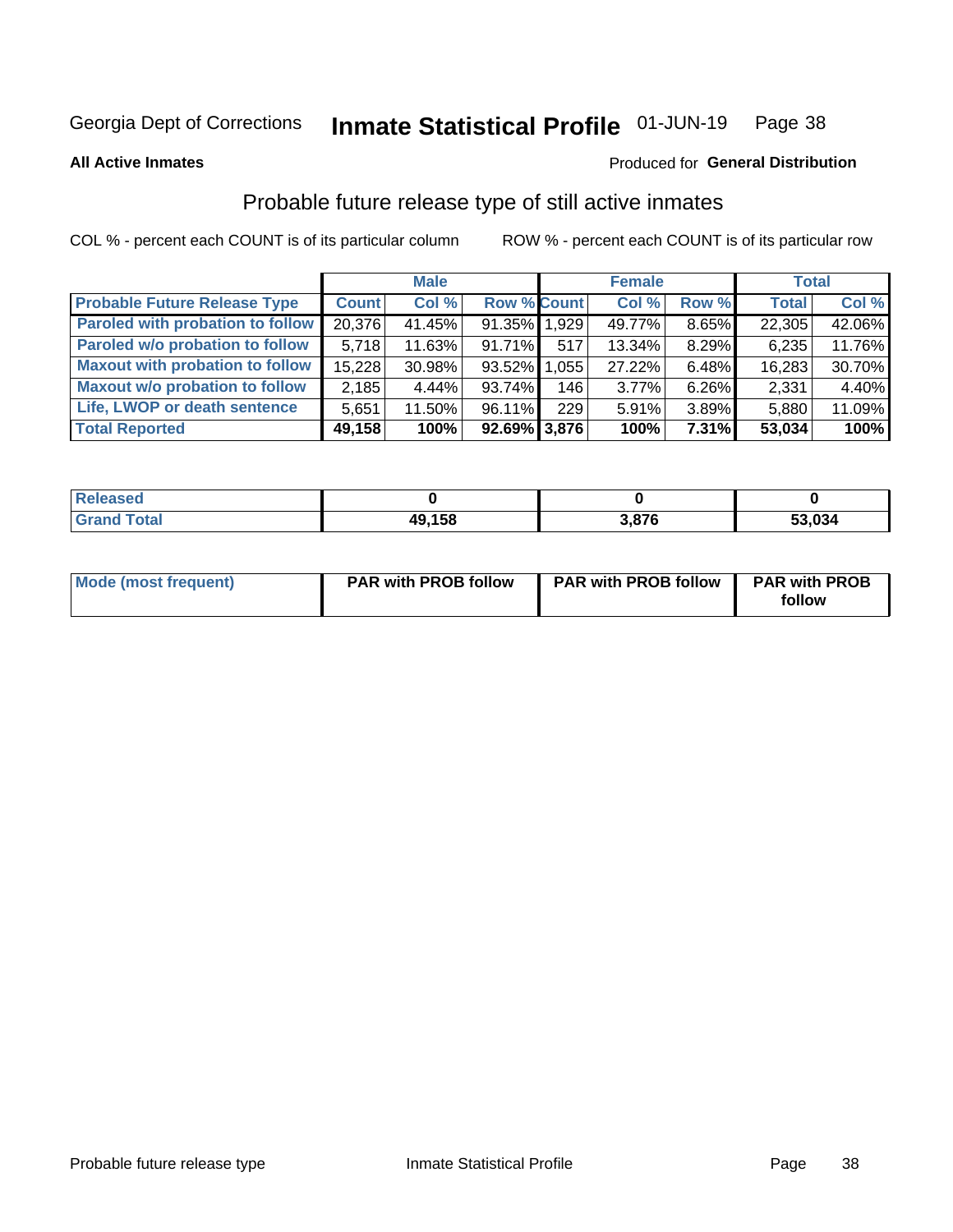## **All Active Inmates**

## Produced for General Distribution

# Time served in current (or last) institution

COL % - percent each COUNT is of its particular column

|                            | <b>Male</b>  |        |        | <b>Female</b> |        |        | <b>Total</b> |        |
|----------------------------|--------------|--------|--------|---------------|--------|--------|--------------|--------|
| <b>Time In Institution</b> | <b>Count</b> | Col %  | Row %  | <b>Count</b>  | Col %  | Row %  | <b>Total</b> | Col %  |
| 0 to 3 months              | 13,846       | 27.08% | 92.02% | 1,201         | 30.15% | 7.98%  | 15,047       | 27.31% |
| 3.01 to 6 months           | 7,043        | 13.78% | 92.49% | 572           | 14.36% | 7.51%  | 7,615        | 13.82% |
| 6.01 to 9 months           | 5,111        | 10.00% | 91.91% | 450           | 11.30% | 8.09%  | 5,561        | 10.09% |
| 9.01 to 12 months          | 4,408        | 8.62%  | 93.63% | 300           | 7.53%  | 6.37%  | 4,708        | 8.54%  |
| <b>12.01 to 18 months</b>  | 5,139        | 10.05% | 92.44% | 420           | 10.54% | 7.56%  | 5,559        | 10.09% |
| 18.01 to 24 months         | 3,637        | 7.11%  | 94.69% | 204           | 5.12%  | 5.31%  | 3,841        | 6.97%  |
| $2.01$ to 3 years          | 3,980        | 7.78%  | 94.42% | 235           | 5.90%  | 5.58%  | 4,215        | 7.65%  |
| 3.01 to 4 years            | 2,583        | 5.05%  | 94.44% | 152           | 3.82%  | 5.56%  | 2,735        | 4.96%  |
| 4.01 to 5 years            | 1,779        | 3.48%  | 94.48% | 104           | 2.61%  | 5.52%  | 1,883        | 3.42%  |
| 5.01 to 6 years            | 997          | 1.95%  | 94.41% | 59            | 1.48%  | 5.59%  | 1,056        | 1.92%  |
| 6.01 to 7 years            | 614          | 1.20%  | 90.16% | 67            | 1.68%  | 9.84%  | 681          | 1.24%  |
| 7.01 to 8 years            | 527          | 1.03%  | 93.44% | 37            | 0.93%  | 6.56%  | 564          | 1.02%  |
| $8.01$ to 9 years          | 319          | 0.62%  | 78.96% | 85            | 2.13%  | 21.04% | 404          | 0.73%  |
| 9.01 to 10 years           | 191          | 0.37%  | 90.95% | 19            | 0.48%  | 9.05%  | 210          | 0.38%  |
| Over 10 years              | 950          | 1.86%  | 92.41% | 78            | 1.96%  | 7.59%  | 1,028        | 1.87%  |
| <b>Total Reported</b>      | 51,124       | 100%   | 92.77% | 3,983         | 100%   | 7.23%  | 55,107       | 100.0% |

| <b>Penorted</b><br><b>Not</b> |      |       |                    |
|-------------------------------|------|-------|--------------------|
| <i>i</i> ntal                 | .124 | 3,983 | <sup>-</sup> 5.107 |

| <b>Mean</b><br>(average) | 24 months | 19 months | 24 months |
|--------------------------|-----------|-----------|-----------|
| Median (middle)          | 9 months  | 7 months  | 9 months  |
| Mode (most frequent)     | 0 months  | months    | 1 months  |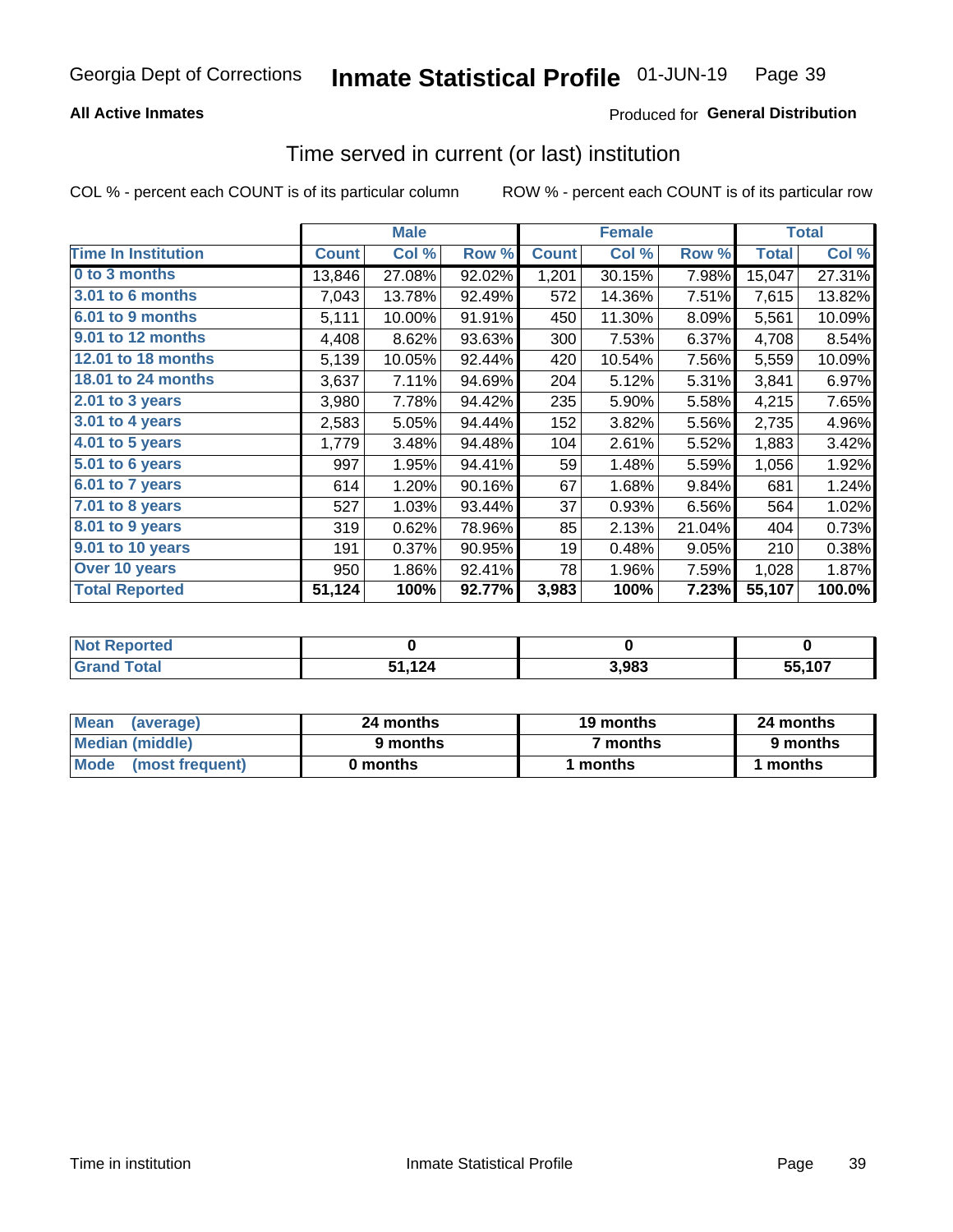### **All Active Inmates**

### Produced for General Distribution

## Highest grade level attained

COL % - percent each COUNT is of its particular column

|                              |                 | <b>Male</b> |         |                | <b>Female</b> |        |                 | <b>Total</b> |
|------------------------------|-----------------|-------------|---------|----------------|---------------|--------|-----------------|--------------|
| <b>Grade Level</b>           | <b>Count</b>    | Col %       | Row %   | <b>Count</b>   | Col %         | Row %  | <b>Total</b>    | Col %        |
| No school at all             | $\overline{14}$ | 0.04%       | 100.00% |                |               |        | $\overline{14}$ | 0.04%        |
| <b>Grade 1</b>               | 18              | 0.05%       | 94.74%  | 1              | 0.04%         | 5.26%  | 19              | 0.05%        |
| <b>Grade 2</b>               | 22              | 0.06%       | 95.65%  | 1              | 0.04%         | 4.35%  | 23              | 0.06%        |
| Grade 3                      | 67              | 0.19%       | 98.53%  | 1              | 0.04%         | 1.47%  | 68              | 0.18%        |
| <b>Grade 4</b>               | 73              | 0.20%       | 92.41%  | 6              | 0.25%         | 7.59%  | 79              | 0.21%        |
| Grade 5                      | 89              | 0.25%       | 95.70%  | 4              | 0.17%         | 4.30%  | 93              | 0.24%        |
| Grade 6                      | 332             | 0.92%       | 96.23%  | 13             | 0.55%         | 3.77%  | 345             | 0.90%        |
| <b>Grade 7</b>               | 654             | 1.81%       | 94.10%  | 41             | 1.73%         | 5.90%  | 695             | 1.81%        |
| Grade 8                      | 2,361           | 6.55%       | 94.25%  | 144            | 6.07%         | 5.75%  | 2,505           | 6.52%        |
| Grade 9                      | 4,533           | 12.57%      | 95.55%  | 211            | 8.90%         | 4.45%  | 4,744           | 12.34%       |
| Grade 10                     | 6,186           | 17.15%      | 95.60%  | 285            | 12.02%        | 4.40%  | 6,471           | 16.84%       |
| Grade 11                     | 6,075           | 16.85%      | 95.13%  | 311            | 13.11%        | 4.87%  | 6,386           | 16.62%       |
| <b>Grade 12 or GED</b>       | 12,289          | 34.08%      | 93.19%  | 898            | 37.86%        | 6.81%  | 13,187          | 34.31%       |
| <b>Some tech school</b>      | 249             | 0.69%       | 83.56%  | 49             | 2.07%         | 16.44% | 298             | 0.78%        |
| <b>Completed tech school</b> | 246             | 0.68%       | 82.00%  | 54             | 2.28%         | 18.00% | 300             | 0.78%        |
| College, 1 year              | 980             | 2.72%       | 90.41%  | 104            | 4.38%         | 9.59%  | 1,084           | 2.82%        |
| College, 2 year              | 1,118           | 3.10%       | 87.76%  | 156            | 6.58%         | 12.24% | 1,274           | 3.31%        |
| College, 3 year              | 288             | 0.80%       | 88.34%  | 38             | 1.60%         | 11.66% | 326             | 0.85%        |
| <b>Bachelor's degree</b>     | 370             | 1.03%       | 88.94%  | 46             | 1.94%         | 11.06% | 416             | 1.08%        |
| <b>Master's degree</b>       | 66              | 0.18%       | 91.67%  | $\,6$          | 0.25%         | 8.33%  | 72              | 0.19%        |
| Ph.D. degree                 | 9               | 0.02%       | 81.82%  | $\overline{2}$ | 0.08%         | 18.18% | 11              | 0.03%        |
| Law degree                   | 14              | 0.04%       | 93.33%  | 1              | 0.04%         | 6.67%  | 15              | 0.04%        |
| <b>Some medical school</b>   | $\overline{2}$  | 0.01%       | 100.00% |                |               |        | 2               | 0.01%        |
| <b>Medical degree</b>        | 7               | 0.02%       | 100.00% |                |               |        | $\overline{7}$  | 0.02%        |
|                              | 1.              | 0.01%       | 100.00% |                |               |        | 1               | 0.01%        |
| <b>Total Reported</b>        | 36,063          | 100%        | 93.83%  | 2,372          | 100%          | 6.17%  | 38,435          | 100.0%       |

| 15.061          | <b>C11</b><br>I I O I I | $\sim$  |
|-----------------|-------------------------|---------|
| 12 <sub>d</sub> | 3,983                   | 107<br> |

| Mean<br>(average)    | 10.83           | 11.35           | 10.86           |  |
|----------------------|-----------------|-----------------|-----------------|--|
| Median (middle)      | Grade 11        | Grade 12 or GED | Grade 11        |  |
| Mode (most frequent) | Grade 12 or GED | Grade 12 or GED | Grade 12 or GED |  |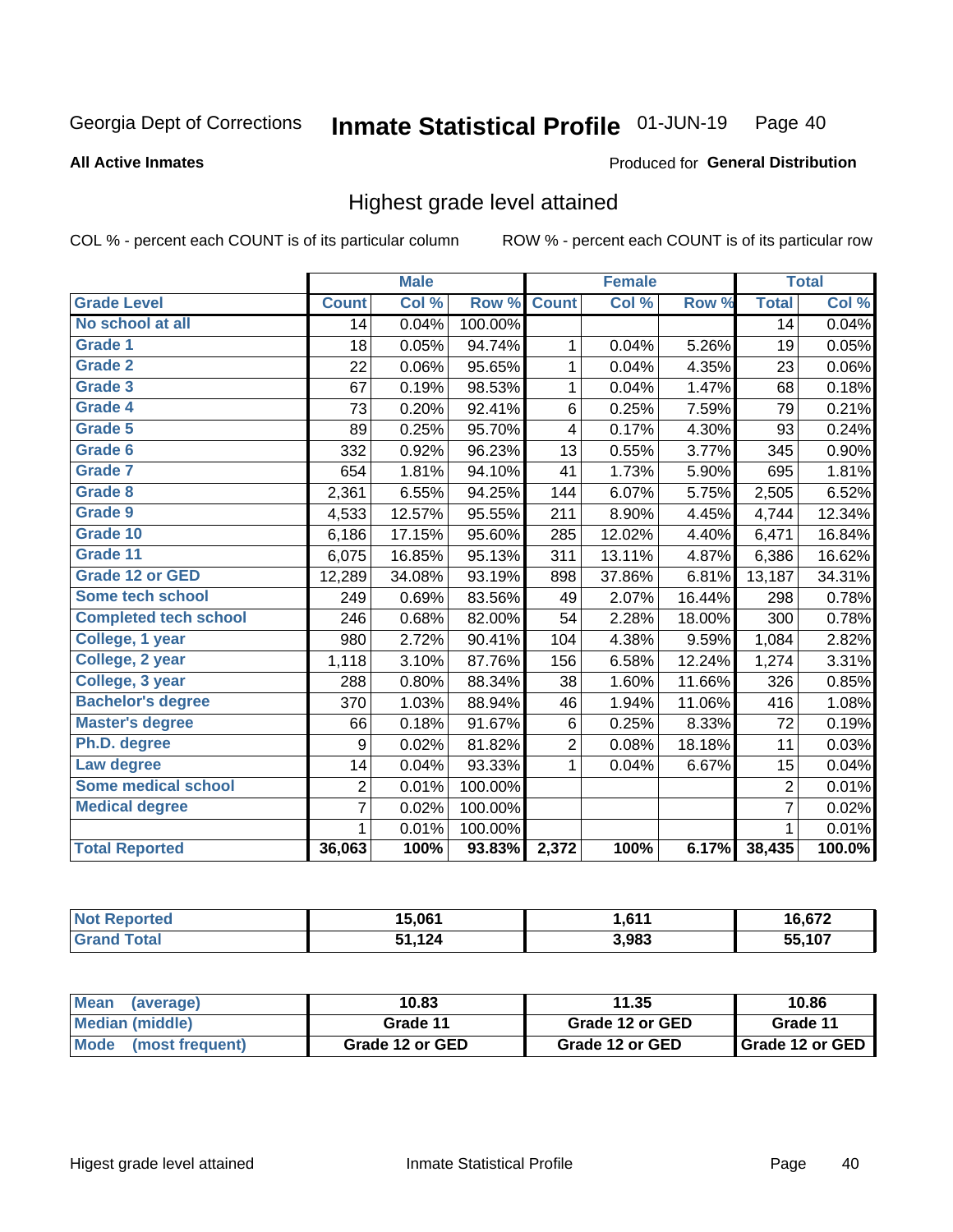#### Inmate Statistical Profile 01-JUN-19 Page 41

**All Active Inmates** 

### **Produced for General Distribution**

# Culture fair IQ scores

COL % - percent each COUNT is of its particular column

|                       |              | <b>Male</b> |             |                 | <b>Female</b> |        |        | <b>Total</b> |
|-----------------------|--------------|-------------|-------------|-----------------|---------------|--------|--------|--------------|
| <b>IQ Scores</b>      | <b>Count</b> | Col %       | Row % Count |                 | Col %         | Row %  | Total  | Col %        |
| $60 - 69$             | 955          | 2.38%       | 93.17%      | 70 l            | 2.04%         | 6.83%  | 1,025  | 2.35%        |
| $70 - 79$             | 2,708        | 6.75%       | 92.05%      | 234             | 6.81%         | 7.95%  | 2,942  | 6.75%        |
| $80 - 89$             | 5,889        | 14.68%      | 87.91%      | 810             | 23.57%        | 12.09% | 6,699  | 15.38%       |
| $90 - 99$             | 11,097       | 27.65%      | 89.55%      | 1,295           | 37.69%        | 10.45% | 12,392 | 28.45%       |
| $100 - 109$           | 11,151       | 27.79%      | 94.94%      | 594             | 17.29%        | 5.06%  | 11,745 | 26.96%       |
| $110 - 119$           | 6,878        | 17.14%      | 96.64%      | 239             | 6.96%         | 3.36%  | 7,117  | 16.34%       |
| $120 - 129$           | 1,396        | 3.48%       | 91.60%      | 128             | 3.73%         | 8.40%  | 1,524  | 3.50%        |
| $130 - 139$           | 50           | 0.12%       | 52.08%      | 46              | 1.34%         | 47.92% | 96     | 0.22%        |
| 140 & Up              | 4            | 0.01%       | 16.67%      | 20 <sub>1</sub> | 0.58%         | 83.33% | 24     | 0.06%        |
| <b>Total Reported</b> | 40,128       | 100%        | 92.11%      | 3,436           | 100.0%        | 7.89%  | 43,564 | 100.0%       |

| <b>Not Reported</b>         | 10,280 | 371   | 10,651 |
|-----------------------------|--------|-------|--------|
| <b>Not Valid (under 60)</b> | 716    | 176   | 892    |
| <b>Grand Total</b>          | 51,124 | 3,983 | 55,107 |

| <b>Mean</b><br>(average) | 98  | 96  | 98 |
|--------------------------|-----|-----|----|
| <b>Median (middle)</b>   | 99  | 94  | 99 |
| Mode<br>(most frequent)  | 103 | 102 | 99 |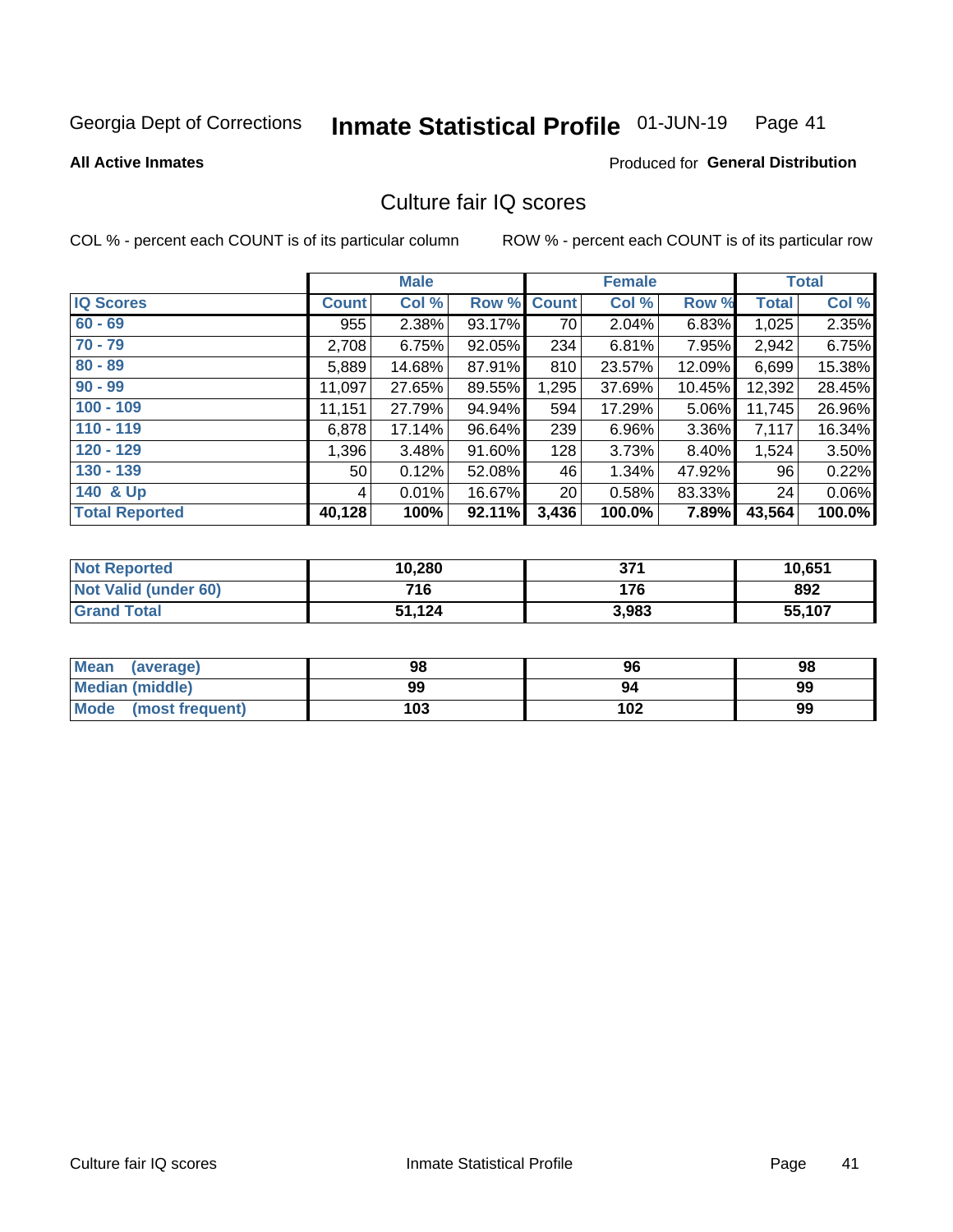#### Inmate Statistical Profile 01-JUN-19 Page 42

**All Active Inmates** 

### Produced for General Distribution

# Wide Range Achievement Test (WRAT) reading score

COL % - percent each COUNT is of its particular column

|                           |         | <b>Male</b> |        |              | <b>Female</b> |        |              | <b>Total</b> |
|---------------------------|---------|-------------|--------|--------------|---------------|--------|--------------|--------------|
| <b>WRAT Reading Score</b> | Count l | Col %       | Row %  | <b>Count</b> | Col %         | Row %  | <b>Total</b> | Col %        |
| $0.1$ to $0.9$            | 853     | 1.87%       | 99.53% | 4            | 0.11%         | 0.47%  | 857          | 1.74%        |
| 1.0 to 1.9                | 849     | 1.87%       | 98.61% | 12           | 0.33%         | 1.39%  | 861          | 1.75%        |
| 2.0 to 2.9                | 1,558   | 3.42%       | 97.44% | 41           | 1.14%         | 2.56%  | 1,599        | 3.26%        |
| 3.0 to 3.9                | 3,306   | 7.26%       | 96.89% | 106          | 2.94%         | 3.11%  | 3,412        | 6.95%        |
| 4.0 to 4.9                | 4,062   | 8.93%       | 95.20% | 205          | 5.68%         | 4.80%  | 4,267        | 8.69%        |
| 5.0 to 5.9                | 3,780   | 8.31%       | 95.72% | 169          | 4.68%         | 4.28%  | 3,949        | 8.04%        |
| 6.0 to 6.9                | 4,137   | 9.09%       | 94.54% | 239          | 6.62%         | 5.46%  | 4,376        | 8.91%        |
| 7.0 to 7.9                | 1,910   | 4.20%       | 94.79% | 105          | 2.91%         | 5.21%  | 2,015        | 4.10%        |
| 8.0 to 8.9                | 3,507   | 7.71%       | 94.68% | 197          | 5.46%         | 5.32%  | 3,704        | 7.54%        |
| 9.0 to 9.9                | 1,924   | 4.23%       | 94.45% | 113          | 3.13%         | 5.55%  | 2,037        | 4.15%        |
| 10.0 to 10.9              | 2,995   | 6.58%       | 92.67% | 237          | 6.56%         | 7.33%  | 3,232        | 6.58%        |
| 11.0 to 11.9              | 3,981   | 8.75%       | 90.72% | 407          | 11.27%        | 9.28%  | 4,388        | 8.93%        |
| 12.0 to 12.9              | 12,085  | 26.56%      | 87.65% | 1,703        | 47.16%        | 12.35% | 13,788       | 28.07%       |
| 13                        | 560     | 1.23%       | 88.47% | 73           | 2.02%         | 11.53% | 633          | 1.29%        |
| <b>Total Reported</b>     | 45,507  | 100%        | 92.65% | 3,611        | 100.0%        | 7.35%  | 49,118       | 100%         |

| rtea<br>NO | : 617 | 27c<br>JIL | 5,989           |
|------------|-------|------------|-----------------|
| $\sim$     | .124  | 3,983      | 55 107<br>1 V 1 |

| <b>Mean</b><br>(average)       | 8.42 | 10.33 | 8.56 |
|--------------------------------|------|-------|------|
| Median (middle)                | 8.8  | 11.9  | 8.9  |
| <b>Mode</b><br>(most frequent) | 12.9 | 12.9  | 12.9 |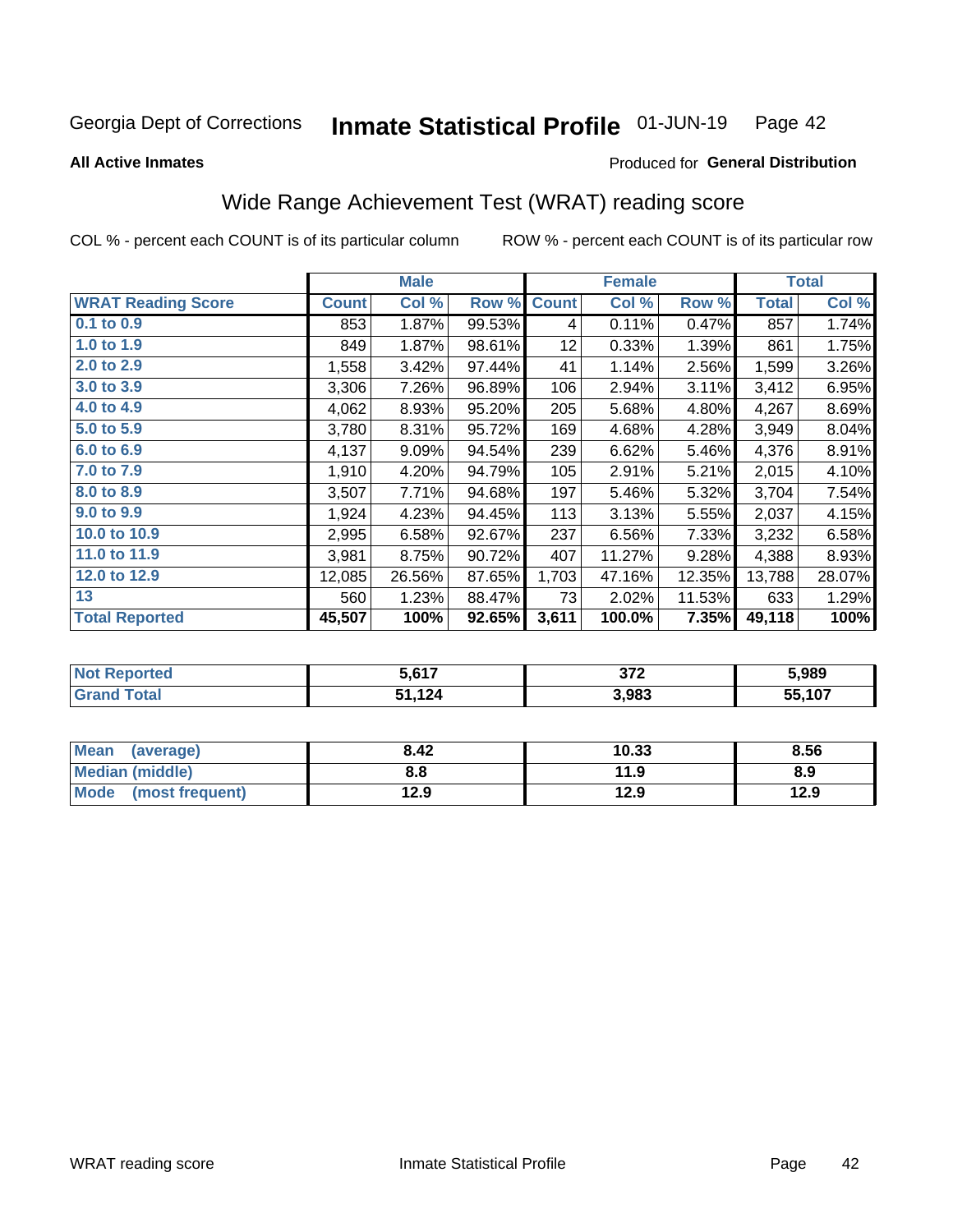#### Inmate Statistical Profile 01-JUN-19 Page 43

**All Active Inmates** 

### Produced for General Distribution

# Wide Range Achievement Test (WRAT) math score

COL % - percent each COUNT is of its particular column

|                              |              | <b>Male</b> |         |              | <b>Female</b> |        |              | <b>Total</b> |
|------------------------------|--------------|-------------|---------|--------------|---------------|--------|--------------|--------------|
| <b>WRAT Mathematic Score</b> | <b>Count</b> | Col %       | Row %   | <b>Count</b> | Col %         | Row %  | <b>Total</b> | Col %        |
| 0.1 to 0.9                   | 242          | 0.53%       | 100.00% |              |               |        | 242          | 0.49%        |
| 1.0 to 1.9                   | 460          | 1.01%       | 98.71%  | 6            | 0.17%         | 1.29%  | 466          | 0.95%        |
| 2.0 to 2.9                   | 1,150        | 2.53%       | 96.56%  | 41           | 1.13%         | 3.44%  | 1,191        | 2.42%        |
| 3.0 to 3.9                   | 2,509        | 5.51%       | 96.17%  | 100          | 2.77%         | 3.83%  | 2,609        | 5.31%        |
| 4.0 to 4.9                   | 5,727        | 12.59%      | 93.96%  | 368          | 10.18%        | 6.04%  | 6,095        | 12.41%       |
| 5.0 to 5.9                   | 7,142        | 15.69%      | 91.85%  | 634          | 17.54%        | 8.15%  | 7,776        | 15.83%       |
| 6.0 to 6.9                   | 8,873        | 19.50%      | 92.03%  | 768          | 21.25%        | 7.97%  | 9,641        | 19.63%       |
| 7.0 to 7.9                   | 3,593        | 7.90%       | 92.99%  | 271          | 7.50%         | 7.01%  | 3,864        | 7.87%        |
| 8.0 to 8.9                   | 4,595        | 10.10%      | 90.90%  | 460          | 12.73%        | 9.10%  | 5,055        | 10.29%       |
| 9.0 to 9.9                   | 2,609        | 5.73%       | 92.48%  | 212          | 5.87%         | 7.52%  | 2,821        | 5.74%        |
| 10.0 to 10.9                 | 706          | 1.55%       | 97.78%  | 16           | 0.44%         | 2.22%  | 722          | 1.47%        |
| 11.0 to 11.9                 | 1,589        | 3.49%       | 91.43%  | 149          | 4.12%         | 8.57%  | 1,738        | 3.54%        |
| 12.0 to 12.9                 | 6,243        | 13.72%      | 91.62%  | 571          | 15.80%        | 8.38%  | 6,814        | 13.87%       |
| 13                           | 68           | 0.15%       | 79.07%  | 18           | 0.50%         | 20.93% | 86           | 0.18%        |
| <b>Total Reported</b>        | 45,506       | 100%        | 92.64%  | 3,614        | 100%          | 7.36%  | 49,120       | 100%         |

| <b>rteg</b><br>NO | 5.618  | 369   | 5,987  |
|-------------------|--------|-------|--------|
| int               | 51,124 | 3,983 | 55,107 |

| <b>Mean</b><br>(average) | 7.26 | 7.74<br>. | 7.29 |
|--------------------------|------|-----------|------|
| Median (middle)          | כ.ס  | 6.9       | ხ.მ  |
| Mode<br>(most frequent)  | 12.9 | 12.9      | 12.9 |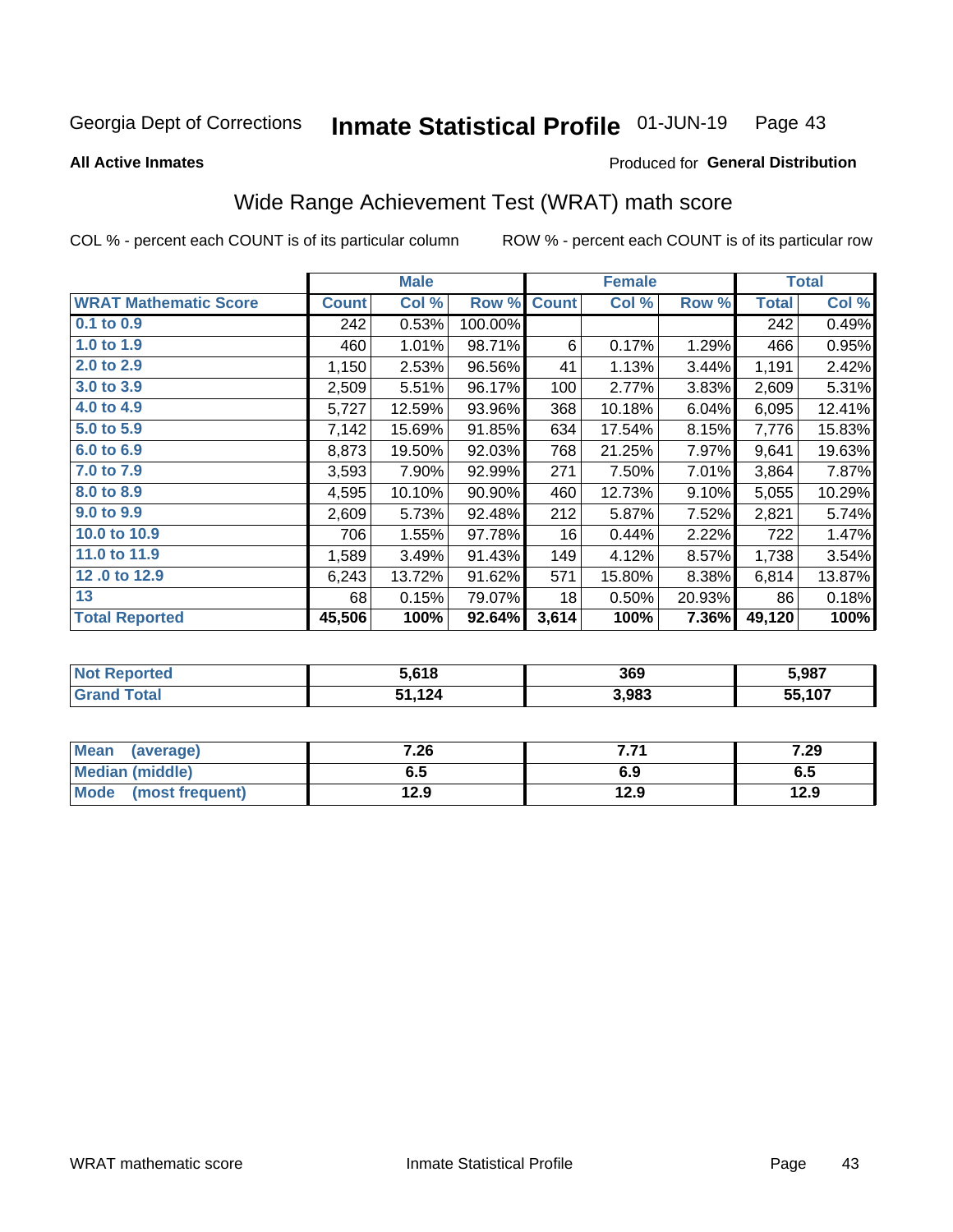#### Inmate Statistical Profile 01-JUN-19 Page 44

### **All Active Inmates**

### Produced for General Distribution

# Wide Range Achievement Test (WRAT) spelling score

COL % - percent each COUNT is of its particular column

|                            |              | <b>Male</b> |        |              | <b>Female</b> |        |              | <b>Total</b> |
|----------------------------|--------------|-------------|--------|--------------|---------------|--------|--------------|--------------|
| <b>WRAT Spelling Score</b> | <b>Count</b> | Col %       | Row %  | <b>Count</b> | Col %         | Row %  | <b>Total</b> | Col %        |
| 0.1 to 0.9                 | 959          | 2.11%       | 99.38% | 6            | 0.17%         | 0.62%  | 965          | 1.96%        |
| 1.0 to 1.9                 | 1,197        | 2.63%       | 98.60% | 17           | 0.47%         | 1.40%  | 1,214        | 2.47%        |
| 2.0 to 2.9                 | 2,215        | 4.87%       | 98.27% | 39           | 1.08%         | 1.73%  | 2,254        | 4.59%        |
| 3.0 to 3.9                 | 3,395        | 7.46%       | 97.81% | 76           | 2.10%         | 2.19%  | 3,471        | 7.06%        |
| 4.0 to 4.9                 | 3,010        | 6.61%       | 96.69% | 103          | 2.85%         | 3.31%  | 3,113        | 6.34%        |
| 5.0 to 5.9                 | 4,692        | 10.31%      | 95.25% | 234          | 6.47%         | 4.75%  | 4,926        | 10.03%       |
| 6.0 to 6.9                 | 4,163        | 9.15%       | 94.79% | 229          | 6.34%         | 5.21%  | 4,392        | 8.94%        |
| 7.0 to 7.9                 | 3,941        | 8.66%       | 93.65% | 267          | 7.39%         | 6.35%  | 4,208        | 8.56%        |
| 8.0 to 8.9                 | 3,938        | 8.65%       | 93.05% | 294          | 8.14%         | 6.95%  | 4,232        | 8.61%        |
| 9.0 to 9.9                 | 2,205        | 4.84%       | 92.88% | 169          | 4.68%         | 7.12%  | 2,374        | 4.83%        |
| 10.0 to 10.9               | 2,186        | 4.80%       | 92.51% | 177          | 4.90%         | 7.49%  | 2,363        | 4.81%        |
| 11.0 to 11.9               | 3,338        | 7.33%       | 90.22% | 362          | 10.02%        | 9.78%  | 3,700        | 7.53%        |
| 12.0 to 12.9               | 10,016       | 22.00%      | 86.23% | 1,600        | 44.27%        | 13.77% | 11,616       | 23.64%       |
| 13                         | 263          | 0.58%       | 86.51% | 41           | 1.13%         | 13.49% | 304          | 0.62%        |
| <b>Total Reported</b>      | 45,518       | 100%        | 92.64% | 3,614        | 100.0%        | 7.36%  | 49,132       | 100%         |

| тес.<br>NO | 5.606  | 369   | 5.975  |
|------------|--------|-------|--------|
| int        | 51,124 | 3,983 | 55,107 |

| <b>Mean</b><br>(average) | 7.93 | 10.15 | 8.09 |
|--------------------------|------|-------|------|
| Median (middle)          | .    | 11.6  |      |
| Mode<br>(most frequent)  | 12.9 | 12.9  | 12.9 |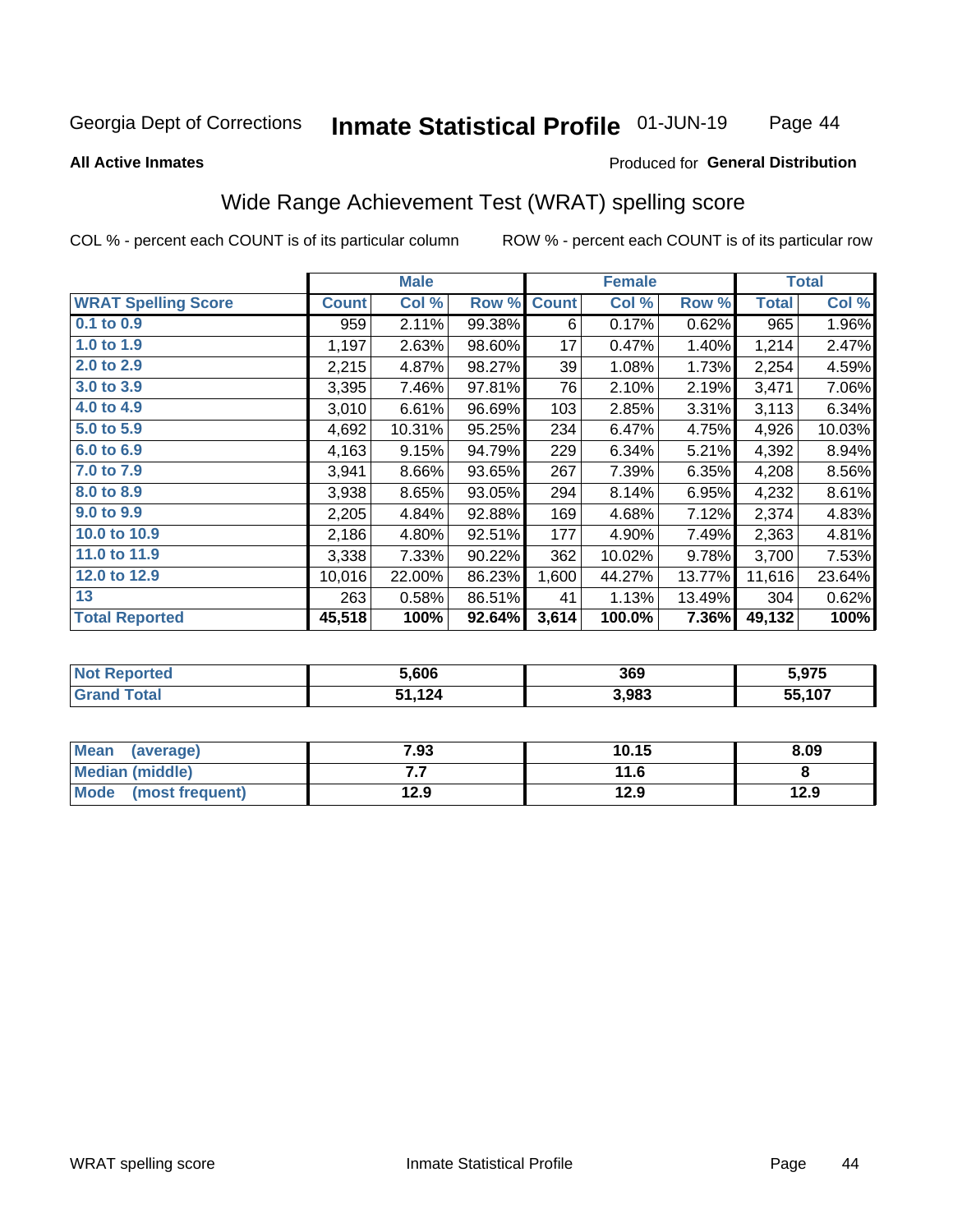#### Inmate Statistical Profile 01-JUN-19 Page 45

**All Active Inmates** 

## **Produced for General Distribution**

# Current / last mental health treatment level

COL % - percent each COUNT is of its particular column

|                                    |              | <b>Male</b> |         |              | <b>Female</b> |        |        | <b>Total</b> |
|------------------------------------|--------------|-------------|---------|--------------|---------------|--------|--------|--------------|
| <b>Mental Health Treatment Lev</b> | <b>Count</b> | Col %       | Row %   | <b>Count</b> | Col %         | Row %  | Total  | Col %        |
| 1 No problem at current time       | 8,531        | 49.51%      | 92.46%  | 696          | 22.48%        | 7.54%  | 9,227  | 45.39%       |
| 2 Receiving outpatient             | 6,920        | 40.16%      | 74.67%  | 2,347        | 75.81%        | 25.33% | 9,267  | 45.59%       |
| <b>Treatment</b>                   |              |             |         |              |               |        |        |              |
| 3 Inpatient, moderate              | 1,432        | 8.31%       | 97.35%  | 39           | 1.26%         | 2.65%  | 1,471  | 7.24%        |
| <b>Treatment</b>                   |              |             |         |              |               |        |        |              |
| 4 Inpatient, intensive             | 326          | 1.89%       | 95.88%  | 14           | 0.45%         | 4.12%  | 340    | 1.67%        |
| <b>Treatment</b>                   |              |             |         |              |               |        |        |              |
| 5 Undergoing crisis                | 21           | 0.12%       | 100.00% |              |               |        | 21     | 0.10%        |
| <b>stabilization</b>               |              |             |         |              |               |        |        |              |
| <b>6 Hospital for criminally</b>   |              | 0.01%       | 100.00% |              |               |        |        | 0.01%        |
| Tnsane                             |              |             |         |              |               |        |        |              |
| <b>Total Evaluated</b>             | 17,231       | 100%        | 84.77%  | 3,096        | 100%          | 15.23% | 20,327 | 100%         |

| Never had MH evaluation   | 33,893 | 887   | 34,780 |
|---------------------------|--------|-------|--------|
| <b>Total</b><br>∣ Grand ∶ | 51.124 | 3,983 | 55,107 |

| <b>Median (middle)</b>         | <b>Receiving outpatient</b><br>treatment | <b>Receiving outpatient</b><br>treatment | <b>Receiving</b><br>outpatient<br>treatment |  |
|--------------------------------|------------------------------------------|------------------------------------------|---------------------------------------------|--|
| <b>Mode</b><br>(most frequent) | No problem at current time               | <b>Receiving outpatient</b><br>treatment | <b>Receiving</b><br>outpatient<br>treatment |  |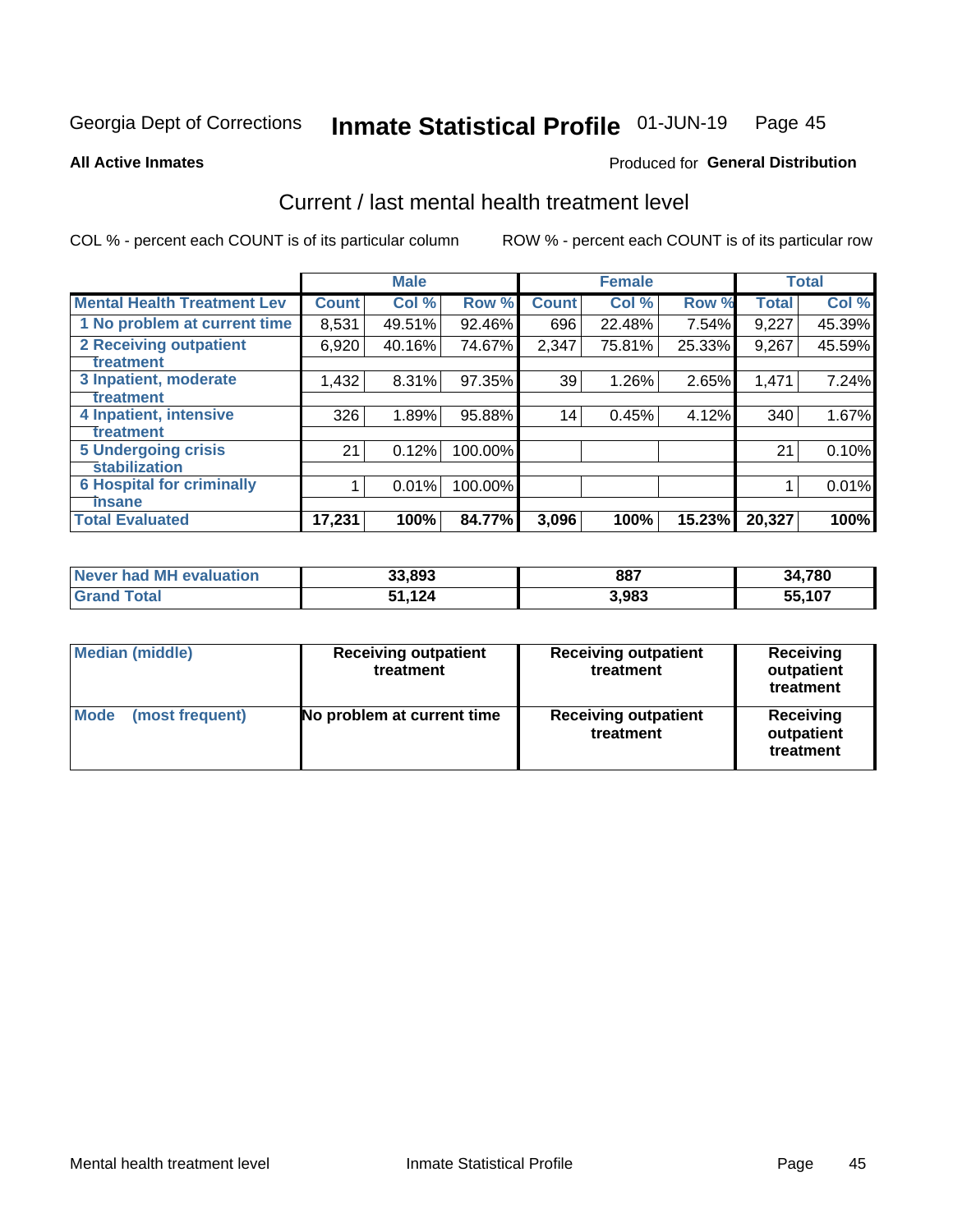## **All Active Inmates**

## Produced for General Distribution

# PULHESDWIT medical scale - 'P' overall condition ('P'hysical)

COL % - percent each COUNT is of its particular column

|                                  |              | <b>Male</b> |         |              | <b>Female</b> |        |                 | <b>Total</b> |
|----------------------------------|--------------|-------------|---------|--------------|---------------|--------|-----------------|--------------|
| 'P' Overall Condition            | <b>Count</b> | Col %       | Row %   | <b>Count</b> | Col %         | Row %  | <b>Total</b>    | Col %        |
| 1 No medical illness             | 34,694       | 75.36%      | 93.84%  | 2,278        | 63.21%        | 6.16%  | 36,972          | 74.48%       |
| 2 Well-controlled chronic        | 10,347       | 22.47%      | 89.44%  | 1,222        | 33.91%        | 10.56% | 11,569          | 23.30%       |
| <b>lillness</b>                  |              |             |         |              |               |        |                 |              |
| 3 Poorly-controlled chronic      | 919          | $2.00\%$    | 92.27%  | 77           | 2.14%         | 7.73%  | 996             | 2.01%        |
| <b>lillness</b>                  |              |             |         |              |               |        |                 |              |
| 4 Significant problems requiring | 71           | 0.15%       | 81.61%  | 16           | 0.44%         | 18.39% | 87              | 0.18%        |
| special housing                  |              |             |         |              |               |        |                 |              |
| 5 Terminal illness, < 6 months   | 6            | 0.01%       | 100.00% |              |               |        | 6               | 0.01%        |
| to live                          |              |             |         |              |               |        |                 |              |
| 6 Inmate is pregnant             |              | 0.01%       | 8.33%   | 11           | 0.31%         | 91.67% | 12 <sup>2</sup> | 0.02%        |
| <b>Total Reported</b>            | 46,038       | 100%        | 92.74%  | 3,604        | 100%          | 7.26%  | 49,642          | 100%         |

| τeο | 5,086         | 370<br>JI J | ,465   |
|-----|---------------|-------------|--------|
|     | イクル<br>$\sim$ | ,983        | 55.107 |

| Mode | (most frequent) | 1 No medical illness | 1 No medical illness | 1 No medical<br>illness |
|------|-----------------|----------------------|----------------------|-------------------------|
|------|-----------------|----------------------|----------------------|-------------------------|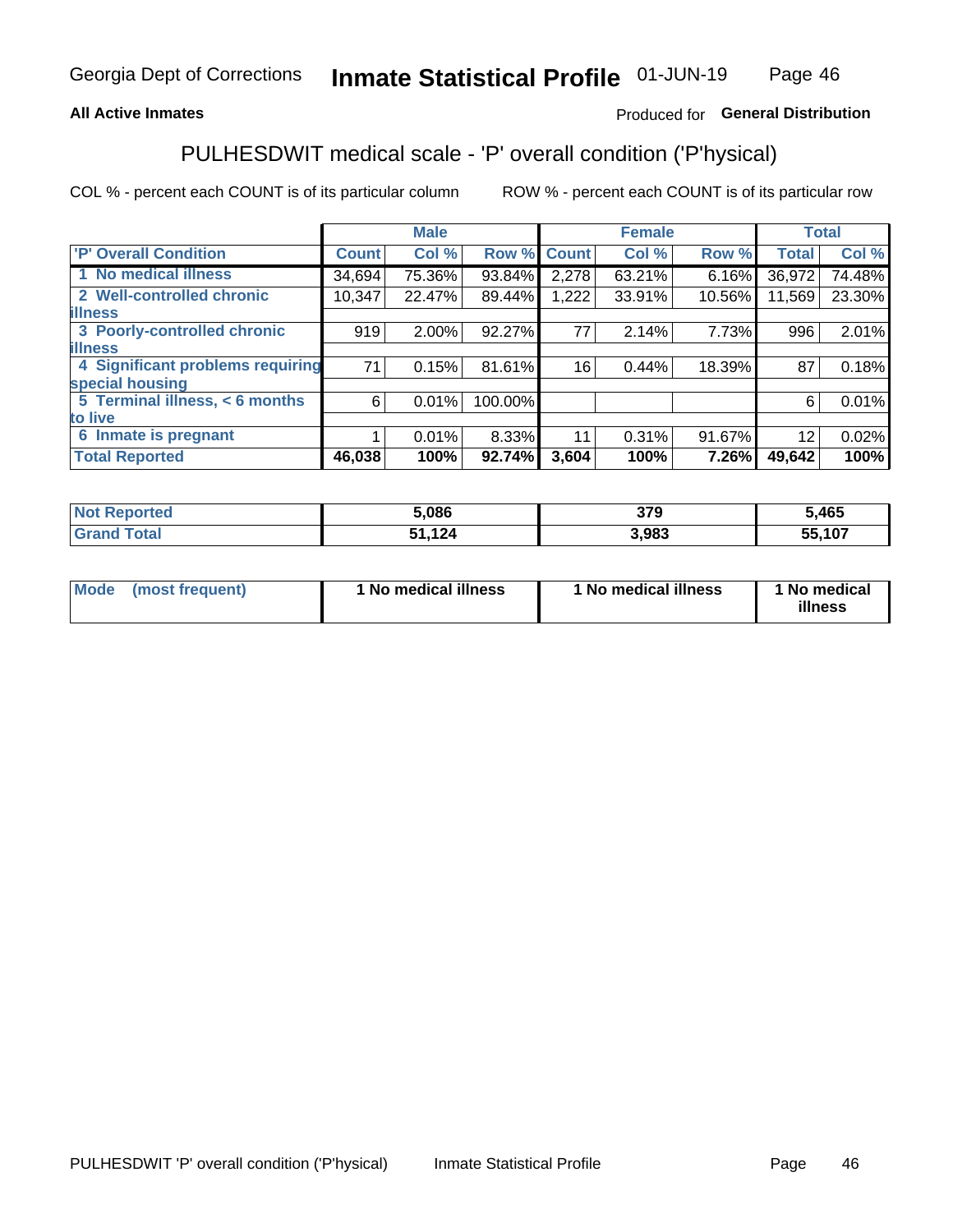### **All Active Inmates**

## Produced for General Distribution

# PULHESDWIT medical scale - 'U' upper body

COL % - percent each COUNT is of its particular column

|                              |              | <b>Male</b> |         |                | <b>Female</b> |       |              | <b>Total</b> |
|------------------------------|--------------|-------------|---------|----------------|---------------|-------|--------------|--------------|
| <b>U' Upper Body</b>         | <b>Count</b> | Col %       | Row %   | <b>Count</b>   | Col %         | Row % | <b>Total</b> | Col %        |
| 1 Upper bones, joints,       | 43,898       | 95.74%      | 92.81%  | 3,401          | 94.34%        | 7.19% | 47,299       | 95.64%       |
| muscles all OK               |              |             |         |                |               |       |              |              |
| 2 One or both arms minimally | 1,687        | 3.68%       | 90.26%  | 182            | 5.05%         | 9.74% | 1,869        | 3.78%        |
| limited                      |              |             |         |                |               |       |              |              |
| 3 One or both arms           | 215          | 0.47%       | 91.49%  | 20             | 0.55%         | 8.51% | 235          | 0.48%        |
| <b>moderately limited</b>    |              |             |         |                |               |       |              |              |
| 4 One arm disabled,          | 49           | 0.11%       | 96.08%  | $\overline{2}$ | 0.06%         | 3.92% | 51           | 0.10%        |
| paralyzed, or amputated      |              |             |         |                |               |       |              |              |
| 5 Both arms disabled,        | 3            | 0.01%       | 100.00% |                |               |       | 3            | 0.01%        |
| paralyzed, or amputated      |              |             |         |                |               |       |              |              |
| <b>Total Reported</b>        | 45,852       | 100%        | 92.71%  | 3,605          | 100%          | 7.29% | 49,457       | 100.0%       |

| <b>Not Reported</b>   | 272<br>J.714 | 378   | 5,650  |
|-----------------------|--------------|-------|--------|
| <b>Total</b><br>Grand | 51,124<br>E4 | 3,983 | 55,107 |

|  | Mode (most frequent) | 1 Upper bones, joints,<br>muscles all OK | 1 Upper bones, joints,<br>muscles all OK | 1 Upper bones,<br>ljoints, muscles all<br>ΟK |
|--|----------------------|------------------------------------------|------------------------------------------|----------------------------------------------|
|--|----------------------|------------------------------------------|------------------------------------------|----------------------------------------------|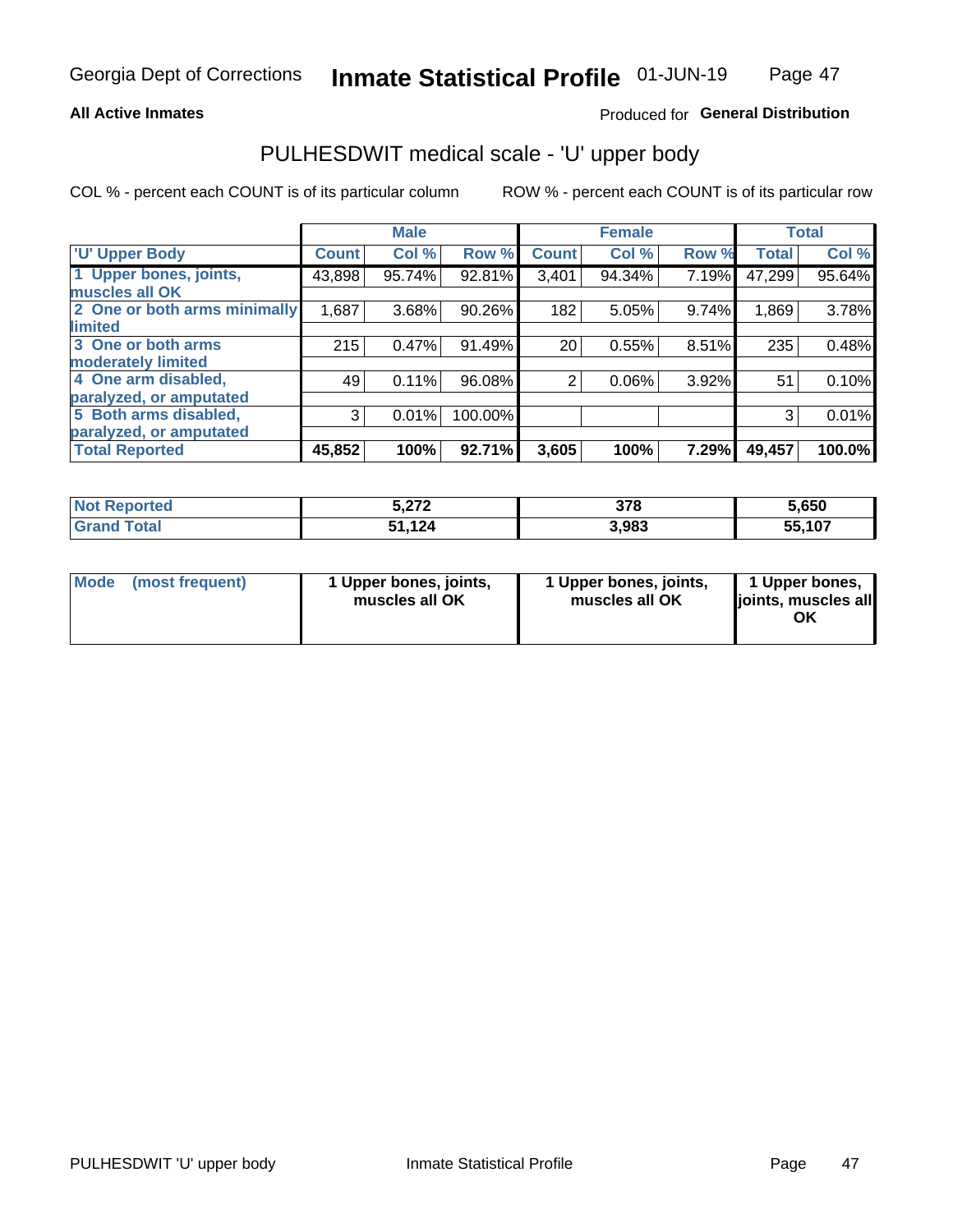## **All Active Inmates**

## Produced for General Distribution

## PULHESDWIT medical scale - 'L' lower body

COL % - percent each COUNT is of its particular column

|                                |              | <b>Male</b> |           |              | <b>Female</b> |       |              | <b>Total</b> |
|--------------------------------|--------------|-------------|-----------|--------------|---------------|-------|--------------|--------------|
| 'L' Lower Body                 | <b>Count</b> | Col %       | Row %     | <b>Count</b> | Col %         | Row % | <b>Total</b> | Col %        |
| 1 Lower bones, joints,         | 41,435       | 90.37%      | 92.87%    | 3,182        | 88.34%        | 7.13% | 44,617       | 90.23%       |
| muscles all OK                 |              |             |           |              |               |       |              |              |
| 2 One or both legs minimally   | 3,686        | 8.04%       | $90.83\%$ | 372          | 10.33%        | 9.17% | 4,058        | 8.21%        |
| limited                        |              |             |           |              |               |       |              |              |
| 3 One or both legs             | 589          | 1.28%       | 93.49%    | 41           | 1.14%         | 6.51% | 630          | 1.27%        |
| moderately limited             |              |             |           |              |               |       |              |              |
| 4 One leg disabled, paralyzed, | 120          | 0.26%       | 94.49%    |              | 0.19%         | 5.51% | 127          | 0.26%        |
| or amputated                   |              |             |           |              |               |       |              |              |
| 5 Both legs disabled,          | 18           | 0.04%       | 100.00%   |              |               |       | 18           | 0.04%        |
| paralyzed, or amputated        |              |             |           |              |               |       |              |              |
| <b>Total Reported</b>          | 45,848       | 100%        | 92.72%    | 3,602        | 100%          | 7.28% | 49,450       | 100.0%       |

| <b>Not Reported</b>          | 5,276        | 381   | 5,657  |
|------------------------------|--------------|-------|--------|
| <b>Total</b><br><b>Grand</b> | 51,124<br>E4 | 3,983 | 55,107 |

|  | Mode (most frequent) | 1 Lower bones, joints,<br>muscles all OK | 1 Lower bones, joints,<br>muscles all OK | 1 Lower bones,<br>joints, muscles all<br>ΟK |
|--|----------------------|------------------------------------------|------------------------------------------|---------------------------------------------|
|--|----------------------|------------------------------------------|------------------------------------------|---------------------------------------------|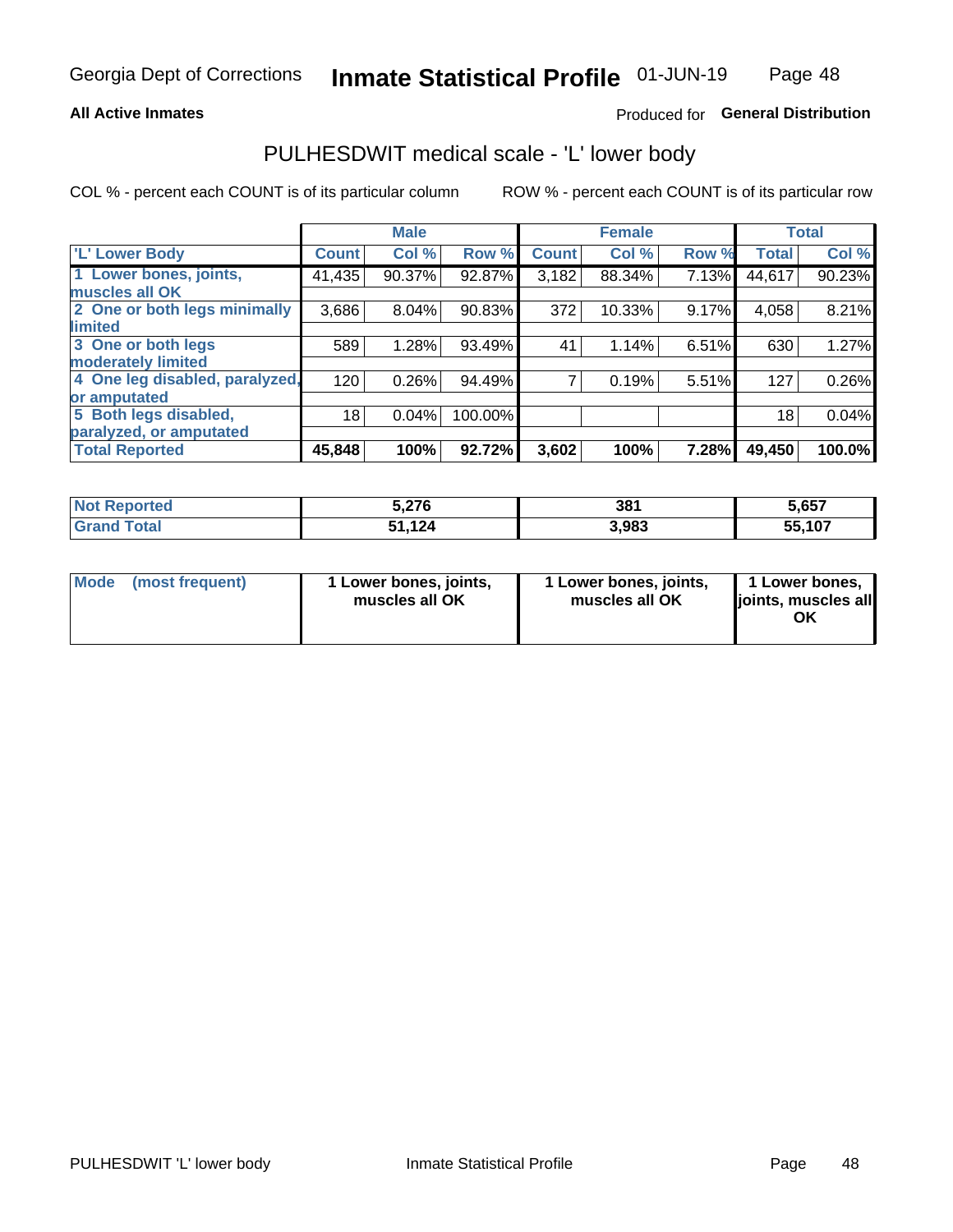### **All Active Inmates**

## Produced for General Distribution

## PULHESDWIT medical scale - 'H' hearing

COL % - percent each COUNT is of its particular column

|                                |              | <b>Male</b> |                    |       | <b>Female</b> |        | <b>Total</b> |        |
|--------------------------------|--------------|-------------|--------------------|-------|---------------|--------|--------------|--------|
| <b>H' Hearing</b>              | <b>Count</b> | Col %       | <b>Row % Count</b> |       | Col %         | Row %  | <b>Total</b> | Col %  |
| 1 Normal hearing both ears     | 45,200       | 98.65%      | 92.72%             | 3,547 | 98.50%        | 7.28%  | 48,747       | 98.64% |
| 2 Some loss in one ear with    | 477          | 1.04%       | 91.20%             | 46    | 1.28%         | 8.80%  | 523          | 1.06%  |
| other OK, or mild loss in both |              |             |                    |       |               |        |              |        |
| 3 Total loss in one ear with   | 92           | 0.20%       | 96.84%             | 3     | 0.08%         | 3.16%  | 95           | 0.19%  |
| mild loss in other             |              |             |                    |       |               |        |              |        |
| 4 Severe loss in both ears     | 33           | 0.07%       | 91.67%             | 3     | $0.08\%$      | 8.33%  | 36           | 0.07%  |
| 5 Total loss in both ears,     | 16           | 0.03%       | 88.89%             | 2     | 0.06%         | 11.11% | 18           | 0.04%  |
| requiring special housing      |              |             |                    |       |               |        |              |        |
| <b>Total Reported</b>          | 45,818       | 100%        | 92.71%             | 3,601 | 100%          | 7.29%  | 49,419       | 100%   |

| <b>Not Renc</b><br><b>ported</b> | 5,306         | 382   | 688,ز  |
|----------------------------------|---------------|-------|--------|
| Total                            | 1,124<br>C 4. | 3,983 | 55,107 |

| Mode (most frequent) | 1 Normal hearing both ears 1 Normal hearing both ears 1 Normal hearing | both ears |
|----------------------|------------------------------------------------------------------------|-----------|
|                      |                                                                        |           |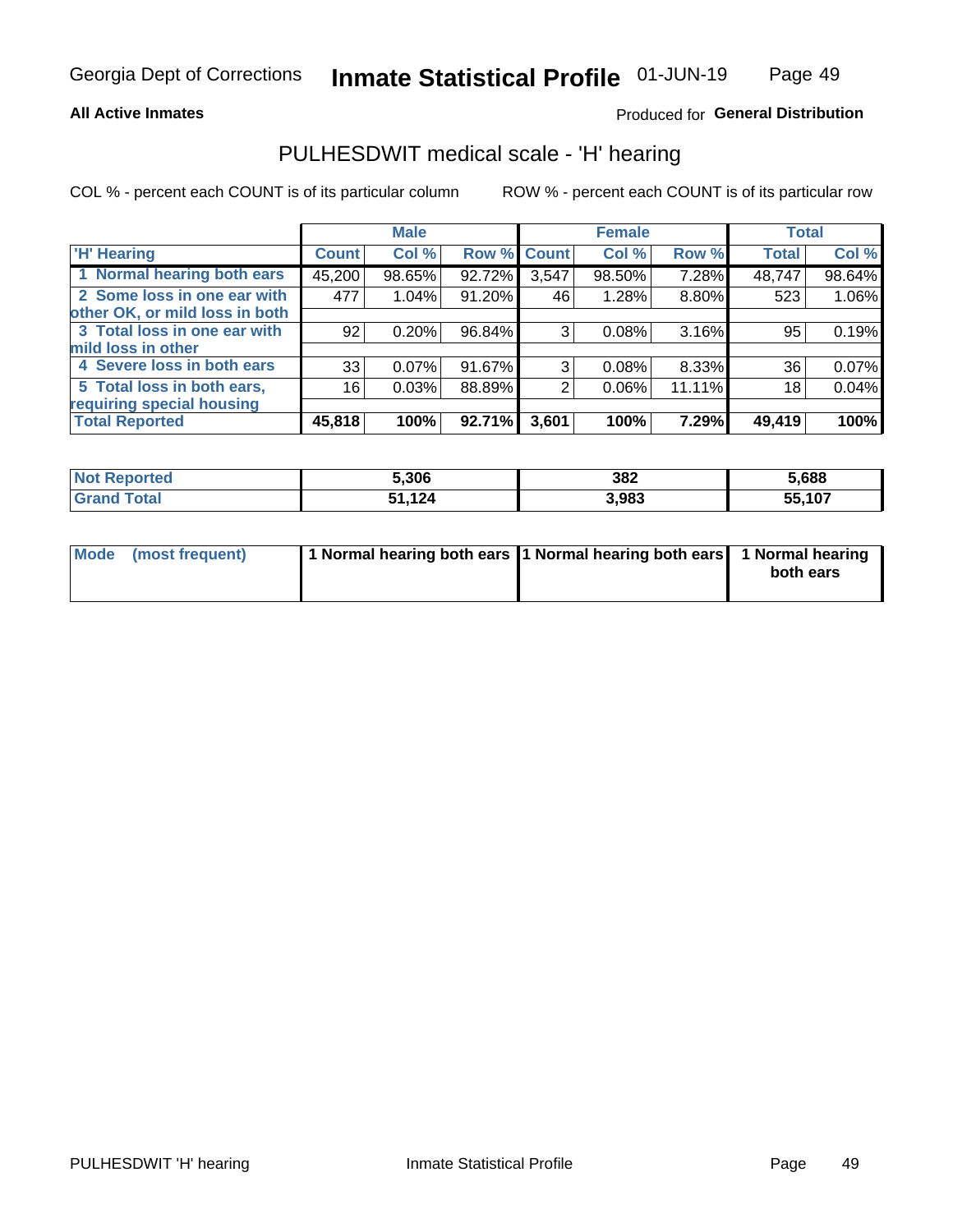## **All Active Inmates**

## Produced for General Distribution

## PULHESDWIT medical scale - 'E' vision

COL % - percent each COUNT is of its particular column

|                                 |              | <b>Male</b> |        |              | <b>Female</b> |        |              | <b>Total</b> |
|---------------------------------|--------------|-------------|--------|--------------|---------------|--------|--------------|--------------|
| 'E' Vision                      | <b>Count</b> | Col %       | Row %  | <b>Count</b> | Col %         | Row %  | <b>Total</b> | Col %        |
| 1 Correctable to 20/40 in both  | 35,658       | 78.58%      | 95.11% | .833         | 51.45%        | 4.89%  | 37,491       | 76.60%       |
| eyes                            |              |             |        |              |               |        |              |              |
| 2 Correctable to 20/70 in one   | 8,758        | 19.30%      | 84.78% | 1,572        | 44.12%        | 15.22% | 10,330       | 21.11%       |
| eye, may be blind in other      |              |             |        |              |               |        |              |              |
| 3 Correctable to 20/200 in one  | 780          | 1.72%       | 85.53% | 132          | 3.70%         | 14.47% | 912          | 1.86%        |
| eye, may be blind in other      |              |             |        |              |               |        |              |              |
| 4 One eye not correctable to    | 166          | 0.37%       | 86.91% | 25           | 0.70%         | 13.09% | 191          | 0.39%        |
| 20/200, other may be blind      |              |             |        |              |               |        |              |              |
| 5 Blind in both eyes, requiring | 18           | 0.04%       | 94.74% |              | 0.03%         | 5.26%  | 19           | 0.04%        |
| special housing                 |              |             |        |              |               |        |              |              |
| <b>Total Reported</b>           | 45,380       | 100%        | 92.72% | 3,563        | 100%          | 7.28%  | 48,943       | 100%         |

| <b>Not Reported</b>          | .744      | 420   | ,164   |
|------------------------------|-----------|-------|--------|
| <b>Total</b><br><b>Grand</b> | 124<br>Б4 | 3,983 | 55,107 |

| Mode (most frequent) | 1 Correctable to 20/40 in both<br>eves | 1 Correctable to 20/40 in   1 Correctable to  <br>both eves | 20/40 in both eyes |
|----------------------|----------------------------------------|-------------------------------------------------------------|--------------------|
|                      |                                        |                                                             |                    |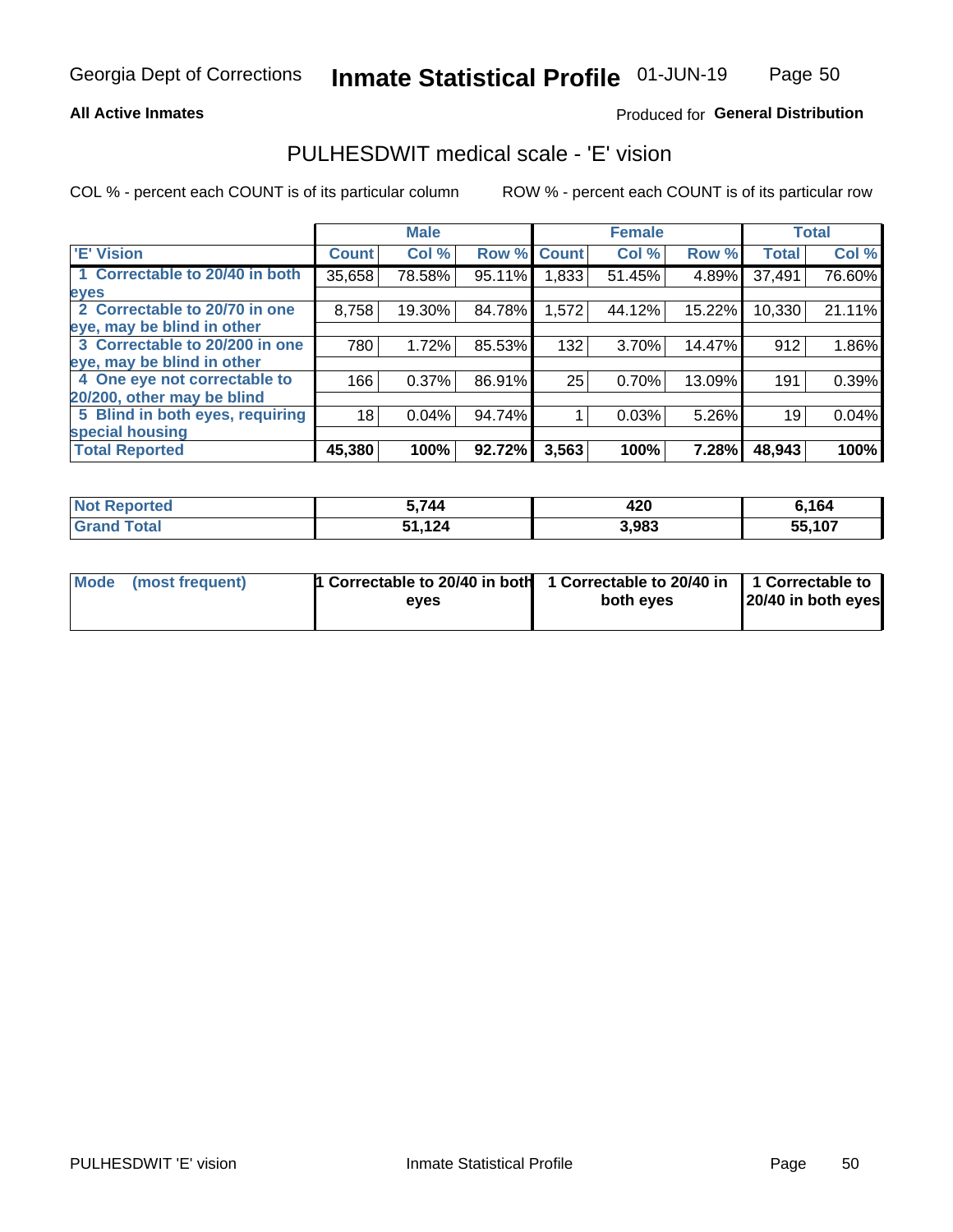## **All Active Inmates**

## Produced for General Distribution

# PULHESDWIT medical scale - 'S' pSychiatric

COL % - percent each COUNT is of its particular column

|                                        |              | <b>Male</b> |        |              | <b>Female</b> |        |              | <b>Total</b> |
|----------------------------------------|--------------|-------------|--------|--------------|---------------|--------|--------------|--------------|
| 'S' pSychiatric                        | <b>Count</b> | Col %       | Row %  | <b>Count</b> | Col %         | Row %  | <b>Total</b> | Col %        |
| 1 No impairment or disorders           | 40,637       | 88.82%      | 96.97% | 1,271        | 38.11%        | 3.03%  | 41,908       | 85.37%       |
| 2 Stable, or in remission, or          | 4,082        | 8.92%       | 66.64% | 2,043        | 61.26%        | 33.36% | 6,125        | 12.48%       |
| mild impairment or retardation         |              |             |        |              |               |        |              |              |
| 3 Requires moderate inpatient          | 842          | 1.84%       | 98.48% | 13           | 0.39%         | 1.52%  | 855          | 1.74%        |
| treatment                              |              |             |        |              |               |        |              |              |
| 4 Requires intensive inpatient         | 185          | 0.40%       | 96.35% |              | 0.21%         | 3.65%  | 192          | 0.39%        |
| treatment                              |              |             |        |              |               |        |              |              |
| <b>5 Requires Crisis Stabilization</b> | 6            | 0.01%       | 85.71% |              | 0.03%         | 14.29% |              | 0.01%        |
| Unit (CSU) inpatient care              |              |             |        |              |               |        |              |              |
| <b>Total Reported</b>                  | 45,752       | 100%        | 93.21% | 3,335        | 100%          | 6.79%  | 49,087       | 100%         |

| <b>Not Reported</b>    | -272        | 648   | 6,020  |
|------------------------|-------------|-------|--------|
| Total<br><b>'Grand</b> | 1,124<br>54 | 3,983 | 55,107 |

| Mode (most frequent) | <b>t No impairment or disorders 2 Stable, or in remission, 1 No impairment or</b> |                       |           |
|----------------------|-----------------------------------------------------------------------------------|-----------------------|-----------|
|                      |                                                                                   | or mild impairment or | disorders |
|                      |                                                                                   | retardation           |           |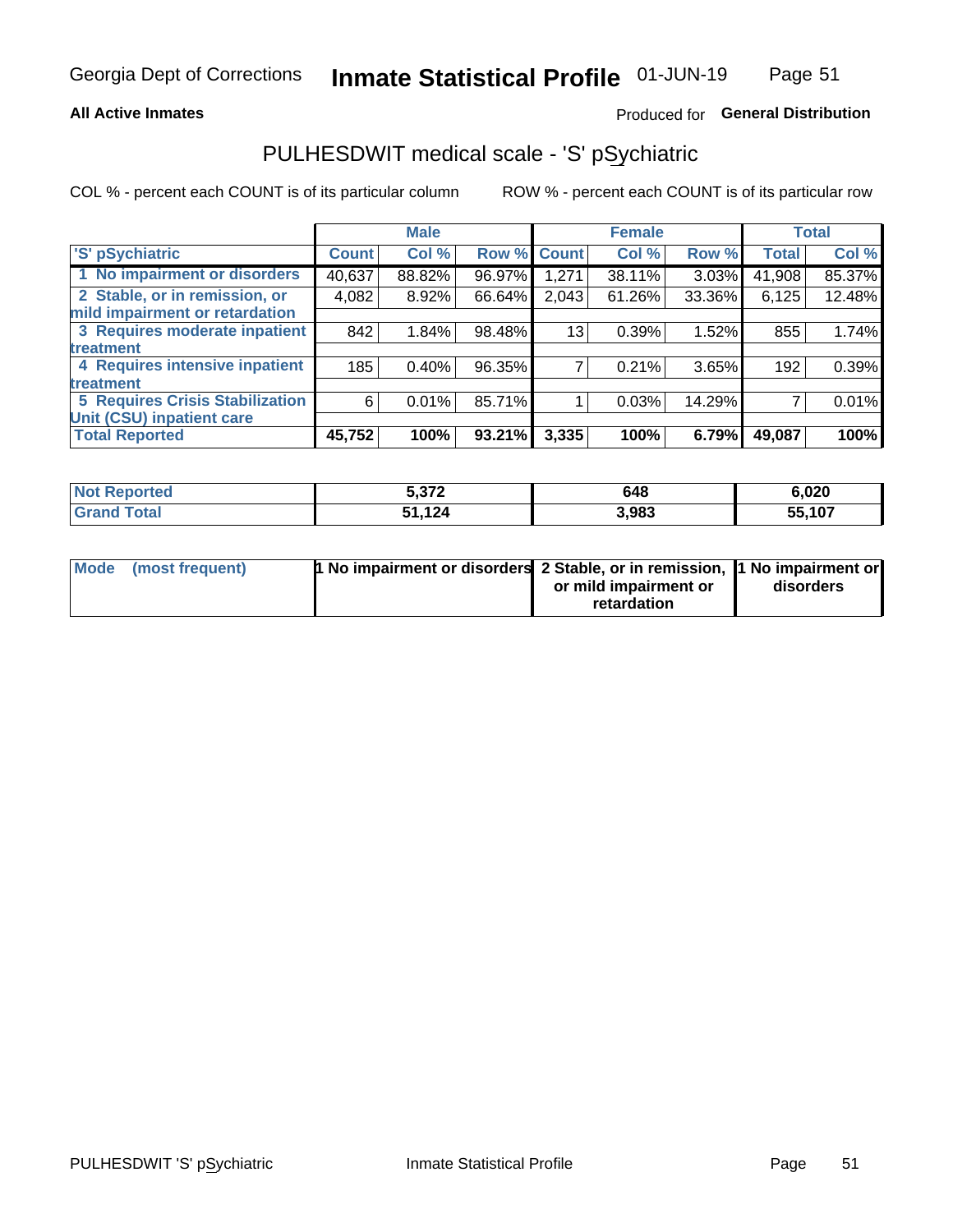## **All Active Inmates**

## Produced for General Distribution

# PULHESDWIT medical scale - 'D' dental

COL % - percent each COUNT is of its particular column

|                                 |              | <b>Male</b> |         |              | <b>Female</b> |        |              | <b>Total</b> |
|---------------------------------|--------------|-------------|---------|--------------|---------------|--------|--------------|--------------|
| <b>D'</b> Dental                | <b>Count</b> | Col %       | Row %   | <b>Count</b> | Col %         | Row %  | <b>Total</b> | Col %        |
| 1 Minimal routine dental health | 25,809       | 59.84%      | 91.43%  | 2,419        | 71.29%        | 8.57%  | 28,228       | 60.68%       |
| <b>needs</b>                    |              |             |         |              |               |        |              |              |
| 2 Moderate cavities and/or gum  | 14,827       | 34.38%      | 95.91%  | 633          | 18.66%        | 4.09%  | 15,460       | 33.23%       |
| disease                         |              |             |         |              |               |        |              |              |
| 3 Extensive gum disease         | 2,450        | 5.68%       | 87.85%  | 339          | 9.99%         | 12.15% | 2,789        | 6.00%        |
| and/or widespread decay         |              |             |         |              |               |        |              |              |
| 4 Urgent need for dental        | 41           | 0.10%       | 95.35%  | 2            | 0.06%         | 4.65%  | 43           | 0.09%        |
| <b>services</b>                 |              |             |         |              |               |        |              |              |
| 5 Life-threatening disease or   |              | 0.01%       | 100.00% |              |               |        |              | 0.01%        |
| extreme pain or infection       |              |             |         |              |               |        |              |              |
| <b>Total Reported</b>           | 43,128       | 100%        | 92.71%  | 3,393        | 100%          | 7.29%  | 46,521       | 100.0%       |

| <b>Not Reported</b> | 7,996     | 590   | 8,586  |
|---------------------|-----------|-------|--------|
| <b>Total</b>        | 124<br>Б4 | 3,983 | 55,107 |

| 1 Minimal routine dental<br>Mode<br>(most frequent)<br>health needs | 1 Minimal routine dental 1 Minimal routine<br>health needs | dental health<br>needs |
|---------------------------------------------------------------------|------------------------------------------------------------|------------------------|
|---------------------------------------------------------------------|------------------------------------------------------------|------------------------|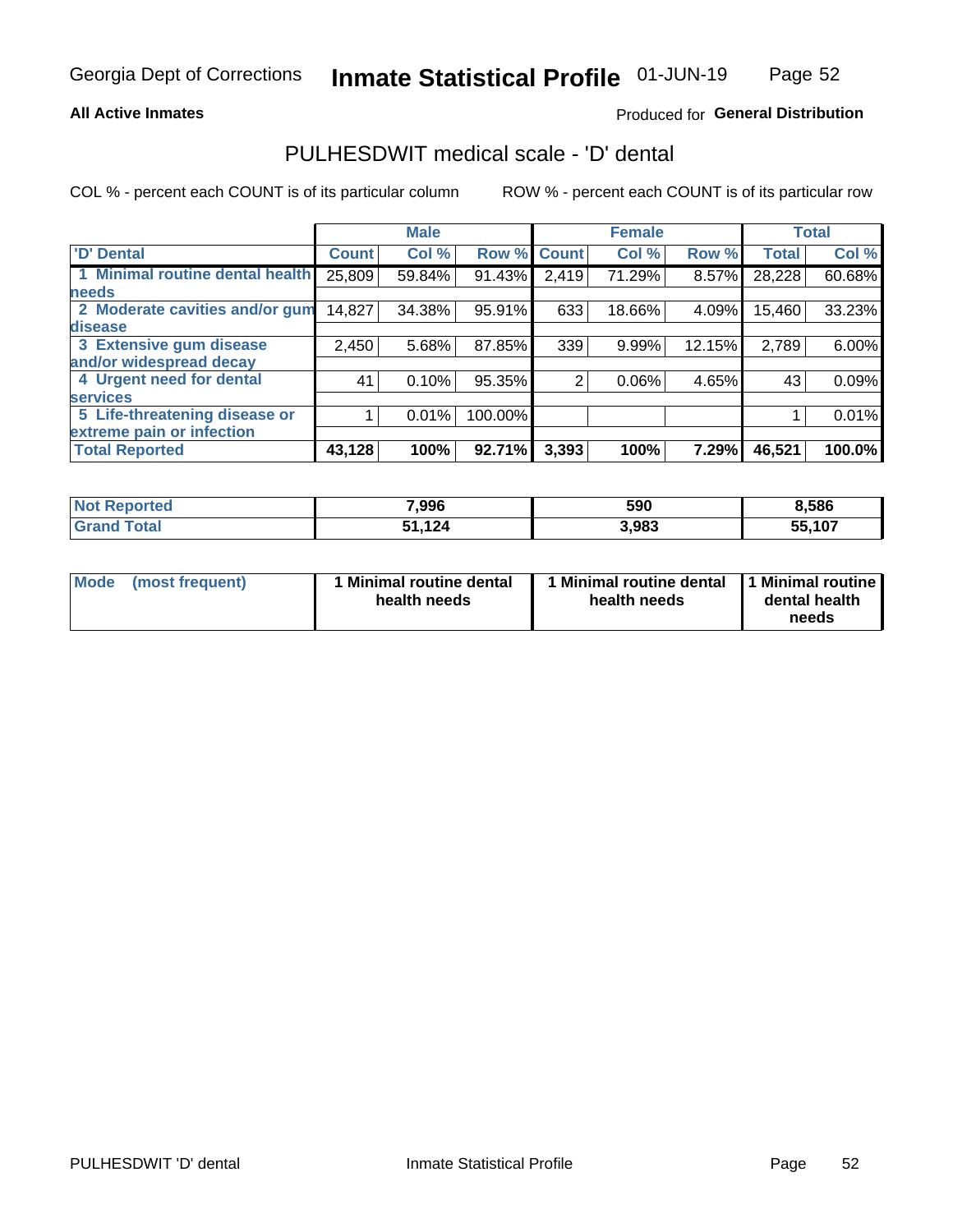## **All Active Inmates**

## Produced for General Distribution

## PULHESDWIT medical scale - 'W' work ability

COL % - percent each COUNT is of its particular column

|                                 |              | <b>Male</b> |        |             | <b>Female</b> |        |              | <b>Total</b> |
|---------------------------------|--------------|-------------|--------|-------------|---------------|--------|--------------|--------------|
| <b>W' work ability</b>          | <b>Count</b> | Col %       |        | Row % Count | Col %         | Row %  | <b>Total</b> | Col %        |
| 1 Unrestricted work or activity | 39,140       | 85.38%      | 93.44% | 2,750       | 76.37%        | 6.56%  | 41,890       | 84.73%       |
| 2 Minor restrictions on type of | 5,329        | 11.63%      | 87.71% | 747         | 20.74%        | 12.29% | 6,076        | 12.29%       |
| <b>work</b>                     |              |             |        |             |               |        |              |              |
| 3 Moderate restrictions on type | 939          | 2.05%       | 93.25% | 68          | 1.89%         | 6.75%  | 1,007        | 2.04%        |
| lof work                        |              |             |        |             |               |        |              |              |
| 4 Major restrictions on type of | 307          | 0.67%       | 92.19% | 26          | 0.72%         | 7.81%  | 333          | 0.67%        |
| <b>work</b>                     |              |             |        |             |               |        |              |              |
| 5 Cannot work under any         | 125          | 0.27%       | 92.59% | 10          | 0.28%         | 7.41%  | 135          | 0.27%        |
| <b>circumstances</b>            |              |             |        |             |               |        |              |              |
| <b>Total Reported</b>           | 45,840       | 100%        | 92.72% | 3,601       | 100%          | 7.28%  | 49,441       | 100%         |

| <b>Not Reported</b> | 5,284     | 382   | 5,666  |
|---------------------|-----------|-------|--------|
| Total<br>'Grand     | 124<br>54 | 3,983 | 55,107 |

| <b>Mode</b>     | 1 Unrestricted work or | 1 Unrestricted work or | 1 Unrestricted   |
|-----------------|------------------------|------------------------|------------------|
| (most frequent) | activity               | activity               | work or activity |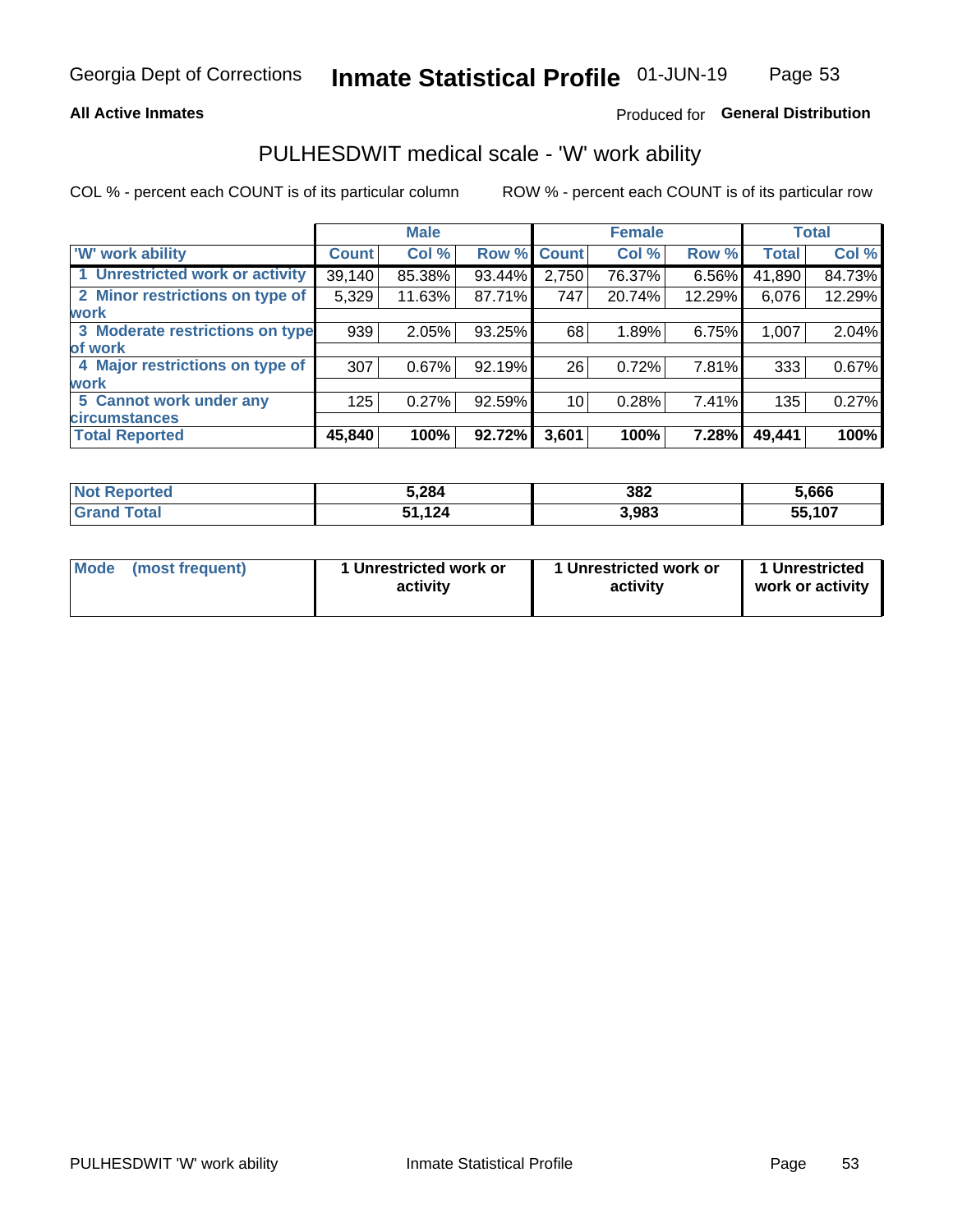### **All Active Inmates**

## Produced for General Distribution

# PULHESDWIT medical scale - 'I' impairment

COL % - percent each COUNT is of its particular column

|                                   |              | <b>Male</b> |         |             | <b>Female</b> |       |              | <b>Total</b> |
|-----------------------------------|--------------|-------------|---------|-------------|---------------|-------|--------------|--------------|
| <b>T' Impairment</b>              | <b>Count</b> | Col %       |         | Row % Count | Col %         | Row % | <b>Total</b> | Col %        |
| 1 No impairments or               | 45,412       | 99.10%      | 92.68%  | 3,588       | 99.61%        | 7.32% | 49,000       | 99.14%       |
| <b>disabilities</b>               |              |             |         |             |               |       |              |              |
| 2 Wheelchair-bound but            | 264          | 0.58%       | 97.06%  | 8           | 0.22%         | 2.94% | 272          | 0.55%        |
| otherwise OK                      |              |             |         |             |               |       |              |              |
| <b>3 Needs low-level Assisted</b> | 48           | 0.10%       | 94.12%  | 3           | 0.08%         | 5.88% | 51           | 0.10%        |
| Living (level I)                  |              |             |         |             |               |       |              |              |
| <b>4 Needs moderate Assisted</b>  | 23           | 0.05%       | 100.00% |             |               |       | 23           | 0.05%        |
| <b>Living (level II)</b>          |              |             |         |             |               |       |              |              |
| <b>5 Needs maximal Assisted</b>   | 77           | 0.17%       | 96.25%  | 3           | 0.08%         | 3.75% | 80           | 0.16%        |
| Living (level III)                |              |             |         |             |               |       |              |              |
| <b>Total Reported</b>             | 45,824       | 100%        | 92.71%  | 3,602       | 100%          | 7.29% | 49,426       | 100%         |

| <b>Not</b><br>Reported | 5,300       | 381   | 5,681  |
|------------------------|-------------|-------|--------|
| Total                  | .124<br>64. | 3,983 | 55,107 |

| <b>Mode</b> | (most frequent) | <b>No impairments or</b><br>disabilities | 1 No impairments or<br>disabilities | 1 No impairments<br>or disabilities |
|-------------|-----------------|------------------------------------------|-------------------------------------|-------------------------------------|
|-------------|-----------------|------------------------------------------|-------------------------------------|-------------------------------------|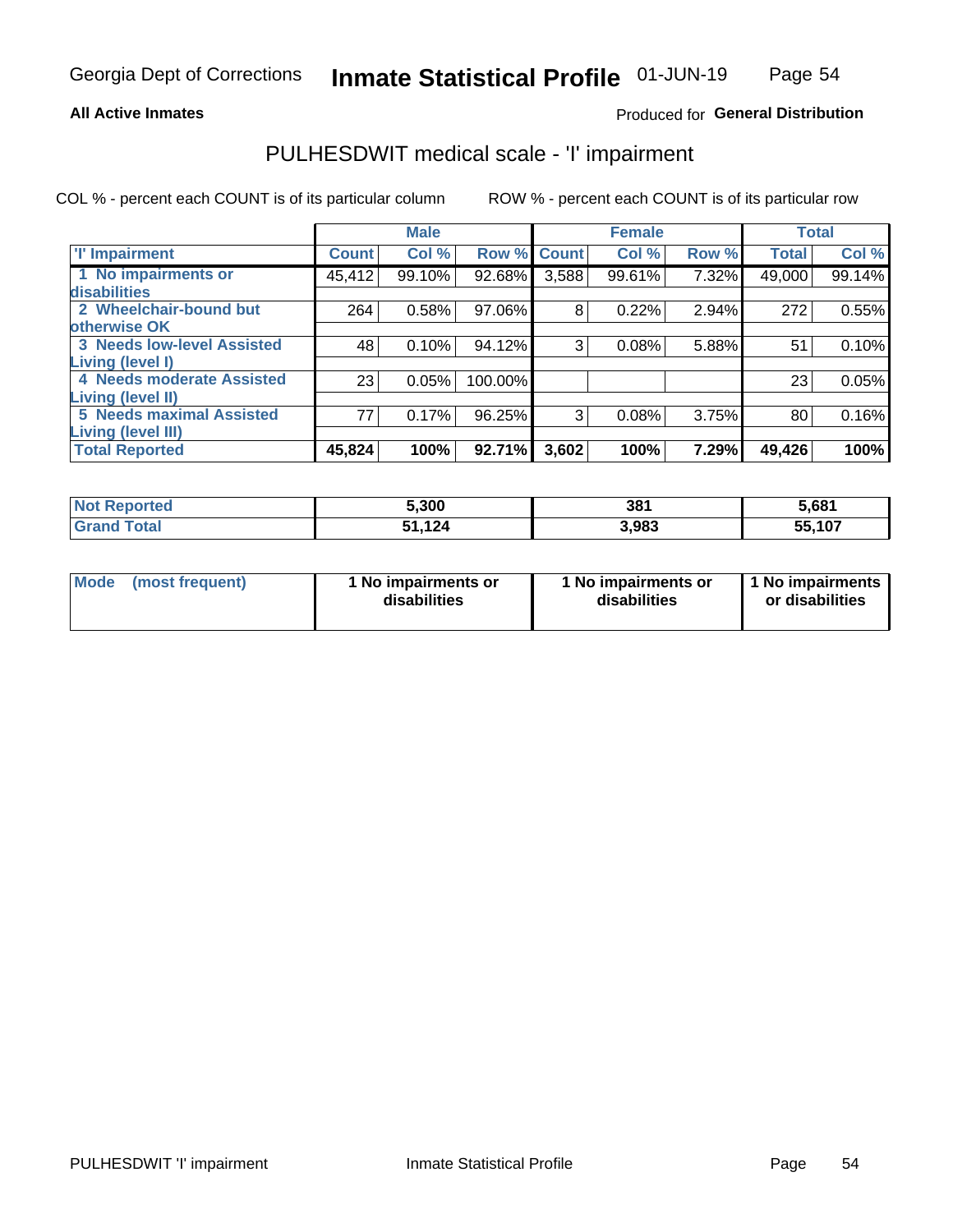## **All Active Inmates**

## Produced fo General Distribution

# PULHESDWIT medical scale - 'T' transportability

COL % - percent each COUNT is of its particular column

|                              |                    | <b>Male</b> |         |              | <b>Female</b> |       |              | <b>Total</b> |
|------------------------------|--------------------|-------------|---------|--------------|---------------|-------|--------------|--------------|
| <b>T' Transportability</b>   | Count <sup>!</sup> | Col %       | Row %   | <b>Count</b> | Col %         | Row % | <b>Total</b> | Col %        |
| 1 Can be transported in any  | 45,596             | 99.23%      | 92.71%  | 3,586        | 99.69%        | 7.29% | 49,182       | 99.26%       |
| ordinary approved vehicle    |                    |             |         |              |               |       |              |              |
| 2 Wheelchair-bound, not      | 58                 | 0.13%       | 96.67%  | 2            | 0.06%         | 3.33% | 60           | 0.12%        |
| needing special vehicle      |                    |             |         |              |               |       |              |              |
| 3 Wheelchair-bound, requires | 9                  | 0.02%       | 100.00% |              |               |       | 9            | 0.02%        |
| special vehicle              |                    |             |         |              |               |       |              |              |
| 4 Needs specially-equipped   | 6                  | 0.01%       | 100.00% |              |               |       | 6            | 0.01%        |
| medical vehicle              |                    |             |         |              |               |       |              |              |
| <b>5 Requires ambulance</b>  | 282                | 0.61%       | 96.91%  | 9            | 0.25%         | 3.09% | 291          | 0.59%        |
| transport                    |                    |             |         |              |               |       |              |              |
| <b>Total Reported</b>        | 45,951             | 100%        | 92.74%  | 3,597        | 100%          | 7.26% | 49,548       | 100%         |

| orted | $-170$<br>ں ،<br>J. | 386   | 5,559  |
|-------|---------------------|-------|--------|
|       | 124,<br>E 4.        | 3.983 | 55,107 |

|  | Mode (most frequent) | 1 Can be transported in any 1 Can be transported in any<br>ordinary approved vehicle   ordinary approved vehicle   transported in any |  | 1 Can be<br>  ordinary approved  <br>vehicle |
|--|----------------------|---------------------------------------------------------------------------------------------------------------------------------------|--|----------------------------------------------|
|--|----------------------|---------------------------------------------------------------------------------------------------------------------------------------|--|----------------------------------------------|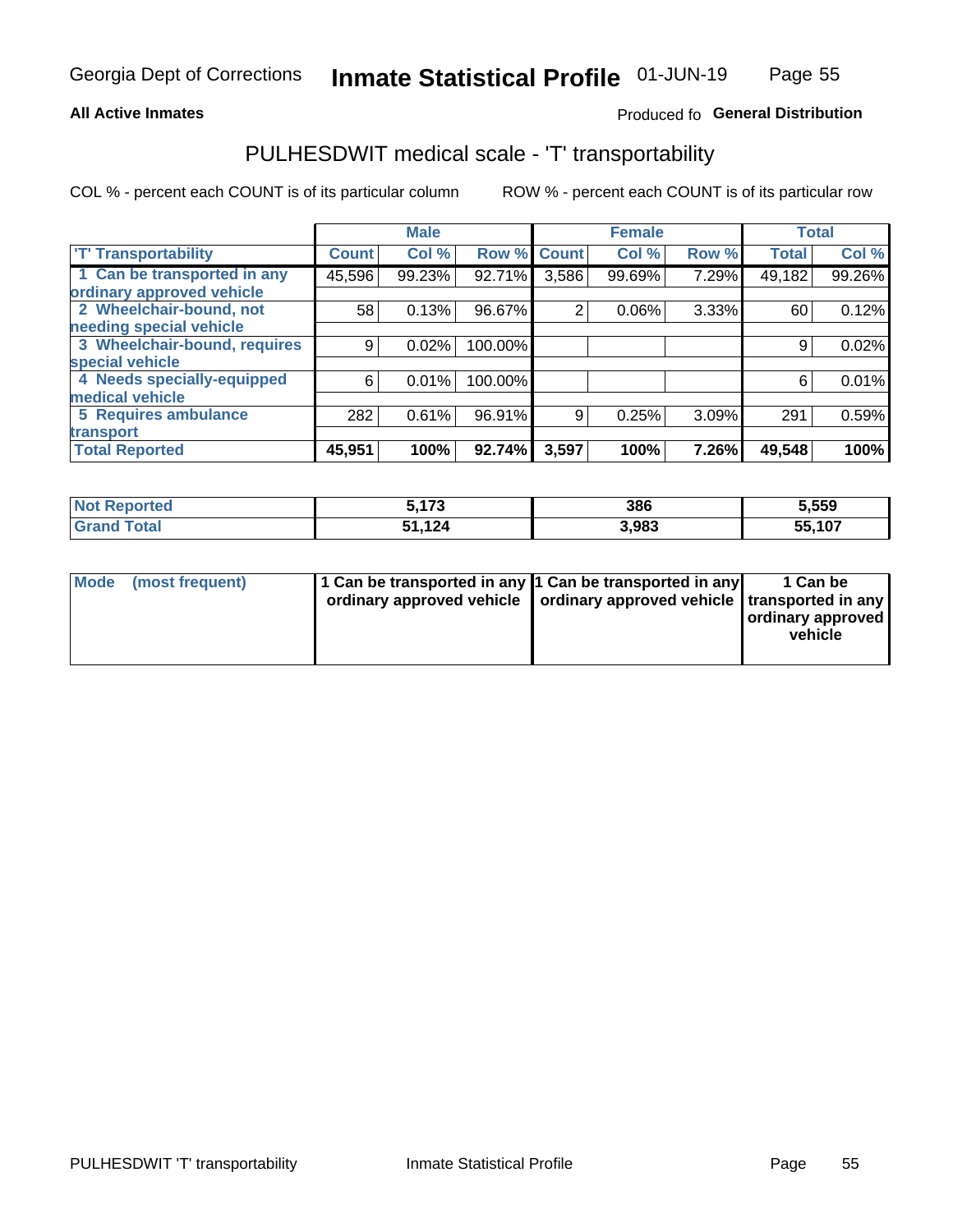#### Inmate Statistical Profile 01-JUN-19 Page 56

**All Active Inmates** 

## **Produced for General Distribution**

## Number of prior Georgia incarcerations

COL % - percent each COUNT is of its particular column

|                                       |              | <b>Male</b> |             |       | <b>Female</b> |       |        | <b>Total</b> |
|---------------------------------------|--------------|-------------|-------------|-------|---------------|-------|--------|--------------|
| <b>Num of Prior GA Incarcerations</b> | <b>Count</b> | Col %       | Row % Count |       | Col %         | Row % | Total  | Col %        |
| $\bf{0}$                              | 28,364       | 55.48%      | 90.82%      | 2,868 | 72.01%        | 9.18% | 31,232 | 56.68%       |
|                                       | 9,447        | 18.48%      | $94.20\%$   | 582   | 14.61%        | 5.80% | 10,029 | 18.20%       |
| $\mathbf{2}$                          | 5,480        | 10.72%      | 95.14%      | 280   | 7.03%         | 4.86% | 5,760  | 10.45%       |
| 3                                     | 3.241        | 6.34%       | 96.75%      | 109   | 2.74%         | 3.25% | 3,350  | 6.08%        |
| $\boldsymbol{4}$                      | 1,882        | 3.68%       | 97.41%      | 50    | 1.26%         | 2.59% | 1,932  | 3.51%        |
| 5                                     | 1,101        | 2.15%       | 96.24%      | 43    | 1.08%         | 3.76% | 1.144  | 2.08%        |
| <b>More Than 5</b>                    | 1,609        | 3.15%       | 96.93%      | 51    | 1.28%         | 3.07% | 1,660  | 3.01%        |
| <b>Total Reported</b>                 | 51,124       | 100%        | 92.77%      | 3,983 | 100.0%        | 7.23% | 55,107 | 100.0%       |

| orted<br>NO       |     |       |        |
|-------------------|-----|-------|--------|
| <b>otal</b><br>Gr | 10A | 3,983 | 55,107 |

| Mean (average)       | . .07 | 1.04 |
|----------------------|-------|------|
| Median (middle)      |       |      |
| Mode (most frequent) |       |      |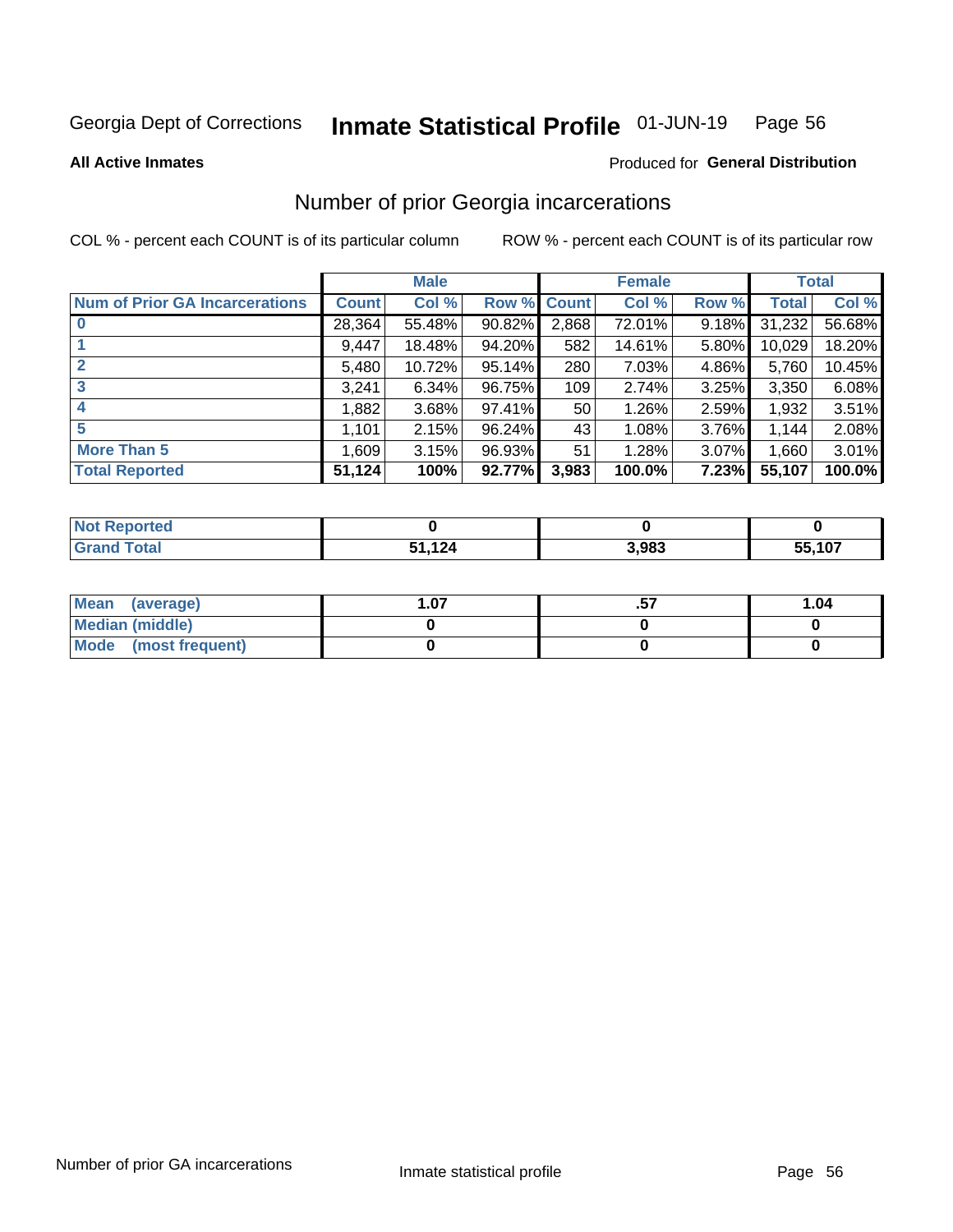#### Inmate Statistical Profile 01-JUN-19 Page 57

**All Active Inmates** 

### Produced for General Distribution

## Prison sentence in years

COL % - percent each COUNT is of its particular column

ROW % - percent each COUNT is of its particular row

|                                 |              | <b>Male</b> |        |              | <b>Female</b> |        |              | <b>Total</b> |
|---------------------------------|--------------|-------------|--------|--------------|---------------|--------|--------------|--------------|
| <b>Prison Sentence In Years</b> | <b>Count</b> | Col %       | Row %  | <b>Count</b> | Col %         | Row %  | <b>Total</b> | Col %        |
| $0 - 1$                         | 525          | 1.03%       | 89.90% | 59           | 1.48%         | 10.10% | 584          | 1.06%        |
| $1.1 - 2$                       | 793          | 1.55%       | 90.22% | 86           | 2.16%         | 9.78%  | 879          | 1.60%        |
| $2.1 - 3$                       | 1,102        | 2.16%       | 86.84% | 167          | 4.19%         | 13.16% | 1,269        | 2.30%        |
| $3.1 - 4$                       | 925          | 1.81%       | 87.76% | 129          | 3.24%         | 12.24% | 1,054        | 1.91%        |
| $4.1 - 5$                       | 1,916        | 3.75%       | 89.12% | 234          | 5.87%         | 10.88% | 2,150        | 3.90%        |
| $5.1 - 6$                       | 1,102        | 2.16%       | 89.81% | 125          | 3.14%         | 10.19% | 1,227        | 2.23%        |
| $6.1 - 7$                       | 1,085        | 2.12%       | 91.10% | 106          | 2.66%         | 8.90%  | 1,191        | 2.16%        |
| $7.1 - 8$                       | 1,177        | 2.30%       | 91.67% | 107          | 2.69%         | 8.33%  | 1,284        | 2.33%        |
| $8.1 - 9$                       | 1,249        | 2.44%       | 93.00% | 94           | 2.36%         | 7.00%  | 1,343        | 2.44%        |
| $9.1 - 10$                      | 3,676        | 7.19%       | 89.88% | 414          | 10.39%        | 10.12% | 4,090        | 7.42%        |
| $10.1 - 12$                     | 2,292        | 4.48%       | 90.81% | 232          | 5.82%         | 9.19%  | 2,524        | 4.58%        |
| $12.1 - 15$                     | 5,111        | 10.00%      | 92.42% | 419          | 10.52%        | 7.58%  | 5,530        | 10.04%       |
| $15.1 - 20$                     | 9,467        | 18.52%      | 93.25% | 685          | 17.20%        | 6.75%  | 10,152       | 18.42%       |
| 20.1 - Over                     | 11,603       | 22.70%      | 94.37% | 692          | 17.37%        | 5.63%  | 12,295       | 22.31%       |
| <b>Life</b>                     | 7,431        | 14.54%      | 95.21% | 374          | 9.39%         | 4.79%  | 7,805        | 14.16%       |
| <b>Life Without Parole</b>      | 1,518        | 2.97%       | 96.50% | 55           | 1.38%         | 3.50%  | 1,573        | 2.85%        |
| <b>Death</b>                    | 87           | 0.17%       | 98.86% |              | 0.03%         | 1.14%  | 88           | 0.16%        |
| <b>Youthful Offenders</b>       | 65           | 0.13%       | 94.20% | 4            | 0.10%         | 5.80%  | 69           | 0.13%        |
| <b>Total Reported</b>           | 51,124       | 100%        | 92.77% | 3,983        | 100%          | 7.23%  | 55,107       | 100%         |

| <b>Not Reported</b> |     |       |       |
|---------------------|-----|-------|-------|
| Total               | 124 | 3,983 | 5,107 |

### **Determinate (numeric) sentences only**

| Mean<br>$n \sim n$ | LJ.LI | --<br>$\sim$<br>– 43.34 | $- - -$<br>クベ<br>LJ.LI<br>_______ |
|--------------------|-------|-------------------------|-----------------------------------|
|                    |       |                         |                                   |

All sentences (including determinate), with life, life without parole, and death sentences figured at 45 years

| <b>Me</b> | 36.<br>$  -$ | 38.56 | 36.19 |
|-----------|--------------|-------|-------|
|           |              |       |       |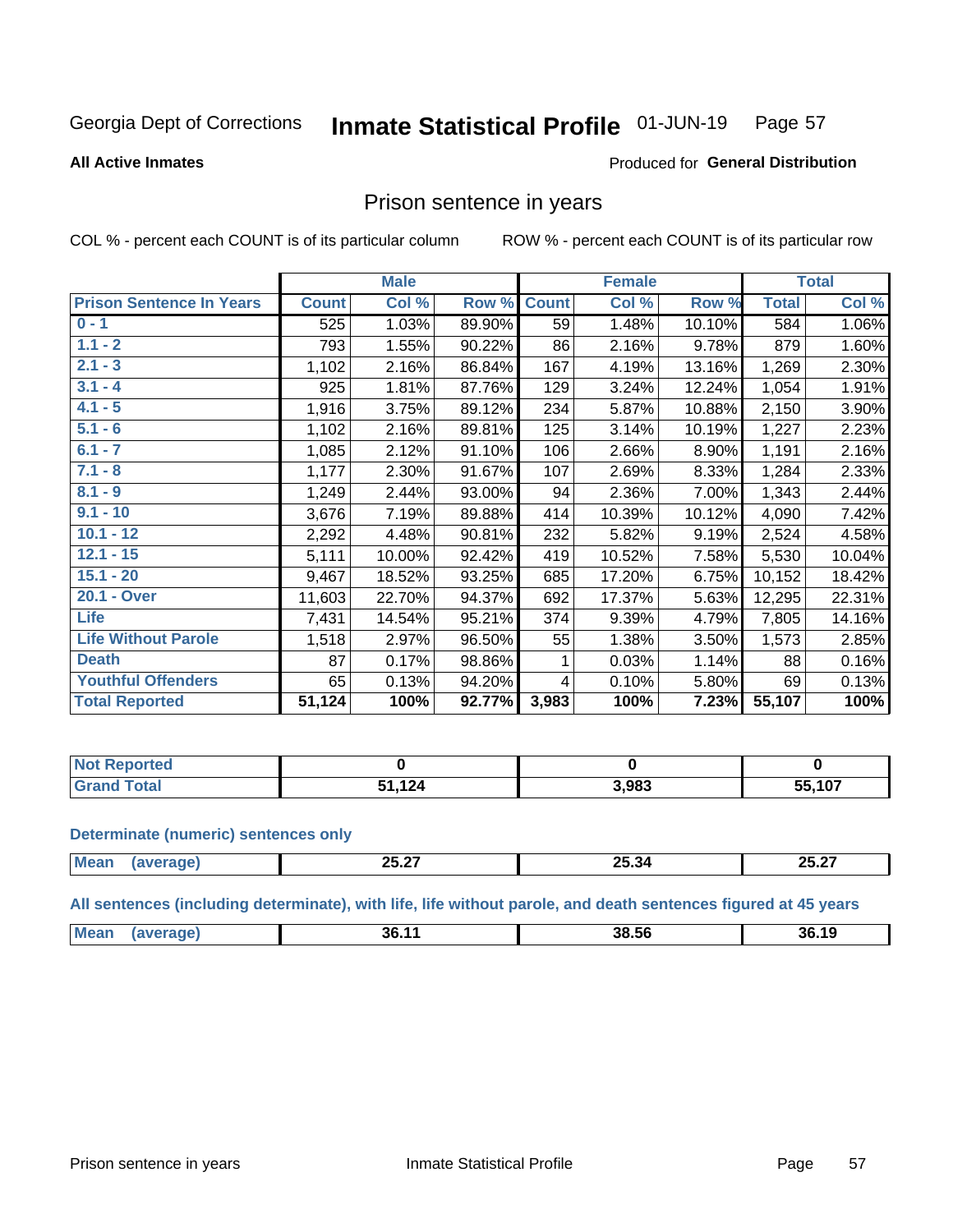#### Inmate Statistical Profile 01-JUN-19 Page 58

### **All Active Inmates**

## **Produced for General Distribution**

# Primary offense, broken out into felonies vs misdemeanors

COL % - percent each COUNT is of its particular column

|                                  | <b>Male</b>  |        |                    |       | <b>Female</b> | Total |              |        |
|----------------------------------|--------------|--------|--------------------|-------|---------------|-------|--------------|--------|
| <b>Felonies and Misdemeanors</b> | <b>Count</b> | Col %  | <b>Row % Count</b> |       | Col %         | Row % | <b>Total</b> | Col %  |
| <b>Felonies</b>                  | 50,902       | 99.82% | $92.76\%$ 3.973    |       | 99.92%        | 7.24% | 54,875       | 99.83% |
| <b>Misdemeanors</b>              | 92           | 18%    | 96.84%             |       | .08%          | 3.16% | 95           | .17%   |
| <b>Total Reported</b>            | 50,994       | 100%   | 92.77%             | 3,976 | 100%          | 7.23% | 54,970       | 100%   |

| <b>Not</b><br>Reported      | 130             |      | .<br>וט |
|-----------------------------|-----------------|------|---------|
| $\tau$ otar<br><b>Grand</b> | 12 <sub>h</sub> | .001 | 55,107  |

| Mo | ____ | 11 C.S<br>. | onies<br>. |
|----|------|-------------|------------|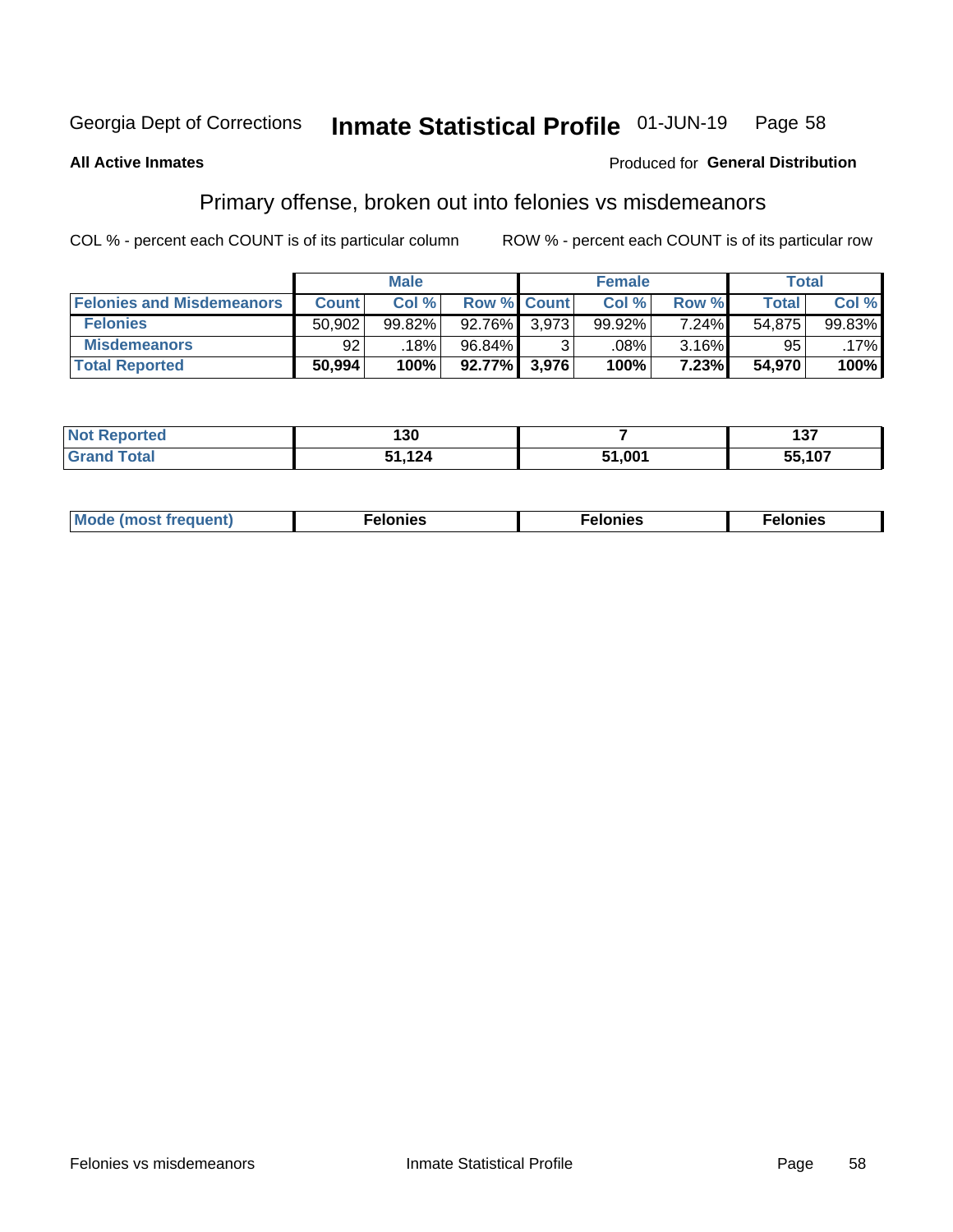#### Inmate Statistical Profile 01-JUN-19 Page 59

### **All Active Inmates**

### Produced for General Distribution

## Primary offense, broken out into six broad crime categories

COL % - percent each COUNT is of its particular column

|                                  | <b>Male</b>  |        |        | <b>Female</b>      |          |        | <b>Total</b> |        |
|----------------------------------|--------------|--------|--------|--------------------|----------|--------|--------------|--------|
| <b>Crime Categories</b>          | <b>Count</b> | Col %  |        | <b>Row % Count</b> | Col %    | Row %  | <b>Total</b> | Col %  |
| <b>Violent</b>                   | 26,743       | 52.40% | 93.76% | 1,779              | 44.66%   | 6.24%  | 28,522       | 51.84% |
| <b>Sex Crime</b><br>$\mathbf{2}$ | 8,684        | 17.02% | 98.35% | 146                | $3.67\%$ | 1.65%  | 8,830        | 16.05% |
| $\mathbf{3}$<br><b>Property</b>  | 7,491        | 14.68% | 89.17% | 910                | 22.85%   | 10.83% | 8,401        | 15.27% |
| <b>Drug</b><br>4                 | 5,344        | 10.47% | 85.63% | 897                | 22.52%   | 14.37% | 6,241        | 11.34% |
| <b>Habit/DUI</b><br>5            | 98           | .19%   | 87.50% | 14                 | .35%     | 12.50% | 112          | .20%   |
| <b>Other</b><br>6                | 2,677        | 5.25%  | 91.87% | 237                | 5.95%    | 8.13%  | 2,914        | 5.30%  |
| <b>Total Reported</b>            | 51,037       | 100%   | 92.76% | 3,983              | 100%     | 7.24%  | 55,020       | 100%   |

| rtea<br>NO.      | ~-         |       | ^7     |
|------------------|------------|-------|--------|
| $F_{\mathbf{A}}$ | 124<br>E 4 | 3,983 | 55,107 |

| Mo<br>uent)<br>nos | .<br>/iolent | <br>Violent | - --<br><b>Tiolent</b> |
|--------------------|--------------|-------------|------------------------|
|                    |              |             |                        |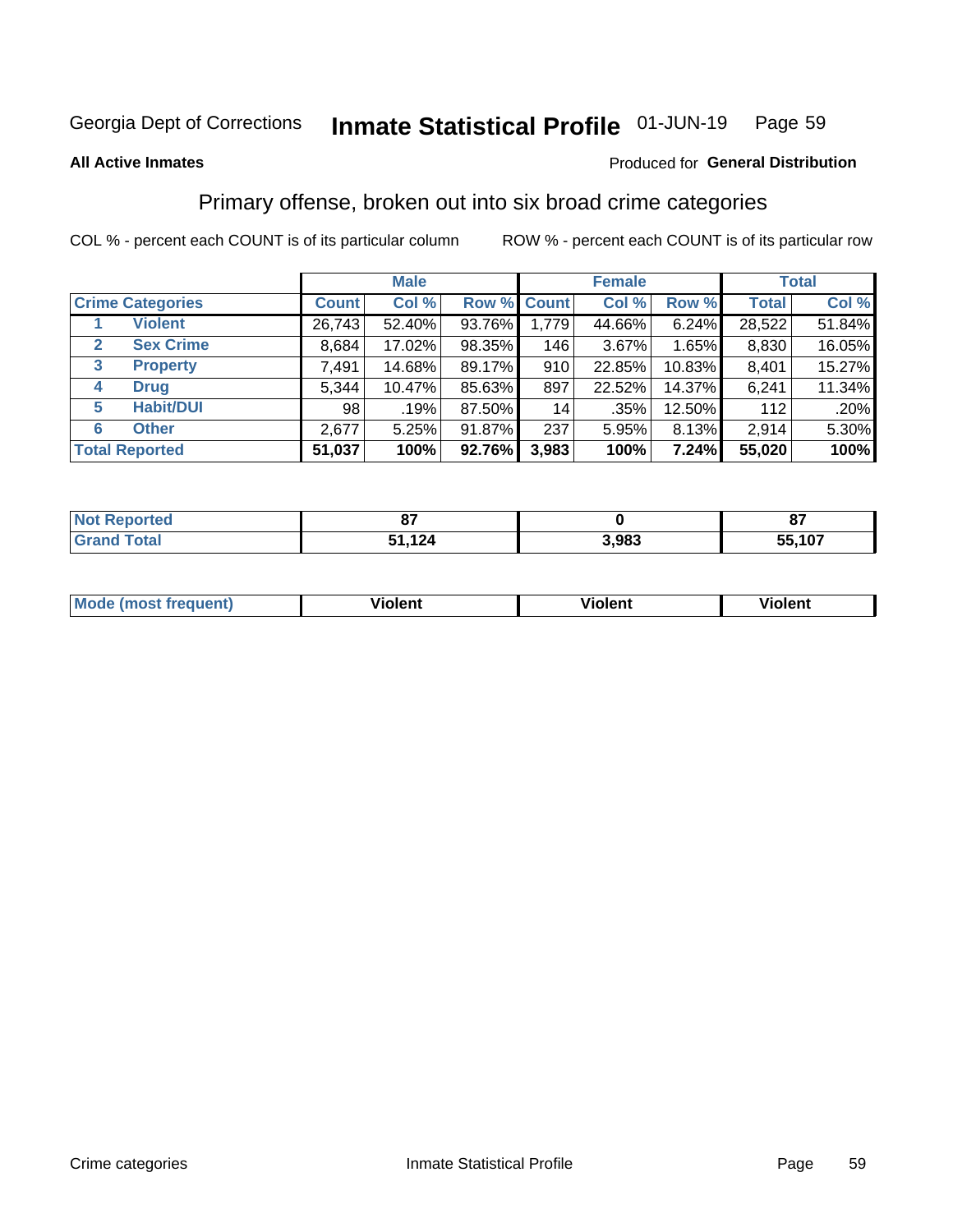#### Inmate Statistical Profile 01-JUN-19 Page 60

**All Active Inmates** 

### Produced for General Distribution

## Primary offense, detailed offense code

COL % - percent each COUNT is of its particular column

|                                            |                     | <b>Male</b> |         |                | <b>Female</b> |         |                | <b>Total</b> |
|--------------------------------------------|---------------------|-------------|---------|----------------|---------------|---------|----------------|--------------|
| <b>Primary Offense</b>                     | <b>Count</b>        | Col %       | Row %   | <b>Count</b>   | Col %         | Row %   | <b>Total</b>   | Col %        |
| <b>Abuse Neglect Elder/Disab (2812)</b>    | 45                  | .09%        | 65.22%  | 24             | .60%          | 34.78%  | 69             | .13%         |
| Agg Aslt W Intnt To Rape (2095)            | 74                  | .14%        | 100.00% |                |               |         | 74             | .13%         |
| <b>Agg Sex Battery Atmpt (2099)</b>        | 3                   | .01%        | 100.00% |                |               |         | 3              | .01%         |
| <b>Aggrav Assault (1302)</b>               | 5,271               | 10.33%      | 94.53%  | 305            | 7.66%         | 5.47%   | 5,576          | 10.13%       |
| <b>Aggrav Assault Peace Ofcr</b>           | 348                 | .68%        | 94.57%  | 20             | .50%          | 5.43%   | 368            | .67%         |
| (1314)                                     |                     |             |         |                |               |         |                |              |
| <b>Aggrav Battery (1305)</b>               | 1,353               | 2.65%       | 93.70%  | 91             | 2.28%         | 6.30%   | 1,444          | 2.62%        |
| <b>Aggrav Battery Peace Ofcr</b><br>(1315) | 29                  | .06%        | 96.67%  | 1              | .03%          | 3.33%   | 30             | .05%         |
| <b>Aggrav Ch Molest Atmpt (2096)</b>       | 5                   | .01%        | 100.00% |                |               |         | 5              | .01%         |
| <b>Aggrav Child Molestation (2021)</b>     | 1,294               | 2.54%       | 98.33%  | 22             | .55%          | 1.67%   | 1,316          | 2.39%        |
| <b>Aggrav Cruelty To Animals</b><br>(2972) | 15                  | .03%        | 93.75%  | 1              | .03%          | 6.25%   | 16             | .03%         |
| <b>Aggrav Sexual Battery (2009)</b>        | 240                 | .47%        | 99.17%  | $\overline{2}$ | .05%          | .83%    | 242            | .44%         |
| <b>Aggrav Sodomy (2003)</b>                | 226                 | .44%        | 98.69%  | 3              | .08%          | 1.31%   | 229            | .42%         |
| <b>Aggrav Stalking (1321)</b>              | 316                 | .62%        | 94.89%  | 17             | .43%          | 5.11%   | 333            | .61%         |
| <b>Aggravated Assault On 65+</b><br>(1304) | 6                   | .01%        | 75.00%  | $\overline{2}$ | .05%          | 25.00%  | 8              | .01%         |
| <b>Aiding Escape (2502)</b>                |                     |             |         | $\overline{2}$ | .05%          | 100.00% | $\overline{2}$ | .01%         |
| <b>Alter Id (1506)</b>                     | 1                   | .01%        | 100.00% |                |               |         | $\mathbf{1}$   | .01%         |
| <b>Armed Robbery (1902)</b>                | 5,823               | 11.41%      | 96.36%  | 220            | 5.52%         | 3.64%   | 6,043          | 10.98%       |
| Arson 1st Degree (1401)                    | 60                  | .12%        | 84.51%  | 11             | .28%          | 15.49%  | 71             | .13%         |
| <b>Arson 2nd Degree (1402)</b>             | 12                  | .02%        | 92.31%  | 1              | .03%          | 7.69%   | 13             | .02%         |
| <b>Arson 3rd Degree (1403)</b>             | 3                   | .01%        | 100.00% |                |               |         | $\mathfrak{S}$ | .01%         |
| <b>Arson Misc (1400)</b>                   | $\overline{2}$      | .01%        | 100.00% |                |               |         | $\overline{2}$ | .01%         |
| <b>Ass W/ Int Transmit Hiv (1313)</b>      | 1                   | .01%        | 50.00%  | 1              | .03%          | 50.00%  | $\overline{2}$ | .01%         |
| <b>Atmpt Aggrav Assault (1303)</b>         | 10                  | .02%        | 90.91%  | 1              | .03%          | 9.09%   | 11             | .02%         |
| <b>Atmpt Aggrav Sodomy (2093)</b>          | 4                   | .01%        | 100.00% |                |               |         | 4              | .01%         |
| <b>Atmpt Armed Robbery (1992)</b>          | 91                  | .18%        | 93.81%  | 6              | .15%          | 6.19%   | 97             | .18%         |
| <b>Atmpt Burglary (1690)</b>               | 20                  | .04%        | 95.24%  | 1              | .03%          | 4.76%   | 21             | .04%         |
| <b>Atmpt Child Molestation (2094)</b>      | 45                  | .09%        | 100.00% |                |               |         | 45             | .08%         |
| <b>Atmpt Finan Ident Frd (7014)</b>        | 1                   | .01%        | 100.00% |                |               |         | 1              | .01%         |
| <b>Atmpt Kidnap (1390)</b>                 | $\overline{\omega}$ | .01%        | 100.00% |                |               |         | $\overline{3}$ | .01%         |
| <b>Atmpt Murder (1190)</b>                 | 145                 | .28%        | 91.77%  | 13             | .33%          | 8.23%   | 158            | .29%         |
| Atmpt Rape (2091)                          | 50                  | .10%        | 98.04%  | 1              | .03%          | 1.96%   | 51             | .09%         |
| <b>Atmpt Robbery (1991)</b>                | 34                  | .07%        | 97.14%  | 1              | .03%          | 2.86%   | 35             | .06%         |
| <b>Atmpt Sodomy (2092)</b>                 | 1                   | .01%        | 100.00% |                |               |         | 1              | .01%         |
| <b>Atmpt Theft By Taking (1812)</b>        | 1                   | .01%        | 100.00% |                |               |         | $\mathbf{1}$   | .01%         |
| <b>Atmpt Viol Substance Act (4090)</b>     | 17                  | .03%        | 85.00%  | 3              | .08%          | 15.00%  | 20             | .04%         |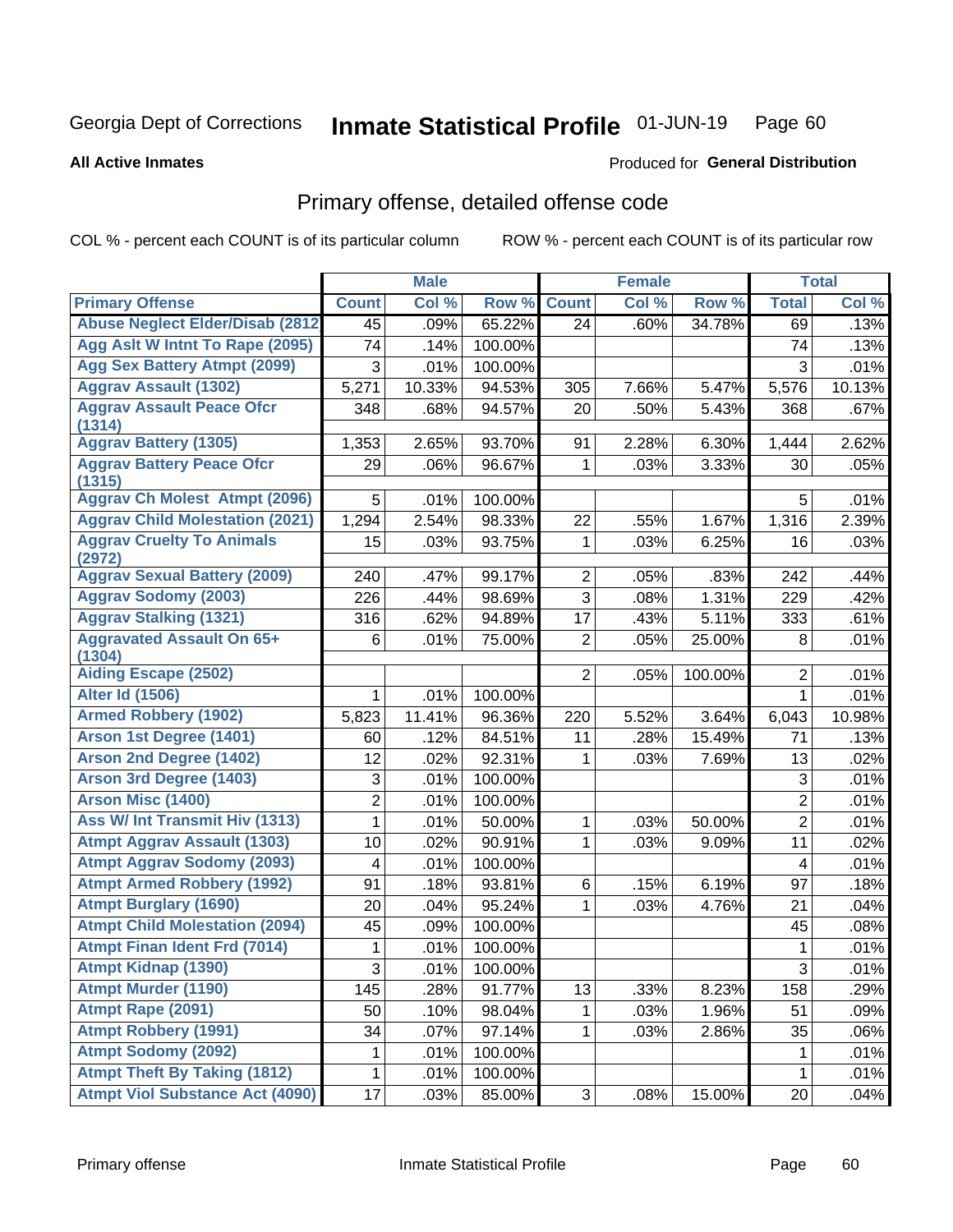#### Inmate Statistical Profile 01-JUN-19 Page 61

### **All Active Inmates**

## Produced for General Distribution

# Primary offense, detailed offense code

COL % - percent each COUNT is of its particular column

|                                            | <b>Male</b>    |       | <b>Female</b> |                |       | <b>Total</b> |                |       |
|--------------------------------------------|----------------|-------|---------------|----------------|-------|--------------|----------------|-------|
| <b>Primary Offense</b>                     | <b>Count</b>   | Col % | Row %         | <b>Count</b>   | Col % | Row %        | <b>Total</b>   | Col % |
| <b>Att/Consprcy Commt C/S/Of</b>           | 48             | .09%  | 85.71%        | 8 <sup>1</sup> | .20%  | 14.29%       | 56             | .10%  |
| (4134)                                     |                |       |               |                |       |              |                |       |
| <b>Bad Checks (1704)</b>                   | 1              | .01%  | 100.00%       |                |       |              | 1              | .01%  |
| <b>Bail Jumping (2511)</b>                 | 5              | .01%  | 100.00%       |                |       |              | 5              | .01%  |
| <b>Bestiality (2004)</b>                   | 1              | .01%  | 100.00%       |                |       |              | 1              | .01%  |
| <b>Bigamy (2007)</b>                       | 3              | .01%  | 100.00%       |                |       |              | 3              | .01%  |
| <b>Bribery Govt Officer (2301)</b>         | 1              | .01%  | 50.00%        | 1              | .03%  | 50.00%       | $\overline{2}$ | .01%  |
| <b>Bribery Of Contestant (2711)</b>        |                |       |               | 1              | .03%  | 100.00%      | 1              | .01%  |
| Burg 1st Aft 6/30/12 (1611)                | 1,999          | 3.92% | 91.57%        | 184            | 4.62% | 8.43%        | 2,183          | 3.97% |
| Burg 2nd Aft 6/30/12 (1612)                | 722            | 1.41% | 96.14%        | 29             | .73%  | 3.86%        | 751            | 1.36% |
| Burg Bef 7/1/12 (1601)                     | 2,054          | 4.02% | 96.80%        | 68             | 1.71% | 3.20%        | 2,122          | 3.86% |
| <b>Carry Pistl Without Licns (2903)</b>    | 1              | .01%  | 100.00%       |                |       |              | 1              | .01%  |
| <b>Carry Weapon At School (2915)</b>       | $\overline{4}$ | .01%  | 100.00%       |                |       |              | 4              | .01%  |
| <b>Child Molestation (2019)</b>            | 2,680          | 5.25% | 97.92%        | 57             | 1.43% | 2.08%        | 2,737          | 4.97% |
| <b>Cnspire Traffic Cntrl Sub (4130)</b>    | 5              | .01%  | 100.00%       |                |       |              | 5              | .01%  |
| <b>Cntrbtng Delingency Minor</b><br>(2854) | 1.             | .01%  | 100.00%       |                |       |              | 1              | .01%  |
| <b>Computer Pornography (1760)</b>         | 100            | .20%  | 99.01%        | 1              | .03%  | .99%         | 101            | .18%  |
| <b>Computer Theft (1761)</b>               | 1              | .01%  | 11.11%        | 8              | .20%  | 88.89%       | 9              | .02%  |
| <b>Computer Trespass (1762)</b>            | 1              | .01%  | 33.33%        | $\overline{2}$ | .05%  | 66.67%       | 3              | .01%  |
| <b>Conceal Death Of Another (1125)</b>     | 13             | .03%  | 65.00%        | $\overline{7}$ | .18%  | 35.00%       | 20             | .04%  |
| <b>Conspiracy (9901)</b>                   | 28             | .05%  | 82.35%        | 6              | .15%  | 17.65%       | 34             | .06%  |
| <b>Convynce Handle Contrabnd</b><br>(5174) | 1              | .01%  | 100.00%       |                |       |              | 1              | .01%  |
| Crim Use W/Alt Id Mark (7010)              | 4              | .01%  | 100.00%       |                |       |              | 4              | .01%  |
| Crmnl Atmpt (9905)                         | 3              | .01%  | 100.00%       |                |       |              | 3              | .01%  |
| Crmnl Damage 1st Degree (1501)             | 22             | .04%  | 100.00%       |                |       |              | 22             | .04%  |
| <b>Crmnl Damage 2nd Degree</b><br>(1502)   | 73             | .14%  | 87.95%        | 10             | .25%  | 12.05%       | 83             | .15%  |
| <b>Crmnl Interfere Govt Prop (2613)</b>    | 23             | .05%  | 92.00%        | $\overline{2}$ | .05%  | 8.00%        | 25             | .05%  |
| <b>Crmnl Solicitation (9910)</b>           | $\overline{2}$ | .01%  | 100.00%       |                |       |              | $\overline{2}$ | .01%  |
| <b>Cruelty To An Inmate (2810)</b>         | 1              | .01%  | 100.00%       |                |       |              | 1              | .01%  |
| <b>Cruelty To Animals (2971)</b>           | $\mathbf{1}$   | .01%  | 100.00%       |                |       |              | 1              | .01%  |
| <b>Cruelty To Children (2801)</b>          | 299            | .59%  | 73.46%        | 108            | 2.71% | 26.54%       | 407            | .74%  |
| <b>Cruelty To Elder Person (2811)</b>      | 26             | .05%  | 65.00%        | 14             | .35%  | 35.00%       | 40             | .07%  |
| <b>Damage Destroy Secr Prop</b><br>(1504)  | $\overline{2}$ | .01%  | 100.00%       |                |       |              | $\overline{2}$ | .01%  |
| <b>Distr Mat Depict Nudity (2102)</b>      | 1              | .01%  | 100.00%       |                |       |              | 1              | .01%  |
| Dogfighting (2718)                         | $\overline{2}$ | .01%  | 100.00%       |                |       |              | $\overline{2}$ | .01%  |
| Drv W/ Improp Veh Reg (7013)               | 5 <sup>1</sup> | .01%  | 100.00%       |                |       |              | 5              | .01%  |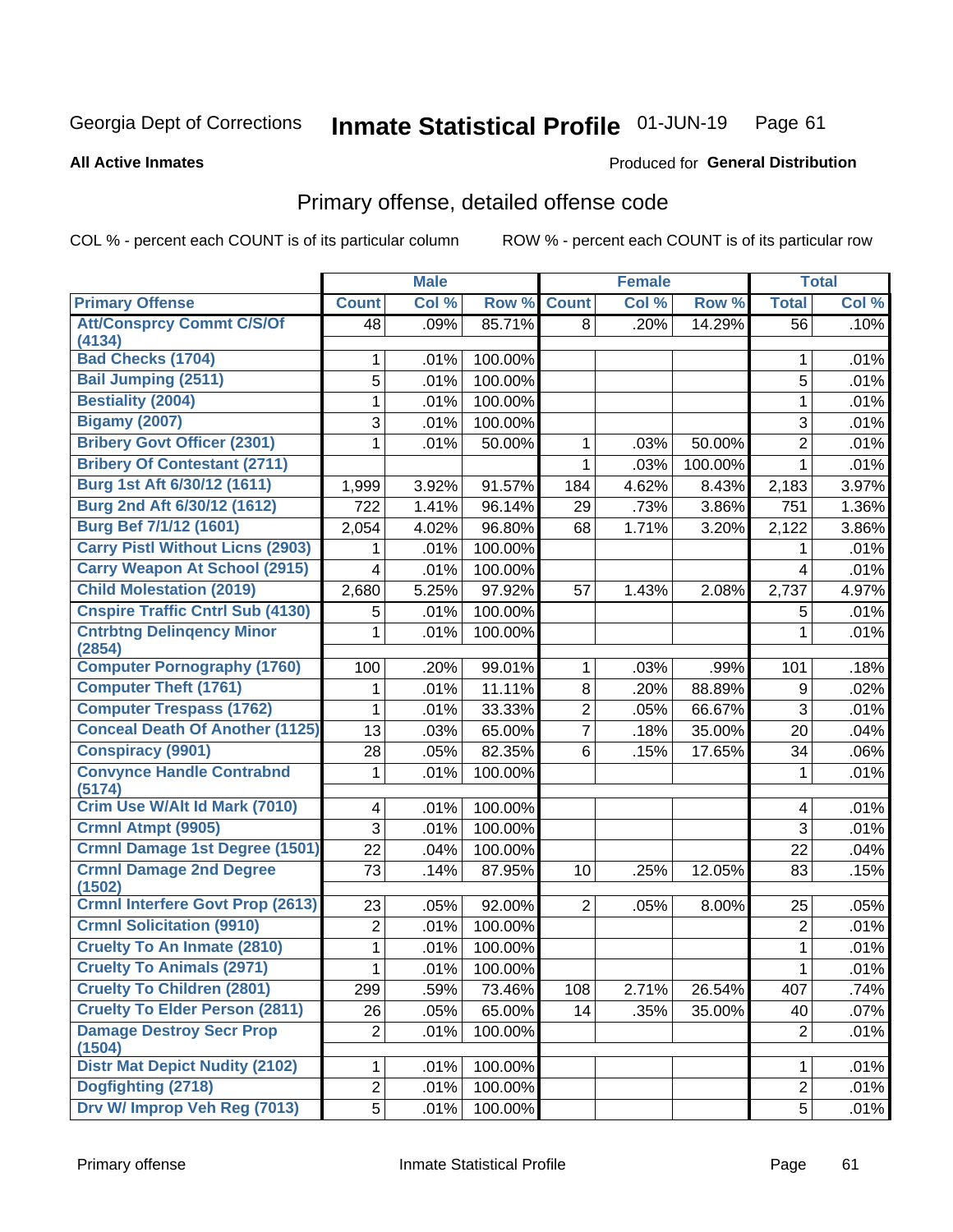#### Inmate Statistical Profile 01-JUN-19 Page 62

**All Active Inmates** 

## **Produced for General Distribution**

# Primary offense, detailed offense code

COL % - percent each COUNT is of its particular column

|                                            |                | <b>Male</b> |         |                         | <b>Female</b> |         |                | <b>Total</b> |
|--------------------------------------------|----------------|-------------|---------|-------------------------|---------------|---------|----------------|--------------|
| <b>Primary Offense</b>                     | <b>Count</b>   | Col %       | Row %   | <b>Count</b>            | Col %         | Row %   | <b>Total</b>   | Col %        |
| <b>Drvng Habtl Violator (5004)</b>         | 4              | .01%        | 66.67%  | $\overline{2}$          | .05%          | 33.33%  | 6              | .01%         |
| <b>Eavesdrop &amp; Surveillance (3001)</b> | 1              | .01%        | 100.00% |                         |               |         | 1              | .01%         |
| <b>Embracery (2407)</b>                    | 1              | .01%        | 100.00% |                         |               |         | 1              | .01%         |
| <b>Entering Vehicle (1880)</b>             | 102            | .20%        | 96.23%  | $\overline{\mathbf{4}}$ | .10%          | 3.77%   | 106            | .19%         |
| <b>Entice Child Attempted (2090)</b>       | 6              | .01%        | 100.00% |                         |               |         | 6              | .01%         |
| <b>Enticing Child-Indec Purp (2020)</b>    | 79             | .15%        | 91.86%  | $\overline{7}$          | .18%          | 8.14%   | 86             | .16%         |
| <b>Escape (2501)</b>                       | 31             | .06%        | 86.11%  | 5                       | .13%          | 13.89%  | 36             | .07%         |
| <b>Exploit Disabled/Elder (7022)</b>       | $\,6$          | .01%        | 54.55%  | 5                       | .13%          | 45.45%  | 11             | .02%         |
| <b>False Certificates (2311)</b>           | 1              | .01%        | 100.00% |                         |               |         | 1              | .01%         |
| <b>False Imprisonment (1308)</b>           | 201            | .39%        | 95.26%  | 10                      | .25%          | 4.74%   | 211            | .38%         |
| <b>False Public Alarm (2609)</b>           | 1              | .01%        | 100.00% |                         |               |         | 1              | .01%         |
| <b>False Statements Govt (2408)</b>        | 21             | .04%        | 75.00%  | $\overline{7}$          | .18%          | 25.00%  | 28             | .05%         |
| <b>False Swearing (2402)</b>               |                |             |         | 1                       | .03%          | 100.00% | 1              | .01%         |
| <b>Family Violence Battery (1301)</b>      | 158            | .31%        | 98.75%  | $\overline{2}$          | .05%          | 1.25%   | 160            | .29%         |
| Feticide (1121)                            | 1              | .01%        | 100.00% |                         |               |         | 1              | .01%         |
| <b>Feticide By Vehicle (1118)</b>          | $\,6\,$        | .01%        | 100.00% |                         |               |         | 6              | .01%         |
| <b>Financial Identity Fraud (1756)</b>     | 60             | .12%        | 75.95%  | 19                      | .48%          | 24.05%  | 79             | .14%         |
| <b>Fleeing/Eluding Police (2316)</b>       | 498            | .98%        | 94.14%  | 31                      | .78%          | 5.86%   | 529            | .96%         |
| Forg 1st Aft 6/30/12 (1711)                | 105            | .21%        | 71.92%  | 41                      | 1.03%         | 28.08%  | 146            | .27%         |
| Forg 1st Bef 7/1/12 (1701)                 | 179            | .35%        | 73.36%  | 65                      | 1.63%         | 26.64%  | 244            | .44%         |
| Forg 2nd Aft 6/30/12 (1712)                | 35             | .07%        | 81.40%  | 8                       | .20%          | 18.60%  | 43             | .08%         |
| Forg 2nd Bef 7/1/12 (1702)                 | 2              | .01%        | 66.67%  | 1                       | .03%          | 33.33%  | $\mathfrak{S}$ | .01%         |
| Forg 3rd Aft 6/30/12 (1713)                | 57             | .11%        | 85.07%  | 10                      | .25%          | 14.93%  | 67             | .12%         |
| Forg 4th Aft 6/30/12 (1714)                | 14             | .03%        | 63.64%  | 8                       | .20%          | 36.36%  | 22             | .04%         |
| <b>Forgery Credit Card (1752)</b>          | 4              | .01%        | 80.00%  | 1                       | .03%          | 20.00%  | 5              | .01%         |
| <b>Fraudulent Access Compute</b><br>(1796) | $\overline{2}$ | .01%        | 66.67%  | 1                       | .03%          | 33.33%  | 3              | .01%         |
| <b>Fraudulent Checks (1750)</b>            | 1              | .01%        | 50.00%  | 1                       | .03%          | 50.00%  | $\overline{2}$ | .01%         |
| <b>Fraudulent Credit Card (1753)</b>       | 63             | .12%        | 67.02%  | 31                      | .78%          | 32.98%  | 94             | .17%         |
| <b>Gang Participation (9914)</b>           | 51             | .10%        | 96.23%  | 2                       | .05%          | 3.77%   | 53             | .10%         |
| <b>Guard Line W/Weapon/Drugs</b><br>(2963) | 18             | .04%        | 60.00%  | 12                      | .30%          | 40.00%  | 30             | .05%         |
| <b>Habit Traf Viol/Impaired (5005)</b>     | 6              | .01%        | 100.00% |                         |               |         | 6              | .01%         |
| <b>Habit Traf Viol/Other (5006)</b>        | 5              | .01%        | 71.43%  | $\overline{2}$          | .05%          | 28.57%  | $\overline{7}$ | .01%         |
| <b>Hijacking Motor Vehicle (1911)</b>      | 40             | .08%        | 97.56%  | $\mathbf{1}$            | .03%          | 2.44%   | 41             | .07%         |
| <b>Hindering Appreh Or Pun (2503)</b>      | 5              | .01%        | 71.43%  | $\overline{c}$          | .05%          | 28.57%  | $\overline{7}$ | .01%         |
| Hit-Run W/Injury/Fatality (5007)           | 39             | .08%        | 82.98%  | 8                       | .20%          | 17.02%  | 47             | .09%         |
| Home Invasion 1st Degree (7007)            | 19             | .04%        | 86.36%  | 3                       | .08%          | 13.64%  | 22             | .04%         |
| <b>Homicide By Vessel (1124)</b>           | 42             | .08%        | 87.50%  | 6                       | .15%          | 12.50%  | 48             | .09%         |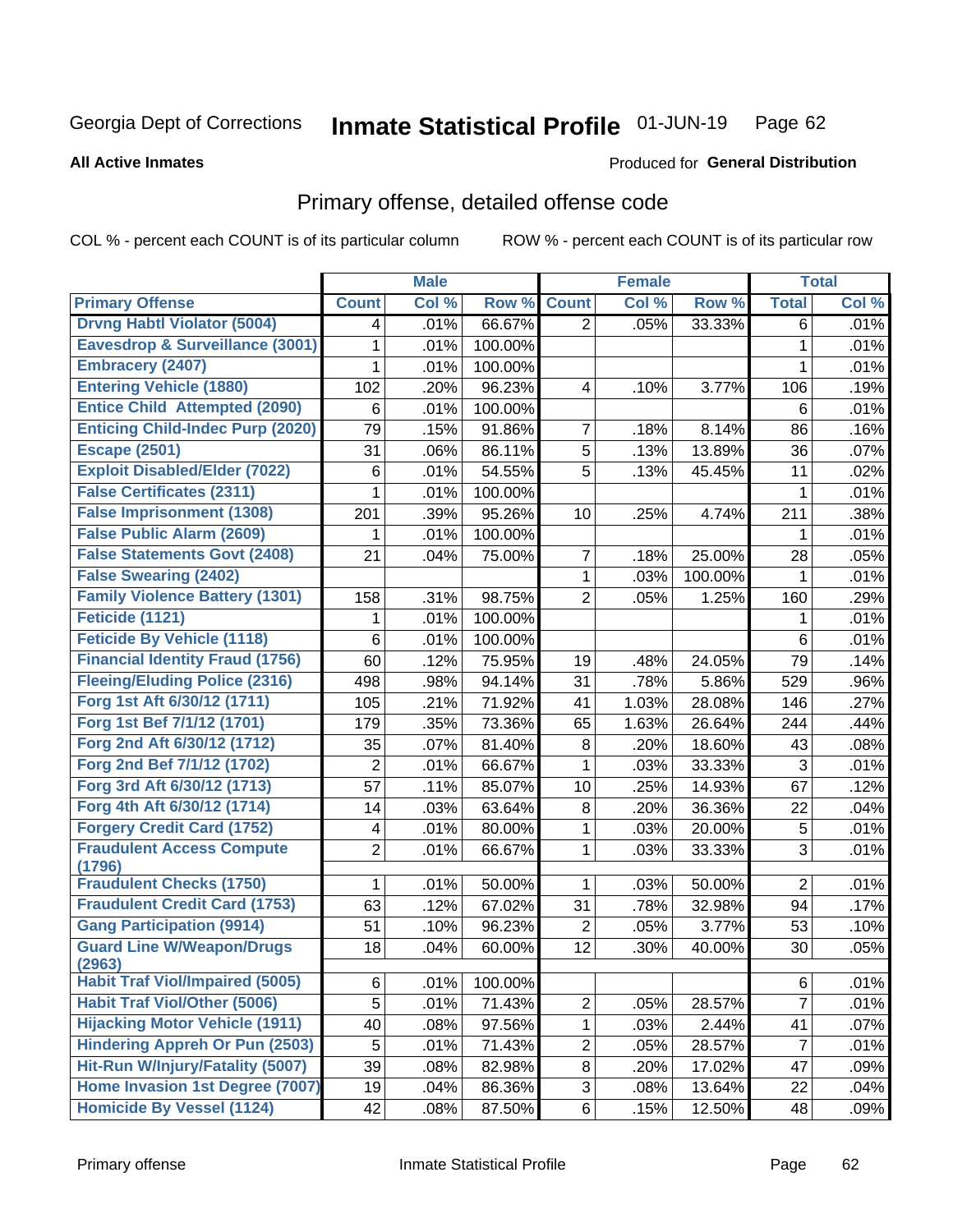#### Inmate Statistical Profile 01-JUN-19 Page 63

### **All Active Inmates**

## Produced for General Distribution

# Primary offense, detailed offense code

COL % - percent each COUNT is of its particular column

|                                            |                | <b>Male</b> |         |                | <b>Female</b> |        |                | <b>Total</b> |
|--------------------------------------------|----------------|-------------|---------|----------------|---------------|--------|----------------|--------------|
| <b>Primary Offense</b>                     | <b>Count</b>   | Col %       | Row %   | <b>Count</b>   | Col %         | Row %  | <b>Total</b>   | Col %        |
| <b>Illegal Attm To Obt Drugs (4011)</b>    | 5              | .01%        | 100.00% |                |               |        | 5              | .01%         |
| <b>Impersonating Officer (2405)</b>        | 1              | .01%        | 100.00% |                |               |        | 1              | .01%         |
| <b>Impersonation (2404)</b>                | 4              | .01%        | 100.00% |                |               |        | 4              | .01%         |
| <b>Incest (2006)</b>                       | 211            | .41%        | 99.53%  | 1              | .03%          | .47%   | 212            | .39%         |
| <b>Incest Atmpt (2098)</b>                 | 1              | .01%        | 100.00% |                |               |        | 1              | .01%         |
| <b>Inciting To Insurrection (2203)</b>     | 3              | .01%        | 100.00% |                |               |        | 3              | .01%         |
| <b>Influencing Witness (2313)</b>          | 6              | .01%        | 66.67%  | 3              | .08%          | 33.33% | 9              | .02%         |
| <b>Injury By Vehicle (1318)</b>            | 102            | .20%        | 80.95%  | 24             | .60%          | 19.05% | 126            | .23%         |
| <b>Insurance Fraud (7023)</b>              | 1              | .01%        | 100.00% |                |               |        | 1              | .01%         |
| <b>Insurrection (2202)</b>                 | 3              | .01%        | 100.00% |                |               |        | 3              | .01%         |
| <b>Interference With Custody (1312)</b>    | 14             | .03%        | 93.33%  | 1              | .03%          | 6.67%  | 15             | .03%         |
| <b>Involuntary Manslaughter (1103)</b>     | 169            | .33%        | 86.67%  | 26             | .65%          | 13.33% | 195            | .35%         |
| Kidnapping (1311)                          | 1,467          | 2.87%       | 96.83%  | 48             | 1.21%         | 3.17%  | 1,515          | 2.75%        |
| <b>Livestock Theft (1817)</b>              | 6              | .01%        | 100.00% |                |               |        | 6              | .01%         |
| <b>Lottery Violation (2730)</b>            | 3              | .01%        | 100.00% |                |               |        | 3              | .01%         |
| <b>Machine Gun Activities (2906)</b>       | 1              | .01%        | 100.00% |                |               |        | 1              | .01%         |
| Manf Methamph 200-399 Gm<br>(4144)         | 7              | .01%        | 100.00% |                |               |        | $\overline{7}$ | .01%         |
| Manf Methamph 28-199 Gm<br>(4143)          | 11             | .02%        | 84.62%  | $\overline{2}$ | .05%          | 15.38% | 13             | .02%         |
| Manf Methamph 400+ Gm (4145)               | 1              | .01%        | 100.00% |                |               |        | 1              | .01%         |
| <b>Manf Methamph Unspec Amt</b><br>(4147)  | 98             | .19%        | 89.91%  | 11             | .28%          | 10.09% | 109            | .20%         |
| <b>Manufac Marijuana (7012)</b>            | 26             | .05%        | 92.86%  | $\overline{2}$ | .05%          | 7.14%  | 28             | .05%         |
| <b>Manufact Meth Near Child (2803)</b>     | 12             | .02%        | 80.00%  | $\overline{3}$ | .08%          | 20.00% | 15             | .03%         |
| <b>Misc Assault/Battery (1300)</b>         | 11             | .02%        | 100.00% |                |               |        | 11             | .02%         |
| <b>Misc Correctionl Inst Off (6200)</b>    | $\bf 8$        | .02%        | 100.00% |                |               |        | 8              | .01%         |
| <b>Misc Drugs Trafficking (4100)</b>       | 5              | .01%        | 100.00% |                |               |        | 5              | .01%         |
| <b>Misc Forgery (1700)</b>                 | 3              | .01%        | 100.00% |                |               |        | 3              | .01%         |
| <b>Misc Fraud (1799)</b>                   | 9              | .02%        | 60.00%  | 6              | .15%          | 40.00% | 15             | .03%         |
| <b>Misc Homicide Offense (1100)</b>        | $6\phantom{a}$ | .01%        | 85.71%  | 1              | .03%          | 14.29% | $\overline{7}$ | .01%         |
| <b>Misc Invasion Of Privacy (3000)</b>     | 5              | .01%        | 100.00% |                |               |        | 5              | .01%         |
| <b>Misc Obscenity (2100)</b>               | 3              | .01%        | 100.00% |                |               |        | 3              | .01%         |
| <b>Misc Public Order (2200)</b>            |                | .01%        | 100.00% |                |               |        | 1              | .01%         |
| <b>Misc Sexual Offense (2000)</b>          | 22             | .04%        | 95.65%  | 1              | .03%          | 4.35%  | 23             | .04%         |
| <b>Misuse Firearm Hunting (2970)</b>       | 1.             | .01%        | 100.00% |                |               |        | 1              | .01%         |
| <b>Murder (1101)</b>                       | 6,226          | 12.20%      | 93.64%  | 423            | 10.62%        | 6.36%  | 6,649          | 12.08%       |
| <b>Murder Conspire To Commit</b><br>(1191) | 17             | .03%        | 89.47%  | $\overline{2}$ | .05%          | 10.53% | 19             | .03%         |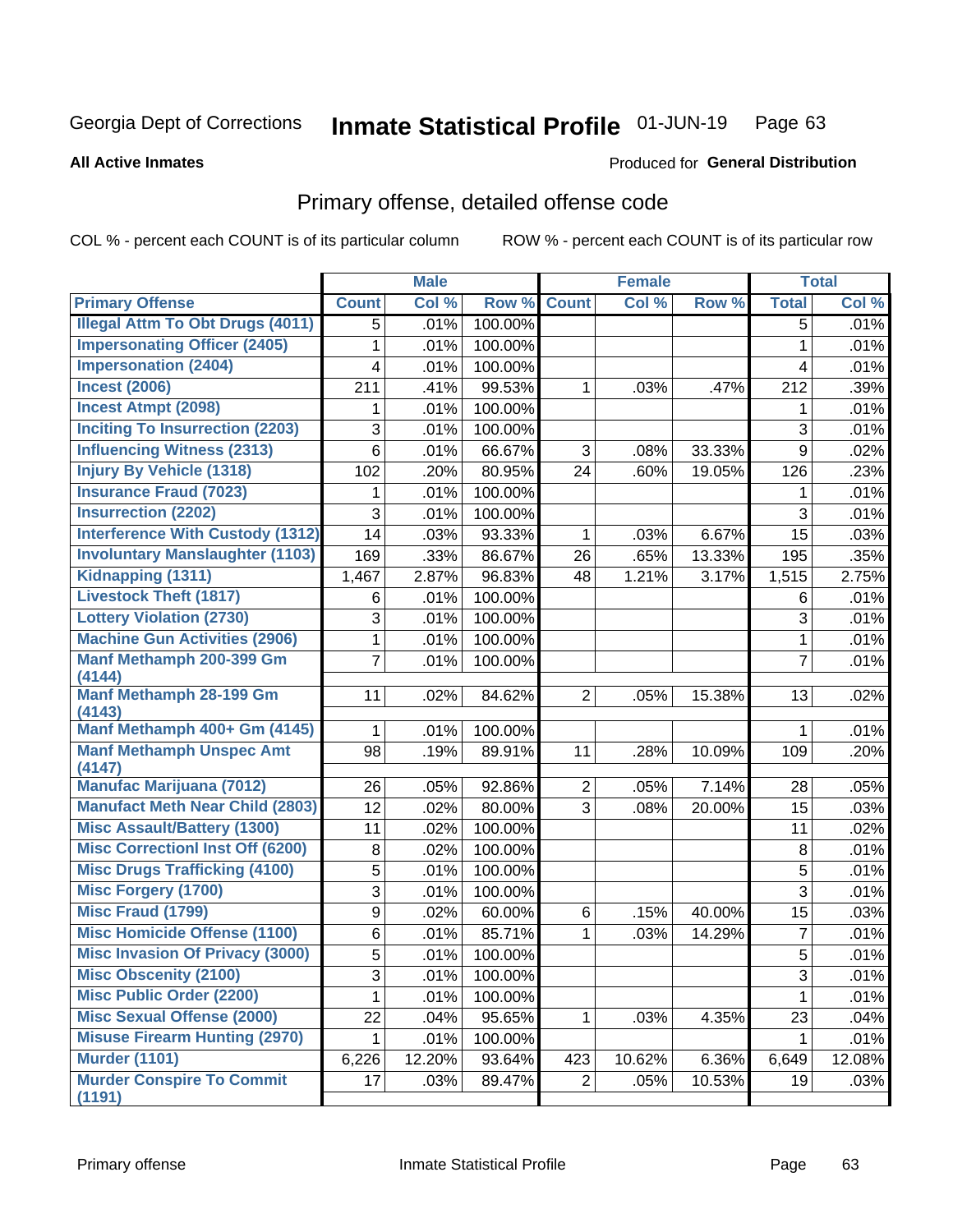#### Inmate Statistical Profile 01-JUN-19 Page 64

**All Active Inmates** 

## **Produced for General Distribution**

## Primary offense, detailed offense code

COL % - percent each COUNT is of its particular column

|                                            |                           | <b>Male</b> |         |                         | <b>Female</b> |        |                | <b>Total</b> |
|--------------------------------------------|---------------------------|-------------|---------|-------------------------|---------------|--------|----------------|--------------|
| <b>Primary Offense</b>                     | <b>Count</b>              | Col %       | Row %   | <b>Count</b>            | Col %         | Row %  | <b>Total</b>   | Col %        |
| Mutiny In Penal Inst (2507)                | 11                        | .02%        | 100.00% |                         |               |        | 11             | .02%         |
| Necrophilia (2022)                         | 1                         | .01%        | 100.00% |                         |               |        | 1              | .01%         |
| <b>Obstr Of Law Enf Officer (2314)</b>     | 410                       | .80%        | 90.51%  | 43                      | 1.08%         | 9.49%  | 453            | .82%         |
| <b>Pandering By Compulsion (2017)</b>      | 3                         | .01%        | 100.00% |                         |               |        | 3              | .01%         |
| Party To A Crime (9911)                    | 1                         | .01%        | 100.00% |                         |               |        | 1              | .01%         |
| Peeping Tom (3002)                         | 17                        | .03%        | 100.00% |                         |               |        | 17             | .03%         |
| Perjury (2401)                             | $\ensuremath{\mathsf{3}}$ | .01%        | 100.00% |                         |               |        | $\sqrt{3}$     | .01%         |
| <b>Pimping A Minor Under 18 (2016)</b>     | $\overline{7}$            | .01%        | 87.50%  | 1                       | .03%          | 12.50% | 8              | .01%         |
| Poss Alprazolam (7003)                     | $\boldsymbol{9}$          | .02%        | 69.23%  | $\overline{\mathbf{4}}$ | .10%          | 30.77% | 13             | .02%         |
| Poss By Inm Proh Items (7015)              | $\overline{7}$            | .01%        | 53.85%  | 6                       | .15%          | 46.15% | 13             | .02%         |
| <b>Poss Contraband Articles (5171)</b>     | 1                         | .01%        | 100.00% |                         |               |        | 1              | .01%         |
| <b>Poss Dep Stim Cntrf Drugs</b><br>(4007) | 69                        | .14%        | 71.88%  | 27                      | .68%          | 28.13% | 96             | .17%         |
| Poss Drug Related Matrl (4016)             | 22                        | .04%        | 81.48%  | 5                       | .13%          | 18.52% | 27             | .05%         |
| Poss Ephedrine (4030)                      | $\overline{2}$            | .01%        | 100.00% |                         |               |        | $\overline{2}$ | .01%         |
| Poss Firearm 1st Offender (2913)           | 129                       | .25%        | 92.81%  | 10                      | .25%          | 7.19%  | 139            | .25%         |
| <b>Poss Firearm Convct Felon</b>           | 1,164                     | 2.28%       | 96.20%  | 46                      | 1.15%         | 3.80%  | 1,210          | 2.20%        |
| (2914)                                     |                           |             |         |                         |               |        |                |              |
| Poss Hydrocodone (7004)                    | 16                        | .03%        | 61.54%  | 10                      | .25%          | 38.46% | 26             | .05%         |
| <b>Poss Knife During Crime (2911)</b>      | 2                         | .01%        | 100.00% |                         |               |        | $\overline{2}$ | .01%         |
| Poss Mda/Extsy (4033)                      | 5                         | .01%        | 100.00% |                         |               |        | 5              | .01%         |
| Poss Methamphetamine (4031)                | 524                       | 1.03%       | 74.54%  | 179                     | 4.49%         | 25.46% | 703            | 1.28%        |
| <b>Poss Narcotics Opiates (4006)</b>       | 66                        | .13%        | 70.21%  | 28                      | .70%          | 29.79% | 94             | .17%         |
| <b>Poss Of Certain Weapons (2912)</b>      | 25                        | .05%        | 92.59%  | $\overline{2}$          | .05%          | 7.41%  | 27             | .05%         |
| Poss Of Cocaine (4022)                     | 308                       | .60%        | 87.50%  | 44                      | 1.10%         | 12.50% | 352            | .64%         |
| <b>Poss Of Firearm Dur Crime</b><br>(2910) | 943                       | 1.85%       | 95.35%  | 46                      | 1.15%         | 4.65%  | 989            | 1.80%        |
| <b>Poss Of Lsd (4008)</b>                  | 1                         | .01%        | 100.00% |                         |               |        | 1              | .01%         |
| Poss Of Marijuana (4009)                   | 63                        | .12%        | 95.45%  | 3                       | .08%          | 4.55%  | 66             | .12%         |
| <b>Poss Tools Commit Crime (1602)</b>      | 18                        | .04%        | 94.74%  | $\mathbf 1$             | .03%          | 5.26%  | 19             | .03%         |
| Poss W Int Dis Other Drug (4053)           | 129                       | .25%        | 86.58%  | 20                      | .50%          | 13.42% | 149            | .27%         |
| <b>Poss W Int Dist Cocaine (4050)</b>      | 256                       | .50%        | 96.60%  | 9                       | .23%          | 3.40%  | 265            | .48%         |
| Poss W Int Dist Marijuana (4051)           | 628                       | 1.23%       | 93.87%  | 41                      | 1.03%         | 6.13%  | 669            | 1.22%        |
| Poss W Int Dist Meth (4052)                | 533                       | 1.04%       | 77.58%  | 154                     | 3.87%         | 22.42% | 687            | 1.25%        |
| Poss Within 1000 Hous Pjt (7009)           | 6                         | .01%        | 85.71%  | 1                       | .03%          | 14.29% | $\overline{7}$ | .01%         |
| <b>Poss Wpn Drugs By Prisnr</b>            | 30                        | .06%        | 83.33%  | 6                       | .15%          | 16.67% | 36             | .07%         |
| (2965)                                     |                           |             |         |                         |               |        |                |              |
| <b>Prov Sex Mater To Minors (2110)</b>     | 1                         | .01%        | 100.00% |                         |               |        | 1              | .01%         |
| <b>Racketeering (3404)</b>                 | 124                       | .24%        | 73.81%  | 44                      | 1.10%         | 26.19% | 168            | .31%         |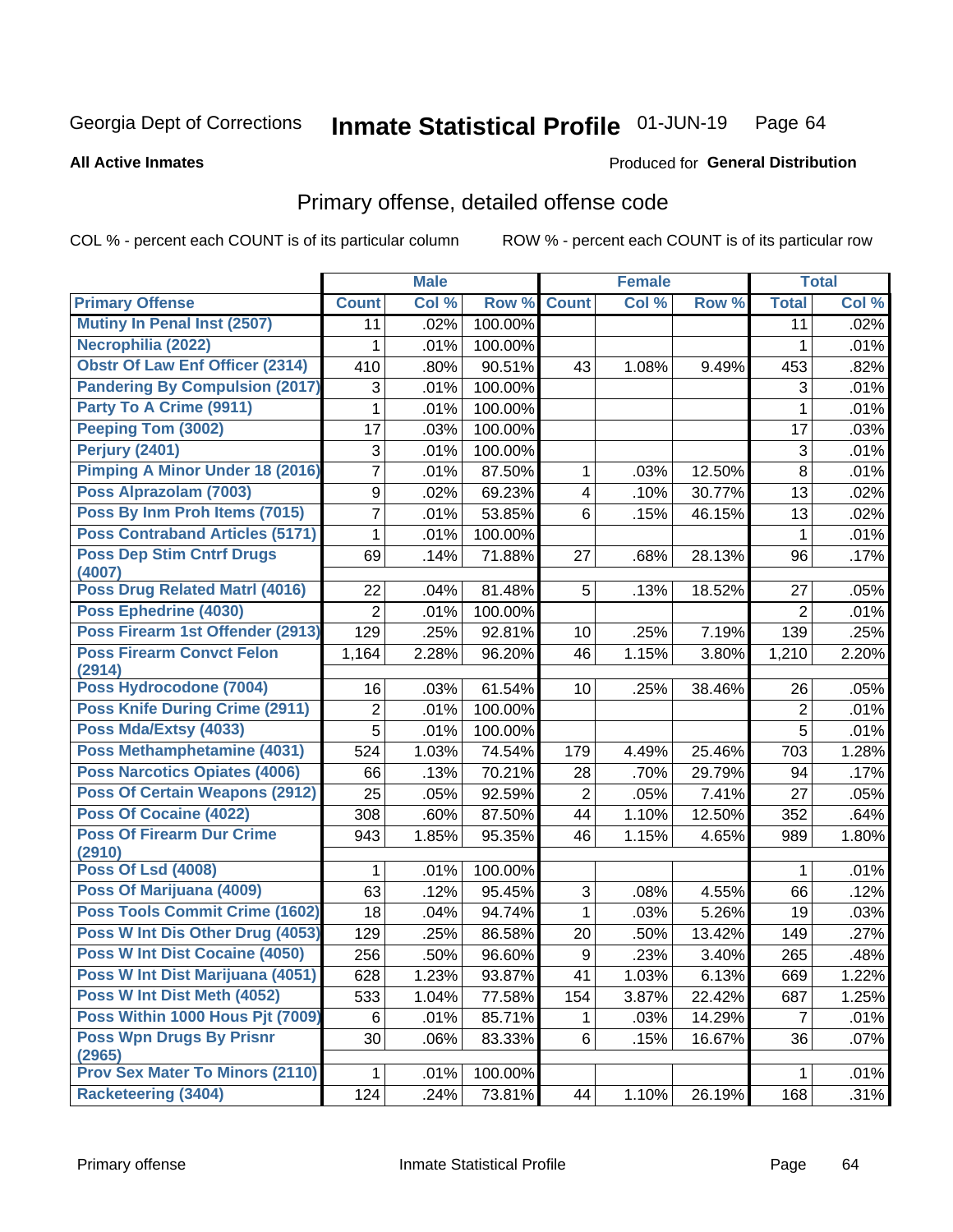#### Inmate Statistical Profile 01-JUN-19 Page 65

**All Active Inmates** 

## **Produced for General Distribution**

# Primary offense, detailed offense code

COL % - percent each COUNT is of its particular column

|                                            |                | <b>Male</b> |         |                | <b>Female</b> |        |                | <b>Total</b> |
|--------------------------------------------|----------------|-------------|---------|----------------|---------------|--------|----------------|--------------|
| <b>Primary Offense</b>                     | <b>Count</b>   | Col %       | Row %   | <b>Count</b>   | Col %         | Row %  | <b>Total</b>   | Col %        |
| <b>Rape (2001)</b>                         | 1,844          | 3.61%       | 99.51%  | 9              | .23%          | .49%   | 1,853          | 3.37%        |
| <b>Reck Cond Infected Person</b><br>(1317) | 6              | .01%        | 60.00%  | $\overline{4}$ | .10%          | 40.00% | 10             | .02%         |
| <b>Reckless Abandonment (1120)</b>         | 1              | .01%        | 100.00% |                |               |        | 1              | .01%         |
| <b>Recv Gds Srvs Fraud Obtnd</b><br>(1755) | 1              | .01%        | 100.00% |                |               |        | $\mathbf{1}$   | .01%         |
| <b>Remov/Atmpt Wpn Pub Offl</b><br>(7021)  | 1              | .01%        | 100.00% |                |               |        | 1              | .01%         |
| <b>Removal Baggage Cargo Etc</b><br>(2761) | $\overline{2}$ | .01%        | 100.00% |                |               |        | $\overline{2}$ | .01%         |
| <b>Robbery (1901)</b>                      | 1,108          | 2.17%       | 93.66%  | 75             | 1.88%         | 6.34%  | 1,183          | 2.15%        |
| <b>Robbery By Force (1903)</b>             | 215            | .42%        | 96.85%  | $\overline{7}$ | .18%          | 3.15%  | 222            | .40%         |
| <b>Robbery By Intimidation (1904)</b>      | 266            | .52%        | 93.33%  | 19             | .48%          | 6.67%  | 285            | .52%         |
| <b>Robbery By Sudden Snatch</b><br>(1905)  | 124            | .24%        | 95.38%  | 6              | .15%          | 4.62%  | 130            | .24%         |
| <b>S/D Cocaine (4021)</b>                  | 357            | .70%        | 96.75%  | 12             | .30%          | 3.25%  | 369            | .67%         |
| S/D Cont Sub Public (4017)                 | 32             | .06%        | 100.00% |                |               |        | 32             | .06%         |
| S/D Cont Sub School (4018)                 | 25             | .05%        | 89.29%  | 3              | .08%          | 10.71% | 28             | .05%         |
| S/D Dep Stim Cntrf Drugs (4002)            | 52             | .10%        | 88.14%  | $\overline{7}$ | .18%          | 11.86% | 59             | .11%         |
| <b>S/D Narcotics Opiates (4001)</b>        | 14             | .03%        | 63.64%  | 8              | .20%          | 36.36% | 22             | .04%         |
| S/D Of Marijuana (4004)                    | 208            | .41%        | 96.30%  | 8              | .20%          | 3.70%  | 216            | .39%         |
| Sale Mda/Extsy (4034)                      | $\overline{2}$ | .01%        | 100.00% |                |               |        | $\overline{2}$ | .01%         |
| Sale Methamphetamine (4032)                | 226            | .44%        | 79.30%  | 59             | 1.48%         | 20.70% | 285            | .52%         |
| <b>Sex Exploitation Child (2843)</b>       | 230            | .45%        | 99.57%  | 1              | .03%          | .43%   | 231            | .42%         |
| <b>Sex Offender Fail Registr (2026)</b>    | 542            | 1.06%       | 98.01%  | 11             | .28%          | 1.99%  | 553            | 1.01%        |
| <b>Sex Offender Fail To Move (2028)</b>    | 4              | .01%        | 100.00% |                |               |        | 4              | .01%         |
| Sexl/Asslt/Agn/Pers/Cstdy (2023)           | 20             | .04%        | 90.91%  | $\overline{2}$ | .05%          | 9.09%  | 22             | .04%         |
| <b>Sexual Aslt By Therapist (2024)</b>     | $\overline{2}$ | .01%        | 66.67%  | $\mathbf{1}$   | .03%          | 33.33% | 3              | .01%         |
| <b>Sexual Battery (2011)</b>               | 179            | .35%        | 98.35%  | 3              | .08%          | 1.65%  | 182            | .33%         |
| <b>Simple Battery (1316)</b>               | 16             | .03%        | 94.12%  | 1              | .03%          | 5.88%  | 17             | .03%         |
| <b>Sodomy (2002)</b>                       | 20             | .04%        | 100.00% |                |               |        | 20             | .04%         |
| <b>Solicit Sodomy From Minor</b><br>(2025) | 8              | .02%        | 88.89%  | 1              | .03%          | 11.11% | 9              | .02%         |
| <b>Stalking (1320)</b>                     | $\overline{a}$ | .01%        | 66.67%  | $\mathbf{1}$   | .03%          | 33.33% | 3              | .01%         |
| <b>Statutory Rape (2018)</b>               | 760            | 1.49%       | 97.31%  | 21             | .53%          | 2.69%  | 781            | 1.42%        |
| <b>Tampering With Evidence (2315)</b>      | 12             | .02%        | 66.67%  | 6              | .15%          | 33.33% | 18             | .03%         |
| <b>Terrorist Threats &amp; Acts (1307)</b> | 322            | .63%        | 93.06%  | 24             | .60%          | 6.94%  | 346            | .63%         |
| <b>Theft Bring Prop In State (1815)</b>    | 6              | .01%        | 75.00%  | $\overline{2}$ | .05%          | 25.00% | 8              | .01%         |
| <b>Theft By Conversion (1808)</b>          | 26             | .05%        | 83.87%  | 5              | .13%          | 16.13% | 31             | .06%         |
| <b>Theft By Deception (1803)</b>           | 35             | .07%        | 79.55%  | 9 <sup>1</sup> | .23%          | 20.45% | 44             | .08%         |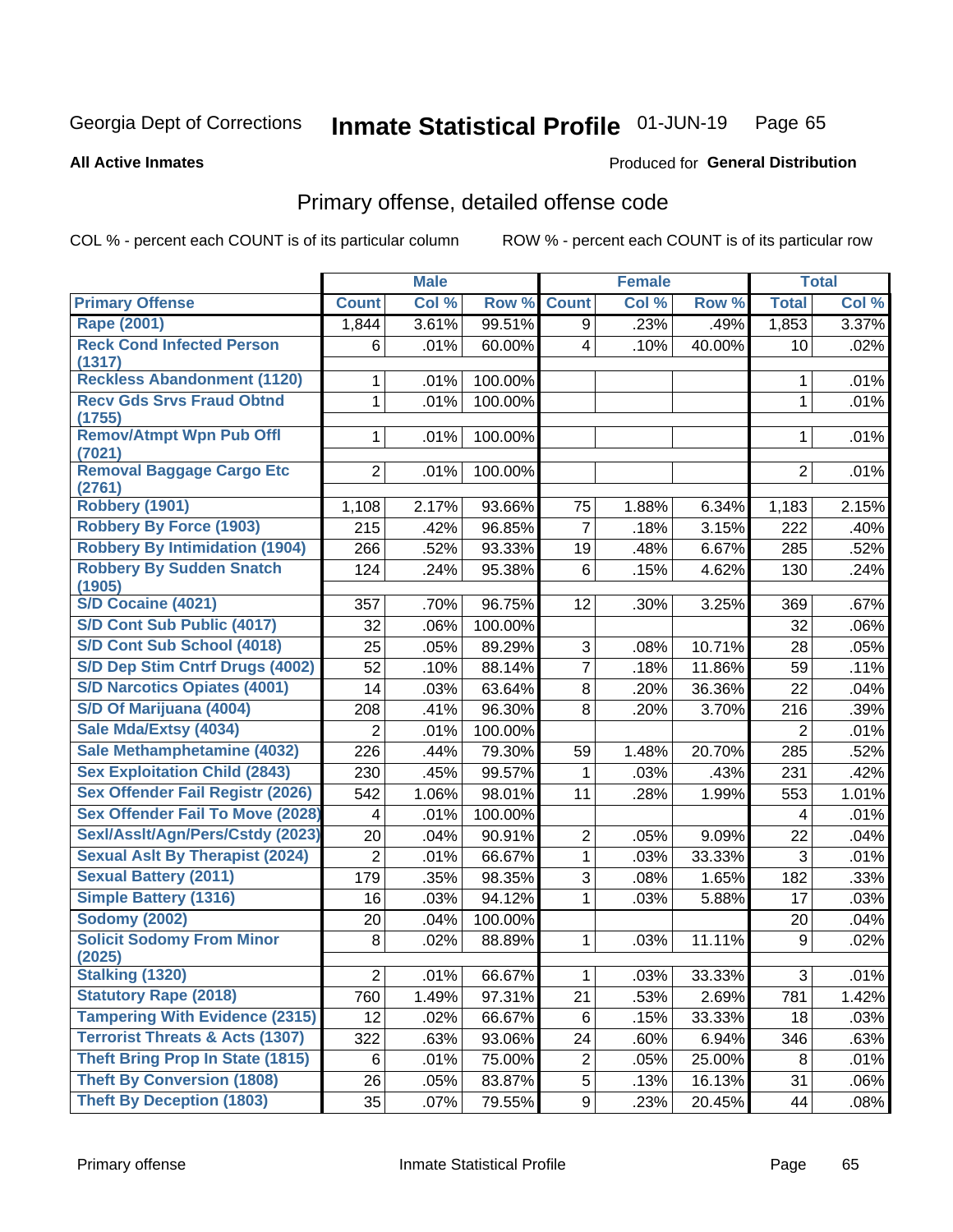#### Inmate Statistical Profile 01-JUN-19 Page 66

**All Active Inmates** 

## **Produced for General Distribution**

# Primary offense, detailed offense code

COL % - percent each COUNT is of its particular column

|                                                |                 | <b>Male</b> |         |                | <b>Female</b> |         |                 | <b>Total</b> |
|------------------------------------------------|-----------------|-------------|---------|----------------|---------------|---------|-----------------|--------------|
| <b>Primary Offense</b>                         | <b>Count</b>    | Col %       | Row %   | <b>Count</b>   | Col %         | Row %   | <b>Total</b>    | Col %        |
| <b>Theft By Extortion (1804)</b>               | $\overline{2}$  | .01%        | 66.67%  | 1              | .03%          | 33.33%  | 3               | .01%         |
| <b>Theft By Rec Stolen Prop (1806)</b>         | 475             | .93%        | 90.30%  | 51             | 1.28%         | 9.70%   | 526             | .96%         |
| <b>Theft By Shoplifting (1821)</b>             | 432             | .85%        | 73.59%  | 155            | 3.89%         | 26.41%  | 587             | 1.07%        |
| <b>Theft By Taking (1802)</b>                  | 646             | 1.27%       | 84.11%  | 122            | 3.06%         | 15.89%  | 768             | 1.40%        |
| <b>Theft Credit Card (1751)</b>                | 14              | .03%        | 70.00%  | 6              | .15%          | 30.00%  | 20              | .04%         |
| Theft Motorveh Or Part (1813)                  | 30              | .06%        | 96.77%  | 1              | .03%          | 3.23%   | 31              | .06%         |
| <b>Theft Of Lost Property (1805)</b>           |                 |             |         | 1              | .03%          | 100.00% | 1               | .01%         |
| <b>Theft Of Services (1807)</b>                |                 |             |         | 1              | .03%          | 100.00% | 1               | .01%         |
| <b>Theft Recv Prop Out State (1816)</b>        | 3               | .01%        | 100.00% |                |               |         | 3               | .01%         |
| <b>Traf Amphtmine 200-399 Gm</b>               | 4               | .01%        | 80.00%  | 1              | .03%          | 20.00%  | 5               | .01%         |
| (4127)                                         |                 |             |         |                |               |         |                 |              |
| <b>Traf Amphtmine 28-199 Gm</b><br>(4126)      | 8               | .02%        | 72.73%  | 3              | .08%          | 27.27%  | 11              | .02%         |
| Traf Amphtmine 400+ Gm (4128)                  | 4               | .01%        | 100.00% |                |               |         | 4               | .01%         |
| <b>Traf Cocaine 201-400 Gm (4102)</b>          | 92              | .18%        | 98.92%  | 1              | .03%          | 1.08%   | 93              | .17%         |
| <b>Traf Cocaine 401+ Gm (4103)</b>             | 83              | .16%        | 94.32%  | 5              | .13%          | 5.68%   | 88              | .16%         |
| Traf Cocaine Less 200 Gm (4101)                | 196             | .38%        | 97.51%  | 5              | .13%          | 2.49%   | 201             | .37%         |
| <b>Traf Marijna 10-2000 Lb (4121)</b>          | 48              | .09%        | 97.96%  | 1              | .03%          | 2.04%   | 49              | .09%         |
| Traf Mda/Extsy 200-399gm                       | 3               | .01%        | 100.00% |                |               |         | 3               | .01%         |
| (4151)                                         |                 |             |         |                |               |         |                 |              |
| <b>Traf Mda/Extsy 28-199gm (4150)</b>          | 10              | .02%        | 83.33%  | $\overline{2}$ | .05%          | 16.67%  | 12              | .02%         |
| Traf Mda/Extsy 400+Gm (4152)                   | 4               | .01%        | 100.00% |                |               |         | $\overline{4}$  | .01%         |
| Traf Methamph 200-399 Gm                       | 133             | .26%        | 85.81%  | 22             | .55%          | 14.19%  | 155             | .28%         |
| (4141)                                         |                 |             |         |                |               |         |                 |              |
| <b>Traf Methamph 28-199 Gm</b><br>(4140)       | 439             | .86%        | 78.67%  | 119            | 2.99%         | 21.33%  | 558             | 1.01%        |
| Traf Methamph 400+ Gm (4142)                   | 92              | .18%        | 84.40%  | 17             | .43%          | 15.60%  | 109             | .20%         |
| <b>Traf Methamph Unspec Amt</b>                | 116             | .23%        | 84.67%  | 21             | .53%          | 15.33%  | 137             | .25%         |
| (4146)                                         |                 |             |         |                |               |         |                 |              |
| <b>Traf Methaqualone&lt; 400 Gm</b>            | $\overline{2}$  | .01%        | 100.00% |                |               |         | $\overline{2}$  | .01%         |
| (4124)<br><b>Traf Narcotic 15-28 Gm (4112)</b> |                 |             |         |                |               |         |                 |              |
| Traf Narcotic 29+ Gm (4113)                    | 37              | .07%        | 90.24%  | 4              | .10%          | 9.76%   | 41              | .07%         |
|                                                | 33              | .06%        | 94.29%  | 2              | .05%          | 5.71%   | 35              | .06%         |
| Traf Narcotic Less 14 Gm (4111)                | $\overline{43}$ | .08%        | 82.69%  | $\overline{9}$ | .23%          | 17.31%  | $\overline{52}$ | .09%         |
| <b>Traffick Labor Servitude (1330)</b>         | 1               | .01%        | 100.00% |                |               |         | 1               | .01%         |
| <b>Traffick Sexual Servitude (1331)</b>        | 19              | .04%        | 86.36%  | 3              | .08%          | 13.64%  | 22              | .04%         |
| <b>Transactions Cntrft Drugs (4132)</b>        | 1               | .01%        | 100.00% |                |               |         | $\mathbf{1}$    | .01%         |
| <b>Unauth Dist Recrd Devices</b><br>(9907)     | 1               | .01%        | 100.00% |                |               |         | $\mathbf{1}$    | .01%         |
| <b>Unknown Offense (9999)</b>                  | 16              | .03%        | 84.21%  | 3              | .08%          | 15.79%  | 19              | .03%         |
| Uniwfl Mfg/Del/Dist N-C S (4014)               | 5               | .01%        | 100.00% |                |               |         | 5               | .01%         |
|                                                |                 |             |         |                |               |         |                 |              |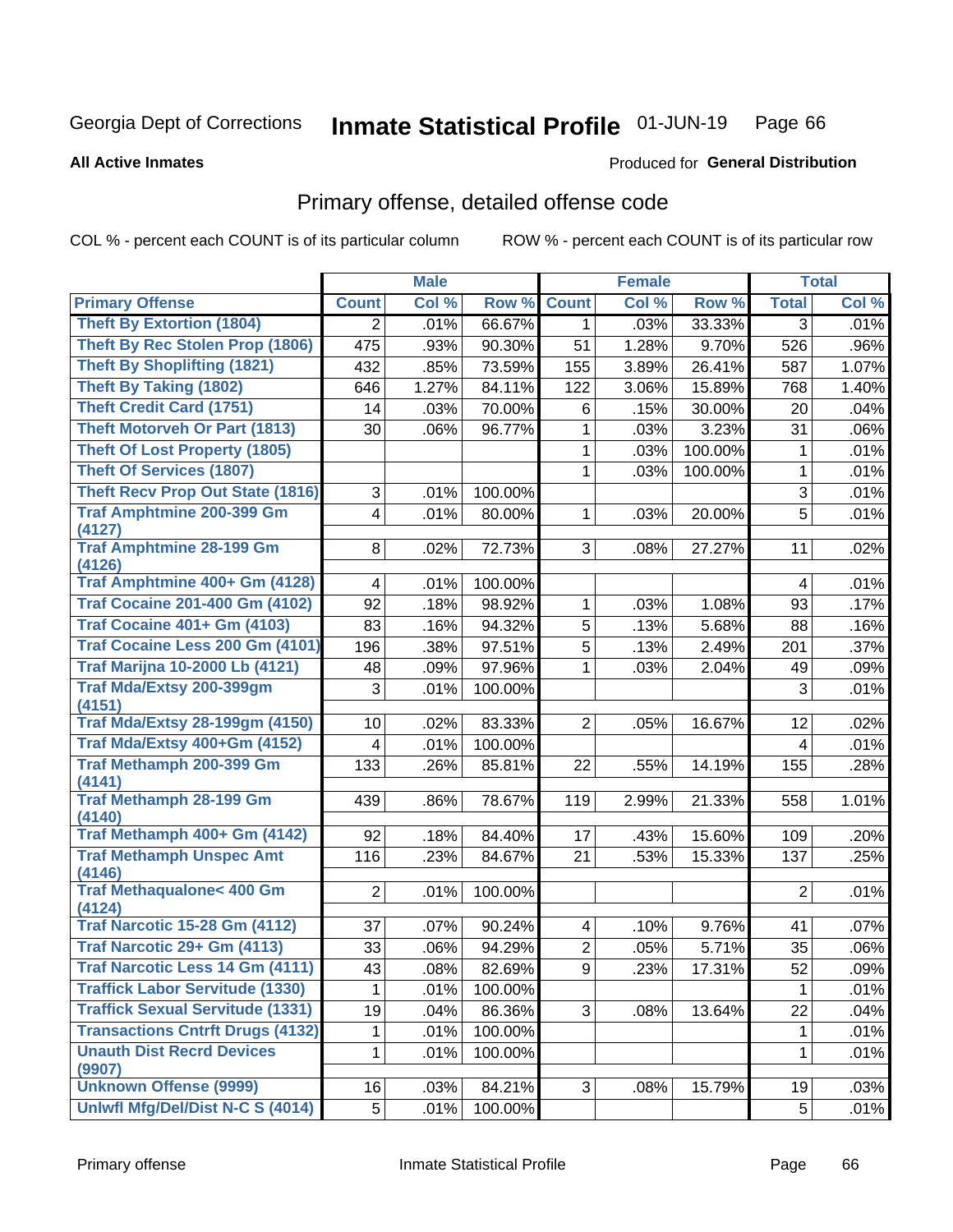#### Inmate Statistical Profile 01-JUN-19 Page 67

**All Active Inmates** 

### Produced for General Distribution

# Primary offense, detailed offense code

COL % - percent each COUNT is of its particular column

|                                            |                 | <b>Male</b> |         |                | <b>Female</b> |         |                         | <b>Total</b> |
|--------------------------------------------|-----------------|-------------|---------|----------------|---------------|---------|-------------------------|--------------|
| <b>Primary Offense</b>                     | <b>Count</b>    | Col %       | Row %   | <b>Count</b>   | Col %         | Row %   | <b>Total</b>            | Col %        |
| <b>Use Comm Facity Vio C Sub</b><br>(4133) | $\overline{14}$ | .03%        | 87.50%  | $\overline{2}$ | .05%          | 12.50%  | $\overline{16}$         | .03%         |
| <b>Vandalism To Church Etc (1505)</b>      | $\mathbf{1}$    | .01%        | 100.00% |                |               |         | $\mathbf{1}$            | .01%         |
| <b>Vehicular Homicide (1123)</b>           | 319             | .63%        | 78.19%  | 89             | 2.23%         | 21.81%  | 408                     | .74%         |
| <b>Viol Dngrous Drgs Act (4013)</b>        | 186             | .36%        | 85.32%  | 32             | .80%          | 14.68%  | 218                     | .40%         |
| Viol Ga Cntrl Sbst Act (4012)              | 3               | .01%        | 100.00% |                |               |         | 3                       | .01%         |
| <b>Viol Ga Securities Act (1800)</b>       | $\mathbf{1}$    | .01%        | 100.00% |                |               |         | $\mathbf{1}$            | .01%         |
| <b>Viol Motor Vehicle Laws (5001)</b>      | 39              | .08%        | 95.12%  | $\overline{2}$ | .05%          | 4.88%   | 41                      | .07%         |
| <b>Viol Oath Public Offer (2302)</b>       | 4               | .01%        | 100.00% |                |               |         | $\overline{\mathbf{4}}$ | .01%         |
| <b>Violatn Othr States Law (8001)</b>      | 48              | .09%        | 84.21%  | 9              | .23%          | 15.79%  | 57                      | .10%         |
| <b>Vol Manslaughter Of Fetus</b><br>(1119) | 3               | .01%        | 100.00% |                |               |         | 3                       | .01%         |
| <b>Voluntary Manslaughter (1102)</b>       | 1,118           | 2.19%       | 88.17%  | 150            | 3.77%         | 11.83%  | 1,268                   | 2.30%        |
| <b>Abandonment Of Dep Child (11)</b>       | 4               | .01%        | 100.00% |                |               |         | 4                       | .01%         |
| <b>Assault &amp; Battery (21)</b>          | 5               | .01%        | 100.00% |                |               |         | 5                       | .01%         |
| <b>Bad Checks (52)</b>                     | 2               | .01%        | 66.67%  | $\mathbf{1}$   | .03%          | 33.33%  | 3                       | .01%         |
| <b>Burglary (45)</b>                       | $\overline{7}$  | .01%        | 100.00% |                |               |         | $\overline{7}$          | .01%         |
| <b>Cheating &amp; Swindling (51)</b>       | 2               | .01%        | 100.00% |                |               |         | $\overline{c}$          | .01%         |
| <b>Cpwl &amp; Concealed Weapon (93)</b>    | 5               | .01%        | 100.00% |                |               |         | 5                       | .01%         |
| <b>Crmnl Attempt (98)</b>                  | $\mathbf{1}$    | .01%        | 100.00% |                |               |         | $\mathbf 1$             | .01%         |
| <b>Dui</b> (72)                            | 5               | .01%        | 100.00% |                |               |         | 5                       | .01%         |
| Escape (92)                                | 3               | .01%        | 100.00% |                |               |         | 3                       | .01%         |
| Forgery (55)                               | 3               | .01%        | 100.00% |                |               |         | 3                       | .01%         |
| Lottery (54)                               | $\mathbf{1}$    | .01%        | 100.00% |                |               |         | $\mathbf{1}$            | .01%         |
| <b>Misc Misdemeanor (500)</b>              | $\overline{2}$  | .01%        | 100.00% |                |               |         | $\overline{2}$          | .01%         |
| <b>Other Misdemeanor (99)</b>              | 16              | .03%        | 94.12%  | $\mathbf{1}$   | .03%          | 5.88%   | 17                      | .03%         |
| <b>Pointing Gun At Another (96)</b>        | 1               | .01%        | 100.00% |                |               |         | $\mathbf 1$             | .01%         |
| Poss Ntp Whiskey (64)                      | $\overline{2}$  | .01%        | 100.00% |                |               |         | $\overline{2}$          | .01%         |
| <b>Prostitution (81)</b>                   |                 |             |         | $\mathbf{1}$   | .03%          | 100.00% | $\mathbf 1$             | .01%         |
| <b>Public Drunkenness (61)</b>             | $\overline{2}$  | .01%        | 100.00% |                |               |         | $\overline{2}$          | .01%         |
| <b>Simple Assault (24)</b>                 | $\mathbf{1}$    | .01%        | 100.00% |                |               |         | $\mathbf{1}$            | .01%         |
| <b>Simple Battery (25)</b>                 | 1               | .01%        | 100.00% |                |               |         | $\mathbf{1}$            | .01%         |
| Theft By Taking - Larceny (41)             | 24              | .05%        | 100.00% |                |               |         | 24                      | .04%         |
| Viol Motor Veh Law (71)                    | 3               | .01%        | 100.00% |                |               |         | $\sqrt{3}$              | .01%         |
| <b>Wife Beating (28)</b>                   | $\overline{2}$  | .01%        | 100.00% |                |               |         | $\overline{2}$          | .01%         |
| <b>Total Rported</b>                       | 51,037          | 101%        | 92.76%  | 3,983          | 100%          | 7.24%   | 55,020                  | 101%         |

| <b>Not Reported</b><br>. |  |  | $\sim$ |
|--------------------------|--|--|--------|
|--------------------------|--|--|--------|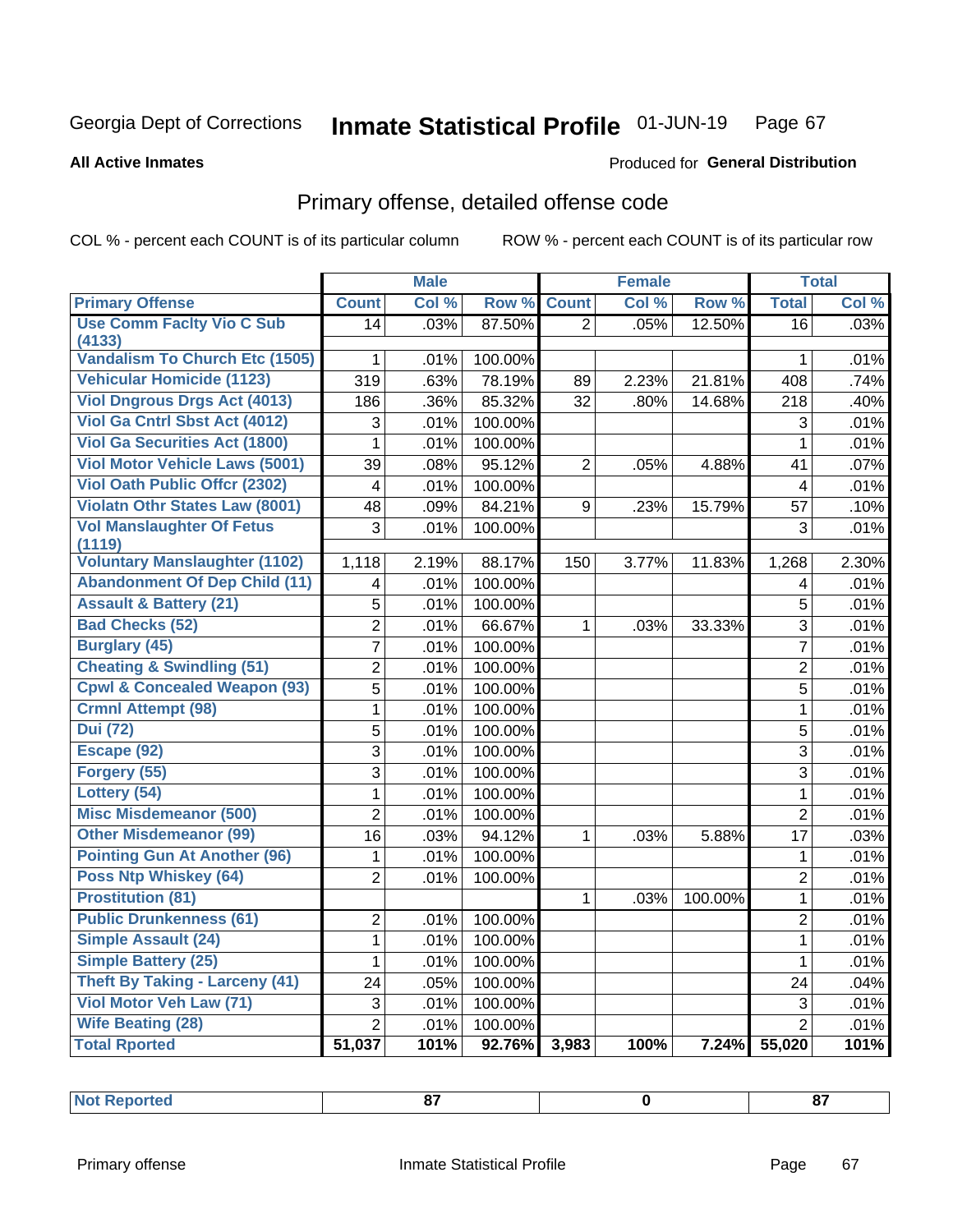# Inmate Statistical Profile 01-JUN-19 Page 68

**All Active Inmates** 

## **Produced for General Distribution**

## Primary offense, detailed offense code

COL % - percent each COUNT is of its particular column

|                    | <b>Male</b> | <b>Female</b> | Total  |
|--------------------|-------------|---------------|--------|
| <b>Grand Total</b> | 51,124      | 3,983         | 55,107 |
|                    |             |               |        |

| Mode (most frequent) | 1101 Murder | 1101 Murder | <b>Murder</b><br>1101 |
|----------------------|-------------|-------------|-----------------------|
|                      |             |             |                       |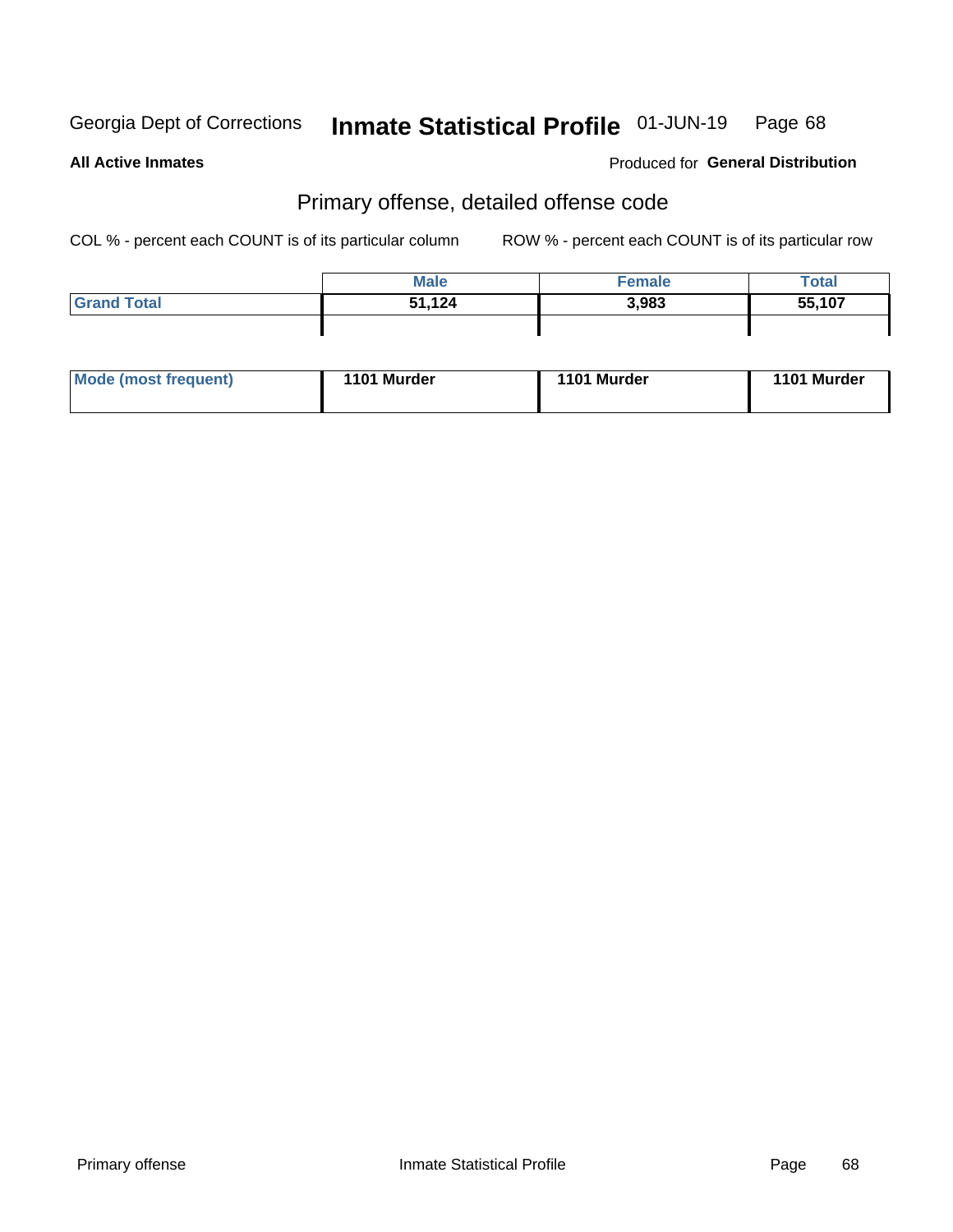#### Inmate Statistical Profile 01-JUN-19 Page 77

### **All Active Inmates**

# Produced for General Distribution

# County of conviction of primary offense

COL % - percent each COUNT is of its particular column

|     |                             |              | <b>Male</b> |         |                  | <b>Female</b> |        |              | <b>Total</b> |
|-----|-----------------------------|--------------|-------------|---------|------------------|---------------|--------|--------------|--------------|
|     | <b>County of Conviction</b> | <b>Count</b> | Col %       | Row %   | <b>Count</b>     | Col %         | Row %  | <b>Total</b> | Col %        |
| 000 | <b>Unknown</b>              | 181          | .35%        | 93.30%  | 13               | .33%          | 6.70%  | 194          | .35%         |
| 001 | <b>Appling County</b>       | 113          | .22%        | 96.58%  | 4                | .10%          | 3.42%  | 117          | .21%         |
| 002 | <b>Atkinson County</b>      | 60           | .12%        | 86.96%  | $\mathsf g$      | .23%          | 13.04% | 69           | .13%         |
| 003 | <b>Bacon County</b>         | 83           | .16%        | 89.25%  | 10               | .25%          | 10.75% | 93           | .17%         |
| 004 | <b>Baker County</b>         | 13           | .03%        | 86.67%  | $\overline{2}$   | .05%          | 13.33% | 15           | .03%         |
| 005 | <b>Baldwin County</b>       | 318          | .62%        | 93.53%  | 22               | .55%          | 6.47%  | 340          | .62%         |
| 006 | <b>Banks County</b>         | 75           | .15%        | 92.59%  | $\,6\,$          | .15%          | 7.41%  | 81           | .15%         |
| 007 | <b>Barrow County</b>        | 362          | .71%        | 91.88%  | 32               | .80%          | 8.12%  | 394          | .71%         |
| 008 | <b>Bartow County</b>        | 620          | 1.21%       | 87.94%  | 85               | 2.13%         | 12.06% | 705          | 1.28%        |
| 009 | <b>Ben Hill County</b>      | 265          | .52%        | 92.98%  | 20               | .50%          | 7.02%  | 285          | .52%         |
| 010 | <b>Berrien County</b>       | 92           | .18%        | 97.87%  | $\overline{2}$   | .05%          | 2.13%  | 94           | .17%         |
| 011 | <b>Bibb County</b>          | 1,161        | 2.27%       | 94.31%  | 70               | 1.76%         | 5.69%  | 1,231        | 2.23%        |
| 012 | <b>Bleckley County</b>      | 67           | .13%        | 90.54%  | $\overline{7}$   | .18%          | 9.46%  | 74           | .13%         |
| 013 | <b>Brantley County</b>      | 79           | .15%        | 85.87%  | 13               | .33%          | 14.13% | 92           | .17%         |
| 014 | <b>Brooks County</b>        | 51           | .10%        | 98.08%  | 1                | .03%          | 1.92%  | 52           | .09%         |
| 015 | <b>Bryan County</b>         | 59           | .12%        | 96.72%  | $\overline{2}$   | .05%          | 3.28%  | 61           | .11%         |
| 016 | <b>Bulloch County</b>       | 522          | 1.02%       | 91.42%  | 49               | 1.23%         | 8.58%  | 571          | 1.04%        |
| 017 | <b>Burke County</b>         | 236          | .46%        | 96.33%  | $\boldsymbol{9}$ | .23%          | 3.67%  | 245          | .44%         |
| 018 | <b>Butts County</b>         | 118          | .23%        | 93.65%  | $\bf 8$          | .20%          | 6.35%  | 126          | .23%         |
| 019 | <b>Calhoun County</b>       | 31           | .06%        | 91.18%  | $\overline{3}$   | .08%          | 8.82%  | 34           | .06%         |
| 020 | <b>Camden County</b>        | 208          | .41%        | 93.27%  | 15               | .38%          | 6.73%  | 223          | .40%         |
| 021 | <b>Candler County</b>       | 112          | .22%        | 93.33%  | $\, 8$           | .20%          | 6.67%  | 120          | .22%         |
| 022 | <b>Carroll County</b>       | 642          | 1.26%       | 91.98%  | 56               | 1.41%         | 8.02%  | 698          | 1.27%        |
| 023 | <b>Catoosa County</b>       | 375          | .73%        | 90.58%  | 39               | .98%          | 9.42%  | 414          | .75%         |
| 024 | <b>Charlton County</b>      | 54           | .11%        | 88.52%  | $\overline{7}$   | .18%          | 11.48% | 61           | .11%         |
| 025 | <b>Chatham County</b>       | 1,905        | 3.73%       | 95.20%  | 96               | 2.41%         | 4.80%  | 2,001        | 3.63%        |
| 026 | <b>Chattahoochee County</b> | 27           | .05%        | 100.00% |                  |               |        | 27           | .05%         |
| 027 | <b>Chattooga County</b>     | 224          | .44%        | 88.19%  | 30               | .75%          | 11.81% | 254          | .46%         |
| 028 | <b>Cherokee County</b>      | 570          | 1.11%       | 92.83%  | 44               | 1.10%         | 7.17%  | 614          | 1.11%        |
| 029 | <b>Clarke County</b>        | 572          | 1.12%       | 93.01%  | 43               | 1.08%         | 6.99%  | 615          | 1.12%        |
| 030 | <b>Clay County</b>          | 27           | .05%        | 87.10%  | 4                | .10%          | 12.90% | 31           | .06%         |
| 031 | <b>Clayton County</b>       | 1,387        | 2.71%       | 93.09%  | 103              | 2.59%         | 6.91%  | 1,490        | 2.70%        |
| 032 | <b>Clinch County</b>        | 48           | .09%        | 88.89%  | 6                | .15%          | 11.11% | 54           | .10%         |
| 033 | <b>Cobb County</b>          | 2,548        | 4.98%       | 91.85%  | 226              | 5.67%         | 8.15%  | 2,774        | 5.03%        |
| 034 | <b>Coffee County</b>        | 220          | .43%        | 93.22%  | 16               | .40%          | 6.78%  | 236          | .43%         |
| 035 | <b>Colquitt County</b>      | 219          | .43%        | 96.05%  | 9                | .23%          | 3.95%  | 228          | .41%         |
| 036 | <b>Columbia County</b>      | 438          | .86%        | 90.87%  | 44               | 1.10%         | 9.13%  | 482          | .87%         |
| 037 | <b>Cook County</b>          | 121          | .24%        | 93.80%  | 8                | .20%          | 6.20%  | 129          | .23%         |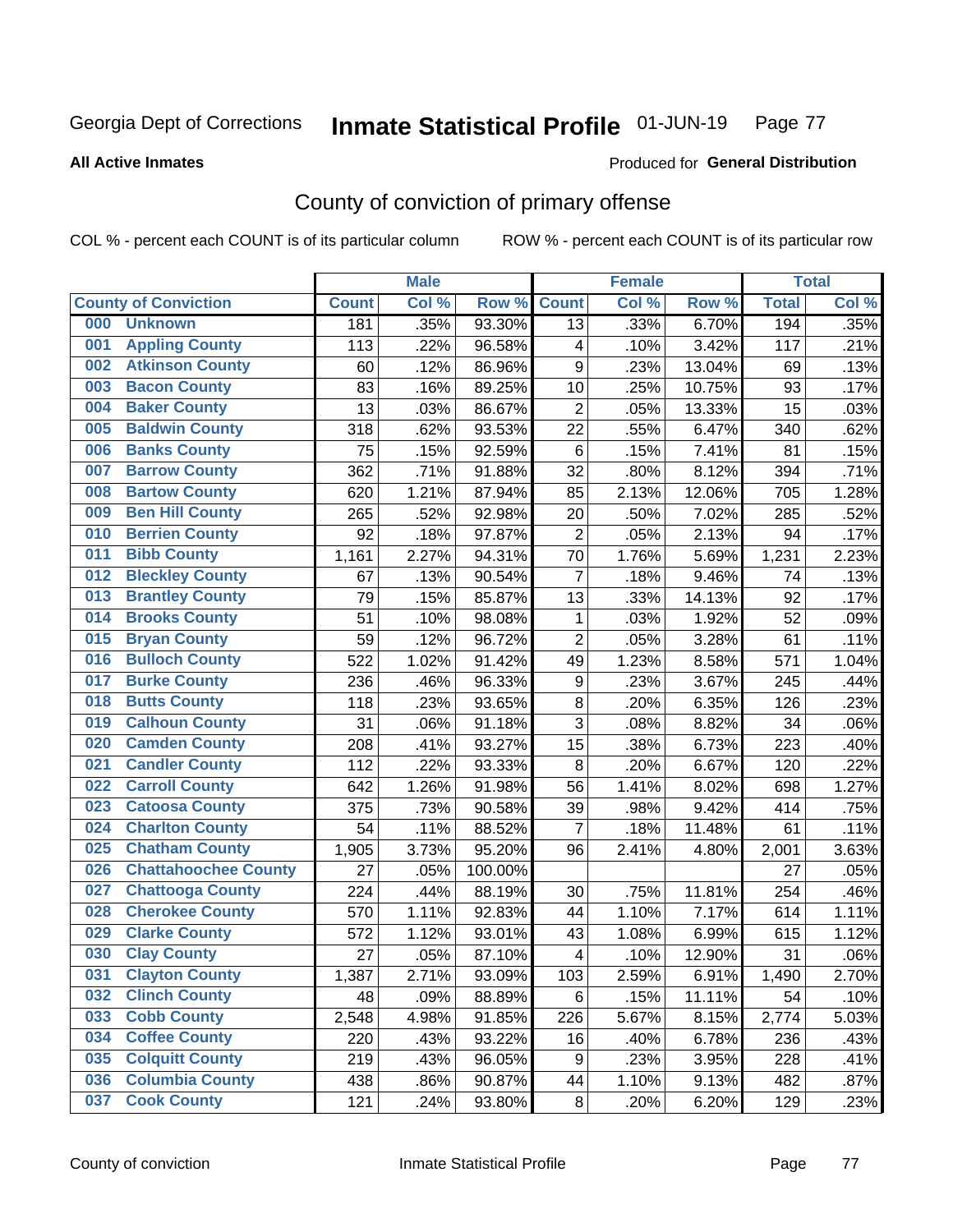# Inmate Statistical Profile 01-JUN-19 Page 78

**Produced for General Distribution** 

### **All Active Inmates**

# County of conviction of primary offense

COL % - percent each COUNT is of its particular column

|     |                             |              | <b>Male</b> |         |                | <b>Female</b> |        |              | <b>Total</b> |
|-----|-----------------------------|--------------|-------------|---------|----------------|---------------|--------|--------------|--------------|
|     | <b>County of Conviction</b> | <b>Count</b> | Col %       | Row %   | <b>Count</b>   | Col %         | Row %  | <b>Total</b> | Col %        |
| 038 | <b>Coweta County</b>        | 667          | 1.30%       | 92.00%  | 58             | 1.46%         | 8.00%  | 725          | 1.32%        |
| 039 | <b>Crawford County</b>      | 25           | .05%        | 96.15%  | 1              | .03%          | 3.85%  | 26           | .05%         |
| 040 | <b>Crisp County</b>         | 313          | .61%        | 94.56%  | 18             | .45%          | 5.44%  | 331          | .60%         |
| 041 | <b>Dade County</b>          | 105          | .21%        | 91.30%  | 10             | .25%          | 8.70%  | 115          | .21%         |
| 042 | <b>Dawson County</b>        | 93           | .18%        | 85.32%  | 16             | .40%          | 14.68% | 109          | .20%         |
| 043 | <b>Decatur County</b>       | 239          | .47%        | 94.84%  | 13             | .33%          | 5.16%  | 252          | .46%         |
| 044 | <b>Dekalb County</b>        | 3,018        | 5.90%       | 95.36%  | 147            | 3.69%         | 4.64%  | 3,165        | 5.74%        |
| 045 | <b>Dodge County</b>         | 147          | .29%        | 93.63%  | 10             | .25%          | 6.37%  | 157          | .28%         |
| 046 | <b>Dooly County</b>         | 115          | .22%        | 95.04%  | $\,6\,$        | .15%          | 4.96%  | 121          | .22%         |
| 047 | <b>Dougherty County</b>     | 841          | 1.65%       | 95.14%  | 43             | 1.08%         | 4.86%  | 884          | 1.60%        |
| 048 | <b>Douglas County</b>       | 1,043        | 2.04%       | 90.38%  | 111            | 2.79%         | 9.62%  | 1,154        | 2.09%        |
| 049 | <b>Early County</b>         | 90           | .18%        | 95.74%  | 4              | .10%          | 4.26%  | 94           | .17%         |
| 050 | <b>Echols County</b>        | 13           | .03%        | 92.86%  | $\mathbf{1}$   | .03%          | 7.14%  | 14           | .03%         |
| 051 | <b>Effingham County</b>     | 250          | .49%        | 91.58%  | 23             | .58%          | 8.42%  | 273          | .50%         |
| 052 | <b>Elbert County</b>        | 139          | .27%        | 93.29%  | 10             | .25%          | 6.71%  | 149          | .27%         |
| 053 | <b>Emanuel County</b>       | 172          | .34%        | 90.53%  | 18             | .45%          | 9.47%  | 190          | .34%         |
| 054 | <b>Evans County</b>         | 89           | .17%        | 94.68%  | 5              | .13%          | 5.32%  | 94           | .17%         |
| 055 | <b>Fannin County</b>        | 102          | .20%        | 85.00%  | 18             | .45%          | 15.00% | 120          | .22%         |
| 056 | <b>Fayette County</b>       | 343          | .67%        | 90.98%  | 34             | .85%          | 9.02%  | 377          | .68%         |
| 057 | <b>Floyd County</b>         | 862          | 1.69%       | 89.60%  | 100            | 2.51%         | 10.40% | 962          | 1.75%        |
| 058 | <b>Forsyth County</b>       | 363          | .71%        | 91.67%  | 33             | .83%          | 8.33%  | 396          | .72%         |
| 059 | <b>Franklin County</b>      | 173          | .34%        | 89.18%  | 21             | .53%          | 10.82% | 194          | .35%         |
| 060 | <b>Fulton County</b>        | 4,902        | 9.59%       | 95.87%  | 211            | 5.30%         | 4.13%  | 5,113        | 9.28%        |
| 061 | <b>Gilmer County</b>        | 103          | .20%        | 91.96%  | 9              | .23%          | 8.04%  | 112          | .20%         |
| 062 | <b>Glascock County</b>      | 11           | .02%        | 100.00% |                |               |        | 11           | .02%         |
| 063 | <b>Glynn County</b>         | 564          | 1.10%       | 95.11%  | 29             | .73%          | 4.89%  | 593          | 1.08%        |
| 064 | <b>Gordon County</b>        | 398          | .78%        | 89.84%  | 45             | 1.13%         | 10.16% | 443          | .80%         |
| 065 | <b>Grady County</b>         | 143          | .28%        | 96.62%  | 5              | .13%          | 3.38%  | 148          | .27%         |
| 066 | <b>Greene County</b>        | 124          | .24%        | 92.54%  | 10             | .25%          | 7.46%  | 134          | .24%         |
| 067 | <b>Gwinnett County</b>      | 2,697        | 5.28%       | 93.39%  | 191            | 4.80%         | 6.61%  | 2,888        | 5.24%        |
| 068 | <b>Habersham County</b>     | 118          | .23%        | 88.06%  | 16             | .40%          | 11.94% | 134          | .24%         |
| 069 | <b>Hall County</b>          | 724          | 1.42%       | 91.53%  | 67             | 1.68%         | 8.47%  | 791          | 1.44%        |
| 070 | <b>Hancock County</b>       | 39           | .08%        | 92.86%  | 3              | .08%          | 7.14%  | 42           | .08%         |
| 071 | <b>Haralson County</b>      | 98           | .19%        | 87.50%  | 14             | .35%          | 12.50% | 112          | .20%         |
| 072 | <b>Harris County</b>        | 131          | .26%        | 93.57%  | 9              | .23%          | 6.43%  | 140          | .25%         |
| 073 | <b>Hart County</b>          | 181          | .35%        | 90.95%  | 18             | .45%          | 9.05%  | 199          | .36%         |
| 074 | <b>Heard County</b>         | 56           | .11%        | 96.55%  | $\overline{2}$ | .05%          | 3.45%  | 58           | .11%         |
| 075 | <b>Henry County</b>         | 683          | 1.34%       | 89.63%  | 79             | 1.98%         | 10.37% | 762          | 1.38%        |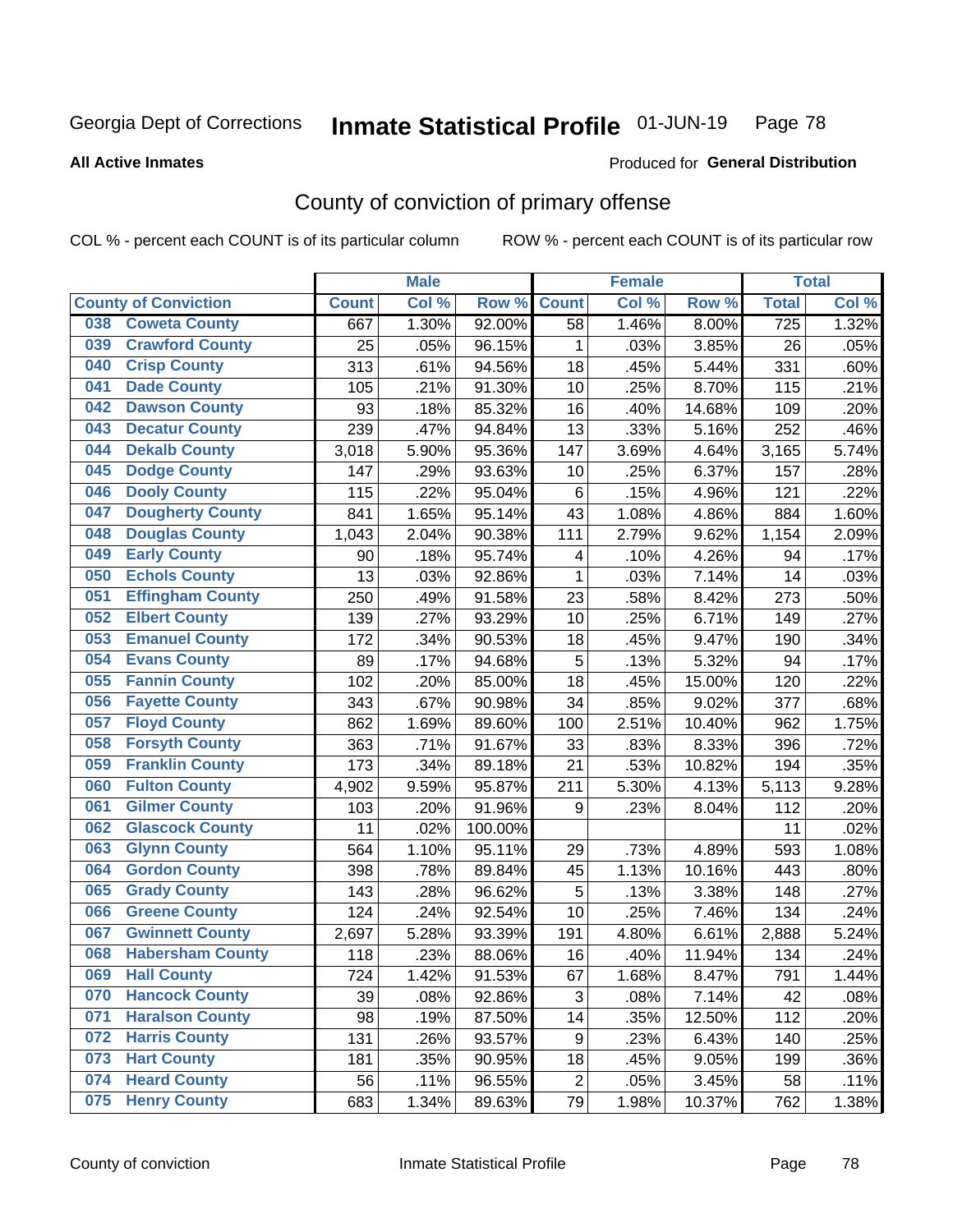#### Inmate Statistical Profile 01-JUN-19 Page 79

### **All Active Inmates**

## Produced for General Distribution

# County of conviction of primary offense

COL % - percent each COUNT is of its particular column

|     |                             |              | <b>Male</b> |         |                         | <b>Female</b> |        |              | <b>Total</b> |
|-----|-----------------------------|--------------|-------------|---------|-------------------------|---------------|--------|--------------|--------------|
|     | <b>County of Conviction</b> | <b>Count</b> | Col %       | Row %   | <b>Count</b>            | Col %         | Row %  | <b>Total</b> | Col %        |
| 076 | <b>Houston County</b>       | 676          | 1.32%       | 92.22%  | 57                      | 1.43%         | 7.78%  | 733          | 1.33%        |
| 077 | <b>Irwin County</b>         | 69           | .13%        | 95.83%  | 3                       | .08%          | 4.17%  | 72           | .13%         |
| 078 | <b>Jackson County</b>       | 288          | .56%        | 93.81%  | 19                      | .48%          | 6.19%  | 307          | .56%         |
| 079 | <b>Jasper County</b>        | 59           | .12%        | 89.39%  | $\overline{7}$          | .18%          | 10.61% | 66           | .12%         |
| 080 | <b>Jeff Davis County</b>    | 90           | .18%        | 92.78%  | $\overline{7}$          | .18%          | 7.22%  | 97           | .18%         |
| 081 | <b>Jefferson County</b>     | 169          | .33%        | 92.35%  | 14                      | .35%          | 7.65%  | 183          | .33%         |
| 082 | <b>Jenkins County</b>       | 79           | .15%        | 95.18%  | $\overline{\mathbf{4}}$ | .10%          | 4.82%  | 83           | .15%         |
| 083 | <b>Johnson County</b>       | 45           | .09%        | 91.84%  | 4                       | .10%          | 8.16%  | 49           | .09%         |
| 084 | <b>Jones County</b>         | 203          | .40%        | 88.26%  | 27                      | .68%          | 11.74% | 230          | .42%         |
| 085 | <b>Lamar County</b>         | 70           | .14%        | 90.91%  | $\overline{7}$          | .18%          | 9.09%  | 77           | .14%         |
| 086 | <b>Lanier County</b>        | 44           | .09%        | 95.65%  | $\overline{2}$          | .05%          | 4.35%  | 46           | .08%         |
| 087 | <b>Laurens County</b>       | 277          | .54%        | 92.03%  | 24                      | .60%          | 7.97%  | 301          | .55%         |
| 088 | <b>Lee County</b>           | 70           | .14%        | 85.37%  | 12                      | .30%          | 14.63% | 82           | .15%         |
| 089 | <b>Liberty County</b>       | 237          | .46%        | 95.56%  | 11                      | .28%          | 4.44%  | 248          | .45%         |
| 090 | <b>Lincoln County</b>       | 42           | .08%        | 93.33%  | 3                       | .08%          | 6.67%  | 45           | .08%         |
| 091 | <b>Long County</b>          | 63           | .12%        | 90.00%  | $\overline{7}$          | .18%          | 10.00% | 70           | .13%         |
| 092 | <b>Lowndes County</b>       | 454          | .89%        | 95.78%  | 20                      | .50%          | 4.22%  | 474          | .86%         |
| 093 | <b>Lumpkin County</b>       | 86           | .17%        | 91.49%  | 8                       | .20%          | 8.51%  | 94           | .17%         |
| 094 | <b>Macon County</b>         | 47           | .09%        | 92.16%  | 4                       | .10%          | 7.84%  | 51           | .09%         |
| 095 | <b>Madison County</b>       | 162          | .32%        | 91.53%  | 15                      | .38%          | 8.47%  | 177          | .32%         |
| 096 | <b>Marion County</b>        | 31           | .06%        | 91.18%  | 3                       | .08%          | 8.82%  | 34           | .06%         |
| 097 | <b>Mcduffie County</b>      | 194          | .38%        | 95.10%  | 10                      | .25%          | 4.90%  | 204          | .37%         |
| 098 | <b>Mcintosh County</b>      | 47           | .09%        | 87.04%  | $\overline{7}$          | .18%          | 12.96% | 54           | .10%         |
| 099 | <b>Meriwether County</b>    | 210          | .41%        | 90.91%  | 21                      | .53%          | 9.09%  | 231          | .42%         |
| 100 | <b>Miller County</b>        | 33           | .06%        | 94.29%  | $\overline{2}$          | .05%          | 5.71%  | 35           | .06%         |
| 101 | <b>Mitchell County</b>      | 150          | .29%        | 93.17%  | 11                      | .28%          | 6.83%  | 161          | .29%         |
| 102 | <b>Monroe County</b>        | 130          | .25%        | 92.20%  | 11                      | .28%          | 7.80%  | 141          | .26%         |
| 103 | <b>Montgomery County</b>    | 37           | .07%        | 86.05%  | 6                       | .15%          | 13.95% | 43           | .08%         |
| 104 | <b>Morgan County</b>        | 139          | .27%        | 90.85%  | 14                      | .35%          | 9.15%  | 153          | .28%         |
| 105 | <b>Murray County</b>        | 225          | .44%        | 90.36%  | 24                      | .60%          | 9.64%  | 249          | .45%         |
| 106 | <b>Muscogee County</b>      | 1,205        | 2.36%       | 94.66%  | 68                      | 1.71%         | 5.34%  | 1,273        | 2.31%        |
| 107 | <b>Newton County</b>        | 724          | 1.42%       | 91.53%  | 67                      | 1.68%         | 8.47%  | 791          | 1.44%        |
| 108 | <b>Oconee County</b>        | 52           | .10%        | 100.00% |                         |               |        | 52           | .09%         |
| 109 | <b>Oglethorpe County</b>    | 66           | .13%        | 94.29%  | 4                       | .10%          | 5.71%  | 70           | .13%         |
| 110 | <b>Paulding County</b>      | 232          | .45%        | 91.70%  | 21                      | .53%          | 8.30%  | 253          | .46%         |
| 111 | <b>Peach County</b>         | 87           | .17%        | 95.60%  | 4                       | .10%          | 4.40%  | 91           | .17%         |
| 112 | <b>Pickens County</b>       | 108          | .21%        | 85.71%  | 18                      | .45%          | 14.29% | 126          | .23%         |
| 113 | <b>Pierce County</b>        | 104          | .20%        | 93.69%  | $\overline{7}$          | .18%          | 6.31%  | 111          | .20%         |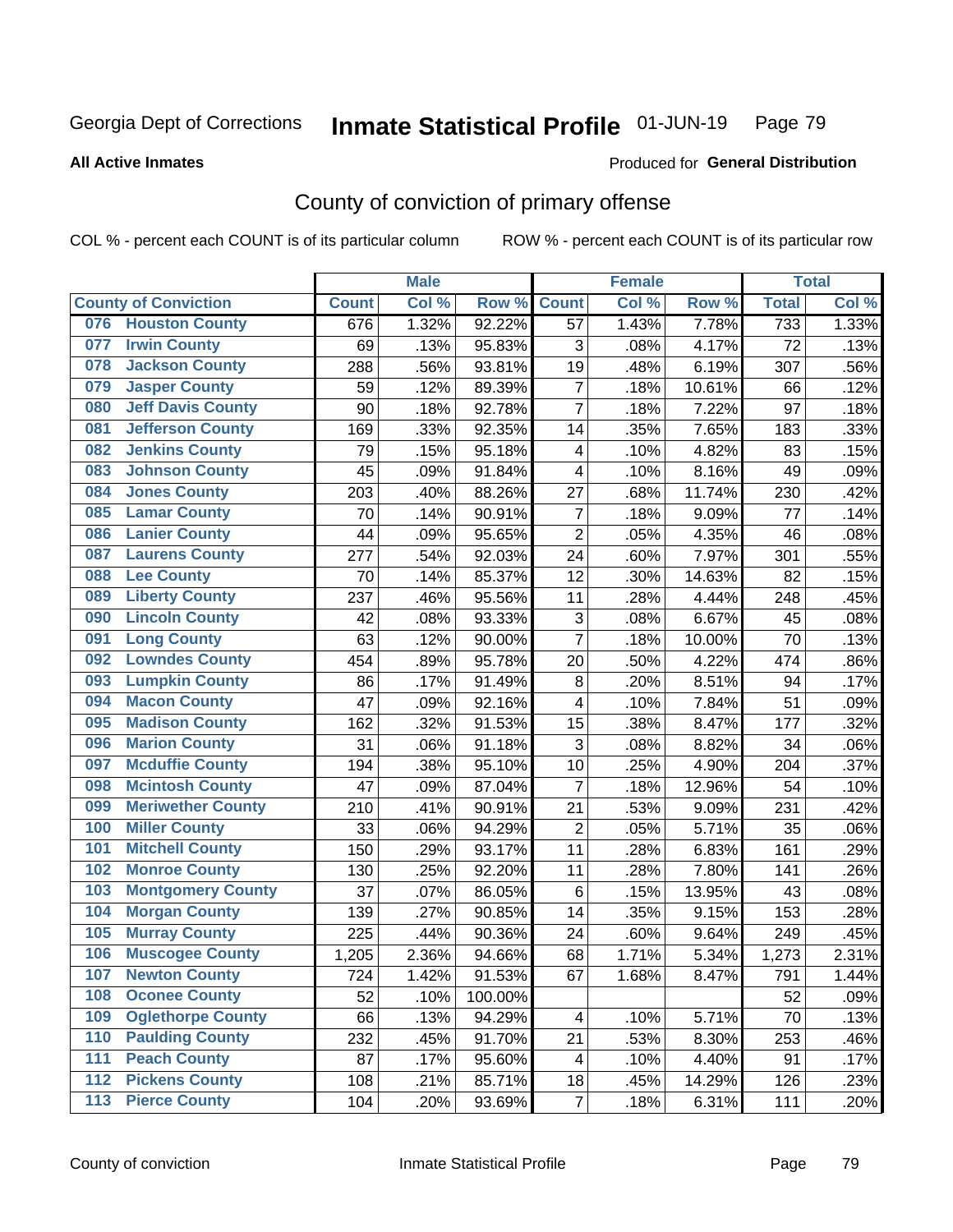#### Inmate Statistical Profile 01-JUN-19 Page 80

**All Active Inmates** 

### Produced for General Distribution

# County of conviction of primary offense

COL % - percent each COUNT is of its particular column

|                                          |              | <b>Male</b> |         |                | <b>Female</b> |        |              | <b>Total</b> |
|------------------------------------------|--------------|-------------|---------|----------------|---------------|--------|--------------|--------------|
| <b>County of Conviction</b>              | <b>Count</b> | Col %       | Row %   | <b>Count</b>   | Col %         | Row %  | <b>Total</b> | Col %        |
| 114 Pike County                          | 45           | .09%        | 93.75%  | $\overline{3}$ | .08%          | 6.25%  | 48           | .09%         |
| <b>Polk County</b><br>$\overline{115}$   | 198          | .39%        | 90.00%  | 22             | .55%          | 10.00% | 220          | .40%         |
| <b>Pulaski County</b><br>116             | 42           | .08%        | 93.33%  | 3              | .08%          | 6.67%  | 45           | .08%         |
| 117<br><b>Putnam County</b>              | 162          | .32%        | 91.53%  | 15             | .38%          | 8.47%  | 177          | .32%         |
| <b>Quitman County</b><br>118             | 11           | .02%        | 100.00% |                |               |        | 11           | .02%         |
| <b>Rabun County</b><br>119               | 62           | .12%        | 88.57%  | 8              | .20%          | 11.43% | 70           | .13%         |
| <b>Randolph County</b><br>120            | 61           | .12%        | 95.31%  | 3              | .08%          | 4.69%  | 64           | .12%         |
| <b>Richmond County</b><br>121            | 1,931        | 3.78%       | 93.11%  | 143            | 3.59%         | 6.89%  | 2,074        | 3.76%        |
| <b>Rockdale County</b><br>122            | 504          | .99%        | 91.97%  | 44             | 1.10%         | 8.03%  | 548          | .99%         |
| <b>Schley County</b><br>123              | 11           | .02%        | 91.67%  | 1              | .03%          | 8.33%  | 12           | .02%         |
| <b>Screven County</b><br>124             | 127          | .25%        | 97.69%  | 3              | .08%          | 2.31%  | 130          | .24%         |
| <b>Seminole County</b><br>125            | 77           | .15%        | 88.51%  | 10             | .25%          | 11.49% | 87           | .16%         |
| <b>Spalding County</b><br>126            | 494          | .97%        | 91.48%  | 46             | 1.15%         | 8.52%  | 540          | .98%         |
| <b>Stephens County</b><br>127            | 160          | .31%        | 88.40%  | 21             | .53%          | 11.60% | 181          | .33%         |
| <b>Stewart County</b><br>128             | 32           | .06%        | 96.97%  | $\mathbf{1}$   | .03%          | 3.03%  | 33           | .06%         |
| <b>Sumter County</b><br>129              | 204          | .40%        | 95.77%  | 9              | .23%          | 4.23%  | 213          | .39%         |
| <b>Talbot County</b><br>130              | 29           | .06%        | 93.55%  | $\overline{2}$ | .05%          | 6.45%  | 31           | .06%         |
| <b>Taliaferro County</b><br>131          | 19           | .04%        | 95.00%  | $\mathbf{1}$   | .03%          | 5.00%  | 20           | .04%         |
| <b>Tattnall County</b><br>132            | 202          | .40%        | 88.60%  | 26             | .65%          | 11.40% | 228          | .41%         |
| <b>Taylor County</b><br>133              | 73           | .14%        | 93.59%  | $\sqrt{5}$     | .13%          | 6.41%  | 78           | .14%         |
| <b>Telfair County</b><br>134             | 114          | .22%        | 94.21%  | $\overline{7}$ | .18%          | 5.79%  | 121          | .22%         |
| <b>Terrell County</b><br>135             | 89           | .17%        | 93.68%  | $\,6$          | .15%          | 6.32%  | 95           | .17%         |
| <b>Thomas County</b><br>136              | 210          | .41%        | 96.77%  | $\overline{7}$ | .18%          | 3.23%  | 217          | .39%         |
| <b>Tift County</b><br>137                | 330          | .65%        | 92.96%  | 25             | .63%          | 7.04%  | 355          | .64%         |
| <b>Toombs County</b><br>138              | 325          | .64%        | 88.08%  | 44             | 1.10%         | 11.92% | 369          | .67%         |
| <b>Towns County</b><br>139               | 52           | .10%        | 74.29%  | 18             | .45%          | 25.71% | 70           | .13%         |
| <b>Treutlen County</b><br>140            | 74           | .14%        | 92.50%  | $\,6\,$        | .15%          | 7.50%  | 80           | .15%         |
| <b>Troup County</b><br>141               | 680          | 1.33%       | 92.52%  | 55             | 1.38%         | 7.48%  | 735          | 1.33%        |
| <b>Turner County</b><br>142              | 67           | .13%        | 98.53%  | $\mathbf{1}$   | .03%          | 1.47%  | 68           | .12%         |
| <b>Twiggs County</b><br>$\overline{143}$ | 52           | .10%        | 96.30%  | $\overline{2}$ | .05%          | 3.70%  | 54           | .10%         |
| <b>Union County</b><br>144               | 112          | .22%        | 83.58%  | 22             | .55%          | 16.42% | 134          | .24%         |
| 145<br><b>Upson County</b>               | 170          | .33%        | 91.40%  | 16             | .40%          | 8.60%  | 186          | .34%         |
| <b>Walker County</b><br>146              | 420          | .82%        | 90.13%  | 46             | 1.15%         | 9.87%  | 466          | .85%         |
| <b>Walton County</b><br>147              | 640          | 1.25%       | 90.78%  | 65             | 1.63%         | 9.22%  | 705          | 1.28%        |
| <b>Ware County</b><br>148                | 304          | .59%        | 92.40%  | 25             | .63%          | 7.60%  | 329          | .60%         |
| <b>Warren County</b><br>149              | 43           | .08%        | 95.56%  | $\overline{2}$ | .05%          | 4.44%  | 45           | .08%         |
| <b>Washington County</b><br>150          | 205          | .40%        | 92.34%  | 17             | .43%          | 7.66%  | 222          | .40%         |
| <b>Wayne County</b><br>151               | 175          | .34%        | 90.21%  | 19             | .48%          | 9.79%  | 194          | .35%         |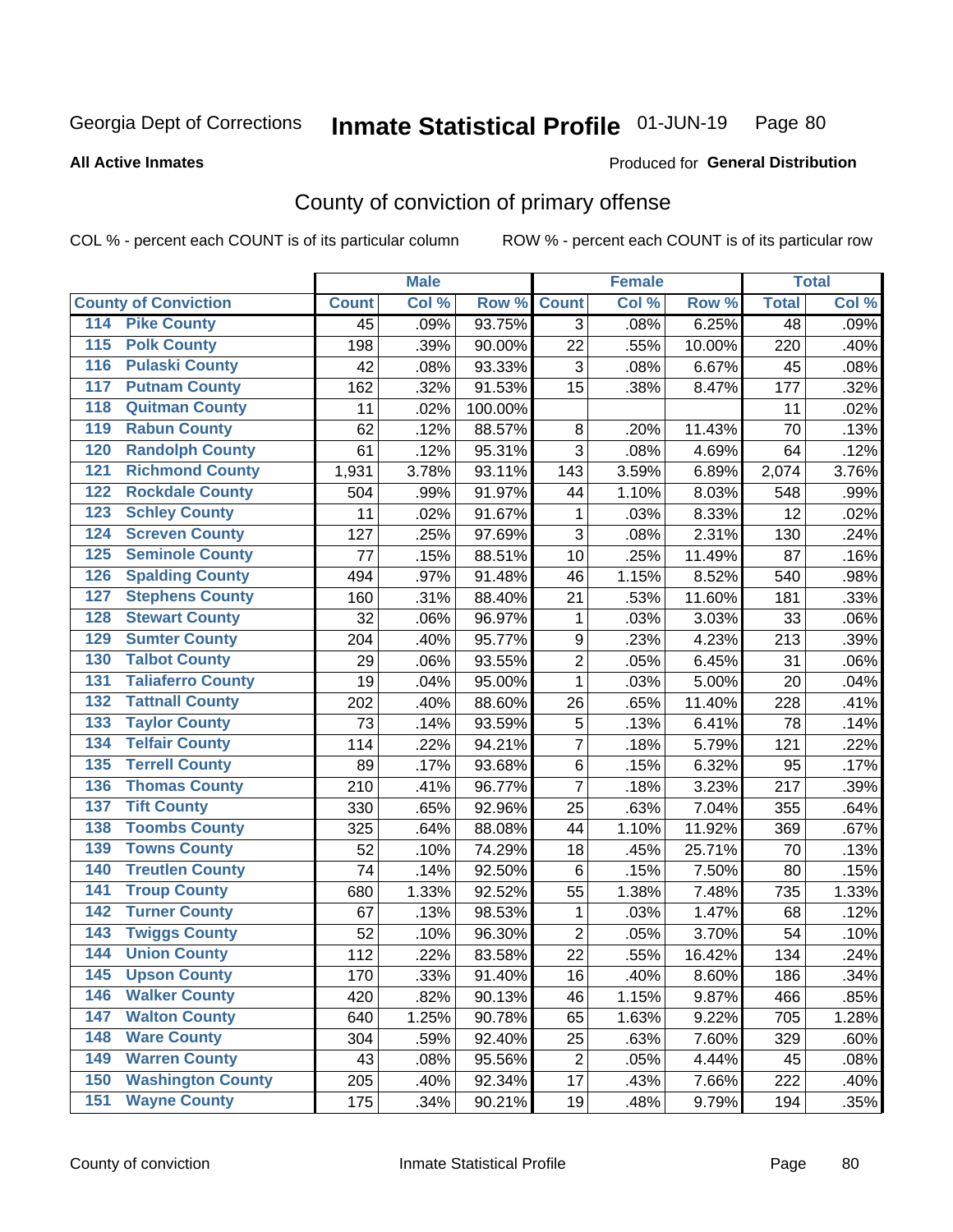#### Inmate Statistical Profile 01-JUN-19 Page 81

**All Active Inmates** 

### Produced for General Distribution

# County of conviction of primary offense

COL % - percent each COUNT is of its particular column

|                                |                    | <b>Male</b> |             |       | <b>Female</b> |        |              | <b>Total</b> |
|--------------------------------|--------------------|-------------|-------------|-------|---------------|--------|--------------|--------------|
| <b>County of Conviction</b>    | Count <sup>1</sup> | Col %       | Row % Count |       | Col %         | Row %  | <b>Total</b> | Col %        |
| <b>Webster County</b><br>152   | 5                  | .01%        | 71.43%      | 2     | .05%          | 28.57% |              | .01%         |
| <b>Wheeler County</b><br>153   | 21                 | .04%        | 95.45%      |       | .03%          | 4.55%  | 22           | .04%         |
| <b>White County</b><br>154     | 101                | .20%        | 86.32%      | 16    | .40%          | 13.68% | 117          | .21%         |
| <b>Whitfield County</b><br>155 | 817                | $1.60\%$    | 87.76%      | 114   | 2.86%         | 12.24% | 931          | 1.69%        |
| <b>Wilcox County</b><br>156    | 53                 | .10%        | 94.64%      | 3     | .08%          | 5.36%  | 56           | .10%         |
| <b>Wilkes County</b><br>157    | 70                 | .14%        | 95.89%      | 3     | .08%          | 4.11%  | 73           | .13%         |
| <b>Wilkinson County</b><br>158 | 46                 | .09%        | 95.83%      | 2     | .05%          | 4.17%  | 48           | .09%         |
| <b>Worth County</b><br>159     | 124                | .24%        | 91.85%      | 11    | .28%          | 8.15%  | 135          | .24%         |
| <b>Total Rported</b>           | 51,124             | 100%        | 92.77%      | 3,983 | 100%          | 7.23%  | 55,107       | 100%         |

| <b>Not</b><br>: Reported |                        |       |        |
|--------------------------|------------------------|-------|--------|
| Total                    | 12 <sub>A</sub><br>E4. | 3,983 | 55.107 |

| Mode (most frequent) | <b>Fulton County</b> | <b>Cobb County</b> | <b>Fulton County</b> |
|----------------------|----------------------|--------------------|----------------------|
|                      |                      |                    |                      |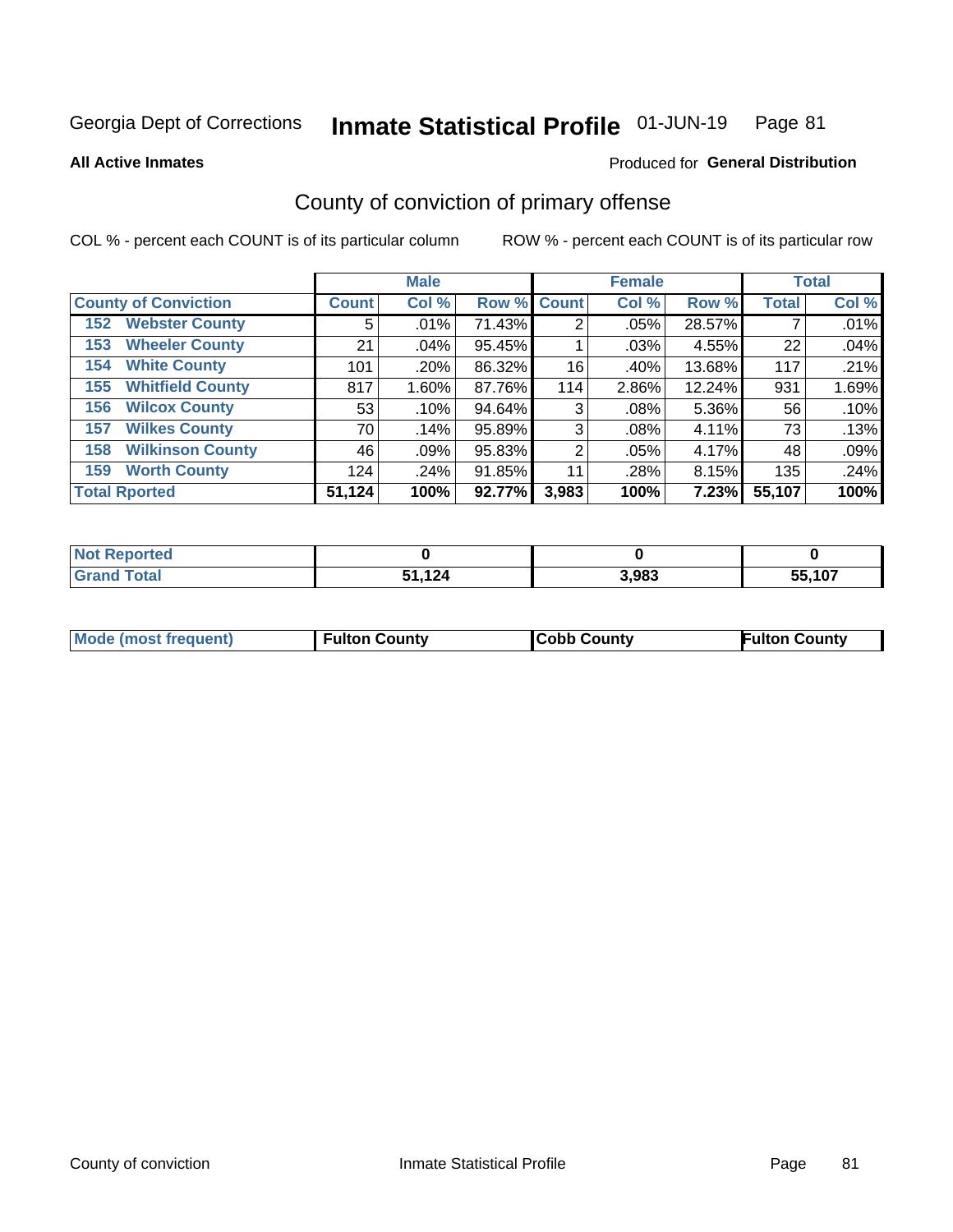### Georgia Dept of Corrections **All Active Inmates**

#### Inmate Statistical Profile 01-JUN-19 Page 82

Produced for General Distribution

## Circuit of conviction of primary offense

|                         |                                 |              | <b>Male</b> |        |                 | <b>Female</b> |        |              | <b>Total</b> |
|-------------------------|---------------------------------|--------------|-------------|--------|-----------------|---------------|--------|--------------|--------------|
|                         | <b>Circuit of Conviction</b>    | <b>Count</b> | Col %       | Row %  | <b>Count</b>    | Col %         | Row %  | <b>Total</b> | Col %        |
| 1                       | <b>Alapaha Circuit</b>          | 365          | .72%        | 93.11% | $\overline{27}$ | .68%          | 6.89%  | 392          | .71%         |
| $\overline{2}$          | <b>Alcovy Circuit</b>           | 1,364        | 2.68%       | 91.18% | 132             | 3.32%         | 8.82%  | 1,496        | 2.72%        |
| $\overline{\mathbf{3}}$ | <b>Atlanta Circuit</b>          | 4,902        | 9.62%       | 95.87% | 211             | 5.31%         | 4.13%  | 5,113        | 9.31%        |
| 4                       | <b>Atlantic Circuit</b>         | 697          | 1.37%       | 92.32% | 58              | 1.46%         | 7.68%  | 755          | 1.37%        |
| $\overline{5}$          | <b>Augusta Circuit</b>          | 2,605        | 5.11%       | 93.00% | 196             | 4.94%         | 7.00%  | 2,801        | 5.10%        |
| $\overline{\bf{6}}$     | <b>Blue Ridge Circuit</b>       | 570          | 1.12%       | 92.83% | 44              | 1.11%         | 7.17%  | 614          | 1.12%        |
| 7                       | <b>Brunswick Circuit</b>        | 1,150        | 2.26%       | 93.95% | 74              | 1.86%         | 6.05%  | 1,224        | 2.23%        |
| $\overline{\mathbf{8}}$ | <b>Chattahoochee Circuit</b>    | 1,496        | 2.94%       | 94.50% | 87              | 2.19%         | 5.50%  | 1,583        | 2.88%        |
| $\overline{9}$          | <b>Cherokee Circuit</b>         | 1,018        | 2.00%       | 88.68% | 130             | 3.27%         | 11.32% | 1,148        | 2.09%        |
| 10                      | <b>Clayton Circuit</b>          | 1,387        | 2.72%       | 93.09% | 103             | 2.59%         | 6.91%  | 1,490        | 2.71%        |
| $\overline{11}$         | <b>Cobb Circuit</b>             | 2,548        | 5.00%       | 91.85% | 226             | 5.69%         | 8.15%  | 2,774        | 5.05%        |
| $\overline{12}$         | <b>Conasauga Circuit</b>        | 1,042        | 2.05%       | 88.31% | 138             | 3.48%         | 11.69% | 1,180        | 2.15%        |
| 13                      | <b>Cordele Circuit</b>          | 746          | 1.46%       | 94.07% | 47              | 1.18%         | 5.93%  | 793          | 1.44%        |
| $\overline{14}$         | <b>Coweta Circuit</b>           | 2,255        | 4.43%       | 92.15% | 192             | 4.84%         | 7.85%  | 2,447        | 4.46%        |
| 15                      | <b>Dougherty Circuit</b>        | 841          | 1.65%       | 95.14% | 43              | 1.08%         | 4.86%  | 884          | 1.61%        |
| 16                      | <b>Dublin Circuit</b>           | 448          | .88%        | 92.56% | 36              | .91%          | 7.44%  | 484          | .88%         |
| 17                      | <b>Eastern Circuit</b>          | 1,905        | 3.74%       | 95.20% | 96              | 2.42%         | 4.80%  | 2,001        | 3.64%        |
| $\overline{18}$         | <b>Flint Circuit</b>            | 683          | 1.34%       | 89.63% | 79              | 1.99%         | 10.37% | 762          | 1.39%        |
| 19                      | <b>Griffin Circuit</b>          | 1,052        | 2.07%       | 91.40% | 99              | 2.49%         | 8.60%  | 1,151        | 2.10%        |
| $\overline{20}$         | <b>Gwinnett Circuit</b>         | 2,697        | 5.29%       | 93.39% | 191             | 4.81%         | 6.61%  | 2,888        | 5.26%        |
| $\overline{21}$         | <b>Houston Circuit</b>          | 676          | 1.33%       | 92.22% | 57              | 1.44%         | 7.78%  | 733          | 1.33%        |
| $\overline{22}$         | <b>Lookout Mountain Circuit</b> | 1,124        | 2.21%       | 89.99% | 125             | 3.15%         | 10.01% | 1,249        | 2.27%        |
| 23                      | <b>Macon Circuit</b>            | 1,273        | 2.50%       | 94.44% | 75              | 1.89%         | 5.56%  | 1,348        | 2.45%        |
| $\overline{24}$         | <b>Middle Circuit</b>           | 983          | 1.93%       | 90.68% | 101             | 2.54%         | 9.32%  | 1,084        | 1.97%        |
| $\overline{25}$         | <b>Mountain Circuit</b>         | 340          | .67%        | 88.31% | 45              | 1.13%         | 11.69% | 385          | .70%         |
| 26                      | <b>Northeastern Circuit</b>     | 817          | 1.60%       | 90.78% | 83              | 2.09%         | 9.22%  | 900          | 1.64%        |
| $\overline{27}$         | <b>Northern Circuit</b>         | 721          | 1.42%       | 91.38% | 68              | 1.71%         | 8.62%  | 789          | 1.44%        |
| 28                      | <b>Ocmulgee Circuit</b>         | 1,090        | 2.14%       | 91.60% | 100             | 2.52%         | 8.40%  | 1,190        | 2.17%        |
| 29                      | <b>Oconee Circuit</b>           | 428          | .84%        | 92.64% | 34              | .86%          | 7.36%  | 462          | .84%         |
| 30                      | <b>Ogeechee Circuit</b>         | 978          | 1.92%       | 92.53% | 79              | 1.99%         | 7.47%  | 1,057        | 1.92%        |
| $\overline{31}$         | <b>Pataula Circuit</b>          | 388          | .76%        | 93.05% | 29              | .73%          | 6.95%  | 417          | .76%         |
| 32                      | <b>Piedmont Circuit</b>         | 725          | 1.42%       | 92.71% | 57              | 1.44%         | 7.29%  | 782          | 1.42%        |
| 33                      | <b>Rome Circuit</b>             | 862          | 1.69%       | 89.60% | 100             | 2.52%         | 10.40% | 962          | 1.75%        |
| 34                      | <b>South Georgia Circuit</b>    | 576          | 1.13%       | 94.43% | 34              | .86%          | 5.57%  | 610          | 1.11%        |
| 35                      | <b>Southern Circuit</b>         | 947          | 1.86%       | 96.14% | 38              | .96%          | 3.86%  | 985          | 1.79%        |
| 36                      | <b>Southwestern Circuit</b>     | 369          | .72%        | 92.71% | 29              | .73%          | 7.29%  | 398          | .72%         |
| 37                      | <b>Stone Mountain Circuit</b>   | 3,018        | 5.92%       | 95.36% | 147             | 3.70%         | 4.64%  | 3,165        | 5.76%        |
| 38                      | <b>Tallapoosa Circuit</b>       | 296          | .58%        | 89.16% | 36              | .91%          | 10.84% | 332          | .60%         |
| 39                      | <b>Tifton Circuit</b>           | 590          | 1.16%       | 93.65% | 40              | 1.01%         | 6.35%  | 630          | 1.15%        |
| 40                      | <b>Toombs Circuit</b>           | 379          | .74%        | 95.23% | 19              | .48%          | 4.77%  | 398          | .72%         |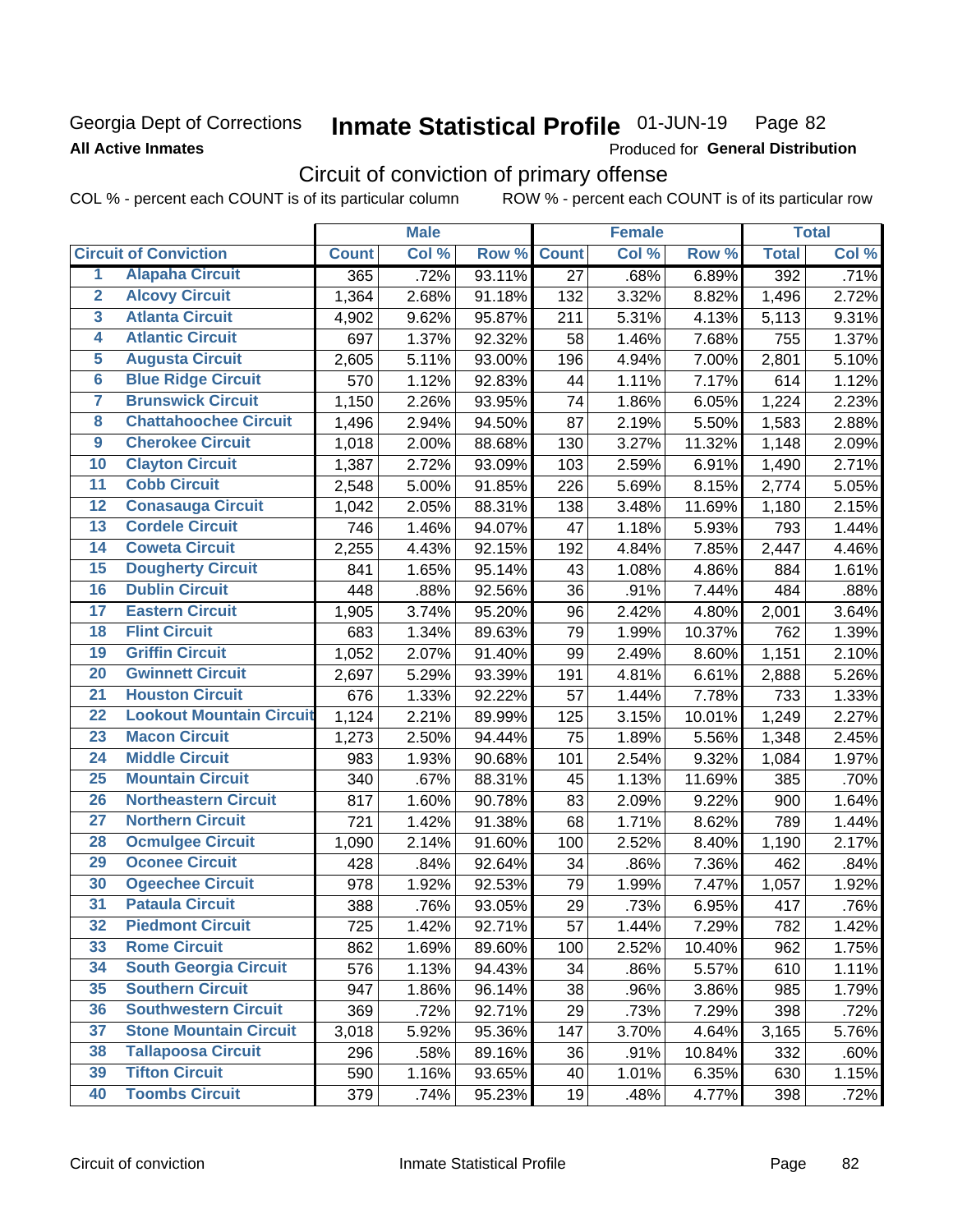### Georgia Dept of Corrections **All Active Inmates**

# Inmate Statistical Profile 01-JUN-19 Page 83

**Produced for General Distribution** 

## Circuit of conviction of primary offense

|    |                                  |        | <b>Male</b> |        |              | <b>Female</b> |          |              | <b>Total</b> |
|----|----------------------------------|--------|-------------|--------|--------------|---------------|----------|--------------|--------------|
|    | <b>Circuit of Conviction</b>     |        | Col %       | Row %  | <b>Count</b> | Col %         | Row %    | <b>Total</b> | Col %        |
| 41 | <b>Waycross Circuit</b>          | 844    | 1.66%       | 91.54% | 78           | 1.96%         | 8.46%    | 922          | 1.68%        |
| 42 | <b>Western Circuit</b>           | 624    | 1.22%       | 93.55% | 43           | 1.08%         | 6.45%    | 667          | 1.21%        |
| 43 | <b>Rockdale Circuit</b>          | 504    | .99%        | 91.97% | 44           | 1.11%         | 8.03%    | 548          | 1.00%        |
| 44 | <b>Douglas Circuit</b>           | 1,043  | 2.05%       | 90.38% | 111          | 2.80%         | 9.62%    | 1,154        | 2.10%        |
| 45 | <b>Appalachian Circuit</b>       | 313    | .61%        | 87.43% | 45           | 1.13%         | 12.57%   | 358          | .65%         |
| 46 | <b>Enotah Circuit</b>            | 351    | .69%        | 84.58% | 64           | 1.61%         | 15.42%   | 415          | .76%         |
| 47 | <b>Bell-Forsyth J.C.</b>         | 363    | .71%        | 91.67% | 33           | .83%          | 8.33%    | 396          | .72%         |
| 48 | <b>Towaliga Judicial Circuit</b> | 318    | .62%        | 92.44% | 26           | .65%          | 7.56%    | 344          | .63%         |
| 49 | <b>Paulding Circuit</b>          | 232    | .46%        | 91.70% | 21           | .53%          | $8.30\%$ | 253          | .46%         |
|    | <b>Total Rported</b>             | 50,943 | 100%        | 92.77% | 3,970        | 100%          | 7.23%    | 54,913       | 100%         |
|    | <b>Not Reported</b>              |        | 181         |        |              | 13            |          |              | 194          |
|    | <b>Grand Total</b>               |        | 51,124      |        |              | 3,983         |          |              | 55,107       |

| <b>Grand Total</b>               | 24،     | ა.ყგა | 33.TU7  |
|----------------------------------|---------|-------|---------|
| <b>Mo</b><br>frequent)<br>lmost) | Atlanta | Cobb  | Atlanta |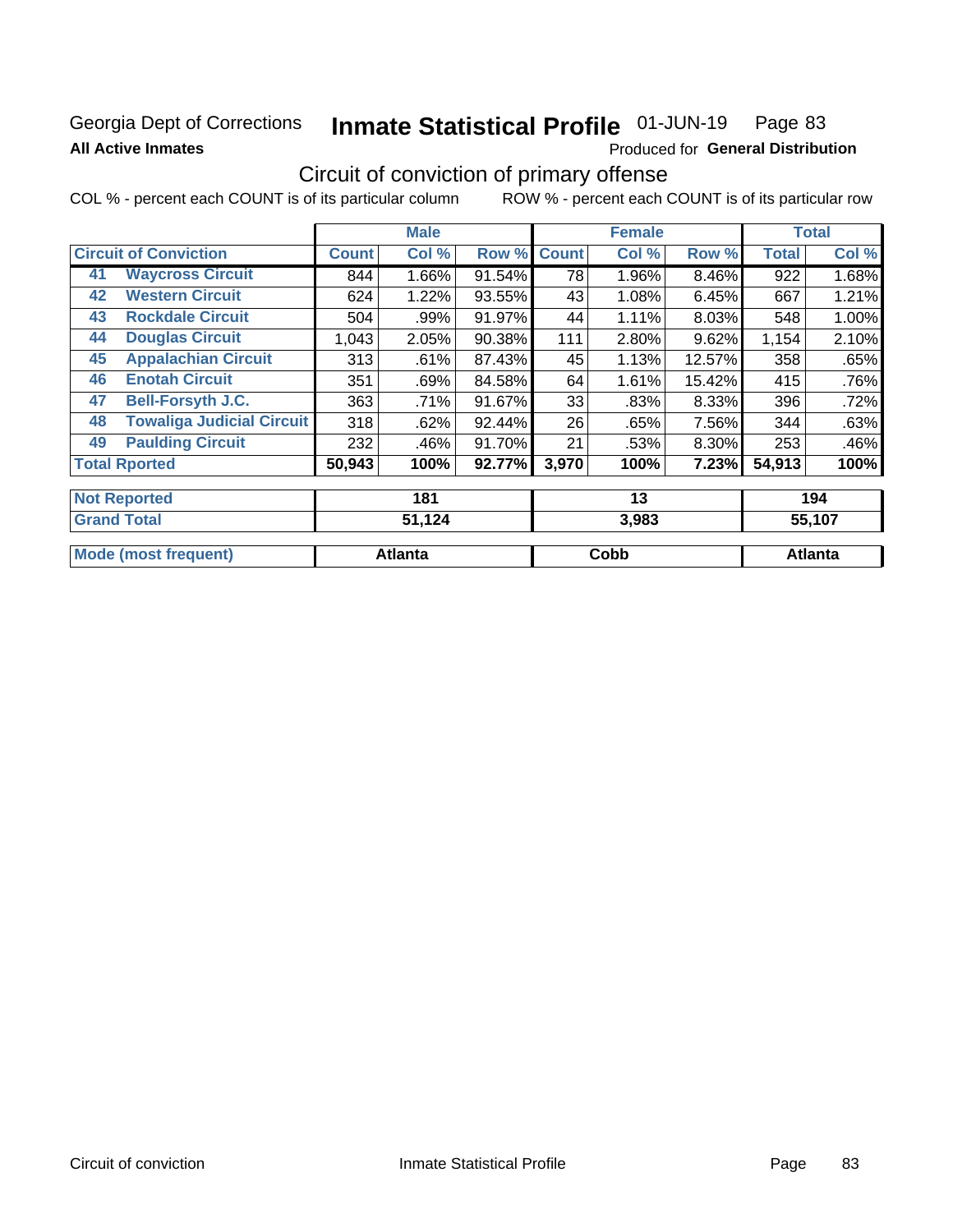#### **All Active Inmates**

### Produced for **General Distribution**

### Years served (jail + prison) in this incarceration

|                              |              | <b>Male</b> |        |                  | <b>Female</b> |       |              | <b>Total</b> |
|------------------------------|--------------|-------------|--------|------------------|---------------|-------|--------------|--------------|
| <b>Years Served</b>          | <b>Count</b> | Col %       | Row %  | <b>Count</b>     | Col %         | Row % | <b>Total</b> | Col %        |
| Less than one year           | 9,888        | 19.35%      | 90.07% | 1,090            | 27.39%        | 9.93% | 10,978       | 19.94%       |
| 1 to 1.99 years              | 7,701        | 15.07%      | 91.21% | 742              | 18.65%        | 8.79% | 8,443        | 15.33%       |
| 2 to 2.99 years              | 5,313        | 10.40%      | 91.87% | 470              | 11.81%        | 8.13% | 5,783        | 10.50%       |
| 3 to 3.99 years              | 4,147        | 8.12%       | 92.71% | 326              | 8.19%         | 7.29% | 4,473        | 8.12%        |
| 4 to 4.99 years              | 3,354        | 6.57%       | 92.12% | 287              | 7.21%         | 7.88% | 3,641        | 6.61%        |
| $\overline{5}$ to 5.99 years | 2,622        | 5.13%       | 93.58% | 180              | 4.52%         | 6.42% | 2,802        | 5.09%        |
| 6 to 6.99 years              | 2,261        | 4.43%       | 92.63% | 180              | 4.52%         | 7.37% | 2,441        | 4.43%        |
| 7 to 7.99 years              | 2,045        | 4.00%       | 94.50% | 119              | 2.99%         | 5.50% | 2,164        | 3.93%        |
| <b>8 to 8.99 years</b>       | 1,797        | 3.52%       | 94.63% | 102              | 2.56%         | 5.37% | 1,899        | 3.45%        |
| 9 to 9.99 years              | 1,359        | 2.66%       | 94.44% | 80               | 2.01%         | 5.56% | 1,439        | 2.61%        |
| 10 to 10.99 years            | 1,079        | 2.11%       | 95.66% | 49               | 1.23%         | 4.34% | 1,128        | 2.05%        |
| 11 to 11.99 years            | 1,095        | 2.14%       | 95.80% | 48               | 1.21%         | 4.20% | 1,143        | 2.08%        |
| 12 to 12.99 years            | 907          | 1.78%       | 96.18% | 36               | 0.90%         | 3.82% | 943          | 1.71%        |
| 13 to 13.99 years            | 747          | 1.46%       | 95.77% | 33               | 0.83%         | 4.23% | 780          | 1.42%        |
| 14 to 14.99 years            | 623          | 1.22%       | 95.26% | 31               | 0.78%         | 4.74% | 654          | 1.19%        |
| 15 to 15.99 years            | 522          | 1.02%       | 94.91% | 28               | 0.70%         | 5.09% | 550          | 1.00%        |
| 16 to 16.99 years            | 539          | 1.06%       | 95.23% | 27               | 0.68%         | 4.77% | 566          | 1.03%        |
| 17 to 17.99 years            | 448          | 0.88%       | 96.34% | 17               | 0.43%         | 3.66% | 465          | 0.84%        |
| 18 to 18.99 years            | 467          | 0.91%       | 97.29% | 13               | 0.33%         | 2.71% | 480          | 0.87%        |
| 19 to 19.99 years            | 415          | 0.81%       | 94.10% | 26               | 0.65%         | 5.90% | 441          | 0.80%        |
| 20 to 20.99 years            | 343          | 0.67%       | 95.28% | 17               | 0.43%         | 4.72% | 360          | 0.65%        |
| 21 to 21.99 years            | 389          | 0.76%       | 97.01% | 12               | 0.30%         | 2.99% | 401          | 0.73%        |
| 22 to 22.99 years            | 361          | 0.71%       | 97.57% | 9                | 0.23%         | 2.43% | 370          | 0.67%        |
| 23 to 23.99 years            | 334          | 0.65%       | 96.53% | 12               | 0.30%         | 3.47% | 346          | 0.63%        |
| 24 to 24.99 years            | 333          | 0.65%       | 97.37% | $\boldsymbol{9}$ | 0.23%         | 2.63% | 342          | 0.62%        |
| 25 to 25.99 years            | 269          | 0.53%       | 97.11% | 8                | 0.20%         | 2.89% | 277          | 0.50%        |
| 26 to 26.99 years            | 206          | 0.40%       | 98.56% | 3                | 0.08%         | 1.44% | 209          | 0.38%        |
| 27 to 27.99 years            | 193          | 0.38%       | 95.54% | 9                | 0.23%         | 4.46% | 202          | 0.37%        |
| 28 to 28.99 years            | 165          | 0.32%       | 98.21% | 3                | 0.08%         | 1.79% | 168          | 0.31%        |
| 29 to 29.99 years            | 124          | 0.24%       | 97.64% | 3                | 0.08%         | 2.36% | 127          | 0.23%        |
| Thirty + years               | 1,042        | 2.04%       | 99.05% | 10               | 0.25%         | 0.95% | 1,052        | 1.91%        |
| <b>Total Reported</b>        | 51,088       | 100%        | 92.77% | 3,979            | 100%          | 7.23% | 55,067       | 100%         |

|                     | $\sim -1$ | $\overline{\phantom{a}}$ | $\sim$ $\sim$ |
|---------------------|-----------|--------------------------|---------------|
| <b>Grand Total</b>  | 51,124    | 3,983                    | 55,107        |
| <b>Not Reported</b> | 36        |                          | 40            |

| Mean (average)       | 6.71               | 4.17               | 6.53          |
|----------------------|--------------------|--------------------|---------------|
| Median (middle)      | 3.61               | 2.31               | 3.49          |
| Mode (most frequent) | Less than one year | Less than one year | Less than one |
|                      |                    |                    | vear          |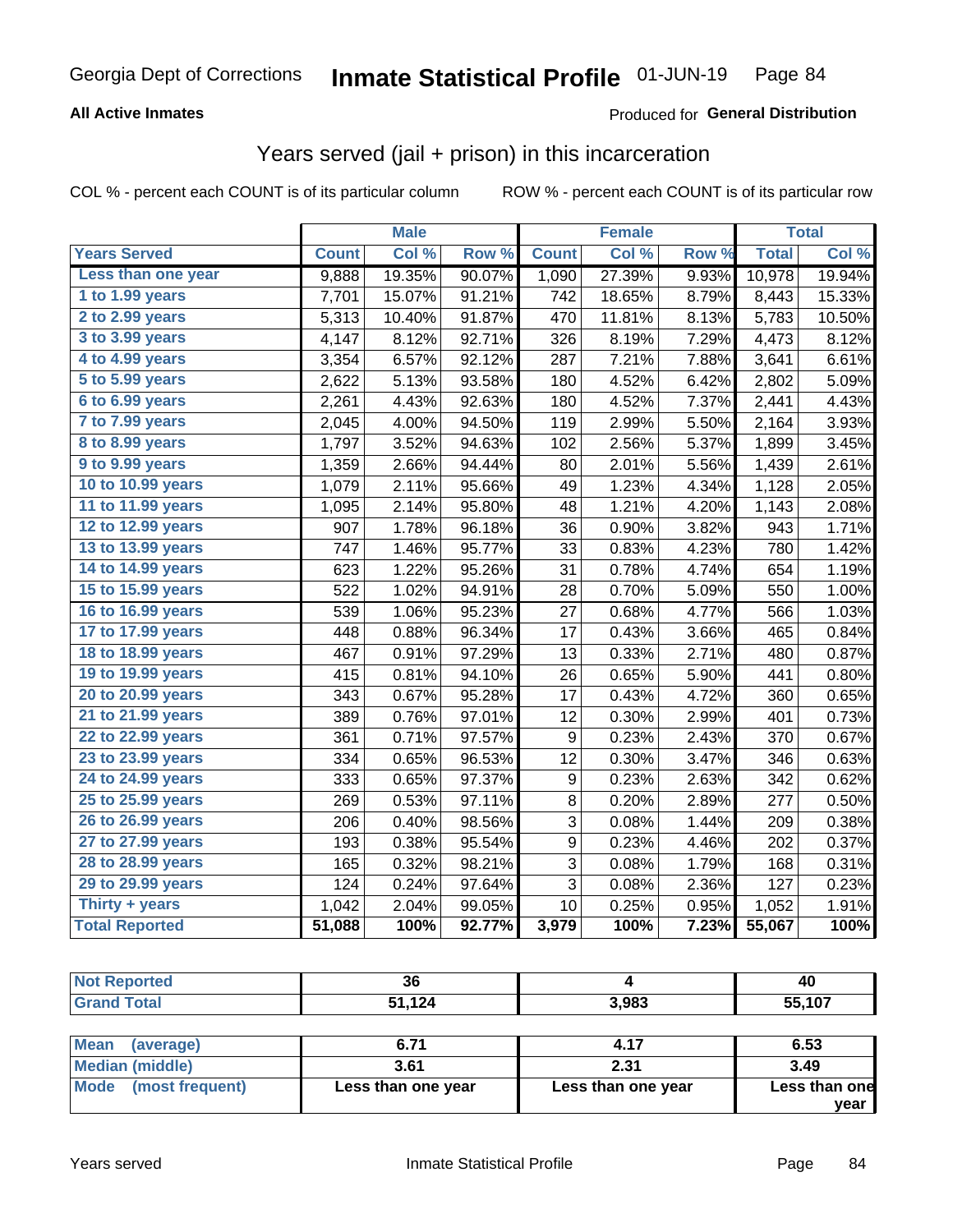#### **All Active Inmates**

Produced for **General Distribution**

### Results of most recent HIV tests

|                         |              | <b>Male</b> |           |              | <b>Female</b> |          |        | Total  |
|-------------------------|--------------|-------------|-----------|--------------|---------------|----------|--------|--------|
| <b>HIV Test Results</b> | <b>Count</b> | Col %       | Row %I    | <b>Count</b> | Col %         | Row %    | Total  | Col %  |
| <b>Positive</b>         | 648          | 1.43%       | $91.91\%$ | 57           | $1.51\%$      | $8.09\%$ | 705    | 1.43%  |
| <b>Negative</b>         | 44,793       | 98.57%      | 92.32%    | 3,727        | 98.49%        | 7.68%    | 48,520 | 98.56% |
| Indeterminate           | າ            | 0.01%       | 100.00%   |              |               |          |        | 0.01%  |
| <b>Total Reported</b>   | 45,444       | 100%        | $92.31\%$ | 3,784        | 100%          | 7.69%    | 49,228 | 100%   |

| <b>Not Reported</b> | 5,680  | 199   | 5,879  |
|---------------------|--------|-------|--------|
| Total<br>Grand      | 51,124 | 3,983 | 55,107 |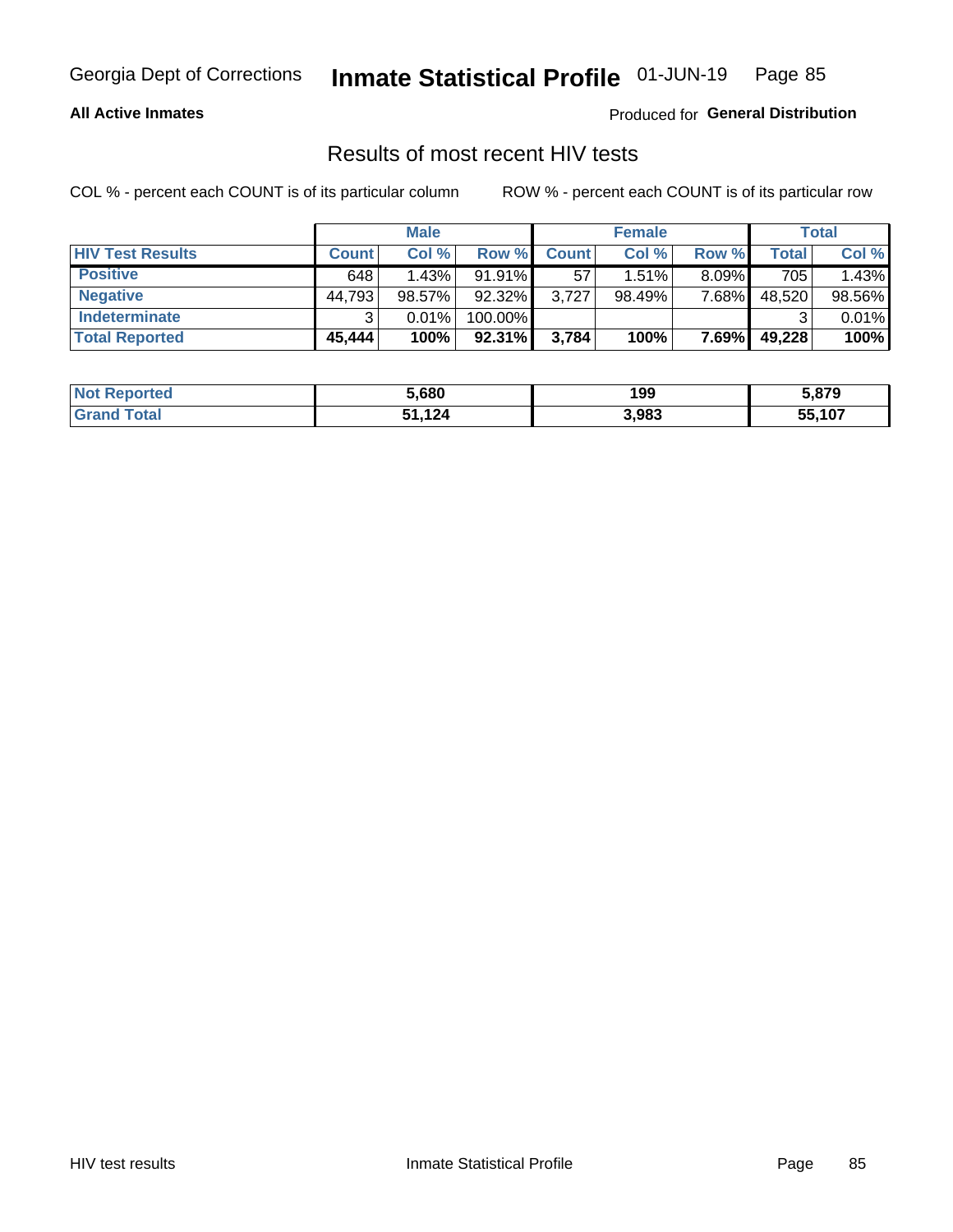#### **All Active Inmates**

### Produced for **General Distribution**

### Results of most recent tuberculosis test

|                                  |              | <b>Male</b> |           |              | <b>Female</b> |          |              | Total  |
|----------------------------------|--------------|-------------|-----------|--------------|---------------|----------|--------------|--------|
| <b>Tuberculosis Test Results</b> | <b>Count</b> | Col %       | Row %     | <b>Count</b> | Col %         | Row %    | <b>Total</b> | Col %  |
| <b>Positive on current test</b>  | 6.215        | 13.28%      | 97.87%    | 135          | $3.52\%$      | $2.13\%$ | 6,350        | 12.54% |
| <b>Positive on previous test</b> |              | 0.01%       | 100.00%   |              |               |          |              | 0.01%  |
| <b>Negative</b>                  | 40.596       | 86.72%      | $91.64\%$ | 3,704        | $96.48\%$     | $8.36\%$ | 44.300       | 87.46% |
| <b>Total Reported</b>            | 46,813       | 100%        | $92.42\%$ | 3,839        | 100%          | $7.58\%$ | 50,652       | 100.0% |

| <b>Not Reported</b> | 244<br>. ن. | 144   | ,455   |
|---------------------|-------------|-------|--------|
| Total<br>Gran       | 51,124      | 3,983 | 55,107 |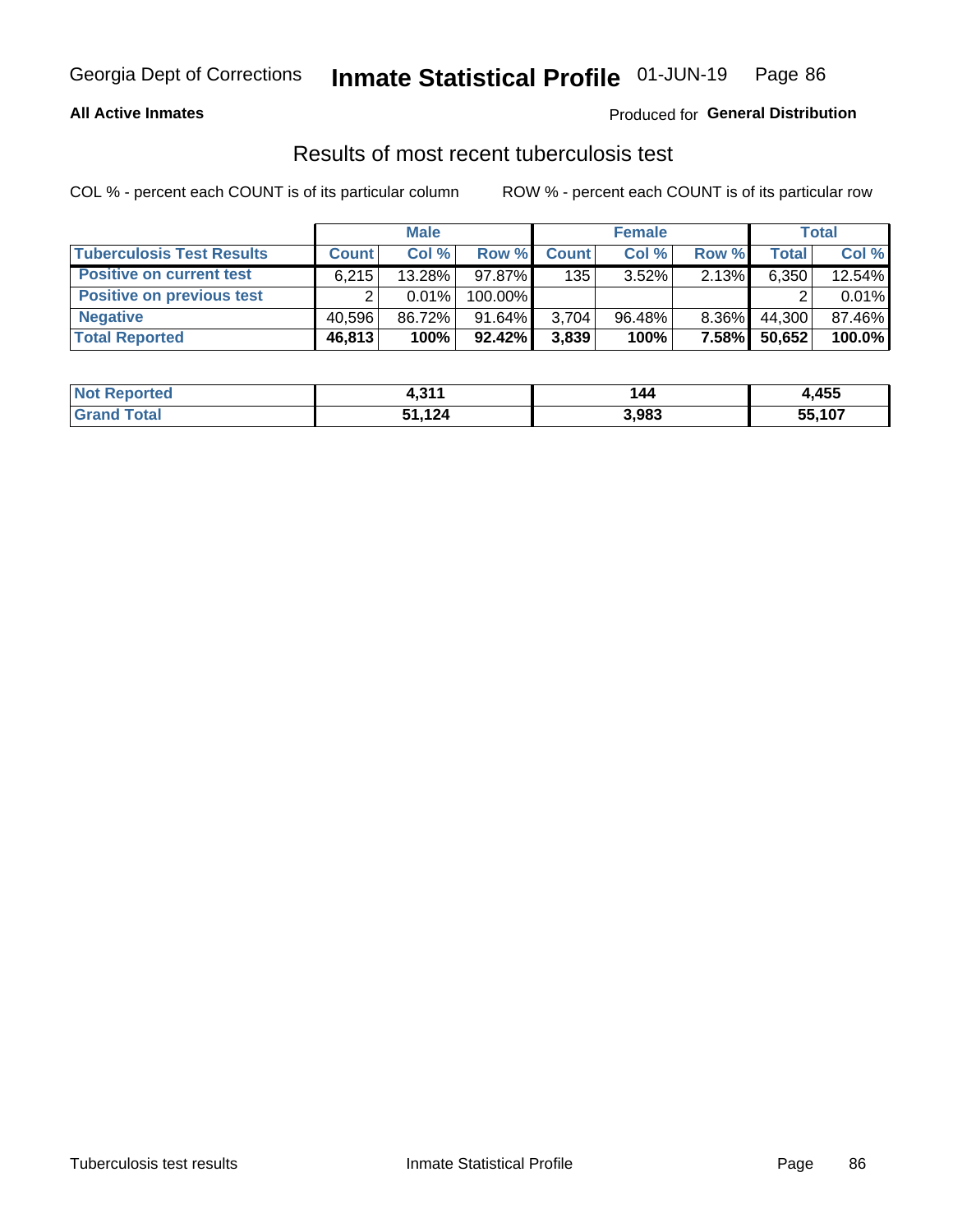#### **All Active Inmates**

Produced for **General Distribution**

### Results of most recent syphilis test

|                                 |              | <b>Male</b> |           |                  | <b>Female</b> |          |         | Total  |
|---------------------------------|--------------|-------------|-----------|------------------|---------------|----------|---------|--------|
| <b>Syphilis Test Results</b>    | <b>Count</b> | Col%        | Row %I    | <b>Count</b>     | Col %         | Row %    | Total I | Col %  |
| <b>Positive on current test</b> | 159          | 1.37%       | $95.21\%$ |                  | 1.93%         | 4.79%    | 167     | 1.39%  |
| <b>Negative</b>                 | 11.429       | $98.63\%$   | 96.56%    | 407              | $98.07\%$     | $3.44\%$ | 11,836  | 98.61% |
| <b>Total Reported</b>           | 11,588       | 100%        | 96.54%    | 415 <sup>1</sup> | 100%          | $3.46\%$ | 12,003  | 100%   |

| <b>Not Reported</b> | 39,536 | 3,568 | 43,104 |
|---------------------|--------|-------|--------|
| <b>Grand Total</b>  | 1.124  | 3,983 | 55,107 |